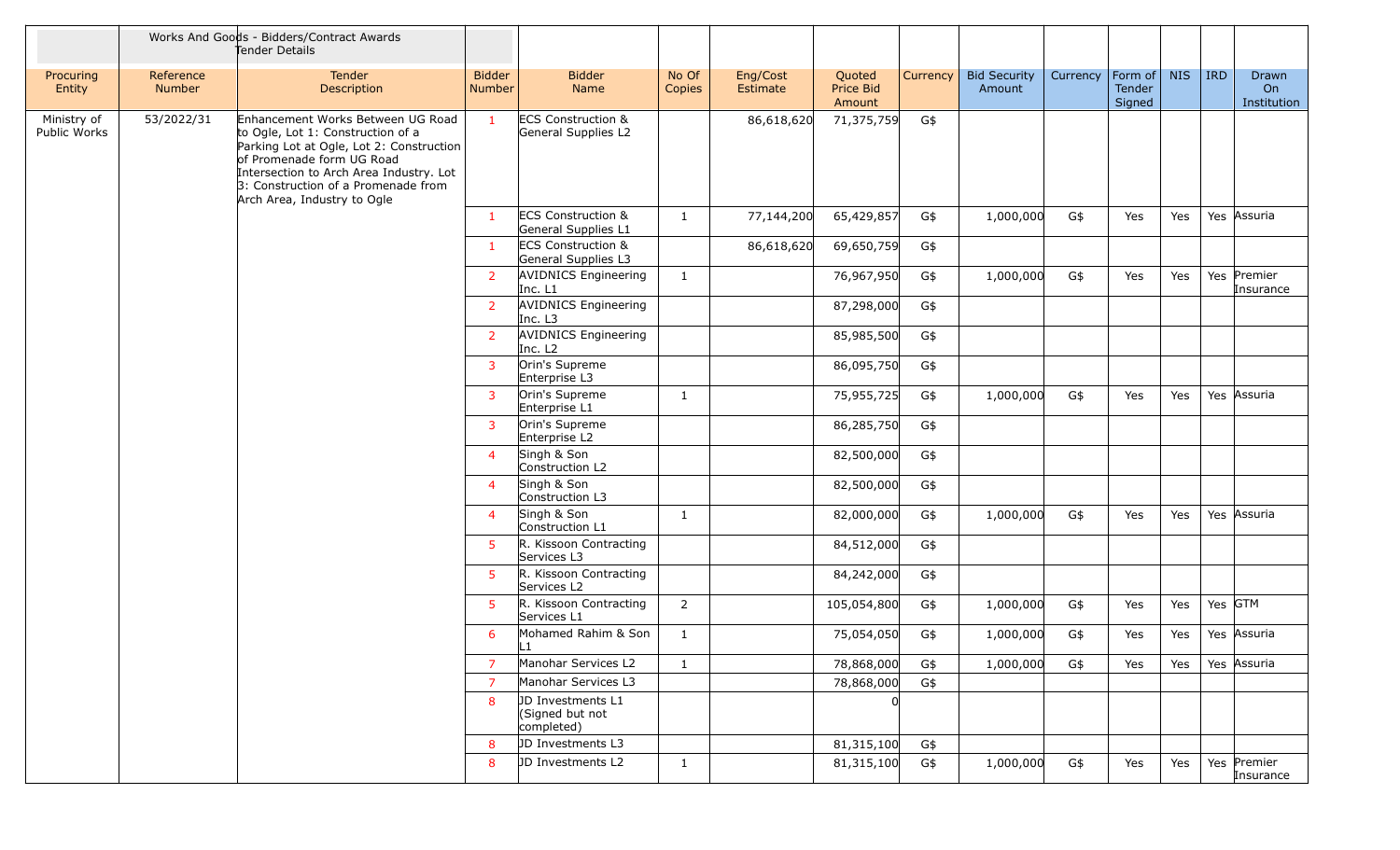|                     |                     | Works And Goods - Bidders/Contract Awards<br>Tender Details |                                |                                                         |                 |                      |                               |          |                               |          |                             |            |            |                            |
|---------------------|---------------------|-------------------------------------------------------------|--------------------------------|---------------------------------------------------------|-----------------|----------------------|-------------------------------|----------|-------------------------------|----------|-----------------------------|------------|------------|----------------------------|
| Procuring<br>Entity | Reference<br>Number | Tender<br>Description                                       | <b>Bidder</b><br><b>Number</b> | <b>Bidder</b><br>Name                                   | No Of<br>Copies | Eng/Cost<br>Estimate | Quoted<br>Price Bid<br>Amount | Currency | <b>Bid Security</b><br>Amount | Currency | Form of<br>Tender<br>Signed | <b>NIS</b> | <b>IRD</b> | Drawn<br>On<br>Institution |
|                     | 53/2022/31          |                                                             | 9                              | LGS Barnes Gen.<br>Building Constru. & Civil<br>Eng. L3 |                 |                      | 85,145,000                    | G\$      |                               |          |                             |            |            |                            |
|                     |                     |                                                             | $\mathsf{q}$                   | LGS Barnes Gen.<br>Building Constru. & Civil<br>Eng. L1 | $\mathbf{1}$    |                      | 75,815,900                    | G\$      | 1,000,000                     | G\$      | Yes                         | Yes        |            | Yes Caricom                |
|                     |                     |                                                             | $\mathsf{q}$                   | LGS Barnes Gen.<br>Building Constru. & Civil<br>Eng. L2 |                 |                      | 85,145,000                    | G\$      |                               |          |                             |            |            |                            |
|                     |                     |                                                             | 10                             | B & J Civil Works L3                                    |                 |                      | 83,929,251                    | G\$      |                               |          |                             |            |            |                            |
|                     |                     |                                                             | 10                             | B & J Civil Works L1                                    | $\mathbf{1}$    |                      | 76,765,772                    | G\$      | 1,000,000                     | G\$      | Yes                         | Yes        |            | Yes Assuria                |
|                     |                     |                                                             | 10                             | B & J Civil Works L2                                    |                 |                      | 83,929,251                    | G\$      |                               |          |                             |            |            |                            |
|                     |                     |                                                             | 11                             | K & P Project<br>Management L1                          | $\mathbf{1}$    |                      | 75,345,500                    | G\$      | 1,000,000                     | G\$      | Yes                         | Yes        |            | Yes Premier<br>Insurance   |
|                     |                     |                                                             | 11                             | K & P Project<br>Management L2                          |                 |                      | 81,019,800                    | G\$      |                               |          |                             |            |            |                            |
|                     |                     |                                                             | 11                             | K & P Project<br>Management L3                          |                 |                      | 81,188,800                    | G\$      |                               |          |                             |            |            |                            |
|                     |                     |                                                             | 12                             | Associate Construction<br>Service L1                    | $\mathbf{1}$    |                      | 81,122,700                    | G\$      | 1,000,000                     | G\$      | Yes                         | Yes        |            | Yes Caricom                |
|                     |                     |                                                             | 13                             | <b>GSK Excavation</b><br>Services Inc. L1               | $\mathbf{1}$    |                      | 76,270,400                    | G\$      | 1,000,000                     | G\$      | Yes                         | Yes        |            | Yes Assuria                |
|                     |                     |                                                             | 13                             | <b>GSK Excavation</b><br>Services Inc. L2               |                 |                      | 84,903,700                    | G\$      |                               |          |                             |            |            |                            |
|                     |                     |                                                             | 13                             | <b>GSK Excavation</b><br>Services Inc. L3               |                 |                      | 84,903,700                    | G\$      |                               |          |                             |            |            |                            |
|                     |                     |                                                             | 14                             | Japarts Construction<br>Inc. L <sub>2</sub>             |                 |                      | 95,452,000                    | G\$      | 0                             | G\$      |                             |            |            |                            |
|                     |                     |                                                             | 14                             | Japarts Construction<br>Inc. L3                         |                 |                      | 86,537,000                    | G\$      |                               |          |                             |            |            |                            |
|                     |                     |                                                             | 14                             | Japarts Construction<br>Inc. L1                         | $\mathbf{1}$    |                      | 79,989,160                    | G\$      | 1,000,000                     | G\$      | Yes                         | Yes        |            | Yes Assuria                |
|                     |                     |                                                             | 15                             | Yunas Civil & Building<br>Construction Services L1      | $\mathbf{1}$    |                      | 79,944,670                    | G\$      | 1,000,000                     | G\$      | Yes                         | Yes        |            | Yes Caricom                |
|                     |                     |                                                             | 15                             | Yunas Civil & Building<br>Construction Services L2      |                 |                      | 89,843,000                    | G\$      |                               |          |                             |            |            |                            |
|                     |                     |                                                             | 15                             | Yunas Civil & Building<br>Construction Services L3      |                 |                      | 89,843,000                    | G\$      |                               |          |                             |            |            |                            |
|                     |                     |                                                             | 16                             | Cevon Engineering<br>Contractors L2                     | $\mathbf{1}$    |                      | 87,560,000                    | G\$      | 1,000,000                     | G\$      | Yes                         | Yes        |            | Yes Caricom                |
|                     |                     |                                                             | 16                             | Cevon Engineering<br>Contractors L3                     |                 |                      | 85,560,000                    | G\$      |                               |          |                             |            |            |                            |
|                     |                     |                                                             | 16                             | Cevon Engineering<br>Contractors L1 (not<br>signed)     |                 |                      | <sup>0</sup>                  |          |                               |          |                             |            |            |                            |
|                     |                     |                                                             | 17                             | Mohabir's Construction<br>L2                            | $\mathbf{1}$    |                      | 80,918,500                    | G\$      | 1,000,000                     | G\$      | Yes                         | Yes        |            | Yes Nafico                 |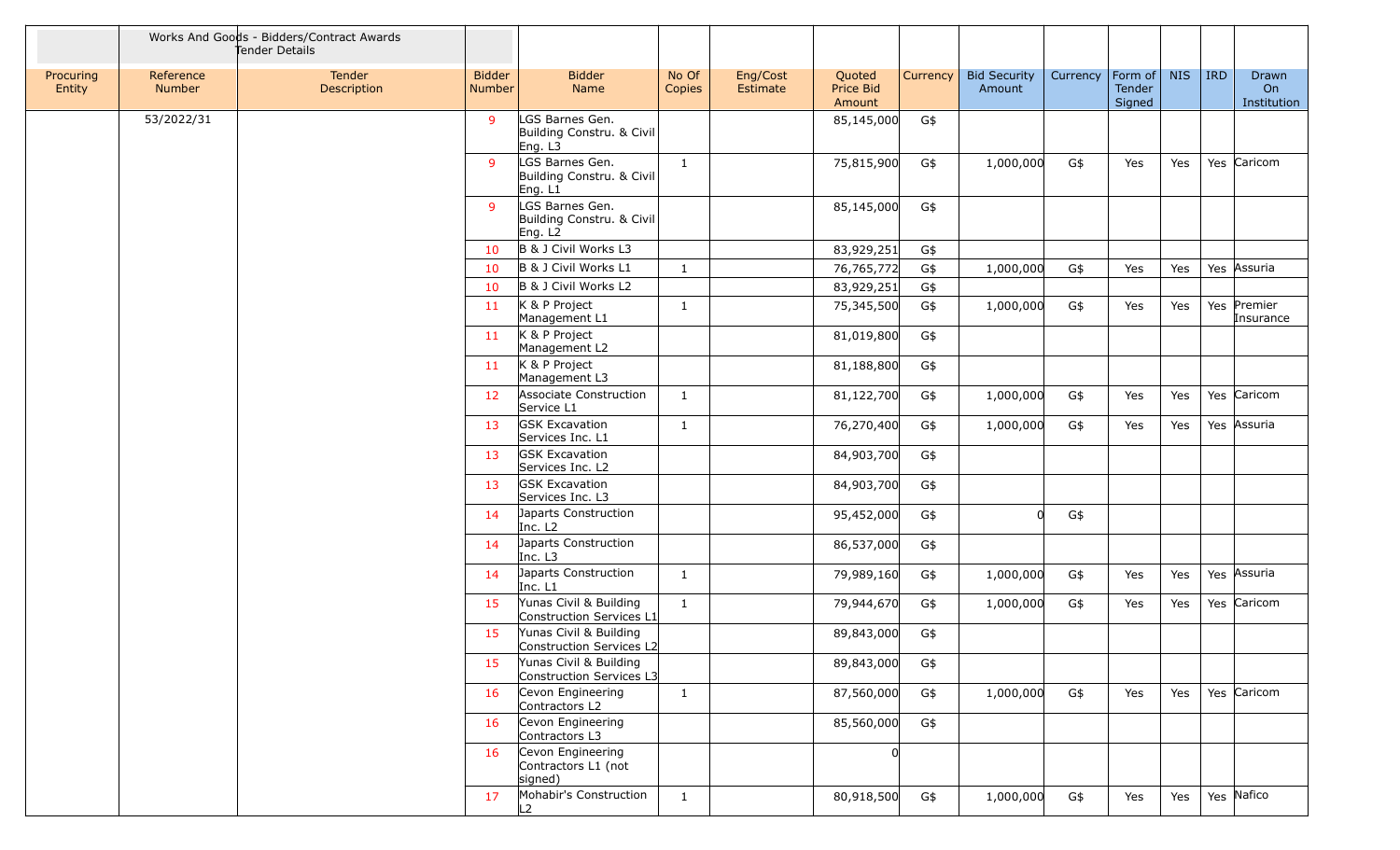|                     |                     | Works And Goods - Bidders/Contract Awards<br>Tender Details |                         |                                                 |                 |                      |                               |          |                               |          |                             |            |            |                            |
|---------------------|---------------------|-------------------------------------------------------------|-------------------------|-------------------------------------------------|-----------------|----------------------|-------------------------------|----------|-------------------------------|----------|-----------------------------|------------|------------|----------------------------|
| Procuring<br>Entity | Reference<br>Number | Tender<br>Description                                       | <b>Bidder</b><br>Number | <b>Bidder</b><br>Name                           | No Of<br>Copies | Eng/Cost<br>Estimate | Quoted<br>Price Bid<br>Amount | Currency | <b>Bid Security</b><br>Amount | Currency | Form of<br>Tender<br>Signed | <b>NIS</b> | <b>IRD</b> | Drawn<br>On<br>Institution |
|                     | 53/2022/31          |                                                             | 17                      | Mohabir's Construction<br>∣ 1                   |                 |                      | <sup>n</sup>                  |          |                               |          |                             |            |            |                            |
|                     |                     |                                                             | 17                      | Mohabir's Construction<br>$\overline{3}$        |                 |                      | 80,918,500                    | G\$      |                               |          |                             |            |            |                            |
|                     |                     |                                                             | 18                      | AAINP Investment L2                             |                 |                      | 85,975,500                    | G\$      |                               |          |                             |            |            |                            |
|                     |                     |                                                             | 18                      | AAINP Investment L1                             | $\mathbf{1}$    |                      | 76,732,700                    | G\$      | 1,000,000                     | G\$      | Yes                         | Yes        |            | Yes Premier<br>Insurance   |
|                     |                     |                                                             | 18                      | AAINP Investment L3                             |                 |                      | 85,975,500                    | G\$      |                               |          |                             |            |            |                            |
|                     |                     |                                                             | 19                      | Builders Suppliers L1                           | $\mathbf{1}$    |                      | 76,932,658                    | G\$      | 1,000,000                     | G\$      | Yes                         | Yes        |            | Yes Caricom                |
|                     |                     |                                                             | 19                      | Builders Suppliers L3                           |                 |                      |                               |          |                               |          |                             |            |            |                            |
|                     |                     |                                                             | 19                      | Builders Suppliers L2                           |                 |                      |                               |          |                               |          |                             |            |            |                            |
|                     |                     |                                                             | 20                      | Samaroo Investment L3                           |                 |                      | 86,550,800                    | G\$      |                               |          |                             |            |            |                            |
|                     |                     |                                                             | 20                      | Samaroo Investment L1                           | $\mathbf{1}$    |                      | 76,747,500                    | G\$      | 1,000,000                     | G\$      | Yes                         | Yes        |            | Yes Assuria                |
|                     |                     |                                                             | 20                      | Samaroo Investment L2                           |                 |                      | 85,661,600                    | G\$      |                               |          |                             |            |            |                            |
|                     |                     |                                                             | 21                      | N & S General Eng. &<br>Contracting Services L1 | $\overline{2}$  |                      | 75,633,700                    | G\$      | 1,000,000                     | G\$      | Yes                         | Yes        |            | Yes Caricom                |
|                     |                     |                                                             | 21                      | N & S General Eng. &<br>Contracting Services L3 |                 |                      | 85,693,000                    | G\$      |                               |          |                             |            |            |                            |
|                     |                     |                                                             | 21                      | N & S General Eng. &<br>Contracting Services L2 |                 |                      | 85,693,000                    | G\$      |                               |          |                             |            |            |                            |
|                     |                     |                                                             | 22                      | KSM Investments Inc.<br>L3                      |                 |                      | 83,707,200                    | G\$      |                               |          |                             |            |            |                            |
|                     |                     |                                                             | 22                      | KSM Investments Inc.<br>L2                      | $\mathbf{1}$    |                      | 83,707,200                    | G\$      | 1,000,000                     | G\$      | Yes                         | Yes        |            | Yes Assuria                |
|                     |                     |                                                             | 23                      | Ivor Allen L2                                   |                 |                      | 82,607,000                    | G\$      |                               |          |                             |            |            |                            |
|                     |                     |                                                             | 23                      | Ivor Allen L1                                   | $\mathbf{1}$    |                      | 77,664,390                    | G\$      | 1,000,000                     | G\$      | Yes                         | Yes        |            | Yes Assuria                |
|                     |                     |                                                             | 24                      | C & L Construction Inc.<br>L3                   |                 |                      | 89,608,950                    | G\$      |                               |          |                             |            |            |                            |
|                     |                     |                                                             | 24                      | C & L Construction Inc.<br>$\overline{2}$       |                 |                      | 89,608,950                    | G\$      |                               |          |                             |            |            |                            |
|                     |                     |                                                             | 24                      | C & L Construction Inc.                         | $\mathbf{1}$    |                      | 75,504,340                    | G\$      | 1,000,000                     | G\$      | Yes                         | Yes        |            | Yes Premier<br>Insurance   |
|                     |                     |                                                             | 25                      | A, E & N General<br>Conatrcting L2              |                 |                      | 79,979,884                    | G\$      |                               |          |                             |            |            |                            |
|                     |                     |                                                             | 25                      | A, E & N General<br>Conatrcting L1              | $\mathbf{1}$    |                      | 67,667,300                    | G\$      | 1,000,000                     | G\$      | Yes                         | Yes        |            | Yes Premier<br>Insurance   |
|                     |                     |                                                             | 25                      | A, E & N General<br>Conatrcting L3              |                 |                      | 80,103,984                    | G\$      |                               |          |                             |            |            |                            |
|                     |                     |                                                             | 26                      | S. Jagmohan Constr. &<br>Gen. Suppli. Inc. L1   | $\mathbf{1}$    |                      | 71,054,356                    | G\$      | 1,000,000                     | G\$      | Yes                         | Yes        |            | Yes Premier<br>Insurance   |
|                     |                     |                                                             | 27                      | Avinash Contracting &<br>Scrap Metal Inc. L1    | $\mathbf{1}$    |                      | 65,472,400                    | G\$      | 1,000,000                     | G\$      | Yes                         | Yes        |            | Yes Caricom                |
|                     |                     |                                                             | 27                      | Avinash Contracting &<br>Scrap Metal Inc. L2    |                 |                      | 72,999,000                    | G\$      |                               |          |                             |            |            |                            |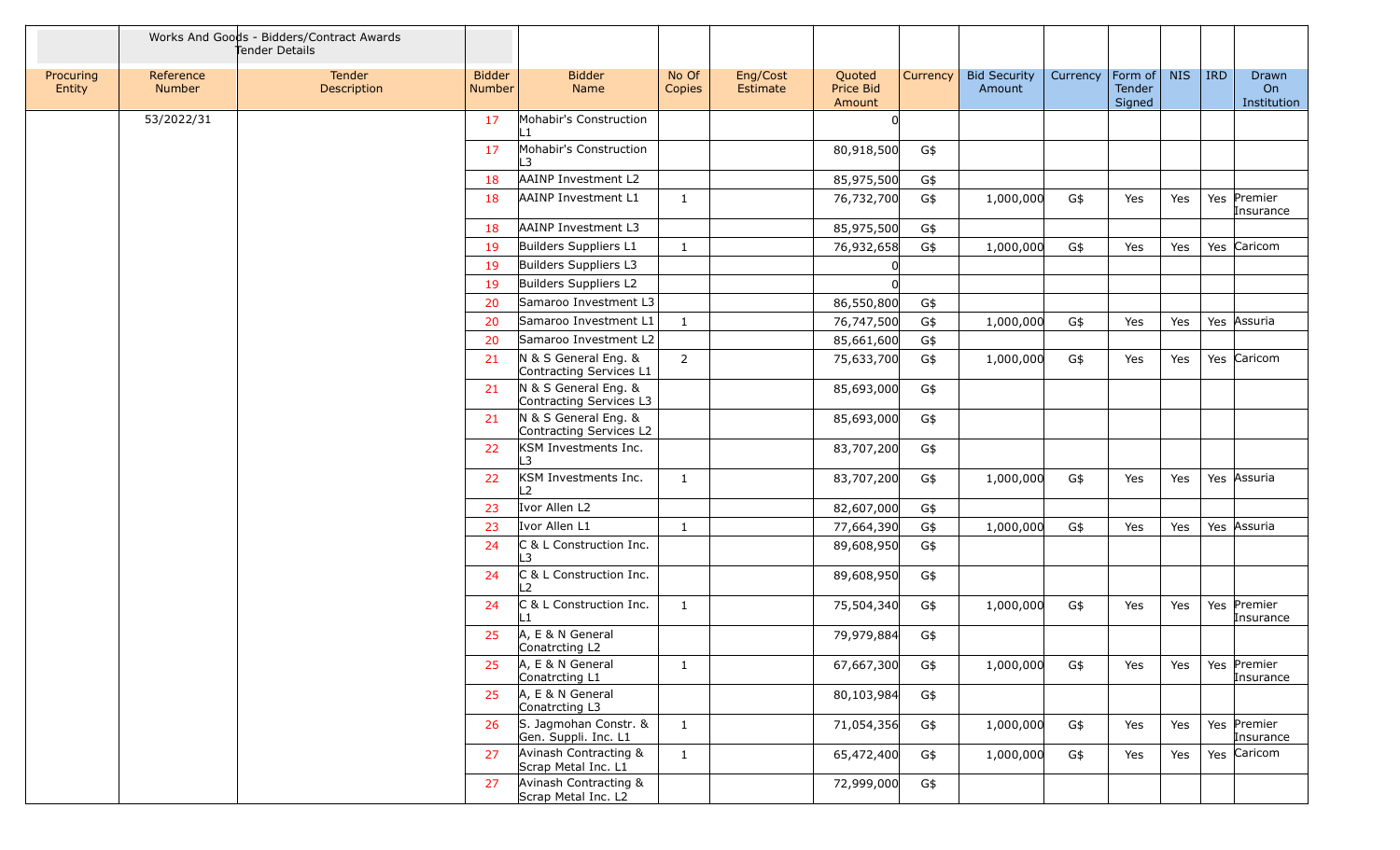|                             |                     | Works And Goods - Bidders/Contract Awards<br>Tender Details                                                                                                                                                                                                                   |                                |                                                  |                 |                      |                               |          |                               |          |                             |            |            |                              |
|-----------------------------|---------------------|-------------------------------------------------------------------------------------------------------------------------------------------------------------------------------------------------------------------------------------------------------------------------------|--------------------------------|--------------------------------------------------|-----------------|----------------------|-------------------------------|----------|-------------------------------|----------|-----------------------------|------------|------------|------------------------------|
| Procuring<br>Entity         | Reference<br>Number | <b>Tender</b><br>Description                                                                                                                                                                                                                                                  | <b>Bidder</b><br><b>Number</b> | <b>Bidder</b><br>Name                            | No Of<br>Copies | Eng/Cost<br>Estimate | Quoted<br>Price Bid<br>Amount | Currency | <b>Bid Security</b><br>Amount | Currency | Form of<br>Tender<br>Signed | <b>NIS</b> | <b>IRD</b> | Drawn<br>On<br>Institution   |
|                             | 53/2022/31          |                                                                                                                                                                                                                                                                               | 27                             | Avinash Contracting &<br>Scrap Metal Inc. L3     | $\mathbf{1}$    |                      | 72,999,000                    | G\$      |                               |          |                             |            |            |                              |
|                             |                     |                                                                                                                                                                                                                                                                               | 28                             | Devcon Construction &<br>Contracting Services L1 | $\mathbf{1}$    |                      | 78,092,738                    | G\$      | 1,000,000                     | G\$      | Yes                         | Yes        |            | Yes Nafico                   |
|                             |                     |                                                                                                                                                                                                                                                                               | 28                             | Devcon Construction &<br>Contracting Services L2 |                 |                      | 83,712,496                    | G\$      |                               |          |                             |            |            |                              |
|                             |                     |                                                                                                                                                                                                                                                                               | 28                             | Devcon Construction &<br>Contracting Services L3 |                 |                      | 83,712,496                    | G\$      |                               |          |                             |            |            |                              |
|                             |                     |                                                                                                                                                                                                                                                                               | 29                             | JS Guyana Inc. L1                                | $\mathbf{1}$    |                      | 82,647,086                    | G\$      | 1,000,000                     | G\$      | Yes                         | Yes        |            | Yes Premier<br>Insurance     |
|                             |                     |                                                                                                                                                                                                                                                                               | 29                             | JS Guyana Inc. L3                                |                 |                      | 98,547,500                    | G\$      |                               |          |                             |            |            |                              |
|                             |                     |                                                                                                                                                                                                                                                                               | 29                             | JS Guyana Inc. L2                                |                 |                      | 98,547,500                    | G\$      |                               |          |                             |            |            |                              |
|                             |                     |                                                                                                                                                                                                                                                                               | 30                             | Kallco Guyana Inc. L1                            | $\mathbf{1}$    |                      | 77,163,314                    | G\$      | 1,000,000                     | G\$      | Yes                         | Yes        |            | Yes Premier<br>Insurance     |
|                             |                     |                                                                                                                                                                                                                                                                               | 30                             | Kallco Guyana Inc. L2                            |                 |                      | 88,517,100                    | G\$      |                               |          |                             |            |            |                              |
|                             |                     |                                                                                                                                                                                                                                                                               | 30                             | Kallco Guyana Inc. L3                            |                 |                      | 86,567,100                    | G\$      |                               |          |                             |            |            |                              |
|                             |                     |                                                                                                                                                                                                                                                                               | 31                             | AJM Enterprise L3                                |                 |                      | 93,910,500                    | G\$      |                               |          |                             |            |            |                              |
|                             |                     |                                                                                                                                                                                                                                                                               | 31                             | AJM Enterprise L2                                |                 |                      | 93,910,500                    | G\$      |                               |          |                             |            |            |                              |
|                             |                     |                                                                                                                                                                                                                                                                               | 31                             | AJM Enterprise L1                                | 2               |                      | 86,565,250                    | G\$      | 1,000,000                     | G\$      | Yes                         | Yes        |            | Yes Nafico                   |
|                             |                     |                                                                                                                                                                                                                                                                               | 32                             | VR Construction Inc. L2                          |                 |                      | 82,042,500                    | G\$      |                               |          |                             |            |            |                              |
|                             |                     |                                                                                                                                                                                                                                                                               | 32                             | VR Construction Inc. L3                          |                 |                      | 82,042,500                    | G\$      |                               |          |                             |            |            |                              |
|                             |                     |                                                                                                                                                                                                                                                                               | 32                             | VR Construction Inc. L1                          | $\mathbf{1}$    |                      | 82,013,100                    | G\$      | 1,000,000                     | G\$      | Yes                         | Yes        |            | Yes Caricom                  |
|                             |                     |                                                                                                                                                                                                                                                                               | 33                             | JOPSP Construction<br>Services Inc. L3           |                 |                      | 70,978,100                    | G\$      |                               |          |                             |            |            |                              |
|                             |                     |                                                                                                                                                                                                                                                                               | 33                             | JOPSP Construction<br>Services Inc. L2           | 1               |                      | 75,376,047                    | G\$      | 1,000,000                     | G\$      | Yes                         | Yes        |            | Yes Premier<br>Insurance     |
|                             |                     |                                                                                                                                                                                                                                                                               |                                | 89                                               |                 |                      | O                             |          |                               |          |                             |            |            |                              |
| Ministry of<br>Health       | 55/2022/47          | Supply and Delivery of Contraceptives<br>Supplies                                                                                                                                                                                                                             | $\mathbf{1}$                   | New GPC Inc.                                     | $\overline{2}$  |                      | 0 1,600,244,950               | G\$      | 32,005,000                    | G\$      | Yes                         | Yes        |            | Yes Premium                  |
|                             |                     |                                                                                                                                                                                                                                                                               | 2                              | DeSinco Ltd.                                     | $\overline{2}$  |                      | 36,118,500                    | G\$      | 3,611,850                     | G\$      | Yes                         | Yes        |            | Yes Assuria                  |
|                             |                     |                                                                                                                                                                                                                                                                               | 3                              | Trading & Distributions<br>Inc.                  | $\overline{2}$  |                      | 127,050,000                   | G\$      | 2,541,000                     | G\$      | Yes                         | Yes        |            | Yes Republic<br>Bank Limited |
|                             |                     |                                                                                                                                                                                                                                                                               | $\overline{4}$                 | HDM Labs                                         |                 |                      | 4,941,551 USD \$              |          | 98,831                        | USD \$   | Yes                         | N/A        |            | N/A Peoples<br>United Bank   |
|                             |                     |                                                                                                                                                                                                                                                                               |                                | $\overline{\mathbf{4}}$                          |                 |                      | 4,941,551                     |          |                               |          |                             |            |            |                              |
| Ministry of<br>Public Works | 56/2022/31          | Miscellaneous Roads, Regions 2&5<br>(Phase 3) Lot 89:<br>Construction/Rehabilitation of Long<br>Dam, Perservance, Reg 2, Lot 90:<br>Construction/Rehabilitation of 2nd Cross<br>Street, Charity, Reg 2<br>Lot 91: Construction/Rehabilitation of<br>5th East Street, Zorg, Re | $\mathbf{1}$                   | T & R Construction<br>Services L142              |                 |                      | 19,620,450                    | G\$      | 437,500                       | G\$      |                             |            |            | Premier<br>Insurance         |
|                             |                     |                                                                                                                                                                                                                                                                               | 1                              | T & R Construction<br>Services L146              |                 | 16,114,780           | 15,263,050                    | G\$      | 297,500                       | G\$      |                             |            |            | Premier<br>Insurance         |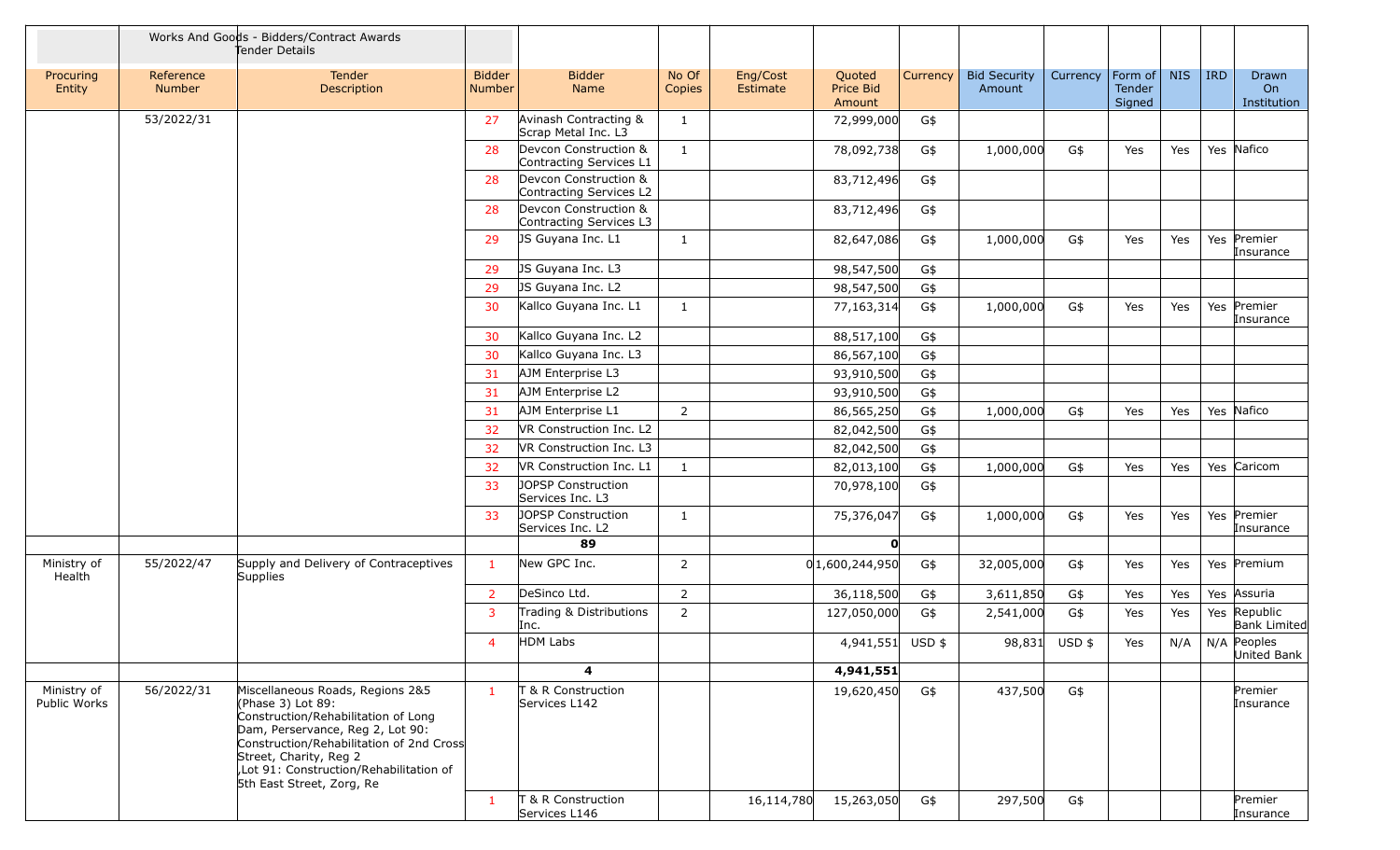|                     |                     | Works And Goods - Bidders/Contract Awards<br>Tender Details |                         |                                                     |                 |                      |                               |          |                               |          |                             |            |            |                            |
|---------------------|---------------------|-------------------------------------------------------------|-------------------------|-----------------------------------------------------|-----------------|----------------------|-------------------------------|----------|-------------------------------|----------|-----------------------------|------------|------------|----------------------------|
| Procuring<br>Entity | Reference<br>Number | Tender<br>Description                                       | <b>Bidder</b><br>Number | <b>Bidder</b><br>Name                               | No Of<br>Copies | Eng/Cost<br>Estimate | Quoted<br>Price Bid<br>Amount | Currency | <b>Bid Security</b><br>Amount | Currency | Form of<br>Tender<br>Signed | <b>NIS</b> | <b>IRD</b> | Drawn<br>On<br>Institution |
|                     | 56/2022/31          |                                                             | $\mathbf{1}$            | T & R Construction<br>Services L144                 |                 |                      | 54,653,700                    | G\$      | 980,000                       | G\$      |                             |            |            | Premier<br>Insurance       |
|                     |                     |                                                             | $\mathbf{1}$            | T & R Construction<br>Services L137                 | $\overline{2}$  |                      | 58,363,120                    | G\$      | 1,050,000                     | G\$      | Yes                         | Yes        |            | Yes Premier<br>Insurance   |
|                     |                     |                                                             | $\mathbf{1}$            | T & R Construction<br>Services L138                 |                 |                      | 58,363,120                    | G\$      | 1,050,000                     | G\$      |                             |            |            | Premier<br>Insurance       |
|                     |                     |                                                             | $\mathbf{1}$            | T & R Construction<br>Services L140                 |                 |                      | 90,022,000                    | G\$      | 1,610,000                     | G\$      |                             |            |            | Premier<br>Insurance       |
|                     |                     |                                                             | $\mathbf{1}$            | T & R Construction<br>Services L141                 |                 | $\Omega$             | 108,803,830                   | G\$      | 1,977,500                     | G\$      |                             |            |            | Premier<br>Insurance       |
|                     |                     |                                                             | $\mathbf{1}$            | T & R Construction<br>Services L139                 |                 |                      | 39,642,300                    | G\$      | 735,000                       | G\$      |                             |            |            | Premier<br>Insurance       |
|                     |                     |                                                             | $\overline{2}$          | Navin & Sons<br>Construction L141                   |                 | 112,257,490          | 105,319,250                   | G\$      | 1,977,500                     | G\$      |                             |            |            | Assuria                    |
|                     |                     |                                                             | $\overline{2}$          | Navin & Sons<br>Construction L140                   |                 | 91,567,940           | 85,849,200                    | G\$      | 1,610,000                     | G\$      |                             |            |            | Assuria                    |
|                     |                     |                                                             | $\overline{2}$          | Navin & Sons<br>Construction L142                   |                 | 24,807,345           | 17,000,841                    | G\$      | 437,500                       | G\$      |                             |            |            | Assuria                    |
|                     |                     |                                                             | $\overline{2}$          | Navin & Sons<br>Construction L144                   |                 | 55,952,100           | 42,004,400                    | G\$      | 980,010                       | G\$      |                             |            |            | Assuria                    |
|                     |                     |                                                             | $\overline{2}$          | Navin & Sons<br>Construction L138                   |                 | 59,884,560           | 55,822,350                    | G\$      | 1,050,000                     | G\$      |                             |            |            | Assuria                    |
|                     |                     |                                                             | $\overline{2}$          | Navin & Sons<br>Construction L139                   |                 | 41,526,940           | 37,816,800                    | G\$      | 735,000                       | G\$      |                             |            |            | Assuria                    |
|                     |                     |                                                             | $\overline{2}$          | Navin & Sons<br>Construction L137                   | $\overline{2}$  | 59,884,560           | 55,822,350                    | G\$      | 1,050,000                     | G\$      | Yes                         | Yes        |            | Yes Assuria                |
|                     |                     |                                                             | $\mathbf{3}$            | United Contracting &<br>Supplies L99                |                 |                      | 59,298,750                    | G\$      | 1,067,500                     | G\$      |                             |            |            | Caricom                    |
|                     |                     |                                                             | $\overline{3}$          | United Contracting &<br>Supplies L93                |                 |                      | 66,673,320                    | G\$      | 1,207,500                     | G\$      |                             |            |            | Caricom                    |
|                     |                     |                                                             | 3                       | United Contracting &<br>Supplies L98                |                 |                      | 38,297,343                    | G\$      | 700,000                       | G\$      |                             |            |            | Caricom                    |
|                     |                     |                                                             | 3                       | United Contracting &<br>Supplies L91                |                 |                      | 25,649,253                    | G\$      | 490,000                       | G\$      |                             |            |            | Caricom                    |
|                     |                     |                                                             | 3                       | United Contracting &<br>Supplies L89                | $\overline{2}$  | $\Omega$             | 36,330,000                    | G\$      | 665,000                       | G\$      | Yes                         | Yes        |            | Yes Caricom                |
|                     |                     |                                                             | $\overline{4}$          | Vijay Persaud & Sons<br>Contracting Services<br>L99 |                 | 59,744,214           | 56,136,949                    | G\$      | 1,067,500                     | G\$      |                             |            |            | Caricom                    |
|                     |                     |                                                             | $\overline{4}$          | Vijay Persaud & Sons<br>Contracting Services<br>L97 |                 | 21,098,920           | 19,988,800                    | G\$      | 385,000                       | G\$      |                             |            |            | Caricom                    |
|                     |                     |                                                             | $\overline{4}$          | Vijay Persaud & Sons<br>Contracting Services<br>L95 |                 | 15,402,000           | 14,623,000                    | G\$      | 280,000                       | G\$      |                             |            |            | Caricom                    |
|                     |                     |                                                             | $\overline{4}$          | Vijay Persaud & Sons<br>Contracting Services<br>L93 |                 | 66,281,000           | 63,036,000                    | G\$      | 1,207,500                     | G\$      |                             |            |            | Caricom                    |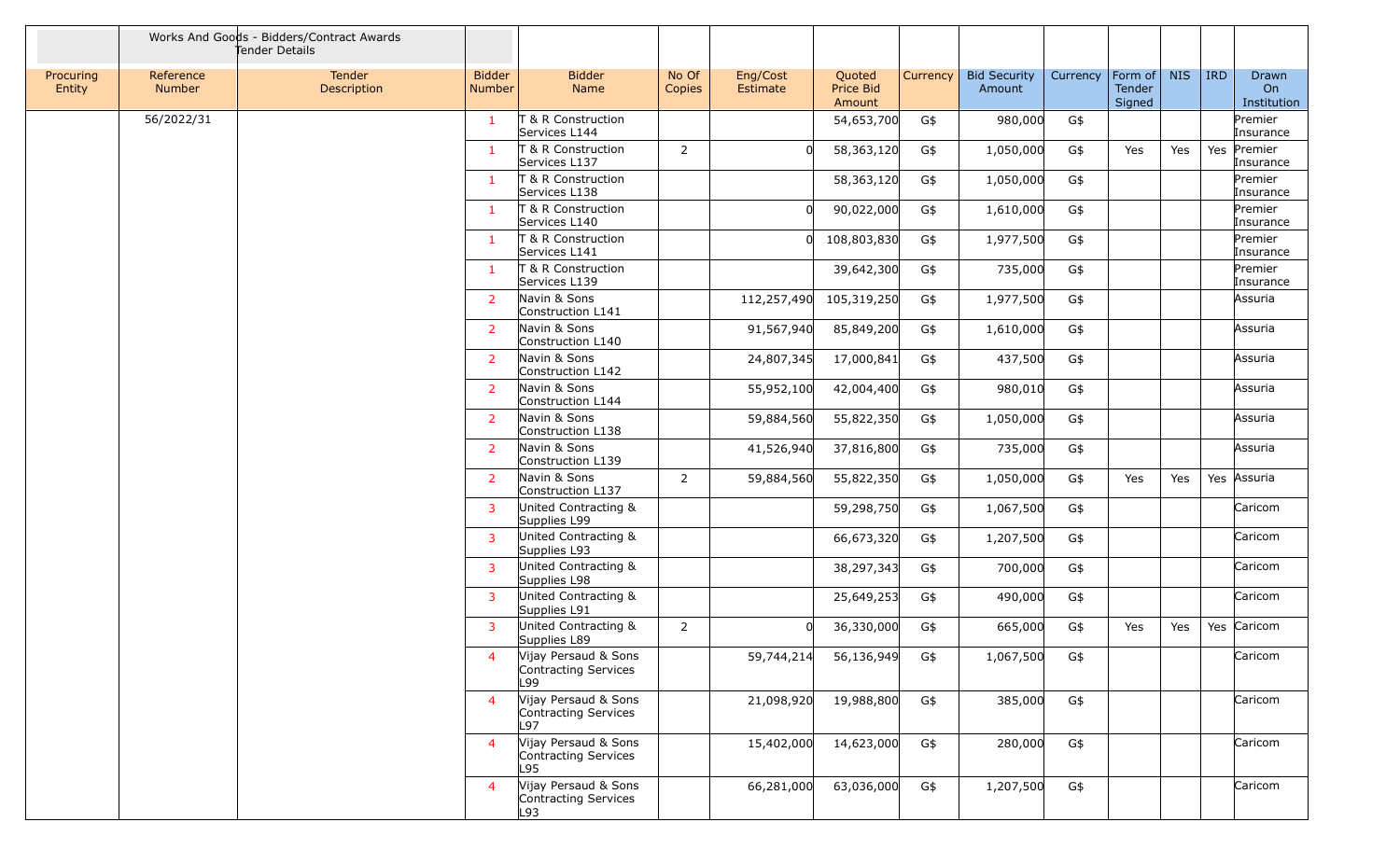|                     |                     | Works And Goods - Bidders/Contract Awards<br>Tender Details |                         |                                                      |                 |                      |                               |          |                               |          |                             |            |            |                            |
|---------------------|---------------------|-------------------------------------------------------------|-------------------------|------------------------------------------------------|-----------------|----------------------|-------------------------------|----------|-------------------------------|----------|-----------------------------|------------|------------|----------------------------|
| Procuring<br>Entity | Reference<br>Number | Tender<br><b>Description</b>                                | <b>Bidder</b><br>Number | <b>Bidder</b><br>Name                                | No Of<br>Copies | Eng/Cost<br>Estimate | Quoted<br>Price Bid<br>Amount | Currency | <b>Bid Security</b><br>Amount | Currency | Form of<br>Tender<br>Signed | <b>NIS</b> | <b>IRD</b> | Drawn<br>On<br>Institution |
|                     | 56/2022/31          |                                                             | $\overline{4}$          | Vijay Persaud & Sons<br>Contracting Services<br>L98  |                 | 39,715,118           | 36,039,064                    | G\$      | 700,000                       | G\$      |                             |            |            | Caricom                    |
|                     |                     |                                                             | $\overline{4}$          | Vijay Persaud & Sons<br>Contracting Services<br>L92  |                 | 22,731,278           | 21,855,234                    | G\$      | 402,500                       | G\$      |                             |            |            | Caricom                    |
|                     |                     |                                                             | $\overline{4}$          | Vijay Persaud & Sons<br>Contracting Services<br>L96. |                 | 26,866,000           | 25,151,000                    | G\$      | 472,500                       | G\$      |                             |            |            | Caricom                    |
|                     |                     |                                                             | $\overline{4}$          | Vijay Persaud & Sons<br>Contracting Services<br>L91  |                 | 27,066,386           | 21,173,866                    | G\$      | 490,000                       | G\$      |                             |            |            | Caricom                    |
|                     |                     |                                                             | $\overline{4}$          | Vijay Persaud & Sons<br>Contracting Services<br>L94  |                 | 19,011,992           | 18,325,352                    | G\$      | 350,000                       | G\$      |                             |            |            | Caricom                    |
|                     |                     |                                                             | $\overline{4}$          | Vijay Persaud & Sons<br>Contracting Services<br>L90  |                 | 23,548,021           | 21,847,670                    | G\$      | 420,000                       | G\$      |                             |            |            | Caricom                    |
|                     |                     |                                                             | $\overline{4}$          | Vijay Persaud & Sons<br>Contracting Services<br>L89  | $2^{\circ}$     | 37,516,492           | 34,767,908                    | G\$      | 665,000                       | G\$      |                             |            |            | Caricom                    |
|                     |                     |                                                             | 5 <sup>1</sup>          | Guycanada<br>Infrastructure Services<br>Inc. L139    |                 |                      | 41,919,200                    | G\$      | 735,000                       | G\$      |                             |            |            |                            |
|                     |                     |                                                             | 5 <sup>1</sup>          | Guycanada<br>Infrastructure Services<br>Inc. L141    |                 |                      | 118,761,950                   | G\$      | 1,977,500                     | G\$      |                             |            |            |                            |
|                     |                     |                                                             | 5 <sup>5</sup>          | Guycanada<br>Infrastructure Services<br>Inc. L144    |                 |                      | 58,551,000                    | G\$      | 980,010                       | G\$      |                             |            |            |                            |
|                     |                     |                                                             | 5 <sup>1</sup>          | Guycanada<br>Infrastructure Services<br>Inc. L142    |                 |                      | 24,794,100                    | G\$      | 437,500                       | G\$      |                             |            |            |                            |
|                     |                     |                                                             | 5 <sup>5</sup>          | Guycanada<br>Infrastructure Services<br>Inc. L140    |                 |                      | 96,814,200                    | G\$      | 1,610,000                     | G\$      |                             |            |            |                            |
|                     |                     |                                                             | 5                       | Guycanada<br>Infrastructure Services<br>Inc. L138    |                 |                      | 68,089,620                    | G\$      | 1,050,000                     | G\$      |                             |            |            |                            |
|                     |                     |                                                             | 5 <sup>1</sup>          | Guycanada<br>Infrastructure Services<br>Inc. L137    |                 |                      | 63,089,620                    | G\$      | 1,050,000                     | G\$      | Yes                         | Yes        |            | Yes Caricom                |
|                     |                     |                                                             | 6                       | Associate Construction<br>Service L140               |                 |                      | 94,160,300                    | G\$      | 1,610,000                     | G\$      |                             |            |            | Caricom                    |
|                     |                     |                                                             | 6                       | Associate Construction<br>Service L137               | $2^{\circ}$     |                      | 60,952,440                    | G\$      | 1,050,000                     | G\$      | Yes                         | Yes        |            | Yes Caricom                |
|                     |                     |                                                             | 6                       | Associate Construction<br>Service L139               |                 |                      | 41,243,400                    | G\$      | 735,000                       | G\$      | Yes                         |            |            | Caricom                    |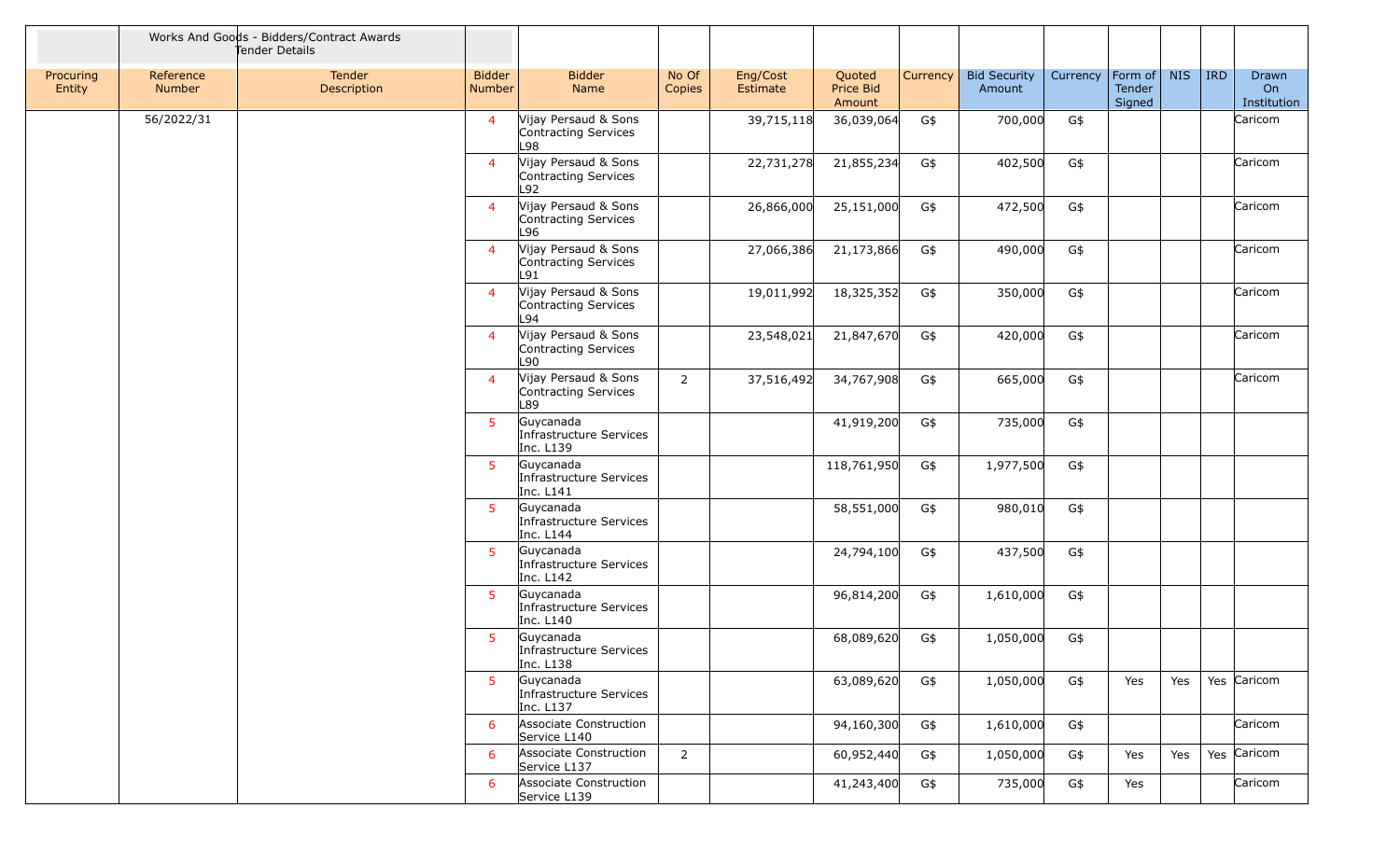|                     |                            | Works And Goods - Bidders/Contract Awards<br>Tender Details |                                |                                          |                 |                      |                               |          |                               |          |                                     |            |            |                            |
|---------------------|----------------------------|-------------------------------------------------------------|--------------------------------|------------------------------------------|-----------------|----------------------|-------------------------------|----------|-------------------------------|----------|-------------------------------------|------------|------------|----------------------------|
| Procuring<br>Entity | Reference<br><b>Number</b> | Tender<br>Description                                       | <b>Bidder</b><br><b>Number</b> | <b>Bidder</b><br>Name                    | No Of<br>Copies | Eng/Cost<br>Estimate | Quoted<br>Price Bid<br>Amount | Currency | <b>Bid Security</b><br>Amount | Currency | Form of $\vert$<br>Tender<br>Signed | <b>NIS</b> | <b>IRD</b> | Drawn<br>On<br>Institution |
|                     | 56/2022/31                 |                                                             | 6                              | Associate Construction<br>Service L138   |                 |                      | 60,952,440                    | G\$      | 1,050,000                     | G\$      |                                     |            |            | Caricom                    |
|                     |                            |                                                             | 6                              | Associate Construction<br>Service L146   |                 |                      | 23,029,680                    | G\$      | 297,500                       | G\$      |                                     |            |            | Caricom                    |
|                     |                            |                                                             | -6                             | Associate Construction<br>Service L142   |                 |                      | 24,721,600                    | G\$      | 437,500                       | G\$      |                                     |            |            | Caricom                    |
|                     |                            |                                                             | $\overline{7}$                 | K & J Persaud<br>Contracting Service L91 |                 |                      | 26,393,115                    | G\$      | 490,000                       | G\$      |                                     |            |            | Caricom                    |
|                     |                            |                                                             | $\overline{7}$                 | K & J Persaud<br>Contracting Service L92 |                 |                      | 21,110,000                    | G\$      | 402,500                       | G\$      |                                     |            |            | Caricom                    |
|                     |                            |                                                             | $\overline{7}$                 | K & J Persaud<br>Contracting Service L96 |                 |                      | 24,190,600                    | G\$      | 472,500                       | G\$      |                                     |            |            | Caricom                    |
|                     |                            |                                                             | $\overline{7}$                 | K & J Persaud<br>Contracting Service L98 |                 |                      | 36,559,845                    | G\$      | 700,000                       | G\$      |                                     |            |            | Caricom                    |
|                     |                            |                                                             | $\overline{7}$                 | K & J Persaud<br>Contracting Service L93 |                 |                      | 63,467,670                    | G\$      | 1,207,500                     | G\$      |                                     |            |            | Caricom                    |
|                     |                            |                                                             | $\overline{7}$                 | K & J Persaud<br>Contracting Service L89 | $\overline{2}$  |                      | 34,678,000                    | G\$      | 665,000                       | G\$      | Yes                                 | Yes        |            | Yes Caricom                |
|                     |                            |                                                             | 8                              | KP Jagdeo General<br>Contractor L146     |                 |                      | 15,780,920                    | G\$      | 297,500                       | G\$      |                                     |            |            | Premier<br>Insurance       |
|                     |                            |                                                             | 8                              | KP Jagdeo General<br>Contractor L144     |                 |                      | 55,637,760                    | G\$      | 980,010                       | G\$      |                                     |            |            | Premier<br>Insurance       |
|                     |                            |                                                             | 8                              | KP Jagdeo General<br>Contractor L142     |                 |                      | 19,668,450                    | G\$      | 437,500                       | G\$      |                                     |            |            | Premier<br>Insurance       |
|                     |                            |                                                             | 8                              | KP Jagdeo General<br>Contractor L137     | $\overline{2}$  |                      | 57,552,670                    | G\$      | 1,050,000                     | G\$      | Yes                                 | Yes        | Yes        | Premier<br>Insurance       |
|                     |                            |                                                             | 8                              | KP Jagdeo General<br>Contractor L141     |                 |                      | 107,951,005                   | G\$      | 1,977,500                     | G\$      |                                     |            |            | Premier<br>Insurance       |
|                     |                            |                                                             | 8                              | KP Jagdeo General<br>Contractor L140     |                 |                      | 88,428,600                    | G\$      | 1,610,000                     | G\$      |                                     |            |            | Premier<br>Insurance       |
|                     |                            |                                                             | 8                              | KP Jagdeo General<br>Contractor L139     |                 |                      | 39,193,500                    | G\$      | 735,000                       | G\$      |                                     |            |            | Premier<br>Insurance       |
|                     |                            |                                                             | 8                              | KP Jagdeo General<br>Contractor L138     |                 |                      | 57,552,670                    | G\$      | 1,050,000                     | G\$      |                                     |            |            | Premier<br>Insurance       |
|                     |                            |                                                             | $\mathbf{q}$                   | Advanced Environmental<br>Solution L137  | 2               |                      | 57,454,000                    | G\$      | 1,050,000                     | G\$      | Yes                                 | Yes        |            | Yes Assuria                |
|                     |                            |                                                             | 9                              | Advanced Environmental<br>Solution L138  |                 |                      | 57,454,000                    | G\$      | 1,050,000                     | G\$      |                                     |            |            | Assuria                    |
|                     |                            |                                                             | 9                              | Advanced Environmental<br>Solution L141  |                 |                      | 107,504,200                   | G\$      | 1,977,500                     | G\$      |                                     |            |            | Assuria                    |
|                     |                            |                                                             | -9                             | Advanced Environmental<br>Solution L142  |                 |                      | 18,525,500                    | G\$      | 437,500                       | G\$      |                                     |            |            | Assuria                    |
|                     |                            |                                                             | $\mathsf{q}$                   | Advanced Environmental<br>Solution L146  |                 |                      | 15,075,900                    | G\$      | 297,500                       | G\$      |                                     |            |            | Assuria                    |
|                     |                            |                                                             | 9                              | Advanced Environmental<br>Solution L140  |                 |                      | 87,867,400                    | G\$      | 1,610,000                     | G\$      |                                     |            |            | Assuria                    |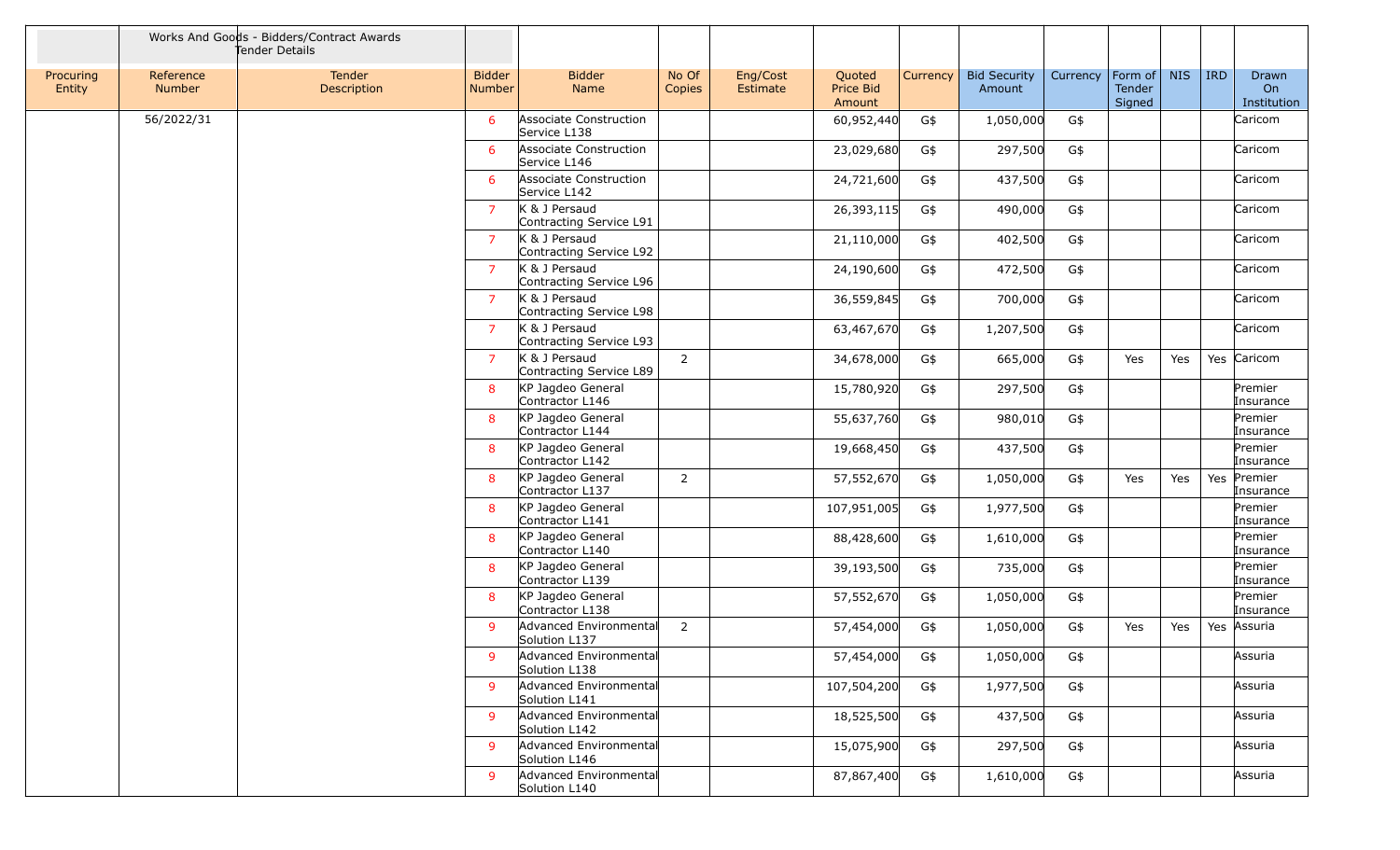|                     |                            | Works And Goods - Bidders/Contract Awards<br>Tender Details |                                |                                                  |                 |                      |                               |          |                               |          |                                     |            |            |                            |
|---------------------|----------------------------|-------------------------------------------------------------|--------------------------------|--------------------------------------------------|-----------------|----------------------|-------------------------------|----------|-------------------------------|----------|-------------------------------------|------------|------------|----------------------------|
| Procuring<br>Entity | Reference<br><b>Number</b> | Tender<br>Description                                       | <b>Bidder</b><br><b>Number</b> | <b>Bidder</b><br>Name                            | No Of<br>Copies | Eng/Cost<br>Estimate | Quoted<br>Price Bid<br>Amount | Currency | <b>Bid Security</b><br>Amount | Currency | Form of $\vert$<br>Tender<br>Signed | <b>NIS</b> | <b>IRD</b> | Drawn<br>On<br>Institution |
|                     | 56/2022/31                 |                                                             | 9                              | Advanced Environmental<br>Solution L139          |                 |                      | 39,563,000                    | G\$      | 735,000                       | G\$      |                                     |            |            | Assuria                    |
|                     |                            |                                                             | 10                             | VALS Construction L140                           |                 |                      | 96,037,650                    | G\$      | 1,610,000                     | G\$      |                                     |            |            | Nafico                     |
|                     |                            |                                                             | 10                             | <b>VALS Construction L141</b>                    |                 |                      | 113,217,650                   | G\$      | 1,977,500                     | G\$      |                                     |            |            | Nafico                     |
|                     |                            |                                                             | 10                             | VALS Construction L137                           | $\overline{2}$  |                      | 64,194,200                    | G\$      | 1,050,000                     | G\$      | Yes                                 | Yes        | Yes        | Nafico                     |
|                     |                            |                                                             | 10                             | VALS Construction L138                           |                 |                      | 64,274,200                    | G\$      | 1,050,000                     | G\$      |                                     |            |            | Nafico                     |
|                     |                            |                                                             | 11                             | PEAS Enterprise Inc.<br>L144                     |                 |                      | 53,869,550                    | G\$      | 980,010                       | G\$      |                                     |            |            | Premier<br>Insurance       |
|                     |                            |                                                             | 11                             | PEAS Enterprise Inc.<br>L <sub>138</sub>         | $\overline{2}$  |                      | 54,528,000                    | G\$      | 1,050,000                     | G\$      | Yes                                 | Yes        | Yes        | Premier<br>Insurance       |
|                     |                            |                                                             | 12                             | B. Narine & Sons<br>Investment L91               |                 |                      | 26,112,597                    | G\$      | 490,000                       | G\$      |                                     |            |            | Caricom                    |
|                     |                            |                                                             | 12                             | B. Narine & Sons<br>Investment L96               |                 |                      | 25,392,970                    | G\$      | 472,500                       | G\$      |                                     |            |            | Caricom                    |
|                     |                            |                                                             | 12                             | B. Narine & Sons<br>Investment L94               |                 |                      | 18,028,440                    | G\$      | 350,000                       | G\$      |                                     |            |            | Caricom                    |
|                     |                            |                                                             | 12 <sup>2</sup>                | B. Narine & Sons<br>Investment L89               | $\overline{2}$  |                      | 34,211,200                    | G\$      | 665,000                       | G\$      | Yes                                 | Yes        |            | Yes Caricom                |
|                     |                            |                                                             | 12                             | B. Narine & Sons<br>Investment L95               |                 |                      | 14,998,400                    | G\$      | 280,000                       | G\$      |                                     |            |            | Caricom                    |
|                     |                            |                                                             | 12                             | B. Narine & Sons<br>Investment L92               |                 |                      | 26,614,500                    | G\$      | 402,500                       | G\$      |                                     |            |            | Caricom                    |
|                     |                            |                                                             | 13                             | Logistics GyExpress Inc.<br>L138                 |                 |                      | 59,156,670                    | G\$      | 1,050,000                     | G\$      |                                     |            |            | Caricom                    |
|                     |                            |                                                             | 13                             | Logistics GyExpress Inc.<br>L <sub>139</sub>     |                 |                      | 41,270,700                    | G\$      | 735,000                       | G\$      |                                     |            |            | Caricom                    |
|                     |                            |                                                             | 13                             | Logistics GyExpress Inc.<br>L146                 |                 |                      | 15,682,520                    | G\$      | 297,500                       | G\$      |                                     |            |            | Caricom                    |
|                     |                            |                                                             | 13                             | Logistics GyExpress Inc.<br>L140                 |                 |                      | 92,572,940                    | G\$      | 1,610,000                     | G\$      |                                     |            |            | Caricom                    |
|                     |                            |                                                             | 13                             | Logistics GyExpress Inc.<br>L <sub>137</sub>     | $\mathbf{1}$    |                      | 59,156,670                    | G\$      | 1,050,000                     | G\$      | Yes                                 | Yes        |            | Yes Caricom                |
|                     |                            |                                                             | 13                             | Logistics GyExpress Inc.<br>L141                 |                 |                      | 115,153,380                   | G\$      | 1,977,500                     | G\$      |                                     |            |            | Caricom                    |
|                     |                            |                                                             | 13                             | Logistics GyExpress Inc.<br>L144                 |                 |                      | 57,578,600                    | G\$      | 980,010                       | G\$      |                                     |            |            | Caricom                    |
|                     |                            |                                                             | 13                             | Logistics GyExpress Inc.<br>L142                 |                 |                      | 28,074,300                    | G\$      | 437,500                       | G\$      |                                     |            |            | Caricom                    |
|                     |                            |                                                             | 14                             | Vish Turbo Contracting<br>& General Supplies L99 |                 |                      | 64,562,295                    | G\$      | 1,067,500                     | G\$      |                                     |            |            | Nafico                     |
|                     |                            |                                                             | 14                             | Vish Turbo Contracting<br>& General Supplies L95 |                 |                      | 14,792,800                    | G\$      | 280,000                       | G\$      |                                     |            |            | Nafico                     |
|                     |                            |                                                             | 14                             | Vish Turbo Contracting<br>& General Supplies L94 |                 |                      | 20,027,050                    | G\$      | 350,000                       | G\$      |                                     |            |            | Nafico                     |
|                     |                            |                                                             | 14                             | Vish Turbo Contracting<br>& General Supplies L90 |                 |                      | 23,576,500                    | G\$      | 420,000                       | G\$      |                                     |            |            | Nafico                     |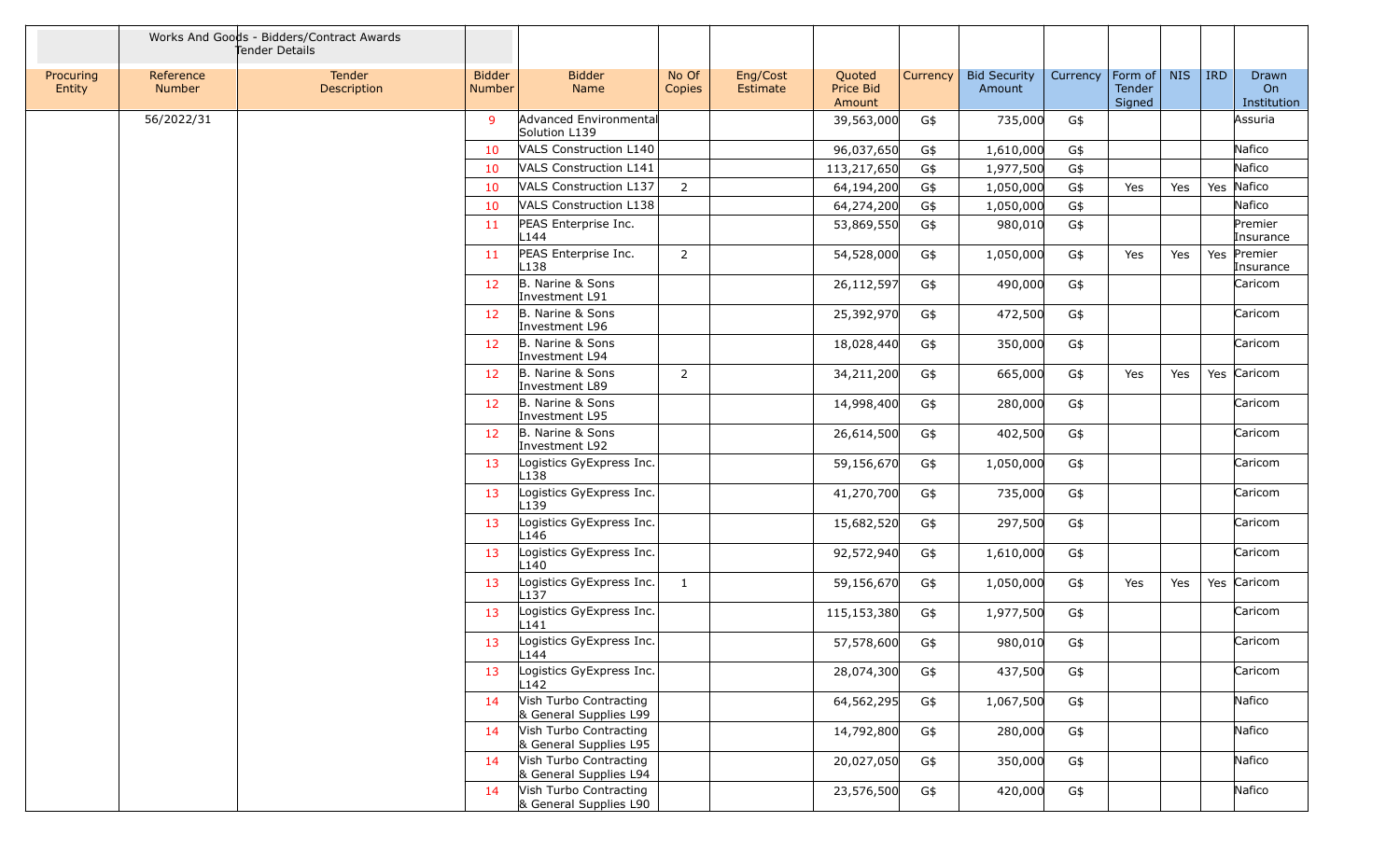|                     |                     | Works And Goods - Bidders/Contract Awards<br>Tender Details |                         |                                                                    |                 |                      |                               |          |                               |          |                             |            |            |                            |
|---------------------|---------------------|-------------------------------------------------------------|-------------------------|--------------------------------------------------------------------|-----------------|----------------------|-------------------------------|----------|-------------------------------|----------|-----------------------------|------------|------------|----------------------------|
| Procuring<br>Entity | Reference<br>Number | Tender<br>Description                                       | <b>Bidder</b><br>Number | <b>Bidder</b><br>Name                                              | No Of<br>Copies | Eng/Cost<br>Estimate | Quoted<br>Price Bid<br>Amount | Currency | <b>Bid Security</b><br>Amount | Currency | Form of<br>Tender<br>Signed | <b>NIS</b> | <b>IRD</b> | Drawn<br>On<br>Institution |
|                     | 56/2022/31          |                                                             | 14                      | Vish Turbo Contracting<br>& General Supplies L89                   | 2               |                      | 36,157,760                    | G\$      | 665,000                       | G\$      | Yes                         | Yes        |            | Yes Nafico                 |
|                     |                     |                                                             | 14                      | Vish Turbo Contracting<br>& General Supplies L97                   |                 |                      | 20,883,400                    | G\$      | 385,000                       | G\$      |                             |            |            | Nafico                     |
|                     |                     |                                                             | 14                      | Vish Turbo Contracting<br>& General Supplies L92                   |                 |                      | 22,795,040                    | G\$      | 402,500                       | G\$      |                             |            |            | Nafico                     |
|                     |                     |                                                             | 14                      | Vish Turbo Contracting<br>& General Supplies L93                   |                 |                      | 69,478,605                    | G\$      | 1,207,500                     | G\$      |                             |            |            | Nafico                     |
|                     |                     |                                                             | 14                      | Vish Turbo Contracting<br>& General Supplies L91                   |                 |                      | 31,464,090                    | G\$      | 490,000                       | G\$      |                             |            |            | Nafico                     |
|                     |                     |                                                             | 14                      | Vish Turbo Contracting<br>& General Supplies L98                   |                 |                      | 35,452,410                    | G\$      | 700,000                       | G\$      |                             |            |            | Nafico                     |
|                     |                     |                                                             | 14                      | Vish Turbo Contracting<br>& General Supplies L96                   |                 |                      | 24,907,800                    | G\$      | 472,500                       | G\$      |                             |            |            | Nafico                     |
|                     |                     |                                                             | 15                      | VN Contracting Services<br>L <sub>142</sub>                        | $\overline{2}$  |                      | 21,754,445                    | G\$      |                               |          |                             |            |            |                            |
|                     |                     |                                                             | 15                      | VN Contracting Services<br>L146                                    |                 |                      | 14,947,050                    | G\$      |                               |          |                             |            |            |                            |
|                     |                     |                                                             | 16                      | Bench Mark<br>Construction L139                                    | $\overline{2}$  |                      | 46,528,800                    | G\$      | 735,000                       | G\$      | Yes                         | Yes        |            | Yes Caricom                |
|                     |                     |                                                             | 16                      | Bench Mark<br>Construction L142                                    |                 |                      | 28,084,060                    | G\$      | 437,500                       | G\$      | Yes                         | Yes        |            | Yes Caricom                |
|                     |                     |                                                             | 17                      | Romel Jagroop General<br>Construction Services<br>L <sub>142</sub> |                 |                      | 24,348,200                    | G\$      | 437,500                       | G\$      |                             |            |            | Caricom                    |
|                     |                     |                                                             | 17                      | Romel Jagroop General<br>Construction Services<br>L146             |                 |                      | 16,796,750                    | G\$      | 297,500                       | G\$      |                             |            |            | Caricom                    |
|                     |                     |                                                             | 17                      | Romel Jagroop General<br>Construction Services<br>L <sub>140</sub> |                 |                      | 103,574,200                   | G\$      | 1,610,000                     | G\$      |                             |            |            | Caricom                    |
|                     |                     |                                                             | 17                      | Romel Jagroop General<br>Construction Services<br>L138             |                 |                      | 67,607,500                    | G\$      | 1,050,000                     | G\$      |                             |            |            | Caricom                    |
|                     |                     |                                                             | 17                      | Romel Jagroop General<br>Construction Services<br>L144             |                 |                      | 61,871,650                    | G\$      | 980,010                       | G\$      |                             |            |            | Caricom                    |
|                     |                     |                                                             | 17                      | Romel Jagroop General<br>Construction Services<br>L137             | $\overline{2}$  |                      | 68,764,300                    | G\$      | 1,050,000                     | G\$      | Yes                         | Yes        |            | Yes Caricom                |
|                     |                     |                                                             | 17                      | Romel Jagroop General<br>Construction Services<br>L141             |                 |                      | 121,687,500                   | G\$      | 1,977,500                     | G\$      |                             |            |            | Caricom                    |
|                     |                     |                                                             | 17                      | Romel Jagroop General<br>Construction Services<br>L139             |                 |                      | 49,162,400                    | G\$      | 735,000                       | G\$      |                             |            |            | Caricom                    |
|                     |                     |                                                             | 18                      | Keystone Industrial<br>L142                                        |                 |                      | 26,957,900                    | G\$      | 437,500                       | G\$      |                             |            |            | Caricom                    |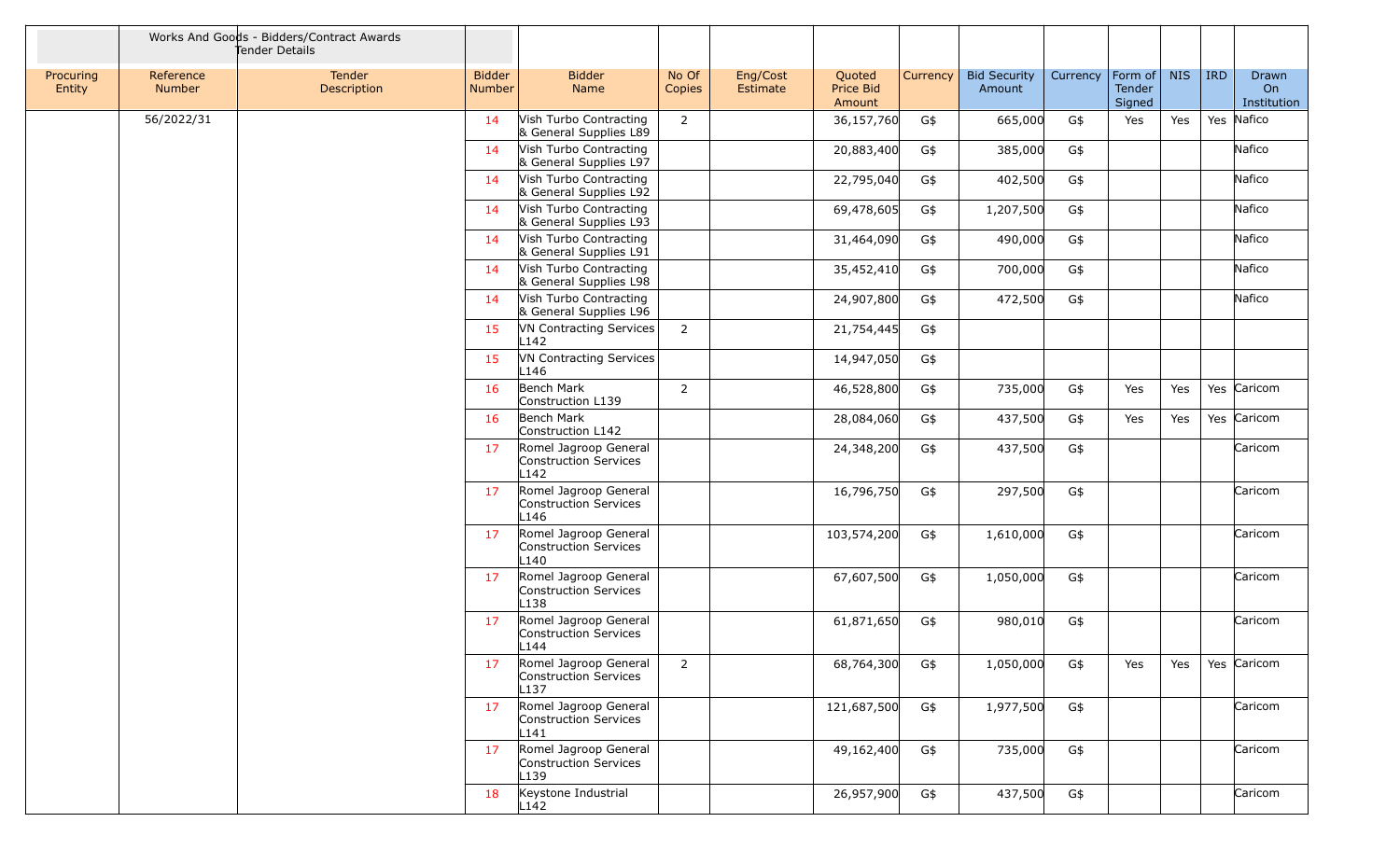|                     |                     | Works And Goods - Bidders/Contract Awards<br>Tender Details |                         |                                                         |                 |                      |                               |          |                               |          |                             |            |     |                            |
|---------------------|---------------------|-------------------------------------------------------------|-------------------------|---------------------------------------------------------|-----------------|----------------------|-------------------------------|----------|-------------------------------|----------|-----------------------------|------------|-----|----------------------------|
| Procuring<br>Entity | Reference<br>Number | Tender<br>Description                                       | <b>Bidder</b><br>Number | <b>Bidder</b><br>Name                                   | No Of<br>Copies | Eng/Cost<br>Estimate | Quoted<br>Price Bid<br>Amount | Currency | <b>Bid Security</b><br>Amount | Currency | Form of<br>Tender<br>Signed | <b>NIS</b> | IRD | Drawn<br>On<br>Institution |
|                     | 56/2022/31          |                                                             | 18                      | Keystone Industrial<br>L <sub>139</sub>                 | $\overline{2}$  |                      | 42,799,300                    | G\$      | 735,000                       | G\$      | Yes                         | Yes        |     | Yes Caricom                |
|                     |                     |                                                             | 19                      | Premium Asphalt L146                                    |                 |                      | 15,710,300                    | G\$      | 297,500                       | G\$      |                             |            |     | Premier<br>Insurance       |
|                     |                     |                                                             | 19                      | Premium Asphalt L141                                    |                 |                      | 108,145,850                   | G\$      | 1,977,500                     | G\$      |                             |            |     | Premier<br>Insurance       |
|                     |                     |                                                             | 19                      | Premium Asphalt L142                                    |                 |                      | 19,977,000                    | G\$      | 437,500                       | G\$      |                             |            |     | Premier<br>Insurance       |
|                     |                     |                                                             | 19                      | Premium Asphalt L138                                    |                 |                      | 57,982,800                    | G\$      | 1,050,000                     | G\$      |                             |            |     | Premier<br>Insurance       |
|                     |                     |                                                             | 19                      | Premium Asphalt L139                                    |                 |                      | 39,093,700                    | G\$      | 735,000                       | G\$      |                             |            |     | Premier<br>Insurance       |
|                     |                     |                                                             | 19                      | Premium Asphalt L137                                    | $\overline{2}$  |                      | 57,982,800                    | G\$      | 1,050,000                     | G\$      | Yes                         | Yes        |     | Yes Premier<br>Insurance   |
|                     |                     |                                                             | 19                      | Premium Asphalt L140                                    |                 |                      | 88,822,750                    | G\$      | 1,610,000                     | G\$      |                             |            |     | Premier<br>Insurance       |
|                     |                     |                                                             | 19                      | Premium Asphalt L144                                    |                 |                      | 52,647,790                    | G\$      | 980,010                       | G\$      |                             |            |     | Premier<br>Insurance       |
|                     |                     |                                                             | 20                      | K & P Project<br>Management Inc. L141                   |                 |                      | 112,577,800                   | G\$      | 1,977,500                     | G\$      |                             |            |     | Premier<br>Insurance       |
|                     |                     |                                                             | 20                      | K & P Project<br>Management Inc. L139                   |                 |                      | 41,619,000                    | G\$      | 735,000                       | G\$      |                             |            |     | Premier<br>Insurance       |
|                     |                     |                                                             | 20                      | K & P Project<br>Management Inc. L96<br>(not completed) |                 |                      | <sup>0</sup>                  |          |                               |          |                             |            |     |                            |
|                     |                     |                                                             | 20                      | K & P Project<br>Management Inc. L138                   |                 |                      | 59,641,900                    | G\$      | 1,050,000                     | G\$      |                             |            |     | Premier<br>Insurance       |
|                     |                     |                                                             | 20                      | K & P Project<br>Management Inc. L137                   |                 |                      | 59,622,100                    | G\$      | 1,050,000                     | G\$      |                             |            |     | Premier<br>Insurance       |
|                     |                     |                                                             | 20                      | K & P Project<br>Management Inc. L99<br>(not completed) | $\overline{2}$  |                      | 62,661,606                    | G\$      | 1,067,500                     | G\$      | Yes                         | Yes        | Yes | Premier<br>Insurance       |
|                     |                     |                                                             | 20                      | K & P Project<br>Management Inc. L98<br>(not completed) |                 |                      | 0                             |          |                               |          |                             |            |     |                            |
|                     |                     |                                                             | 20                      | K & P Project<br>Management Inc. L93<br>(not completed) |                 |                      | <sup>0</sup>                  |          |                               |          |                             |            |     |                            |
|                     |                     |                                                             | 20                      | K & P Project<br>Management Inc. L89<br>(not completed) | $2^{\circ}$     |                      | <sup>n</sup>                  |          |                               |          | Yes                         | Yes        |     | Yes Premier<br>Insurance   |
|                     |                     |                                                             | 20                      | K & P Project<br>Management Inc.<br>L92(not completed)  |                 |                      | 0l                            |          |                               |          |                             |            |     |                            |
|                     |                     |                                                             | 20                      | K & P Project<br>Management Inc. L91<br>(not completed) |                 |                      | $\Omega$                      |          |                               |          |                             |            |     |                            |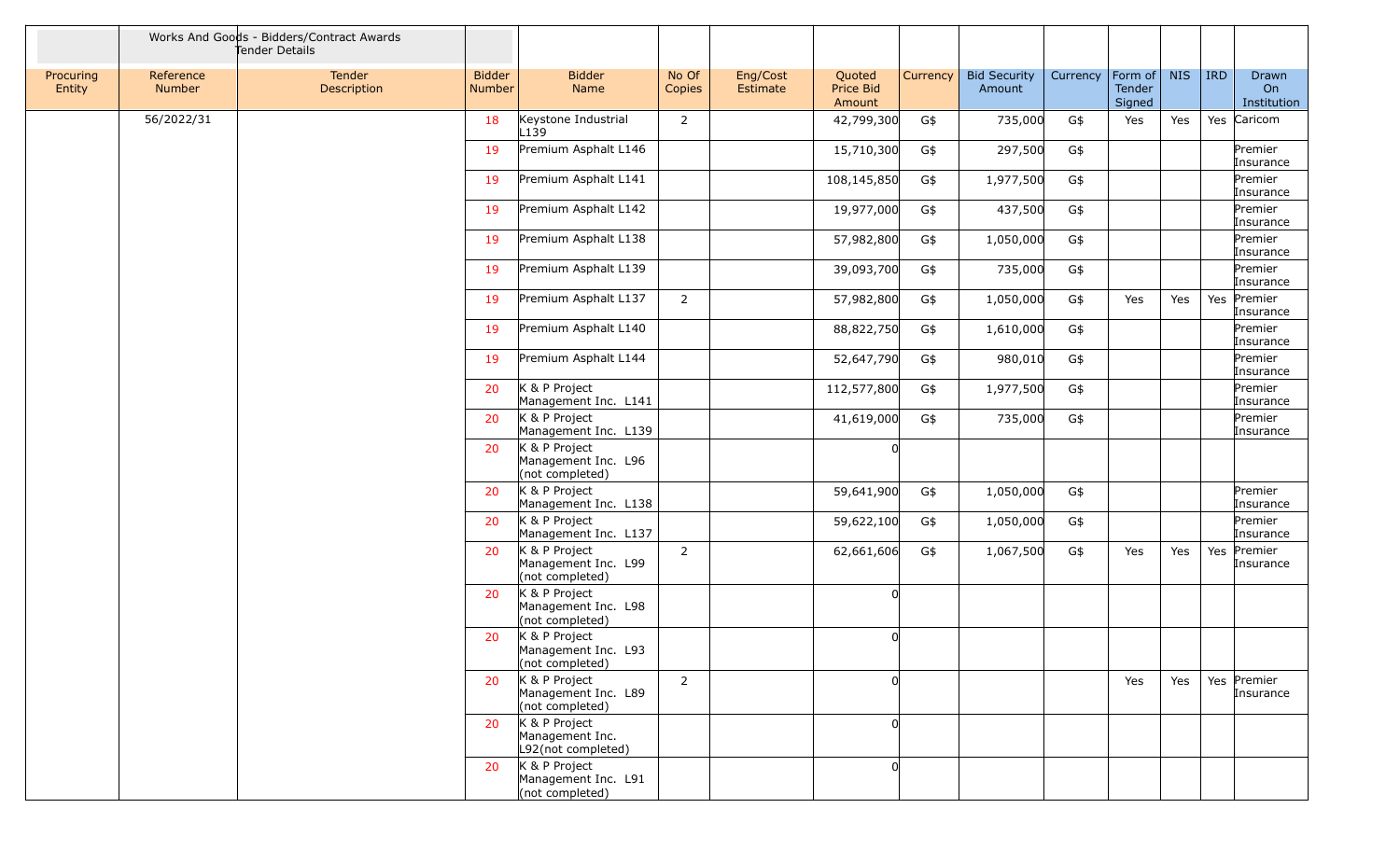|                     |                            | Works And Goods - Bidders/Contract Awards<br>Tender Details |                         |                                                   |                 |                      |                               |          |                               |          |                                            |            |            |                                        |
|---------------------|----------------------------|-------------------------------------------------------------|-------------------------|---------------------------------------------------|-----------------|----------------------|-------------------------------|----------|-------------------------------|----------|--------------------------------------------|------------|------------|----------------------------------------|
| Procuring<br>Entity | Reference<br><b>Number</b> | Tender<br>Description                                       | <b>Bidder</b><br>Number | <b>Bidder</b><br>Name                             | No Of<br>Copies | Eng/Cost<br>Estimate | Quoted<br>Price Bid<br>Amount | Currency | <b>Bid Security</b><br>Amount | Currency | $ $ Form of $ $<br><b>Tender</b><br>Signed | <b>NIS</b> | <b>IRD</b> | Drawn<br>O <sub>n</sub><br>Institution |
|                     | 56/2022/31                 |                                                             | 20                      | K & P Project<br>Management Inc. L140             |                 |                      | 91,280,800                    | G\$      | 1,610,000                     | G\$      |                                            |            |            | Premier<br>Insurance                   |
|                     |                            |                                                             | 20                      | K & P Project<br>Management Inc. L144             |                 |                      | 47,314,300                    | G\$      | 980,010                       | G\$      |                                            |            |            | Premier<br>Insurance                   |
|                     |                            |                                                             | 21                      | S. Jagmohan Constr. &<br>Gen. Supplies Inc. L94   |                 |                      | 19,424,225                    | G\$      | 350,000                       | G\$      |                                            |            |            | Premier<br>Insurance                   |
|                     |                            |                                                             | 21                      | S. Jagmohan Constr. &<br>Gen. Supplies Inc. L90   |                 |                      | 20,768,400                    | G\$      | 420,000                       | G\$      |                                            |            |            | Premier<br>Insurance                   |
|                     |                            |                                                             | 21                      | S. Jagmohan Constr. &<br>Gen. Supplies Inc. L89   | $\overline{2}$  |                      | 35,027,125                    | G\$      | 665,000                       | G\$      | Yes                                        | Yes        | Yes        | Premier<br>Insurance                   |
|                     |                            |                                                             | 21                      | S. Jagmohan Constr. &<br>Gen. Supplies Inc. L93   |                 |                      | 64,621,883                    | G\$      | 1,207,500                     | G\$      |                                            |            |            | Premier<br>Insurance                   |
|                     |                            |                                                             | 21                      | S. Jagmohan Constr. &<br>Gen. Supplies Inc. L96   |                 |                      | 24,255,925                    | G\$      | 472,500                       | G\$      |                                            |            |            | Premier<br>Insurance                   |
|                     |                            |                                                             | 21                      | S. Jagmohan Constr. &<br>Gen. Supplies Inc. L95   |                 |                      | 13,206,575                    | G\$      | 280,000                       | G\$      |                                            |            |            | Premier<br>Insurance                   |
|                     |                            |                                                             | 21                      | S. Jagmohan Constr. &<br>Gen. Supplies Inc. L97   |                 |                      | 19,936,750                    | G\$      | 385,000                       | G\$      |                                            |            |            | Premier<br>Insurance                   |
|                     |                            |                                                             | 21                      | S. Jagmohan Constr. &<br>Gen. Supplies Inc. L99   |                 |                      | 57,106,166                    | G\$      | 1,067,500                     | G\$      |                                            |            |            | Premier<br>Insurance                   |
|                     |                            |                                                             | 21                      | S. Jagmohan Constr. &<br>Gen. Supplies Inc. L98   |                 |                      | 32,627,333                    | G\$      | 700,000                       | G\$      |                                            |            |            | Premier<br>Insurance                   |
|                     |                            |                                                             | 21                      | S. Jagmohan Constr. &<br>Gen. Supplies Inc. L91   |                 |                      | 26,397,420                    | G\$      | 490,000                       | G\$      |                                            |            |            | Premier<br>Insurance                   |
|                     |                            |                                                             | 21                      | S. Jagmohan Constr. &<br>Gen. Supplies Inc. L92   |                 |                      | 20,609,300                    | G\$      | 402,500                       | G\$      |                                            |            |            | Premier<br>Insurance                   |
|                     |                            |                                                             | 22                      | Beshaun Constru. & K&P<br>Project Manag. Inc. L90 |                 |                      | 23,304,100                    | G\$      | 420,000                       | G\$      |                                            |            |            | Premier<br>Insurance                   |
|                     |                            |                                                             | 22                      | Beshaun Constru. & K&P<br>Project Manag. Inc. L89 | $\overline{2}$  |                      | 37,973,000                    | G\$      | 665,000                       | G\$      | Yes                                        | Yes        | Yes        | Premier<br>Insurance                   |
|                     |                            |                                                             | 22                      | Beshaun Constru. & K&P<br>Project Manag. Inc. L92 |                 |                      | 22,870,800                    | G\$      | 402,500                       | G\$      |                                            |            |            | Premier<br>Insurance                   |
|                     |                            |                                                             | 22                      | Beshaun Constru. & K&P<br>Project Manag. Inc. L93 |                 |                      | 68,215,980                    | G\$      | 1,207,500                     | G\$      |                                            |            |            | Premier<br>Insurance                   |
|                     |                            |                                                             | 22                      | Beshaun Constru. & K&P<br>Project Manag. Inc. L97 |                 |                      | 23,292,000                    | G\$      | 385,000                       | G\$      |                                            |            |            | Premier<br>Insurance                   |
|                     |                            |                                                             | 22                      | Beshaun Constru. & K&P<br>Project Manag. Inc. L96 |                 |                      | 28,006,200                    | G\$      | 472,500                       | G\$      |                                            |            |            | Premier<br>Insurance                   |
|                     |                            |                                                             | 22                      | Beshaun Constru. & K&P<br>Project Manag. Inc. L99 |                 |                      | 60,980,430                    | G\$      | 1,067,500                     | G\$      |                                            |            |            | Premier<br>Insurance                   |
|                     |                            |                                                             | 22                      | Beshaun Constru. & K&P<br>Project Manag. Inc. L98 |                 |                      | 36,888,810                    | G\$      | 700,000                       | G\$      |                                            |            |            | Premier<br>Insurance                   |
|                     |                            |                                                             | 22                      | Beshaun Constru. & K&P<br>Project Manag. Inc. L94 |                 |                      | 15,602,800                    | G\$      | 350,000                       | G\$      |                                            |            |            | Premier<br>Insurance                   |
|                     |                            |                                                             | 22                      | Beshaun Constru. & K&P<br>Project Manag. Inc. L91 |                 |                      | 23,523,570                    | G\$      | 490,000                       | G\$      |                                            |            |            | Premier<br>Insurance                   |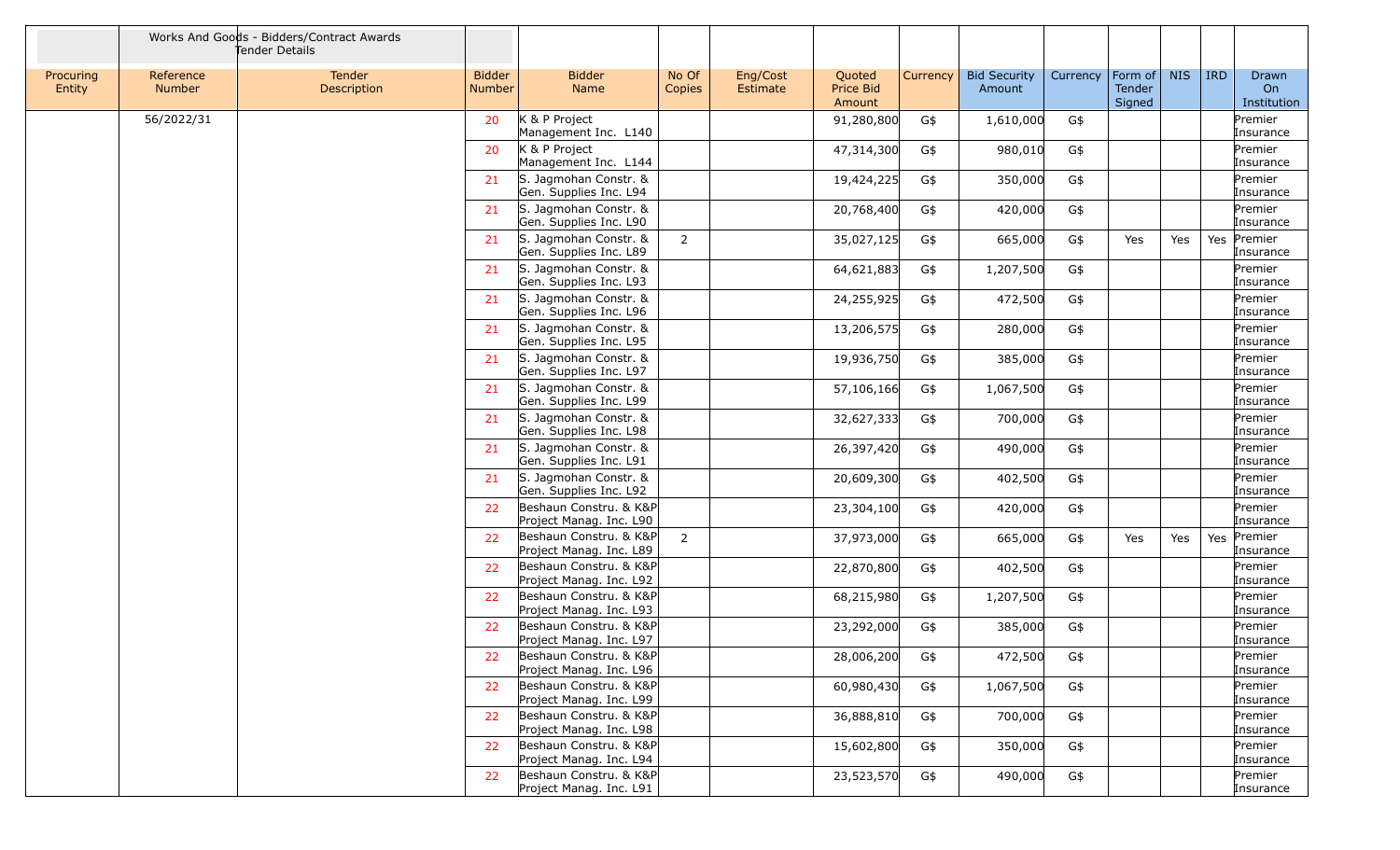|                     |                     | Works And Goods - Bidders/Contract Awards<br>Tender Details |                         |                                                   |                 |                      |                               |          |                               |          |                             |            |            |                            |
|---------------------|---------------------|-------------------------------------------------------------|-------------------------|---------------------------------------------------|-----------------|----------------------|-------------------------------|----------|-------------------------------|----------|-----------------------------|------------|------------|----------------------------|
| Procuring<br>Entity | Reference<br>Number | Tender<br>Description                                       | <b>Bidder</b><br>Number | <b>Bidder</b><br>Name                             | No Of<br>Copies | Eng/Cost<br>Estimate | Quoted<br>Price Bid<br>Amount | Currency | <b>Bid Security</b><br>Amount | Currency | Form of<br>Tender<br>Signed | <b>NIS</b> | <b>IRD</b> | Drawn<br>On<br>Institution |
|                     | 56/2022/31          |                                                             | 22                      | Beshaun Constru. & K&P<br>Project Manag. Inc. L95 |                 |                      | 28,006,200                    | G\$      | 280,000                       | G\$      |                             |            |            | Premier<br>Insurance       |
|                     |                     |                                                             | 23                      | Avinash Contracting &<br>Scrap Metal Inc. L96     |                 |                      | 25,288,300                    | G\$      | 472,500                       | G\$      |                             |            |            | Caricom                    |
|                     |                     |                                                             | 23                      | Avinash Contracting &<br>Scrap Metal Inc. L99     |                 |                      | 52,847,760                    | G\$      | 1,067,500                     | G\$      |                             |            |            | Caricom                    |
|                     |                     |                                                             | 23                      | Avinash Contracting &<br>Scrap Metal Inc. L144    |                 |                      | 46,553,700                    | G\$      | 980,010                       | G\$      |                             |            |            | Caricom                    |
|                     |                     |                                                             | 23                      | Avinash Contracting &<br>Scrap Metal Inc. L146    |                 |                      | 15,614,500                    | G\$      | 297,500                       | G\$      |                             |            |            | Caricom                    |
|                     |                     |                                                             | 23                      | Avinash Contracting &<br>Scrap Metal Inc. L141    |                 |                      | 104,122,600                   | G\$      | 1,977,500                     | G\$      |                             |            |            | Caricom                    |
|                     |                     |                                                             | 23                      | Avinash Contracting &<br>Scrap Metal Inc. L142    |                 |                      | 20,400,600                    | G\$      | 437,500                       | G\$      |                             |            |            | Caricom                    |
|                     |                     |                                                             | 23                      | Avinash Contracting &<br>Scrap Metal Inc. L139    |                 |                      | 35,682,400                    | G\$      | 735,000                       | G\$      |                             |            |            | Caricom                    |
|                     |                     |                                                             | 23                      | Avinash Contracting &<br>Scrap Metal Inc. L138    |                 |                      | 50,992,000                    | G\$      | 1,050,000                     | G\$      |                             |            |            | Caricom                    |
|                     |                     |                                                             | 23                      | Avinash Contracting &<br>Scrap Metal Inc. L140    |                 |                      | 84,544,500                    | G\$      | 1,610,000                     | G\$      |                             |            |            | Caricom                    |
|                     |                     |                                                             | 23                      | Avinash Contracting &<br>Scrap Metal Inc. L137    |                 |                      | 50,992,000                    | G\$      | 1,050,000                     | G\$      |                             |            |            | Caricom                    |
|                     |                     |                                                             | 23                      | Avinash Contracting &<br>Scrap Metal Inc. L98     |                 |                      | 32,118,030                    | G\$      | 700,000                       | G\$      |                             |            |            | Caricom                    |
|                     |                     |                                                             | 23                      | Avinash Contracting &<br>Scrap Metal Inc. L94     |                 |                      | 18,076,500                    | G\$      | 350,000                       | G\$      |                             |            |            | Caricom                    |
|                     |                     |                                                             | 23                      | Avinash Contracting &<br>Scrap Metal Inc. L97     |                 |                      | 18,767,400                    | G\$      | 385,000                       | G\$      |                             |            |            | Caricom                    |
|                     |                     |                                                             | 23                      | Avinash Contracting &<br>Scrap Metal Inc. L91     |                 |                      | 25,270,770                    | G\$      | 490,000                       | G\$      |                             |            |            | Caricom                    |
|                     |                     |                                                             | 23                      | Avinash Contracting &<br>Scrap Metal Inc. L95     |                 |                      | 13,991,900                    | G\$      | 280,000                       | G\$      |                             |            |            | Caricom                    |
|                     |                     |                                                             | 23                      | Avinash Contracting &<br>Scrap Metal Inc. L89     | $\overline{2}$  |                      | 33,132,700                    | G\$      | 665,000                       | G\$      | Yes                         | Yes        |            | Yes Caricom                |
|                     |                     |                                                             | 23                      | Avinash Contracting &<br>Scrap Metal Inc. L90     |                 |                      | 20,342,100                    | G\$      | 420,000                       | G\$      |                             |            |            | Caricom                    |
|                     |                     |                                                             | 23                      | Avinash Contracting &<br>Scrap Metal Inc. L92     |                 |                      | 21,644,100                    | G\$      | 402,500                       | G\$      |                             |            |            | Caricom                    |
|                     |                     |                                                             | 23                      | Avinash Contracting &<br>Scrap Metal Inc. L93     |                 |                      | 69,751,500                    | G\$      | 1,207,500                     | G\$      |                             |            |            | Caricom                    |
|                     |                     |                                                             | 24                      | Mohamed's Excavating<br>Construction Inc. L140    | $\overline{2}$  |                      | 88,010,700                    | G\$      | 1,610,000                     | G\$      | Yes                         | Yes        |            | Yes Caricom                |
|                     |                     |                                                             | 25                      | T. Gaynauth & Sons<br>Contracting Services<br>L94 |                 |                      | 18,000,000                    | G\$      | 350,000                       | G\$      | Yes                         | Yes        |            | Yes Diamond                |
|                     |                     |                                                             | 25                      | T. Gaynauth & Sons<br>Contracting Services<br>L92 | $\mathbf 0$     |                      | 21,000,000                    | G\$      | 402,500                       | G\$      | Yes                         | Yes        |            | Yes Diamond                |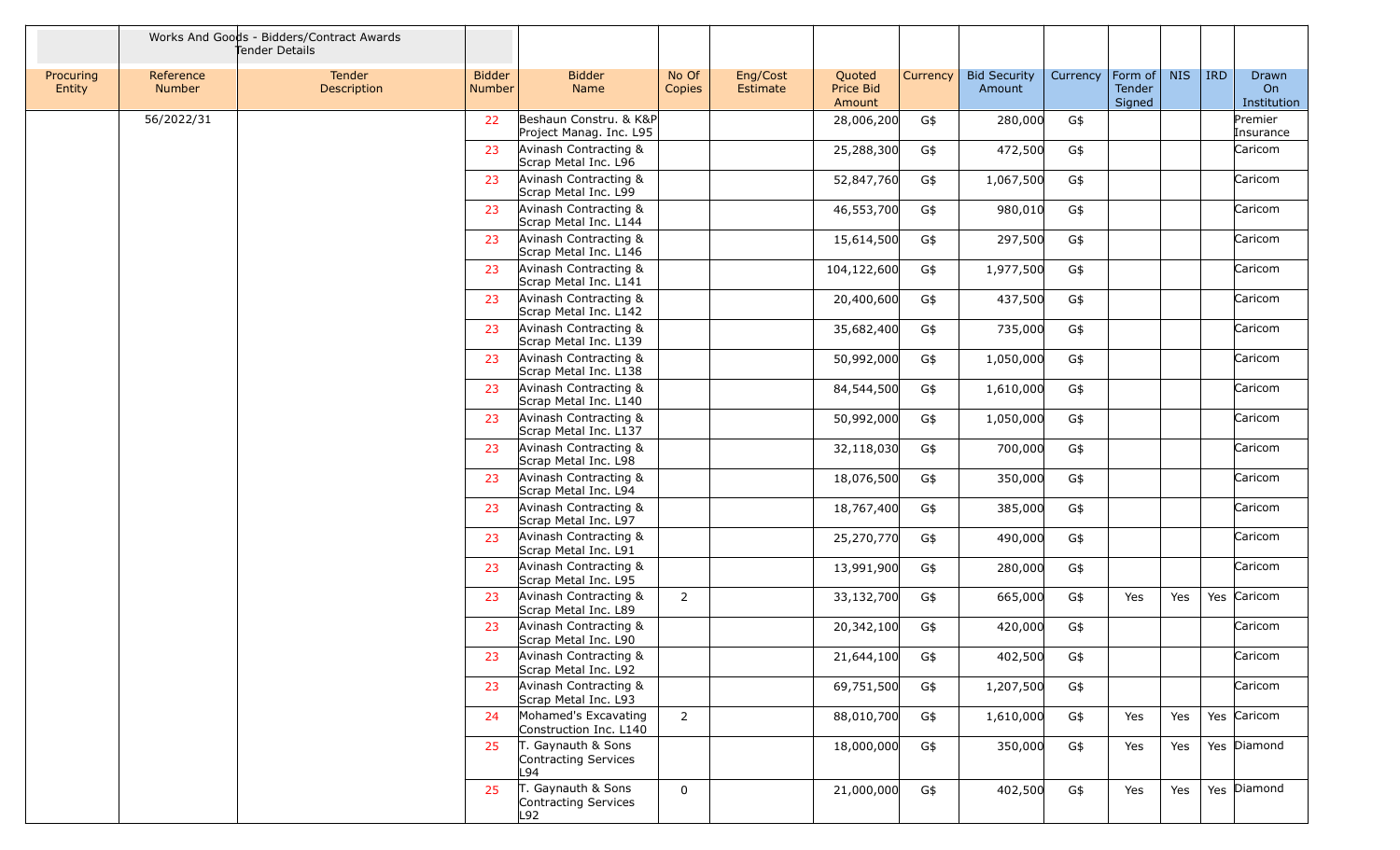|                     |                            | Works And Goods - Bidders/Contract Awards<br>Tender Details |                                |                                                                    |                 |                      |                               |          |                               |          |                             |            |         |                                        |
|---------------------|----------------------------|-------------------------------------------------------------|--------------------------------|--------------------------------------------------------------------|-----------------|----------------------|-------------------------------|----------|-------------------------------|----------|-----------------------------|------------|---------|----------------------------------------|
| Procuring<br>Entity | Reference<br><b>Number</b> | Tender<br>Description                                       | <b>Bidder</b><br><b>Number</b> | <b>Bidder</b><br>Name                                              | No Of<br>Copies | Eng/Cost<br>Estimate | Quoted<br>Price Bid<br>Amount | Currency | <b>Bid Security</b><br>Amount | Currency | Form of<br>Tender<br>Signed | <b>NIS</b> | $ $ IRD | Drawn<br>O <sub>n</sub><br>Institution |
|                     | 56/2022/31                 |                                                             | 26                             | C. Kaimraj Construction<br>Service L139                            | $\overline{2}$  |                      | 47,028,800                    | G\$      | 735,000                       | G\$      | Yes                         | Yes        |         | Yes Caricom                            |
|                     |                            |                                                             | 26                             | C. Kaimraj Construction<br>Service L142                            |                 |                      | 27,357,900                    | G\$      | 437,500                       | G\$      | Yes                         | Yes        |         | Yes Caricom                            |
|                     |                            |                                                             | 27                             | N. Bhopaul & Son Truck.<br>& Constr. Servi. L138                   |                 |                      | 55,089,850                    | G\$      | 1,050,000                     | G\$      |                             |            |         | Assuria                                |
|                     |                            |                                                             | 27                             | N. Bhopaul & Son Truck.<br>& Constr. Servi. L137                   | $\overline{2}$  |                      | 54,439,850                    | G\$      | 1,050,000                     | G\$      | Yes                         | Yes        |         | Yes Assuria                            |
|                     |                            |                                                             | 27                             | N. Bhopaul & Son Truck.<br>& Constr. Servi. L140                   |                 |                      | 87,135,600                    | G\$      | 1,610,000                     | G\$      |                             |            |         | Assuria                                |
|                     |                            |                                                             | 27                             | N. Bhopaul & Son Truck.<br>& Constr. Servi. L139                   |                 |                      | 37,712,500                    | G\$      | 735,000                       | G\$      |                             |            |         | Assuria                                |
|                     |                            |                                                             | 28                             | AJM Enterprise L141                                                |                 |                      | 113,122,050                   | G\$      | 1,977,500                     | G\$      |                             |            |         | Nafico                                 |
|                     |                            |                                                             | 28                             | AJM Enterprise L137                                                | $\overline{2}$  |                      | 64,974,200                    | G\$      | 1,050,000                     | G\$      | Yes                         | Yes        |         | Yes Nafico                             |
|                     |                            |                                                             | 28                             | AJM Enterprise L138                                                |                 |                      | 64,974,200                    | G\$      | 1,050,000                     | G\$      |                             |            |         | Nafico                                 |
|                     |                            |                                                             | 28                             | AJM Enterprise L140                                                |                 |                      | 96,037,650                    | G\$      | 1,610,000                     | G\$      |                             |            |         | Nafico                                 |
|                     |                            |                                                             | 29                             | Yunas Civil & Building<br>Construction Service<br>L146             |                 |                      | 18,031,500                    | G\$      | 297,500                       | G\$      |                             |            |         | Caricom                                |
|                     |                            |                                                             | 29                             | Yunas Civil & Building<br>Construction Service<br>L <sub>139</sub> |                 |                      | 42,977,000                    | G\$      | 735,000                       | G\$      |                             |            |         | Caricom                                |
|                     |                            |                                                             | 29                             | Yunas Civil & Building<br>Construction Service<br>L142             |                 |                      | 24,899,200                    | G\$      | 437,500                       | G\$      |                             |            |         | Caricom                                |
|                     |                            |                                                             | 29                             | Yunas Civil & Building<br>Construction Service<br>L144             |                 |                      | 54,280,560                    | G\$      | 980,010                       | G\$      |                             |            |         | Caricom                                |
|                     |                            |                                                             | 29                             | Yunas Civil & Building<br>Construction Service<br>L141             |                 |                      | 102,343,400                   | G\$      | 1,977,500                     | G\$      |                             |            |         | Caricom                                |
|                     |                            |                                                             | 29                             | Yunas Civil & Building<br>Construction Service<br>L140             |                 |                      | 92,600,000                    | G\$      | 1,610,000                     | G\$      |                             |            |         | Caricom                                |
|                     |                            |                                                             | 29                             | Yunas Civil & Building<br>Construction Service<br>L137             | $\mathbf{1}$    |                      | 61,615,800                    | G\$      | 1,050,000                     | G\$      | Yes                         | Yes        |         | Yes Caricom                            |
|                     |                            |                                                             | 29                             | Yunas Civil & Building<br>Construction Service<br>L138             |                 |                      | 61,315,300                    | G\$      | 1,050,000                     | G\$      |                             |            |         | Caricom                                |
|                     |                            |                                                             | 30                             | KB & B Contractors<br>L138                                         |                 |                      | 52,922,460                    | G\$      | 1,050,000                     | G\$      |                             |            |         | Assuria                                |
|                     |                            |                                                             | 30                             | KB & B Contractors<br>L <sub>137</sub>                             | $\overline{2}$  |                      | 51,543,760                    | G\$      | 1,050,000                     | G\$      | Yes                         | Yes        |         | Yes Assuria                            |
|                     |                            |                                                             | 31                             | Timehri Contracting<br>Services L144                               |                 |                      | 54,108,810                    | G\$      | 980,010                       | G\$      |                             |            |         | Premier<br>Insurance                   |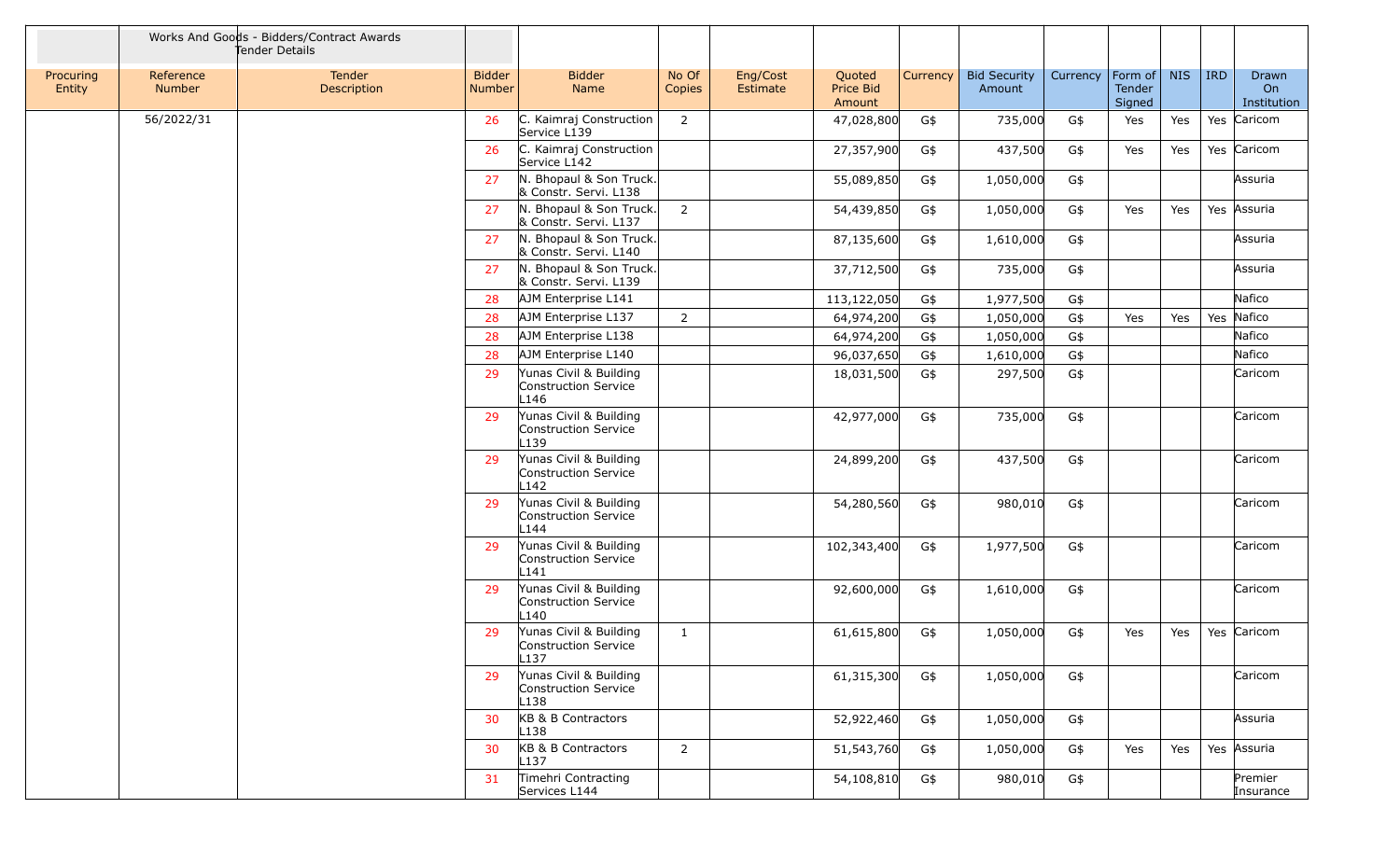|                     |                            | Works And Goods - Bidders/Contract Awards<br>Tender Details |                         |                                              |                 |                      |                               |          |                               |          |                             |            |            |                            |
|---------------------|----------------------------|-------------------------------------------------------------|-------------------------|----------------------------------------------|-----------------|----------------------|-------------------------------|----------|-------------------------------|----------|-----------------------------|------------|------------|----------------------------|
| Procuring<br>Entity | Reference<br><b>Number</b> | Tender<br>Description                                       | <b>Bidder</b><br>Number | <b>Bidder</b><br>Name                        | No Of<br>Copies | Eng/Cost<br>Estimate | Quoted<br>Price Bid<br>Amount | Currency | <b>Bid Security</b><br>Amount | Currency | Form of<br>Tender<br>Signed | <b>NIS</b> | <b>IRD</b> | Drawn<br>On<br>Institution |
|                     | 56/2022/31                 |                                                             | 31                      | Timehri Contracting<br>Services L139         |                 |                      | 40,170,500                    | G\$      | 735,000                       | G\$      |                             |            |            | Premier<br>Insurance       |
|                     |                            |                                                             | 31                      | Timehri Contracting<br>Services L146         |                 |                      | 16,135,485                    | G\$      | 297,500                       | G\$      |                             |            |            | Premier<br>Insurance       |
|                     |                            |                                                             | 31                      | Timehri Contracting<br>Services L142         |                 |                      | 23,235,440                    | G\$      | 437,500                       | G\$      |                             |            |            | Premier<br>Insurance       |
|                     |                            |                                                             | 31                      | Timehri Contracting<br>Services L138         |                 |                      | 57,526,200                    | G\$      | 1,050,000                     | G\$      |                             |            |            | Premier<br>Insurance       |
|                     |                            |                                                             | 31                      | Timehri Contracting<br>Services L137         | $\overline{2}$  |                      | 57,883,750                    | G\$      | 1,050,000                     | G\$      | Yes                         | Yes        | Yes        | Premier<br>Insurance       |
|                     |                            |                                                             | 32                      | N & S Gen. Eng. &<br>Contract. Services L146 |                 |                      | 16,337,750                    | G\$      | 297,500                       | G\$      |                             |            |            | Caricom                    |
|                     |                            |                                                             | 32 <sub>2</sub>         | N & S Gen. Eng. &<br>Contract. Services L137 | $\overline{2}$  |                      | 60,798,200                    | G\$      | 1,050,000                     | G\$      | Yes                         | Yes        |            | Yes Caricom                |
|                     |                            |                                                             | 32                      | N & S Gen. Eng. &<br>Contract. Services L139 |                 |                      | 40,272,500                    | G\$      | 735,000                       | G\$      |                             |            |            | Caricom                    |
|                     |                            |                                                             | 32                      | N & S Gen. Eng. &<br>Contract. Services L141 |                 |                      | 111,577,500                   | G\$      | 1,977,500                     | G\$      |                             |            |            | Caricom                    |
|                     |                            |                                                             | 32 <sub>2</sub>         | N & S Gen. Eng. &<br>Contract. Services L144 |                 |                      | 56,110,100                    | G\$      | 980,010                       | G\$      |                             |            |            | Caricom                    |
|                     |                            |                                                             | 32                      | N & S Gen. Eng. &<br>Contract. Services L142 |                 |                      | 24,997,500                    | G\$      | 437,500                       | G\$      |                             |            |            | Caricom                    |
|                     |                            |                                                             | 32                      | N & S Gen. Eng. &<br>Contract. Services L138 |                 |                      | 60,798,200                    | G\$      | 1,050,000                     | G\$      |                             |            |            | Caricom                    |
|                     |                            |                                                             | 33                      | H. Ramballi General<br>Construction L92      |                 |                      | 21,955,234                    | G\$      | 402,500                       | G\$      |                             |            |            | Assuria                    |
|                     |                            |                                                             | 33                      | H. Ramballi General<br>Construction L98      |                 |                      | 35,619,064                    | G\$      | 700,000                       | G\$      |                             |            |            | Assuria                    |
|                     |                            |                                                             | 33                      | H. Ramballi General<br>Construction L99      |                 |                      | 55,930,624                    | G\$      | 1,067,500                     | G\$      |                             |            |            | Assuria                    |
|                     |                            |                                                             | 33                      | H. Ramballi General<br>Construction L95      |                 |                      | 14,400,428                    | G\$      | 280,000                       | G\$      |                             |            |            | Assuria                    |
|                     |                            |                                                             | 33                      | H. Ramballi General<br>Construction L94      |                 |                      | 17,982,352                    | G\$      | 350,000                       | G\$      |                             |            |            | Assuria                    |
|                     |                            |                                                             | 33                      | H. Ramballi General<br>Construction L97      |                 |                      | 19,653,300                    | G\$      | 385,000                       | G\$      |                             |            |            | Assuria                    |
|                     |                            |                                                             | 33                      | H. Ramballi General<br>Construction L90      |                 |                      | 21,908,670                    | G\$      | 420,000                       | G\$      |                             |            |            | Assuria                    |
|                     |                            |                                                             | 33                      | H. Ramballi General<br>Construction L93      |                 |                      | 63,069,000                    | G\$      | 1,207,500                     | G\$      |                             |            |            | Assuria                    |
|                     |                            |                                                             | 33                      | H. Ramballi General<br>Construction L96      |                 |                      | 24,998,000                    | G\$      | 472,500                       | G\$      |                             |            |            | Assuria                    |
|                     |                            |                                                             | 33                      | H. Ramballi General<br>Construction L91      |                 |                      | 25,369,691                    | G\$      | 490,000                       | G\$      |                             |            |            | Assuria                    |
|                     |                            |                                                             | 33                      | H. Ramballi General<br>Construction L89      | $\overline{2}$  |                      | 34,885,908                    | G\$      | 665,000                       | G\$      | Yes                         | Yes        |            | Yes Assuria                |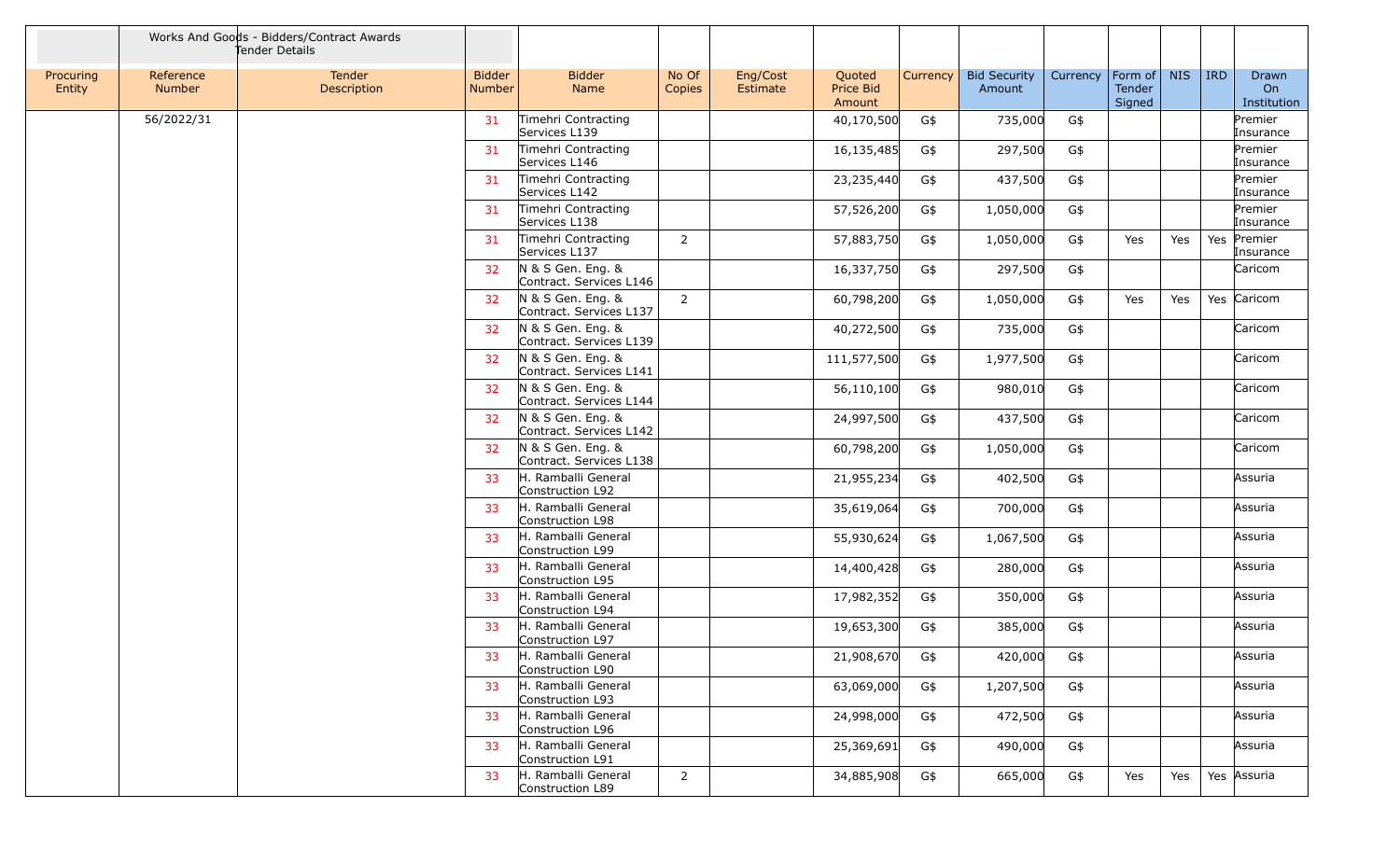|                     |                     | Works And Goods - Bidders/Contract Awards<br>Tender Details |                                |                                                   |                 |                      |                               |          |                               |          |                             |            |            |                            |
|---------------------|---------------------|-------------------------------------------------------------|--------------------------------|---------------------------------------------------|-----------------|----------------------|-------------------------------|----------|-------------------------------|----------|-----------------------------|------------|------------|----------------------------|
| Procuring<br>Entity | Reference<br>Number | <b>Tender</b><br>Description                                | <b>Bidder</b><br><b>Number</b> | <b>Bidder</b><br>Name                             | No Of<br>Copies | Eng/Cost<br>Estimate | Quoted<br>Price Bid<br>Amount | Currency | <b>Bid Security</b><br>Amount | Currency | Form of<br>Tender<br>Signed | <b>NIS</b> | <b>IRD</b> | Drawn<br>On<br>Institution |
|                     | 56/2022/31          |                                                             | 34                             | Mohamed Ramzanalli<br>Khan Construction L98       |                 |                      | 37,240,035                    | G\$      | 700,000                       | G\$      |                             |            |            | Nafico                     |
|                     |                     |                                                             | 34                             | Mohamed Ramzanalli<br>Khan Construction L93       |                 |                      | 67,198,320                    | G\$      | 1,207,500                     | G\$      |                             |            |            | Nafico                     |
|                     |                     |                                                             | 34                             | Mohamed Ramzanalli<br>Khan Construction L92       |                 |                      | 21,666,500                    | G\$      | 402,500                       | G\$      |                             |            |            | Nafico                     |
|                     |                     |                                                             | 34                             | Mohamed Ramzanalli<br>Khan Construction L95       |                 |                      | 14,583,000                    | G\$      | 280,000                       | G\$      |                             |            |            | Nafico                     |
|                     |                     |                                                             | 34                             | Mohamed Ramzanalli<br>Khan Construction L99       |                 |                      | 59,202,965                    | G\$      | 1,067,500                     | G\$      |                             |            |            | Nafico                     |
|                     |                     |                                                             | 34                             | Mohamed Ramzanalli<br>Khan Construction L96       |                 |                      | 25,797,200                    | G\$      | 472,500                       | G\$      |                             |            |            | Nafico                     |
|                     |                     |                                                             | 34                             | Mohamed Ramzanalli<br>Khan Construction L94       |                 |                      | 18,777,900                    | G\$      | 350,000                       | G\$      |                             |            |            | Nafico                     |
|                     |                     |                                                             | 34                             | Mohamed Ramzanalli<br>Khan Construction L91       |                 |                      | 27,275,190                    | G\$      | 490,000                       | G\$      |                             |            |            | Nafico                     |
|                     |                     |                                                             | 34                             | Mohamed Ramzanalli<br>Khan Construction L90       |                 |                      | 22,995,992                    | G\$      | 420,000                       | G\$      |                             |            |            | Nafico                     |
|                     |                     |                                                             | 34                             | Mohamed Ramzanalli<br>Khan Construction L89       | $\overline{2}$  |                      | 36,537,100                    | G\$      | 665,000                       | G\$      | Yes                         | Yes        | Yes Nafico |                            |
|                     |                     |                                                             | 34                             | Mohamed Ramzanalli<br>Khan Construction L97       |                 |                      | 21,482,600                    | G\$      | 385,000                       | G\$      |                             |            |            | Nafico                     |
|                     |                     |                                                             | 35                             | Golden Key Construction<br>& Supplies L98         |                 |                      | 36,169,665                    | G\$      | 700,000                       | G\$      |                             |            |            | Caricom                    |
|                     |                     |                                                             | 35                             | Golden Key Construction<br>& Supplies L97         |                 |                      | 20,536,080                    | G\$      | 385,000                       | G\$      |                             |            |            | Caricom                    |
|                     |                     |                                                             | 35                             | Golden Key Construction<br>& Supplies L96         |                 |                      | 23,079,600                    | G\$      | 472,500                       | G\$      |                             |            |            | Caricom                    |
|                     |                     |                                                             | 35                             | Golden Key Construction<br>& Supplies L94         | $\overline{2}$  |                      | 19,909,000                    | G\$      | 350,000                       | G\$      | Yes                         | Yes        |            | Yes Caricom                |
|                     |                     |                                                             | 36                             | Bhowal Trucking &<br>Construction Services<br>L91 |                 |                      | 26,184,648                    | G\$      | 490,000                       | G\$      |                             |            |            | Caricom                    |
|                     |                     |                                                             | 36                             | Bhowal Trucking &<br>Construction Services<br>L89 | $\overline{2}$  |                      | 36,942,225                    | G\$      | 665,000                       | G\$      | Yes                         | Yes        |            | Yes Caricom                |
|                     |                     |                                                             | 36                             | Bhowal Trucking &<br>Construction Services<br>L95 |                 |                      | 14,204,100                    | G\$      | 280,000                       | G\$      |                             |            |            | Caricom                    |
|                     |                     |                                                             | 36                             | Bhowal Trucking &<br>Construction Services<br>L96 |                 |                      | 24,951,900                    | G\$      | 472,500                       | G\$      |                             |            |            | Caricom                    |
|                     |                     |                                                             | 36                             | Bhowal Trucking &<br>Construction Services<br>L93 |                 |                      | 66,821,622                    | G\$      | 1,207,500                     | G\$      |                             |            |            | Caricom                    |
|                     |                     |                                                             | 36                             | Bhowal Trucking &<br>Construction Services<br>L92 |                 |                      | 21,128,200                    | G\$      | 402,500                       | G\$      |                             |            |            | Caricom                    |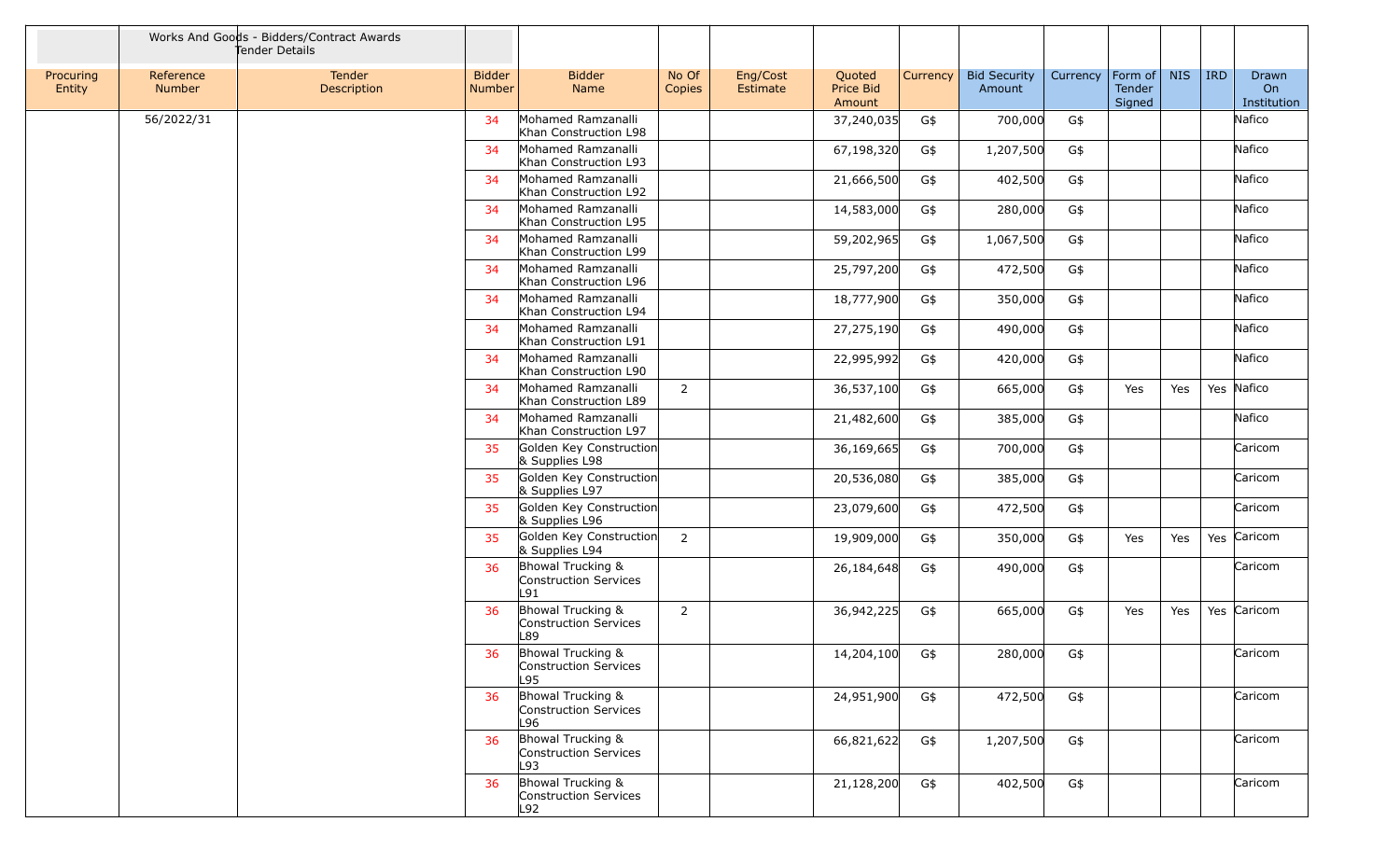|                     |                     | Works And Goods - Bidders/Contract Awards<br>Tender Details |                         |                                                        |                 |                      |                               |          |                               |          |                                     |            |            |                            |
|---------------------|---------------------|-------------------------------------------------------------|-------------------------|--------------------------------------------------------|-----------------|----------------------|-------------------------------|----------|-------------------------------|----------|-------------------------------------|------------|------------|----------------------------|
| Procuring<br>Entity | Reference<br>Number | Tender<br>Description                                       | <b>Bidder</b><br>Number | <b>Bidder</b><br>Name                                  | No Of<br>Copies | Eng/Cost<br>Estimate | Quoted<br>Price Bid<br>Amount | Currency | <b>Bid Security</b><br>Amount | Currency | Form of $\vert$<br>Tender<br>Signed | <b>NIS</b> | <b>IRD</b> | Drawn<br>On<br>Institution |
|                     | 56/2022/31          |                                                             | 36                      | Bhowal Trucking &<br>Construction Services<br>L97      |                 |                      | 19,978,200                    | G\$      | 385,000                       | G\$      |                                     |            |            | Caricom                    |
|                     |                     |                                                             | 36                      | Bhowal Trucking &<br>Construction Services<br>L94      |                 |                      | 18,112,264                    | G\$      | 350,000                       | G\$      |                                     |            |            | Caricom                    |
|                     |                     |                                                             | 37                      | Imam Bacchus & Sons<br>Ltd. L97                        |                 |                      | 20,808,250                    | G\$      | 385,000                       | G\$      |                                     |            |            | Caricom                    |
|                     |                     |                                                             | 37                      | Imam Bacchus & Sons<br>Ltd. L96                        |                 |                      | 25,492,970                    | G\$      | 472,500                       | G\$      |                                     |            |            | Caricom                    |
|                     |                     |                                                             | 37                      | Imam Bacchus & Sons<br>Ltd. L95                        |                 |                      | 14,998,400                    | G\$      | 280,000                       | G\$      |                                     |            |            | Caricom                    |
|                     |                     |                                                             | 37                      | Imam Bacchus & Sons<br>Ltd. L94                        |                 |                      | 18,528,440                    | G\$      | 350,000                       | G\$      |                                     |            |            | Caricom                    |
|                     |                     |                                                             | 37                      | Imam Bacchus & Sons<br>Ltd. L93                        |                 |                      | 67,107,075                    | G\$      | 1,207,500                     | G\$      |                                     |            |            | Caricom                    |
|                     |                     |                                                             | 37                      | Imam Bacchus & Sons<br>Ltd. L91                        |                 |                      | 26,231,037                    | G\$      | 490,000                       | G\$      |                                     |            |            | Caricom                    |
|                     |                     |                                                             | 37                      | Imam Bacchus & Sons<br>Ltd. L90                        |                 |                      | 21,849,300                    | G\$      | 420,000                       | G\$      |                                     |            |            | Caricom                    |
|                     |                     |                                                             | 37                      | Imam Bacchus & Sons<br>Ltd. L89                        | $\overline{2}$  |                      | 33,061,200                    | G\$      | 665,000                       | G\$      | Yes                                 | Yes        |            | Yes Caricom                |
|                     |                     |                                                             | 37                      | Imam Bacchus & Sons<br>Ltd. L92                        |                 |                      | 20,825,800                    | G\$      | 402,500                       | G\$      |                                     |            |            | Caricom                    |
|                     |                     |                                                             | 38                      | Yudhisthir Seecharran<br>Contract. & Gen. Supp.<br>L96 |                 |                      | 25,218,400                    | G\$      | 472,500                       | G\$      |                                     |            |            | Diamond                    |
|                     |                     |                                                             | 38                      | Yudhisthir Seecharran<br>Contract. & Gen. Supp.<br>L91 |                 |                      | 27,819,770                    | G\$      | 490,000                       | G\$      |                                     |            |            | Diamond                    |
|                     |                     |                                                             | 38                      | Yudhisthir Seecharran<br>Contract. & Gen. Supp.<br>L98 |                 |                      | 35,340,690                    | G\$      | 700,000                       | G\$      |                                     |            |            | Diamond                    |
|                     |                     |                                                             | 38                      | Yudhisthir Seecharran<br>Contract. & Gen. Supp.<br>L95 |                 |                      | 14,186,600                    | G\$      | 280,000                       | G\$      |                                     |            |            | Diamond                    |
|                     |                     |                                                             | 38                      | Yudhisthir Seecharran<br>Contract. & Gen. Supp.<br>L94 |                 |                      | 19,977,200 G\$                |          | 350,000 G\$                   |          |                                     |            |            | Diamond                    |
|                     |                     |                                                             | 38                      | Yudhisthir Seecharran<br>Contract. & Gen. Supp.<br>L92 |                 |                      | 23,835,200                    | G\$      | 402,500                       | G\$      |                                     |            |            | Diamond                    |
|                     |                     |                                                             | 38                      | Yudhisthir Seecharran<br>Contract. & Gen. Supp.<br>L90 |                 |                      | 22,749,200                    | G\$      | 420,000                       | G\$      |                                     |            |            | Diamond                    |
|                     |                     |                                                             | 38                      | Yudhisthir Seecharran<br>Contract. & Gen. Supp.<br>L89 | $\overline{2}$  |                      | 35,945,200                    | G\$      | 665,000                       | G\$      | Yes                                 | Yes        |            | Yes Diamond                |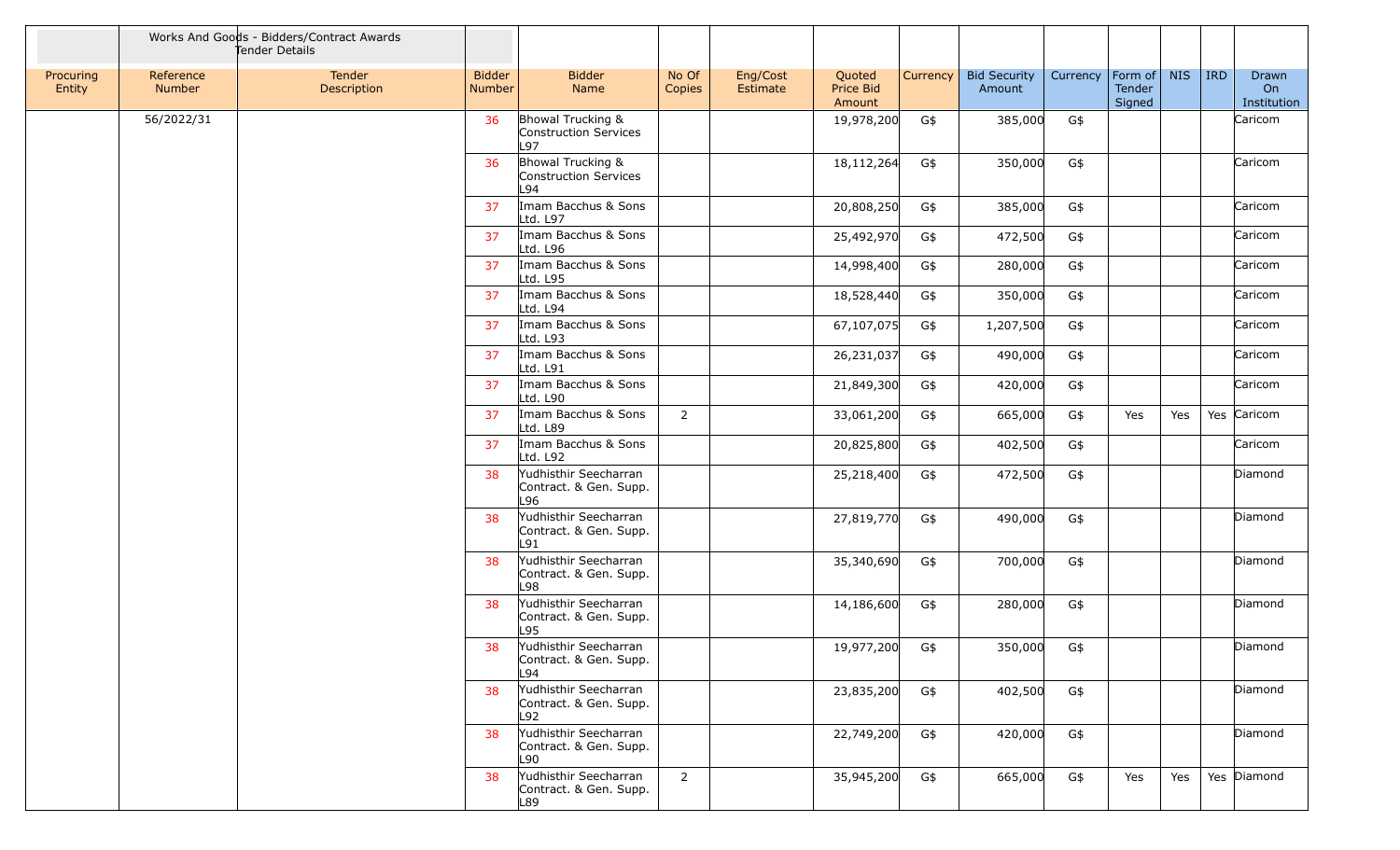|                     |                     | Works And Goods - Bidders/Contract Awards<br>Tender Details |                                |                                              |                 |                      |                               |          |                               |          |                             |            |            |                            |
|---------------------|---------------------|-------------------------------------------------------------|--------------------------------|----------------------------------------------|-----------------|----------------------|-------------------------------|----------|-------------------------------|----------|-----------------------------|------------|------------|----------------------------|
| Procuring<br>Entity | Reference<br>Number | Tender<br>Description                                       | <b>Bidder</b><br><b>Number</b> | <b>Bidder</b><br>Name                        | No Of<br>Copies | Eng/Cost<br>Estimate | Quoted<br>Price Bid<br>Amount | Currency | <b>Bid Security</b><br>Amount | Currency | Form of<br>Tender<br>Signed | <b>NIS</b> | <b>IRD</b> | Drawn<br>On<br>Institution |
|                     | 56/2022/31          |                                                             | 39                             | TRL Lumber Yard L95                          |                 |                      | 13,941,100                    | G\$      | 280,000                       | G\$      |                             |            |            | Caricom                    |
|                     |                     |                                                             | 39                             | TRL Lumber Yard L91                          |                 |                      | 26,184,648                    | G\$      | 490,000                       | G\$      |                             |            |            | Caricom                    |
|                     |                     |                                                             | 39                             | TRL Lumber Yard L96                          |                 |                      | 25,051,900                    | G\$      | 472,500                       | G\$      |                             |            |            | Caricom                    |
|                     |                     |                                                             | 39                             | TRL Lumber Yard L94                          |                 |                      | 18,312,264                    | G\$      | 350,000                       | G\$      |                             |            |            | Caricom                    |
|                     |                     |                                                             | 39                             | TRL Lumber Yard L89                          | $\overline{2}$  |                      | 37,042,225                    | G\$      | 665,000                       | G\$      | Yes                         | Yes        | Yes        | Caricom                    |
|                     |                     |                                                             | 39                             | TRL Lumber Yard L92                          |                 |                      | 21,328,200                    | G\$      | 402,500                       | G\$      |                             |            |            | Caricom                    |
|                     |                     |                                                             | 40                             | Builders Supplies L139                       |                 |                      | 39,380,000                    | G\$      | 735,000                       | G\$      |                             |            |            | Caricom                    |
|                     |                     |                                                             | 40                             | Builders Supplies L138                       |                 |                      | 57,409,900                    | G\$      | 1,050,000                     | G\$      |                             |            |            | Caricom                    |
|                     |                     |                                                             | 40                             | Builders Supplies L141                       |                 |                      | 112,524,900                   | G\$      | 1,977,500                     | G\$      |                             |            |            | Caricom                    |
|                     |                     |                                                             | 40                             | Builders Supplies L142                       |                 |                      | 23,938,500                    | G\$      | 437,500                       | G\$      |                             |            |            | Caricom                    |
|                     |                     |                                                             | 40                             | Builders Supplies L140                       |                 |                      | 89,658,100                    | G\$      | 1,610,000                     | G\$      |                             |            |            | Caricom                    |
|                     |                     |                                                             | 40                             | Builders Supplies L137                       | $\overline{2}$  |                      | 57,309,900                    | G\$      | 1,050,000                     | G\$      | Yes                         | Yes        | Yes        | Caricom                    |
|                     |                     |                                                             | 40                             | Builders Supplies L144                       |                 |                      | 52,486,800                    | G\$      | 980,010                       | G\$      |                             |            |            | Caricom                    |
|                     |                     |                                                             | 40                             | Builders Supplies L146                       |                 |                      | 16,289,400                    | G\$      | 297,500                       | G\$      |                             |            |            | Caricom                    |
|                     |                     |                                                             | 41                             | Perba Trading &<br>Construction L138         |                 |                      | 54,583,100                    | G\$      | 1,050,000                     | G\$      |                             |            |            | Premier<br>Insurance       |
|                     |                     |                                                             | 41                             | Perba Trading &<br>Construction L139         |                 |                      | 40,360,700                    | G\$      | 735,000                       | G\$      |                             |            |            | Premier<br>Insurance       |
|                     |                     |                                                             | 41                             | Perba Trading &<br>Construction L137         | $\overline{2}$  |                      | 52,057,100                    | G\$      | 1,050,000                     | G\$      | Yes                         | Yes        | Yes        | Premier<br>Insurance       |
|                     |                     |                                                             | 41                             | Perba Trading &<br>Construction L140         |                 |                      | 82,730,500                    | G\$      | 1,610,000                     | G\$      |                             |            |            | Premier<br>Insurance       |
|                     |                     |                                                             | 42                             | Troy Kowlesar Gen.<br>Constr. Service L144   |                 |                      | 56,031,000                    | G\$      | 980,010                       | G\$      |                             |            |            | Assuria                    |
|                     |                     |                                                             | 42                             | Troy Kowlesar Gen.<br>Constr. Service L140   | 2               |                      | 91,798,500                    | G\$      | 1,610,000                     | G\$      | Yes                         | Yes        |            | Yes Assuria                |
|                     |                     |                                                             | 43                             | M & B Construction L140                      | $\overline{2}$  |                      | 88,123,900                    | G\$      | 1,610,000                     | G\$      | Yes                         | Yes        | Yes        | Caricom                    |
|                     |                     |                                                             | 43                             | M & B Construction L144                      |                 |                      | 53,478,000                    | G\$      | 980,010                       | G\$      |                             |            |            | Caricom                    |
|                     |                     |                                                             | 43                             | M & B Construction L141                      |                 |                      | 112,626,900                   | G\$      | 1,977,500                     | G\$      |                             |            |            | Caricom                    |
|                     |                     |                                                             | 44                             | Puran Manman Gen.<br>Contracting Service L91 |                 |                      | 22,429,995                    | G\$      | 490,000                       | G\$      |                             |            |            | Caricom                    |
|                     |                     |                                                             | 44                             | Puran Manman Gen.<br>Contracting Service L94 |                 |                      | 21,105,100                    | G\$      | 350,000                       | G\$      |                             |            |            | Caricom                    |
|                     |                     |                                                             | 44                             | Puran Manman Gen.<br>Contracting Service L93 |                 |                      | 66,584,700                    | G\$      | 1,207,500                     | G\$      |                             |            |            | Caricom                    |
|                     |                     |                                                             | 44                             | Puran Manman Gen.<br>Contracting Service L95 |                 |                      | 15,481,600                    | G\$      | 280,000                       | G\$      |                             |            |            | Caricom                    |
|                     |                     |                                                             | 44                             | Puran Manman Gen.<br>Contracting Service L90 |                 |                      | 22,609,400                    | G\$      | 420,000                       | G\$      |                             |            |            | Caricom                    |
|                     |                     |                                                             | 44                             | Puran Manman Gen.<br>Contracting Service L97 |                 |                      | 21,540,300                    | G\$      | 385,000                       | G\$      |                             |            |            | Caricom                    |
|                     |                     |                                                             | 44                             | Puran Manman Gen.<br>Contracting Service L96 |                 |                      | 27,652,800                    | G\$      | 472,500                       | G\$      |                             |            |            | Caricom                    |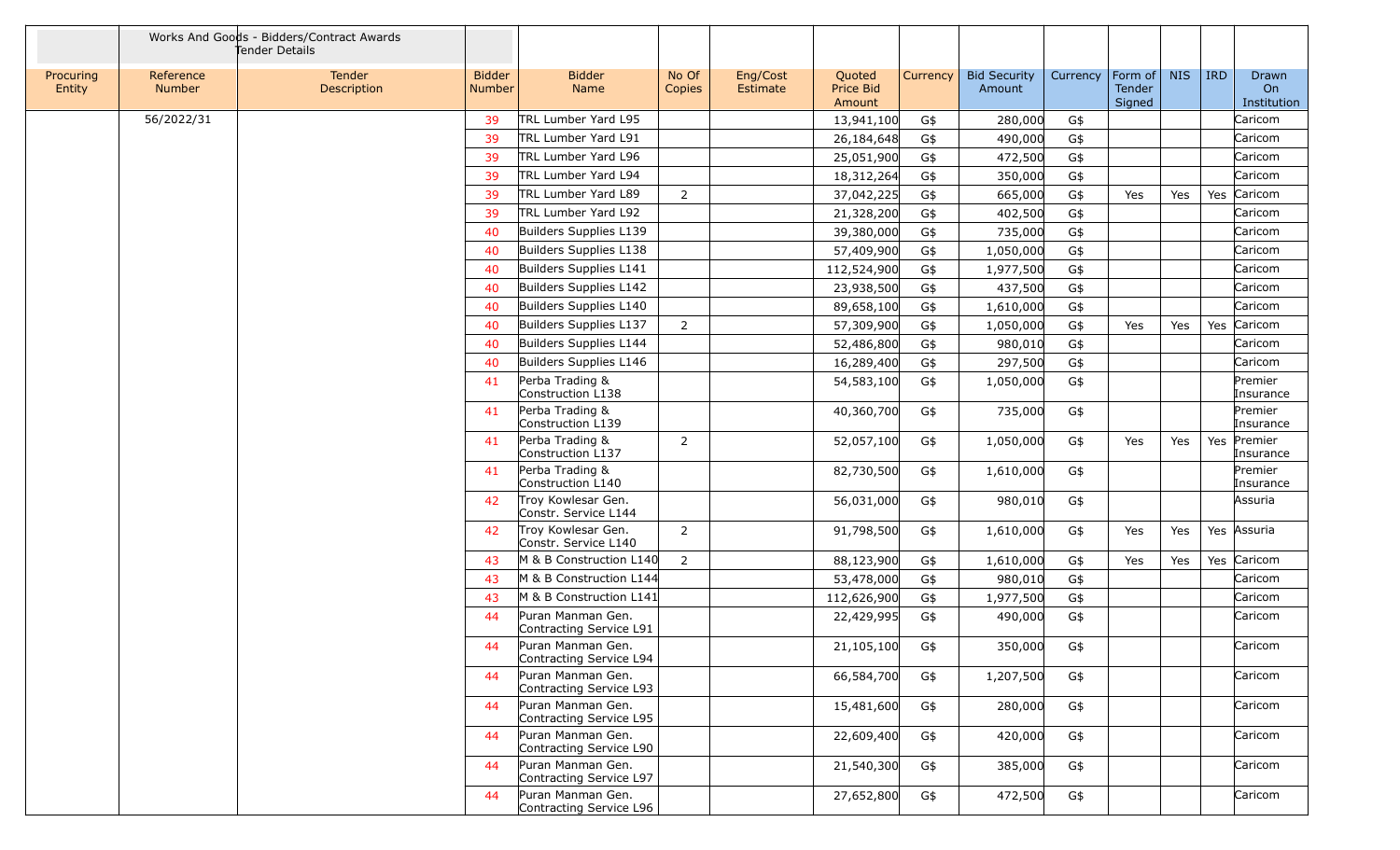|                     |                     | Works And Goods - Bidders/Contract Awards<br>Tender Details |                         |                                                    |                 |                      |                               |          |                               |          |                             |            |            |                            |
|---------------------|---------------------|-------------------------------------------------------------|-------------------------|----------------------------------------------------|-----------------|----------------------|-------------------------------|----------|-------------------------------|----------|-----------------------------|------------|------------|----------------------------|
| Procuring<br>Entity | Reference<br>Number | Tender<br>Description                                       | <b>Bidder</b><br>Number | <b>Bidder</b><br>Name                              | No Of<br>Copies | Eng/Cost<br>Estimate | Quoted<br>Price Bid<br>Amount | Currency | <b>Bid Security</b><br>Amount | Currency | Form of<br>Tender<br>Signed | <b>NIS</b> | <b>IRD</b> | Drawn<br>On<br>Institution |
|                     | 56/2022/31          |                                                             | 44                      | Puran Manman Gen.<br>Contracting Service L89       |                 |                      | 37,650,400                    | G\$      | 665,000                       | G\$      | Yes                         | Yes        |            | Yes Caricom                |
|                     |                     |                                                             | 44                      | Puran Manman Gen.<br>Contracting Service L99       |                 |                      | 64,711,185                    | G\$      | 1,067,500                     | G\$      |                             |            |            | Caricom                    |
|                     |                     |                                                             | 44                      | Puran Manman Gen.<br>Contracting Service L98       |                 |                      | 35,993,895                    | G\$      | 700,000                       | G\$      |                             |            |            | Caricom                    |
|                     |                     |                                                             | 44                      | Puran Manman Gen.<br>Contracting Service L92       |                 |                      | 22,214,400                    | G\$      | 402,500                       | G\$      |                             |            |            | Caricom                    |
|                     |                     |                                                             | 45                      | K & S Peetum<br>Construction L144                  | $\overline{2}$  |                      | 51,250,000                    | G\$      |                               | G\$      | Yes                         | Yes        |            | Yes No Bid<br>Security     |
|                     |                     |                                                             | 46                      | ACE Construct. Ser. &<br>Invest. Inc. L142         |                 |                      | 22,519,985                    | G\$      | 437,500                       | G\$      |                             |            |            | Premier<br>Insurance       |
|                     |                     |                                                             | 46                      | ACE Construct. Ser. &<br>Invest. Inc. L144         |                 |                      | 53,269,400                    | G\$      | 980,010                       | G\$      |                             |            |            | Premier<br>Insurance       |
|                     |                     |                                                             | 46                      | ACE Construct. Ser. &<br>Invest. Inc. L140         |                 |                      | 83,468,400                    | G\$      | 1,610,000                     | G\$      |                             |            |            | Premier<br>Insurance       |
|                     |                     |                                                             | 46                      | ACE Construct. Ser. &<br>Invest. Inc. L141         |                 |                      | 100,552,400                   | G\$      | 1,977,500                     | G\$      |                             |            |            | Premier<br>Insurance       |
|                     |                     |                                                             | 46                      | ACE Construct. Ser. &<br>Invest. Inc. L139         |                 |                      | 37,135,400                    | G\$      | 735,000                       | G\$      |                             |            |            | Premier<br>Insurance       |
|                     |                     |                                                             | 46                      | ACE Construct. Ser. &<br>Invest. Inc. L146         |                 |                      | 13,099,600                    | G\$      | 297,500                       | G\$      |                             |            |            | Premier<br>Insurance       |
|                     |                     |                                                             | 46                      | ACE Construct. Ser. &<br>Invest. Inc. L138         |                 |                      | 54,064,600                    | G\$      | 1,050,000                     | G\$      |                             |            |            | Premier<br>Insurance       |
|                     |                     |                                                             | 46                      | ACE Construct. Ser. &<br>Invest. Inc. L137         | $\overline{2}$  |                      | 53,376,400                    | G\$      | 1,050,000                     | G\$      | Yes                         | Yes        | Yes        | Premier<br>Insurance       |
|                     |                     |                                                             | 47                      | <b>BML Architects &amp;</b><br>Engineers Inc. L138 |                 |                      | 72,515,650                    | G\$      | 1,050,000                     | G\$      |                             |            |            | Caricom                    |
|                     |                     |                                                             | 47                      | <b>BML Architects &amp;</b><br>Engineers Inc. L144 |                 |                      | 54,950,850                    | G\$      | 980,010                       | G\$      |                             |            |            | Caricom                    |
|                     |                     |                                                             | 47                      | <b>BML Architects &amp;</b><br>Engineers Inc. L146 |                 |                      | 18,408,100                    | G\$      | 297,500                       | G\$      |                             |            |            | Caricom                    |
|                     |                     |                                                             | 47                      | <b>BML Architects &amp;</b><br>Engineers Inc. L142 |                 |                      | 24,980,122                    | G\$      | 437,500                       | G\$      |                             |            |            | Caricom                    |
|                     |                     |                                                             | 47                      | <b>BML Architects &amp;</b><br>Engineers Inc. L141 |                 |                      | 136,231,700                   | G\$      | 1,977,500                     | G\$      |                             |            |            | Caricom                    |
|                     |                     |                                                             | 47                      | <b>BML Architects &amp;</b><br>Engineers Inc. L140 |                 |                      | 111,013,500                   | G\$      | 1,610,000                     | G\$      |                             |            |            | Caricom                    |
|                     |                     |                                                             | 47                      | <b>BML Architects &amp;</b><br>Engineers Inc. L139 |                 |                      | 49,857,000                    | G\$      | 735,000                       | G\$      |                             |            |            | Caricom                    |
|                     |                     |                                                             | 47                      | <b>BML Architects &amp;</b><br>Engineers Inc. L137 |                 |                      | 72,515,650                    | G\$      | 1,050,000                     | G\$      | Yes                         | Yes        |            | Yes Caricom                |
|                     |                     |                                                             | 48                      | R & B Investment Inc.<br>L139                      |                 |                      | 46,417,700                    | G\$      | 735,000                       | G\$      |                             |            |            | Assuria                    |
|                     |                     |                                                             | 48                      | R & B Investment Inc.<br>L <sub>137</sub>          |                 |                      | 66,913,550                    | G\$      | 1,050,000                     | G\$      |                             |            |            | Assuria                    |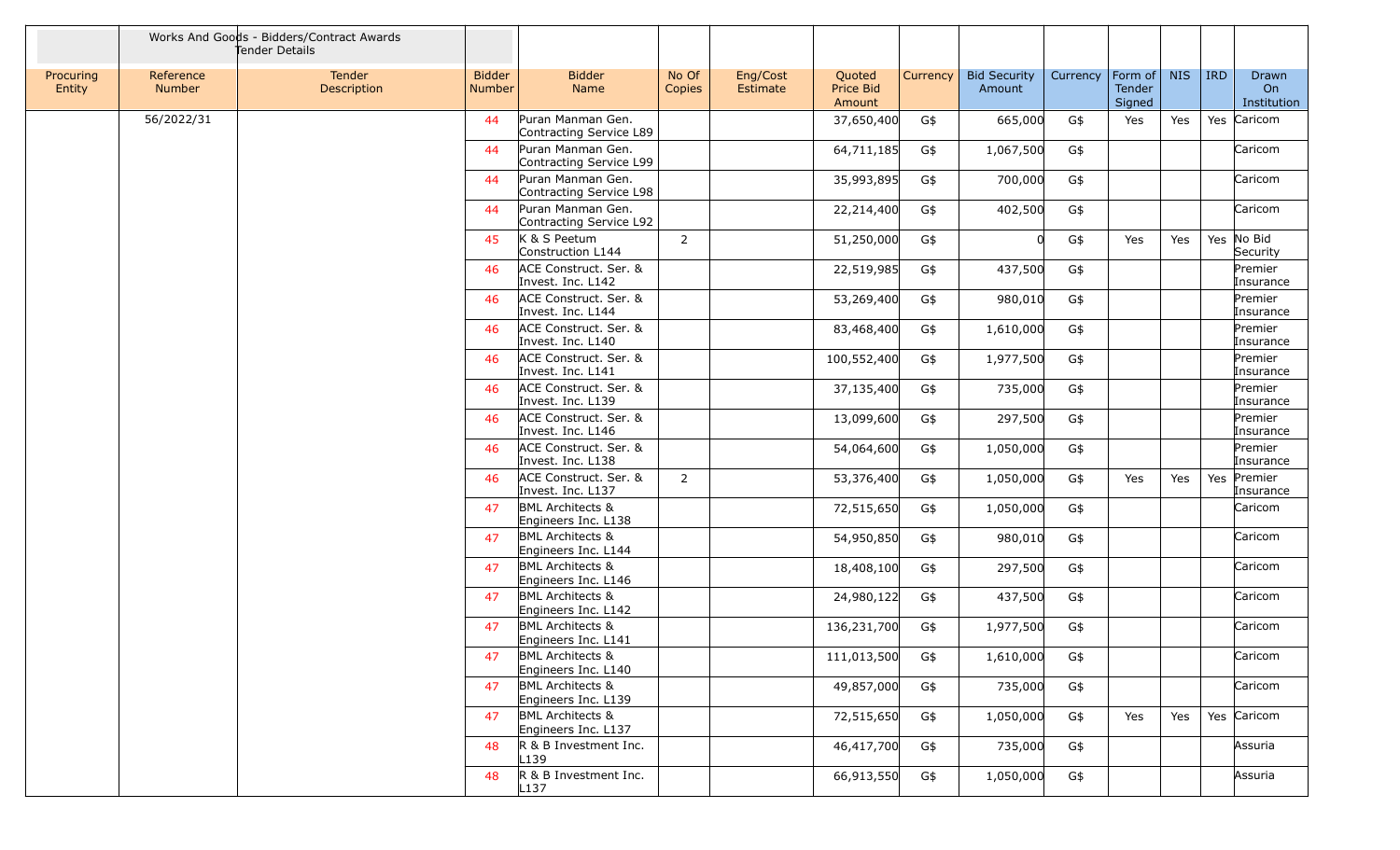|                             |                            | Works And Goods - Bidders/Contract Awards<br>Tender Details                                                                                                                                                                                                                     |                         |                                                               |                 |                      |                                      |          |                               |          |                             |            |            |                              |
|-----------------------------|----------------------------|---------------------------------------------------------------------------------------------------------------------------------------------------------------------------------------------------------------------------------------------------------------------------------|-------------------------|---------------------------------------------------------------|-----------------|----------------------|--------------------------------------|----------|-------------------------------|----------|-----------------------------|------------|------------|------------------------------|
| Procuring<br>Entity         | Reference<br><b>Number</b> | Tender<br>Description                                                                                                                                                                                                                                                           | <b>Bidder</b><br>Number | <b>Bidder</b><br>Name                                         | No Of<br>Copies | Eng/Cost<br>Estimate | Quoted<br><b>Price Bid</b><br>Amount | Currency | <b>Bid Security</b><br>Amount | Currency | Form of<br>Tender<br>Signed | <b>NIS</b> | <b>IRD</b> | Drawn<br>On<br>Institution   |
|                             | 56/2022/31                 |                                                                                                                                                                                                                                                                                 | 48                      | R & B Investment Inc.<br>L98                                  |                 |                      | 35,706,353                           | G\$      | 700,000                       | G\$      |                             |            |            | Assuria                      |
|                             |                            |                                                                                                                                                                                                                                                                                 | 48                      | R & B Investment Inc.<br>L99                                  |                 |                      | 72,043,283                           | G\$      | 1,067,500                     | G\$      |                             |            |            | Assuria                      |
|                             |                            |                                                                                                                                                                                                                                                                                 | 48                      | R & B Investment Inc.<br>L97                                  |                 |                      | 23,180,400                           | G\$      | 385,000                       | G\$      |                             |            |            | Assuria                      |
|                             |                            |                                                                                                                                                                                                                                                                                 | 48                      | R & B Investment Inc.<br>L96                                  |                 |                      | 31,382,450                           | G\$      | 472,500                       | G\$      |                             |            |            | Assuria                      |
|                             |                            |                                                                                                                                                                                                                                                                                 | 48                      | R & B Investment Inc.<br>L95                                  |                 |                      | 16,890,900                           | G\$      | 280,000                       | G\$      |                             |            |            | Assuria                      |
|                             |                            |                                                                                                                                                                                                                                                                                 | 48                      | R & B Investment Inc.<br>L89                                  | $\mathbf{1}$    |                      | 42,896,750                           | G\$      | 665,000                       | G\$      | Yes                         | Yes        |            | Yes Assuria                  |
|                             |                            |                                                                                                                                                                                                                                                                                 | 48                      | R & B Investment Inc.<br>L <sub>138</sub>                     |                 |                      | 68,185,550                           | G\$      | 1,050,000                     | G\$      |                             |            |            | Assuria                      |
|                             |                            |                                                                                                                                                                                                                                                                                 | 48                      | R & B Investment Inc.<br>L90                                  |                 |                      | 26,724,100                           | G\$      | 420,000                       | G\$      |                             |            |            | Assuria                      |
|                             |                            |                                                                                                                                                                                                                                                                                 | 49                      | Japarts Construction<br>L <sub>140</sub>                      |                 |                      | 99,378,900                           | G\$      | 1,610,000                     | G\$      |                             |            |            |                              |
|                             |                            |                                                                                                                                                                                                                                                                                 | 49                      | Japarts Construction<br>L138                                  |                 |                      | 64,786,700                           | G\$      | 1,050,000                     | G\$      |                             |            |            |                              |
|                             |                            |                                                                                                                                                                                                                                                                                 | 49                      | Japarts Construction<br>L <sub>139</sub>                      |                 |                      | 45,174,300                           | G\$      | 1,050,000                     | G\$      |                             |            |            |                              |
|                             |                            |                                                                                                                                                                                                                                                                                 | 49                      | Japarts Construction<br>L <sub>144</sub>                      |                 |                      | 59,920,000                           | G\$      | 980,000                       | G\$      |                             |            |            |                              |
|                             |                            |                                                                                                                                                                                                                                                                                 | 49                      | Japarts Construction<br>L141                                  |                 |                      | 127,426,200                          | G\$      | 1,977,500                     | G\$      |                             |            |            |                              |
|                             |                            |                                                                                                                                                                                                                                                                                 | 49                      | Japarts Construction<br>L137                                  | $\overline{2}$  |                      | 61,359,300                           | G\$      | 1,050,000                     | G\$      | Yes                         | Yes        |            | Yes Assuria                  |
|                             |                            |                                                                                                                                                                                                                                                                                 |                         | 326                                                           |                 |                      | O                                    |          |                               |          |                             |            |            |                              |
| Ministry of<br>Health       | 56/2022/47                 | Supply and Delivery of Anti-Retroviral                                                                                                                                                                                                                                          | $\mathbf{1}$            | <b>HDM Labs</b>                                               | $\overline{2}$  |                      | 5,786,874                            | $USD$ \$ | 115,731                       | USD \$   | Yes                         | N/A        |            | $N/A$ Peoples<br>United Bank |
|                             |                            |                                                                                                                                                                                                                                                                                 | $\overline{2}$          | New GPC Inc.                                                  | $\overline{2}$  |                      | 558,664,503                          | G\$      | 12,140,000                    | G\$      | Yes                         | Yes        | Yes        | Premium<br>Insurance         |
|                             |                            |                                                                                                                                                                                                                                                                                 |                         | $\overline{2}$                                                |                 |                      | 5,786,874                            |          |                               |          |                             |            |            |                              |
| Ministry of<br>Public Works | 57/2022/31                 | Miscellaneous Road Region 3 (Phase<br>3)-Lot 100: Construction/Rehabilitation<br>of Hurry-Up Dam, Orangestein, W.C.D,<br>$Req$ 3,<br>Lot 101: Construction/Rehabilitation of<br>Bushy Park, Hydronie, Phase 3, Reg 3,<br>Lot 102: Construction/Rehabilitation of<br>6th Cross S | $\mathbf{1}$            | <b>ACE Construction</b><br>Services & Investment<br>Inc. L113 |                 |                      | 64,240,600                           | G\$      | 1,085,000                     | G\$      |                             |            |            | Premier<br>µnsurance         |
|                             |                            |                                                                                                                                                                                                                                                                                 | $\mathbf{1}$            | <b>ACE Construction</b><br>Services & Investment<br>Inc. L109 |                 |                      | 20,660,000                           | G\$      | 332,500                       | G\$      |                             |            |            | Premier<br>Insurance         |
|                             |                            |                                                                                                                                                                                                                                                                                 | $\mathbf{1}$            | <b>ACE Construction</b><br>Services & Investment<br>Inc. L112 |                 |                      | 44,984,000                           | G\$      | 752,500                       | G\$      |                             |            |            | Premier<br>Insurance         |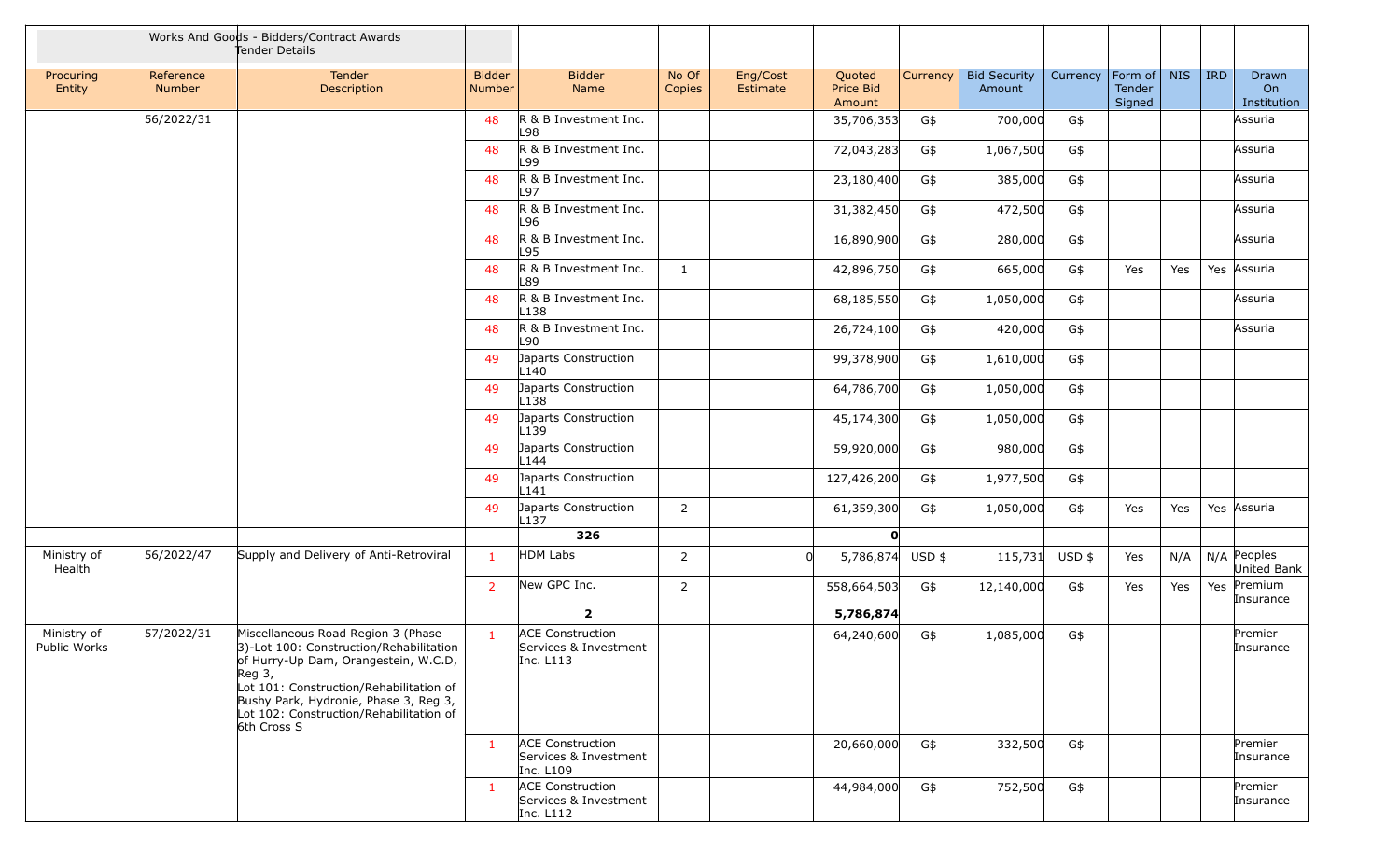|                     |                     | Works And Goods - Bidders/Contract Awards<br>Tender Details |                         |                                                               |                 |                      |                               |          |                               |                        |                  |            |            |                            |
|---------------------|---------------------|-------------------------------------------------------------|-------------------------|---------------------------------------------------------------|-----------------|----------------------|-------------------------------|----------|-------------------------------|------------------------|------------------|------------|------------|----------------------------|
| Procuring<br>Entity | Reference<br>Number | Tender<br>Description                                       | <b>Bidder</b><br>Number | <b>Bidder</b><br>Name                                         | No Of<br>Copies | Eng/Cost<br>Estimate | Quoted<br>Price Bid<br>Amount | Currency | <b>Bid Security</b><br>Amount | Currency   Form of $ $ | Tender<br>Signed | <b>NIS</b> | <b>IRD</b> | Drawn<br>On<br>Institution |
|                     | 57/2022/31          |                                                             | $\mathbf{1}$            | <b>ACE Construction</b><br>Services & Investment<br>Inc. L111 |                 |                      | 185,200,995                   | G\$      | 3,377,500                     | G\$                    |                  |            |            | Premier<br>Insurance       |
|                     |                     |                                                             | $\overline{1}$          | <b>ACE Construction</b><br>Services & Investment<br>Inc. L110 |                 |                      | 32,863,950                    | G\$      | 490,000                       | G\$                    |                  |            |            | Premier<br>Insurance       |
|                     |                     |                                                             | $\overline{1}$          | <b>ACE Construction</b><br>Services & Investment<br>Inc. L107 |                 |                      | 41,570,000                    | G\$      | 717,500                       | G\$                    |                  |            |            | Premier<br>Insurance       |
|                     |                     |                                                             | $\mathbf{1}$            | <b>ACE Construction</b><br>Services & Investment<br>Inc. L106 |                 |                      | 20,572,300                    | G\$      | 315,000                       | G\$                    |                  |            |            | Premier<br>Insurance       |
|                     |                     |                                                             | $\overline{1}$          | <b>ACE Construction</b><br>Services & Investment<br>Inc. L104 |                 |                      | 214,209,050                   | G\$      | 3,745,000                     | G\$                    |                  |            |            | Premier<br>Insurance       |
|                     |                     |                                                             | $\mathbf{1}$            | <b>ACE Construction</b><br>Services & Investment<br>Inc. L102 |                 |                      | 17,870,700                    | G\$      | 315,000                       | G\$                    |                  |            |            | Premier<br>Insurance       |
|                     |                     |                                                             | $\overline{1}$          | <b>ACE Construction</b><br>Services & Investment<br>Inc. L101 |                 |                      | 34,013,300                    | G\$      | 525,000                       | G\$                    | Yes              | Yes        | Yes        | Premier<br>Insurance       |
|                     |                     |                                                             | $\overline{1}$          | <b>ACE Construction</b><br>Services & Investment<br>Inc. L103 |                 |                      | 16,602,400                    | G\$      | 262,500                       | G\$                    |                  |            |            | Premier<br>Insurance       |
|                     |                     |                                                             | $\overline{1}$          | <b>ACE Construction</b><br>Services & Investment<br>Inc. L100 | $\overline{2}$  | $\Omega$             | 18,274,100                    | G\$      |                               | $\mathbf 0$            | Yes              | Yes        |            | Yes Premier<br>Insurance   |
|                     |                     |                                                             | -1                      | <b>ACE Construction</b><br>Services & Investment<br>Inc. L105 |                 |                      | 76,128,780                    | G\$      | 1,330,000                     | G\$                    |                  |            |            | Premier<br>Insurance       |
|                     |                     |                                                             | $\overline{2}$          | Mention Services Inc.<br>L <sub>109</sub>                     |                 |                      | 18,945,000                    | G\$      | 332,500                       | G\$                    |                  |            |            | Nafico                     |
|                     |                     |                                                             | $\overline{2}$          | Mention Services Inc.<br>L <sub>106</sub>                     |                 |                      | 17,052,080                    | G\$      | 315,000                       | G\$                    |                  |            |            | Nafico                     |
|                     |                     |                                                             | <sup>2</sup>            | Mention Services Inc.<br>L <sub>103</sub>                     |                 |                      | 13,584,490                    | G\$      | 262,500                       | G\$                    | Yes              | Yes        |            | Yes Nafico                 |
|                     |                     |                                                             | <sup>2</sup>            | Mention Services Inc.<br>L <sub>100</sub>                     |                 |                      | 12,641,400                    | G\$      |                               |                        |                  |            |            |                            |
|                     |                     |                                                             | $\overline{3}$          | AMIC General<br>Contractors Services<br>L112                  |                 |                      | 39,743,850                    | G\$      | 752,500                       | G\$                    |                  |            |            | Nafico                     |
|                     |                     |                                                             | $\overline{3}$          | AMIC General<br>Contractors Services<br>L107                  |                 |                      | 34,331,745                    | G\$      | 717,500                       | G\$                    |                  |            |            | Nafico                     |
|                     |                     |                                                             | $\overline{3}$          | AMIC General<br>Contractors Services<br>L113                  |                 |                      | 51,131,100                    | G\$      | 1,085,000                     | G\$                    |                  |            |            | Nafico                     |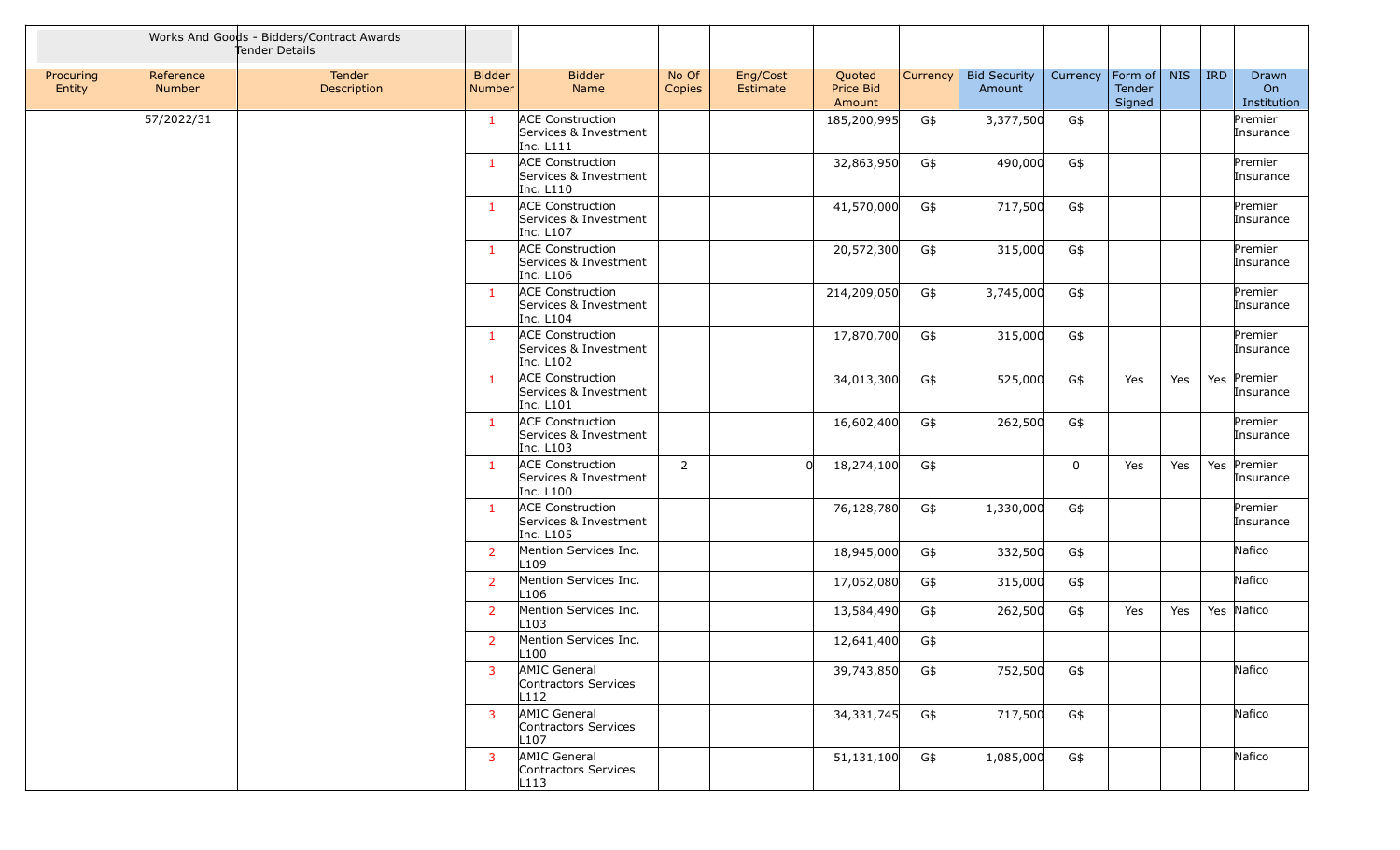|                     |                     | Works And Goods - Bidders/Contract Awards<br>Tender Details |                                |                                                     |                 |                      |                               |          |                               |          |                             |            |         |                            |
|---------------------|---------------------|-------------------------------------------------------------|--------------------------------|-----------------------------------------------------|-----------------|----------------------|-------------------------------|----------|-------------------------------|----------|-----------------------------|------------|---------|----------------------------|
| Procuring<br>Entity | Reference<br>Number | Tender<br>Description                                       | <b>Bidder</b><br><b>Number</b> | <b>Bidder</b><br>Name                               | No Of<br>Copies | Eng/Cost<br>Estimate | Quoted<br>Price Bid<br>Amount | Currency | <b>Bid Security</b><br>Amount | Currency | Form of<br>Tender<br>Signed | <b>NIS</b> | $ $ IRD | Drawn<br>On<br>Institution |
|                     | 57/2022/31          |                                                             | $\overline{3}$                 | <b>AMIC General</b><br>Contractors Services<br>L111 |                 |                      | 180,305,307                   | G\$      | 3,377,500                     | G\$      |                             |            |         | Nafico                     |
|                     |                     |                                                             | $\overline{3}$                 | <b>AMIC General</b><br>Contractors Services<br>L110 |                 |                      | 26,313,840                    | G\$      | 490,000                       | G\$      |                             |            |         | Nafico                     |
|                     |                     |                                                             | $\overline{3}$                 | AMIC General<br>Contractors Services<br>L106        | $\overline{2}$  |                      | 16,126,150                    | G\$      | 315,000                       | G\$      | Yes                         | Yes        |         | Yes Nafico                 |
|                     |                     |                                                             | $\overline{4}$                 | K & P Project<br>Management Inc. L105               |                 |                      | 75,951,225                    | G\$      | 1,330,000                     | G\$      |                             |            |         | Premier<br>Insurance       |
|                     |                     |                                                             | $\overline{4}$                 | K & P Project<br>Management Inc. L113               |                 |                      | 58,912,500                    | G\$      | 1,085,000                     | G\$      |                             |            |         | Premier<br>Insurance       |
|                     |                     |                                                             | $\overline{4}$                 | K & P Project<br>Management Inc. L107               |                 |                      | 57,451,170                    | G\$      | 717,500                       | G\$      |                             |            |         | Premier<br>Insurance       |
|                     |                     |                                                             | $\overline{4}$                 | K & P Project<br>Management Inc. L112               |                 |                      | 42,761,000                    | G\$      | 752,500                       | G\$      |                             |            |         | Premier<br>Insurance       |
|                     |                     |                                                             | $\overline{4}$                 | K & P Project<br>Management Inc. L111               |                 |                      | 192,831,765                   | G\$      | 3,377,500                     | G\$      |                             |            |         | Premier<br>Insurance       |
|                     |                     |                                                             | $\overline{4}$                 | K & P Project<br>Management Inc. L110               |                 |                      | 30,661,575                    | G\$      | 490,000                       | G\$      |                             |            |         | Premier<br>Insurance       |
|                     |                     |                                                             | $\overline{4}$                 | K & P Project<br>Management Inc. L101               | $\overline{2}$  |                      | 29,536,400                    | G\$      | 525,000                       | G\$      | Yes                         | Yes        |         | Yes Premier<br>Insurance   |
|                     |                     |                                                             | $\overline{4}$                 | K & P Project<br>Management Inc. L104               |                 |                      | 213,848,110                   | G\$      | 3,745,000                     | G\$      |                             |            |         | Premier<br>Insurance       |
|                     |                     |                                                             | $\overline{4}$                 | K & P Project<br>Management Inc. L102               |                 |                      | 17,880,100                    | G\$      | 315,000                       | G\$      |                             |            |         | Premier<br>Insurance       |
|                     |                     |                                                             | 5 <sup>1</sup>                 | Surrey Paving &<br>Aggregate (Guy) Inc.<br>L104     |                 |                      | 206,285,741                   | G\$      | 3,745,000                     | G\$      |                             |            |         | Assuria                    |
|                     |                     |                                                             | 5 <sup>1</sup>                 | Surrey Paving &<br>Aggregate (Guy) Inc.<br>L112     |                 |                      | 45,538,900                    | G\$      | 752,500                       | G\$      |                             |            |         | Assuria                    |
|                     |                     |                                                             | -51                            | Surrey Paving &<br>Aggregate (Guy) Inc.<br>L113     |                 |                      | 62,860,495                    | G\$      | 1,085,000                     | G\$      |                             |            |         | Assuria                    |
|                     |                     |                                                             | 5 <sup>2</sup>                 | Surrey Paving &<br>Aggregate (Guy) Inc.<br>L105     |                 |                      | 75,954,680 G\$                |          | 1,330,000                     | G\$      |                             |            |         | Assuria                    |
|                     |                     |                                                             | 5 <sup>1</sup>                 | Surrey Paving &<br>Aggregate (Guy) Inc.<br>L111     |                 |                      | 197,285,424                   | G\$      | 3,377,500                     | G\$      |                             |            |         | Assuria                    |
|                     |                     |                                                             | 5 <sup>1</sup>                 | Surrey Paving &<br>Aggregate (Guy) Inc.<br>L101     |                 |                      | 33,785,950                    | G\$      | 525,000                       | G\$      | Yes                         | Yes        |         | Yes Assuria                |
|                     |                     |                                                             | 5                              | Surrey Paving &<br>Aggregate (Guy) Inc.<br>L100     | $\overline{2}$  |                      | 13,713,250                    | G\$      |                               |          |                             |            |         |                            |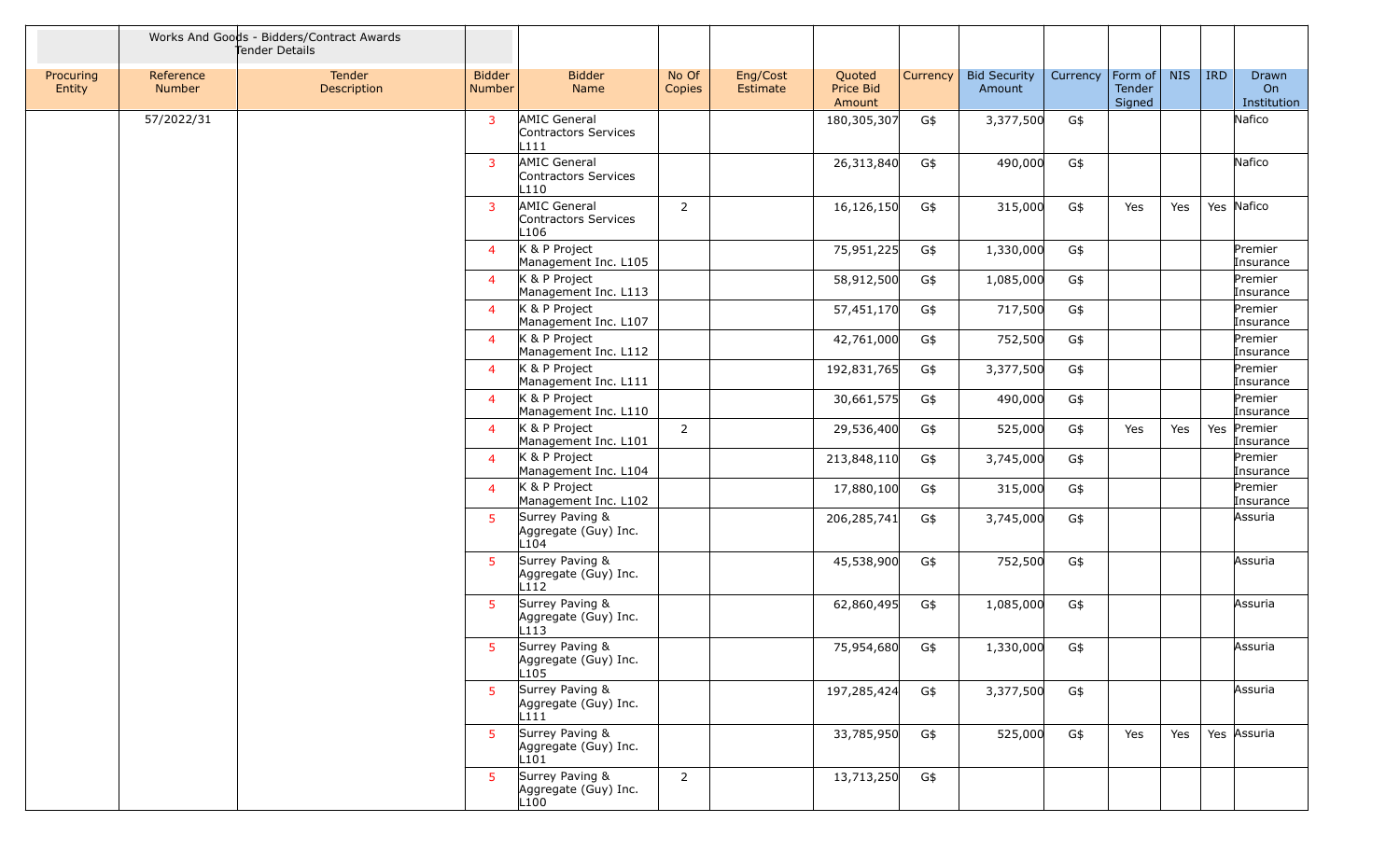|                     |                            | Works And Goods - Bidders/Contract Awards<br>Tender Details |                                |                                         |                 |                      |                               |          |                               |          |                             |            |            |                            |
|---------------------|----------------------------|-------------------------------------------------------------|--------------------------------|-----------------------------------------|-----------------|----------------------|-------------------------------|----------|-------------------------------|----------|-----------------------------|------------|------------|----------------------------|
| Procuring<br>Entity | Reference<br><b>Number</b> | Tender<br>Description                                       | <b>Bidder</b><br><b>Number</b> | <b>Bidder</b><br>Name                   | No Of<br>Copies | Eng/Cost<br>Estimate | Quoted<br>Price Bid<br>Amount | Currency | <b>Bid Security</b><br>Amount | Currency | Form of<br>Tender<br>Signed | <b>NIS</b> | <b>IRD</b> | Drawn<br>On<br>Institution |
|                     | 57/2022/31                 |                                                             | -6                             | . B Contracting &<br>Machinery L111     |                 |                      | 192,839,000                   | G\$      | 3,377,500                     | G\$      | Yes                         | Yes        |            | Yes Caricom                |
|                     |                            |                                                             | 6                              | I. B Contracting &<br>Machinery L107    |                 | 40,682,082           | 43,460,000                    | G\$      | 717,500                       | G\$      |                             |            |            | Caricom                    |
|                     |                            |                                                             | 6                              | I. B Contracting &<br>Machinery L104    | $\overline{2}$  |                      | 209,724,375                   | G\$      | 3,745,000                     | G\$      | Yes                         | Yes        |            | Yes Caricom                |
|                     |                            |                                                             | <sup>7</sup>                   | VS Group Inc. L110                      |                 |                      | 27,489,033                    | G\$      | 490,000                       | G\$      |                             |            |            | Diamond                    |
|                     |                            |                                                             | $\overline{7}$                 | VS Group Inc. L101                      |                 |                      | 29,849,800                    | G\$      |                               |          |                             |            |            |                            |
|                     |                            |                                                             | $\overline{7}$                 | VS Group Inc. L105                      |                 |                      | 75,518,992                    | G\$      | 1,330,000                     | G\$      |                             |            |            | Diamond                    |
|                     |                            |                                                             | 7                              | VS Group Inc. L106                      |                 |                      | 17,960,000                    | G\$      | 315,000                       | G\$      |                             |            |            | Diamond                    |
|                     |                            |                                                             | 7                              | VS Group Inc. L109                      |                 |                      | 18,989,390                    | G\$      | 332,500                       | G\$      |                             |            |            | Diamond                    |
|                     |                            |                                                             | $\overline{7}$                 | VS Group Inc. L103                      |                 |                      | 14,727,465                    | G\$      | 262,500                       | G\$      |                             |            |            | Diamond                    |
|                     |                            |                                                             | $\overline{7}$                 | VS Group Inc. L102                      |                 |                      | 17,773,860                    | G\$      | 315,000                       | G\$      | Yes                         | Yes        |            | Yes Diamond                |
|                     |                            |                                                             | $\overline{7}$                 | VS Group Inc. L100                      | $\overline{2}$  |                      | 12,993,200                    | G\$      |                               |          |                             |            |            |                            |
|                     |                            |                                                             | 8                              | Puran Brothers Disposal<br>Inc. L111    |                 |                      | 238,751,572                   | G\$      | 3,377,500                     | G\$      |                             |            |            | Assuria                    |
|                     |                            |                                                             | 8                              | Puran Brothers Disposal<br>Inc. L113    |                 |                      | 74,320,000                    | G\$      | 1,085,000                     | G\$      |                             |            |            | Assuria                    |
|                     |                            |                                                             | 8                              | Puran Brothers Disposal<br>Inc. L105    |                 |                      | 105,688,275                   | G\$      | 1,330,000                     | G\$      |                             |            |            | Assuria                    |
|                     |                            |                                                             | 8                              | Puran Brothers Disposal<br>Inc. L104    | $\overline{2}$  |                      | 256,478,565                   | G\$      | 3,745,000                     | G\$      | Yes                         | Yes        |            | Yes Assuria                |
|                     |                            |                                                             | 9                              | A & N Enterprise L113                   |                 | 61,327,500           | 59,257,900                    | G\$      | 1,085,000                     | G\$      |                             |            |            | Assuria                    |
|                     |                            |                                                             | 9                              | A & N Enterprise L111                   |                 | 192, 313, 181        | 179,638,768                   | G\$      | 3,377,500                     | G\$      |                             |            |            | Assuria                    |
|                     |                            |                                                             | 9                              | A & N Enterprise L109                   |                 | 18,839,000           | 22,233,160                    | G\$      | 332,500                       | G\$      |                             |            |            | Assuria                    |
|                     |                            |                                                             | -9                             | A & N Enterprise L110                   |                 | 27,413,085           | 27,751,605                    | G\$      | 490,000                       | G\$      |                             |            |            | Assuria                    |
|                     |                            |                                                             | 9                              | A & N Enterprise L101                   |                 | 29,839,430           | 28,142,100                    | G\$      | 525,000                       | G\$      |                             |            |            | Assuria                    |
|                     |                            |                                                             | 9                              | A & N Enterprise L104                   |                 | 213,831,450          | 202,914,443                   | G\$      | 3,745,000                     | G\$      |                             |            |            | Assuria                    |
|                     |                            |                                                             | 9                              | A & N Enterprise L102                   |                 | 17,352,490           | 17,091,300                    | G\$      | 315,000                       | G\$      |                             |            |            | Assuria                    |
|                     |                            |                                                             | 9                              | A & N Enterprise L106                   |                 | 17,883,266           | 19,028,750                    | G\$      | 315,000                       | G\$      |                             |            |            | Assuria                    |
|                     |                            |                                                             | 9                              | A & N Enterprise L100                   | 2               | 12,940,890           | 14,678,320                    | G\$      |                               |          | Yes                         | Yes        | Yes        | Assuria                    |
|                     |                            |                                                             | 9                              | A & N Enterprise L105                   |                 | 76,382,460           | 86,685,500                    | G\$      | 1,330,000                     | G\$      |                             |            |            | Assuria                    |
|                     |                            |                                                             | -9                             | A & N Enterprise L103                   |                 | 14,451,500           | 14,210,200                    | G\$      | 262,500                       | G\$      |                             |            |            | Assuria                    |
|                     |                            |                                                             | -9                             | A & N Enterprise L112                   |                 | 42,186,440           | 42,677,590                    | G\$      | 752,500                       | G\$      |                             |            |            | Assuria                    |
|                     |                            |                                                             | 10                             | M.K Haniff Construction<br>Service L101 | $\overline{2}$  |                      | 24,510,500                    | G\$      | 525,000                       | G\$      | Yes                         | Yes        |            | Yes Caricom                |
|                     |                            |                                                             | 10                             | M.K Haniff Construction<br>Service L112 |                 |                      | 39,690,600                    | G\$      | 752,500                       | G\$      |                             |            |            | Caricom                    |
|                     |                            |                                                             | 10                             | M.K Haniff Construction<br>Service L110 |                 |                      | 25,506,600                    | G\$      | 490,000                       | G\$      |                             |            |            | Caricom                    |
|                     |                            |                                                             | 10                             | M.K Haniff Construction<br>Service L113 |                 |                      | 58,437,500                    | G\$      | 1,085,000                     | G\$      |                             |            |            | Caricom                    |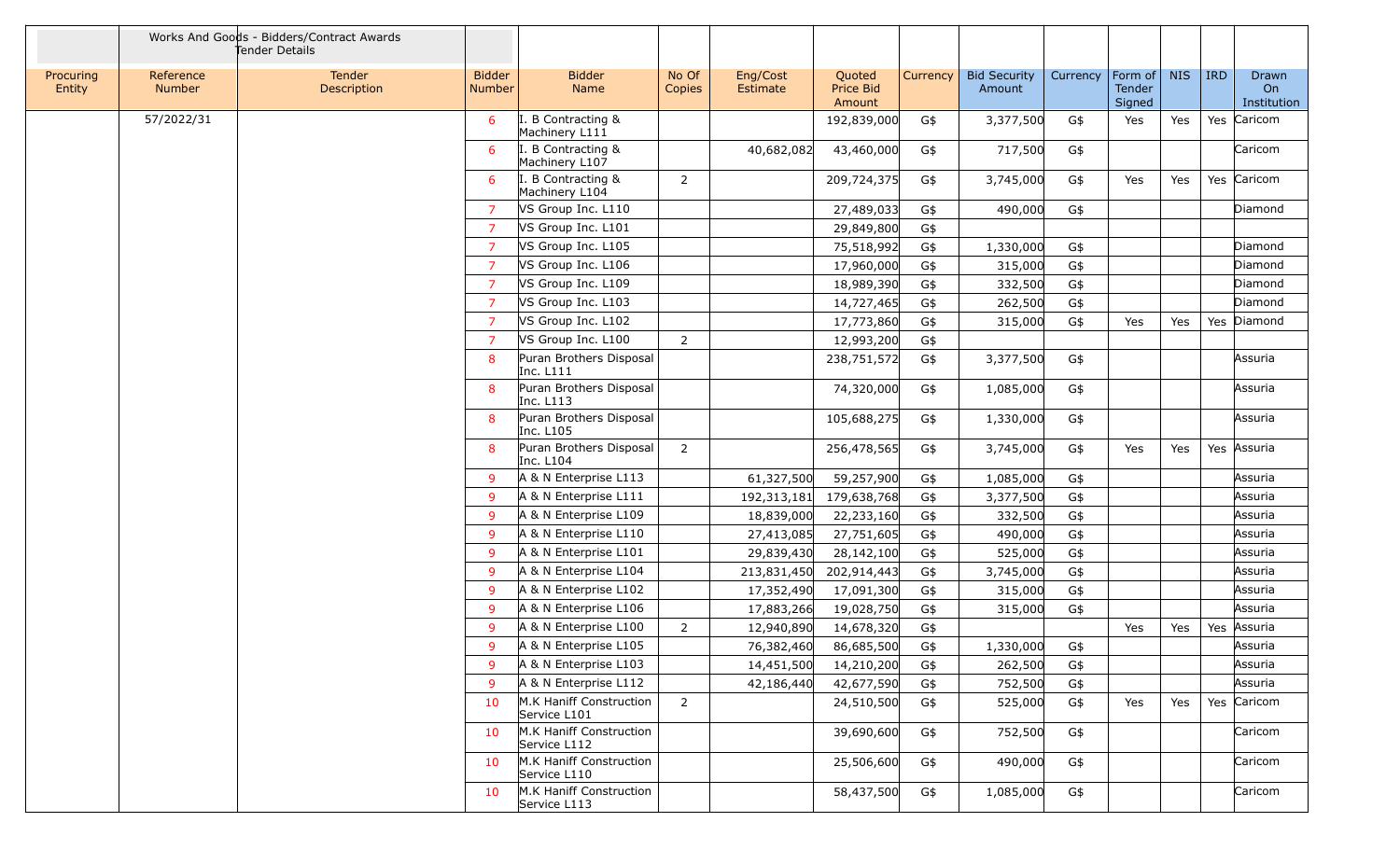|                     |                     | Works And Goods - Bidders/Contract Awards<br>Tender Details |                         |                                                     |                 |                      |                               |          |                               |          |                             |            |            |                            |
|---------------------|---------------------|-------------------------------------------------------------|-------------------------|-----------------------------------------------------|-----------------|----------------------|-------------------------------|----------|-------------------------------|----------|-----------------------------|------------|------------|----------------------------|
| Procuring<br>Entity | Reference<br>Number | Tender<br>Description                                       | <b>Bidder</b><br>Number | <b>Bidder</b><br>Name                               | No Of<br>Copies | Eng/Cost<br>Estimate | Quoted<br>Price Bid<br>Amount | Currency | <b>Bid Security</b><br>Amount | Currency | Form of<br>Tender<br>Signed | <b>NIS</b> | <b>IRD</b> | Drawn<br>On<br>Institution |
|                     | 57/2022/31          |                                                             | 10                      | M.K Haniff Construction<br>Service L106             |                 |                      | 16,259,700                    | G\$      | 315,000                       | G\$      |                             |            |            | Caricom                    |
|                     |                     |                                                             | 10                      | M.K Haniff Construction<br>Service L103             |                 |                      | 13,110,800                    | G\$      | 262,500                       | G\$      |                             |            |            | Caricom                    |
|                     |                     |                                                             | 10                      | M.K Haniff Construction<br>Service L102             |                 |                      | 15,694,900                    | G\$      | 315,000                       | G\$      |                             |            |            | Caricom                    |
|                     |                     |                                                             | 11                      | Broadway Eng. &<br>Consultant L101                  |                 |                      | 29,849,800                    | G\$      | 525,000                       | G\$      | Yes                         | Yes        |            | Yes Diamond                |
|                     |                     |                                                             | 11                      | Broadway Eng. &<br>Consultant L100                  | $\overline{2}$  |                      | 12,993,200                    | G\$      |                               |          | Yes                         | Yes        | Yes        |                            |
|                     |                     |                                                             | 11                      | Broadway Eng. &<br>Consultant L102                  |                 |                      | 17,773,860                    | G\$      | 315,000                       | G\$      |                             |            |            | Diamond                    |
|                     |                     |                                                             | 11                      | Broadway Eng. &<br>Consultant L110                  |                 |                      | 27,489,033                    | G\$      | 490,000                       | G\$      |                             |            |            | Diamond                    |
|                     |                     |                                                             | 11                      | Broadway Eng. &<br>Consultant L105                  |                 |                      | 75,518,992                    | G\$      | 1,330,000                     | G\$      |                             |            |            | Diamond                    |
|                     |                     |                                                             | 11                      | Broadway Eng. &<br>Consultant L112                  |                 |                      | 42,846,600                    | G\$      | 752,500                       | G\$      |                             |            |            | Diamond                    |
|                     |                     |                                                             | 11                      | Broadway Eng. &<br>Consultant L113                  |                 |                      | 61,715,153                    | G\$      | 1,085,000                     | G\$      |                             |            |            | Diamond                    |
|                     |                     |                                                             | 11                      | Broadway Eng. &<br>Consultant L103                  |                 |                      | 14,727,465                    | G\$      | 262,500                       | G\$      |                             |            |            | Diamond                    |
|                     |                     |                                                             | 11                      | Broadway Eng. &<br>Consultant L109                  |                 |                      | 18,989,390                    | G\$      | 332,500                       | G\$      |                             |            |            | Diamond                    |
|                     |                     |                                                             | 11                      | Broadway Eng. &<br>Consultant L106                  |                 |                      | 17,960,000                    | G\$      | 315,000                       | G\$      |                             |            |            | Diamond                    |
|                     |                     |                                                             | 12                      | Rojalti Enterprise L109                             |                 |                      | 18,989,390                    | G\$      | 332,500                       | $G\$     |                             |            |            | Diamond                    |
|                     |                     |                                                             | 12                      | Rojalti Enterprise L110                             |                 |                      | 27,489,033                    | G\$      | 490,000                       | G\$      |                             |            |            | Diamond                    |
|                     |                     |                                                             | 12                      | Rojalti Enterprise L106                             |                 |                      | 77,960,000                    | G\$      | 315,000                       | G\$      |                             |            |            | Diamond                    |
|                     |                     |                                                             | $12 \overline{ }$       | Rojalti Enterprise L102                             |                 |                      | 17,773,860                    | G\$      | 315,000                       | $G\$     |                             |            |            | Diamond                    |
|                     |                     |                                                             | 12                      | Rojalti Enterprise L105                             |                 |                      | 75,518,992                    | G\$      | 1,330,000                     | G\$      |                             |            |            | Diamond                    |
|                     |                     |                                                             | 12                      | Rojalti Enterprise L103                             |                 |                      | 14,727,465                    | G\$      | 262,500                       | G\$      |                             |            |            | Diamond                    |
|                     |                     |                                                             | 12                      | Rojalti Enterprise L101                             |                 |                      | 29,849,800                    | G\$      | 525,000                       | G\$      | Yes                         | Yes        |            | Yes Diamond                |
|                     |                     |                                                             | 12                      | Rojalti Enterprise L100                             | $\overline{2}$  |                      | 12,933,200                    | G\$      |                               |          |                             |            |            |                            |
|                     |                     |                                                             | 13                      | Mohamed Fawaaz<br>Bacchus Constr. &<br>Transp. L112 |                 |                      | 41,198,000                    | G\$      | 752,500                       | G\$      |                             |            |            | Nafico                     |
|                     |                     |                                                             | 13                      | Mohamed Fawaaz<br>Bacchus Constr. &<br>Transp. L111 |                 |                      | 190,388,835                   | G\$      | 3,377,500                     | G\$      |                             |            |            | Nafico                     |
|                     |                     |                                                             | 13                      | Mohamed Fawaaz<br>Bacchus Constr. &<br>Transp. L104 |                 |                      | 211,545,285                   | G\$      | 3,745,000                     | G\$      |                             |            |            | Nafico                     |
|                     |                     |                                                             | 13                      | Mohamed Fawaaz<br>Bacchus Constr. &<br>Transp. L101 | $\overline{2}$  |                      | 29,239,000                    | G\$      | 525,000                       | G\$      | Yes                         | Yes        |            | Yes Nafico                 |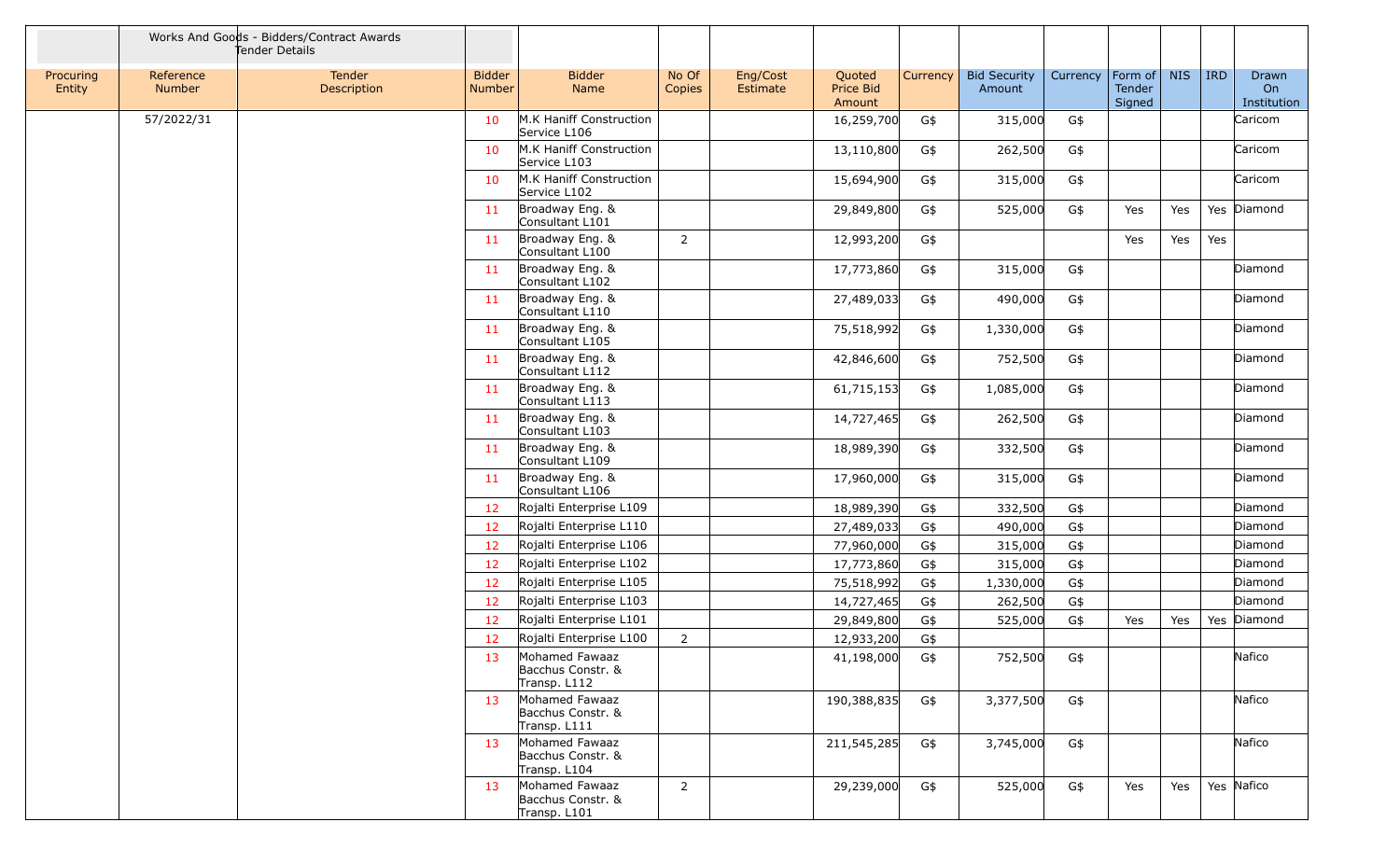|                     |                     | Works And Goods - Bidders/Contract Awards<br>Tender Details |                         |                                                     |                 |                      |                               |          |                               |          |                             |            |            |                            |
|---------------------|---------------------|-------------------------------------------------------------|-------------------------|-----------------------------------------------------|-----------------|----------------------|-------------------------------|----------|-------------------------------|----------|-----------------------------|------------|------------|----------------------------|
| Procuring<br>Entity | Reference<br>Number | Tender<br>Description                                       | <b>Bidder</b><br>Number | <b>Bidder</b><br>Name                               | No Of<br>Copies | Eng/Cost<br>Estimate | Quoted<br>Price Bid<br>Amount | Currency | <b>Bid Security</b><br>Amount | Currency | Form of<br>Tender<br>Signed | <b>NIS</b> | <b>IRD</b> | Drawn<br>On<br>Institution |
|                     | 57/2022/31          |                                                             | 13                      | Mohamed Fawaaz<br>Bacchus Constr. &<br>Transp. L105 |                 |                      | 75,432,105                    | G\$      | 1,330,000                     | G\$      |                             |            |            | Nafico                     |
|                     |                     |                                                             | 13                      | Mohamed Fawaaz<br>Bacchus Constr. &<br>Transp. L113 |                 |                      | 60,098,100                    | G\$      | 1,085,000                     | G\$      |                             |            |            | Nafico                     |
|                     |                     |                                                             | 14                      | S & D Construction L113                             |                 |                      | 62,168,380                    | G\$      | 1,085,000                     | G\$      |                             |            |            | Premier<br>Insurance       |
|                     |                     |                                                             | 14                      | S & D Construction L106                             |                 |                      | 19,221,700                    | G\$      | 315,000                       | G\$      |                             |            |            | Premier<br>Insurance       |
|                     |                     |                                                             | 14                      | S & D Construction L112                             |                 |                      | 42,060,760                    | G\$      | 752,500                       | G\$      |                             |            |            | Premier<br>Insurance       |
|                     |                     |                                                             | 14                      | S & D Construction L111                             |                 |                      | 202,624,065                   | G\$      | 3,377,500                     | G\$      |                             |            |            | Premier<br>Insurance       |
|                     |                     |                                                             | 14                      | S & D Construction L110                             |                 |                      | 26,262,558                    | G\$      | 490,000                       | G\$      |                             |            |            | Premier<br>Insurance       |
|                     |                     |                                                             | 14                      | S & D Construction L105                             |                 |                      | 74,847,885                    | G\$      | 1,330,000                     | G\$      |                             |            |            | Premier<br>Insurance       |
|                     |                     |                                                             | 14                      | S & D Construction L100                             |                 |                      | 14,386,600                    | G\$      |                               |          |                             |            |            | Premier<br>Insurance       |
|                     |                     |                                                             | 14                      | S & D Construction L104                             |                 |                      | 209,452,425                   | G\$      | 3,745,000                     | G\$      |                             |            |            | Premier<br>Insurance       |
|                     |                     |                                                             | 14                      | S & D Construction L103                             |                 |                      | 13,309,400                    | G\$      | 262,500                       | $G\$     |                             |            |            | Premier<br>Insurance       |
|                     |                     |                                                             | 14                      | S & D Construction L102                             |                 |                      | 17,194,700                    | G\$      | 315,000                       | G\$      |                             |            |            | Premier<br>Insurance       |
|                     |                     |                                                             | 14                      | S & D Construction L101                             | $\overline{2}$  |                      | 33,539,800                    | G\$      | 525,000                       | G\$      | Yes                         | Yes        | Yes        | Premier<br>Insurance       |
|                     |                     |                                                             | 14                      | S & D Construction L109                             |                 |                      | 20,655,950                    | G\$      | 332,500                       | G\$      |                             |            |            | Premier<br>Insurance       |
|                     |                     |                                                             | 15                      | K & F Contracting<br>Services L109                  | $\overline{2}$  |                      | 17,086,000                    | G\$      | 332,500                       | G\$      | Yes                         | Yes        |            | Yes Caricom                |
|                     |                     |                                                             | 16                      | Navin & Sons<br>Construction L107                   |                 |                      | 34,675,620                    | G\$      | 717,500                       | G\$      |                             |            |            | Assuria                    |
|                     |                     |                                                             | 16                      | Navin & Sons<br>Construction L112                   |                 |                      | 36,536,260                    | G\$      | 752,500                       | G\$      |                             |            |            | Assuria                    |
|                     |                     |                                                             | 16                      | Navin & Sons<br>Construction L113                   |                 |                      | 53,781,380                    | G\$      | 1,085,000                     | G\$      |                             |            |            | Assuria                    |
|                     |                     |                                                             | 16                      | Navin & Sons<br>Construction L111                   |                 |                      | 182,709,083                   | G\$      | 3,377,500                     | G\$      |                             |            |            | Assuria                    |
|                     |                     |                                                             | 16                      | Navin & Sons<br>Construction L105                   | $\mathbf 0$     |                      | 70,394,625                    | G\$      | 1,330,000                     | G\$      |                             |            |            | Assuria                    |
|                     |                     |                                                             | 16                      | Navin & Sons<br>Construction L104                   |                 |                      | 206,103,975                   | G\$      | 3,745,000                     | G\$      |                             |            |            | Assuria                    |
|                     |                     |                                                             | 16                      | Navin & Sons<br>Construction L101                   | $\overline{2}$  |                      | 25,391,200                    | G\$      | 525,000                       | G\$      | Yes                         | Yes        |            | Yes Assuria                |
|                     |                     |                                                             | 17                      | Kapanaro Construction<br>Management Co. L109        |                 |                      | 17,014,000                    | G\$      | 332,500                       | G\$      |                             |            |            | Diamond                    |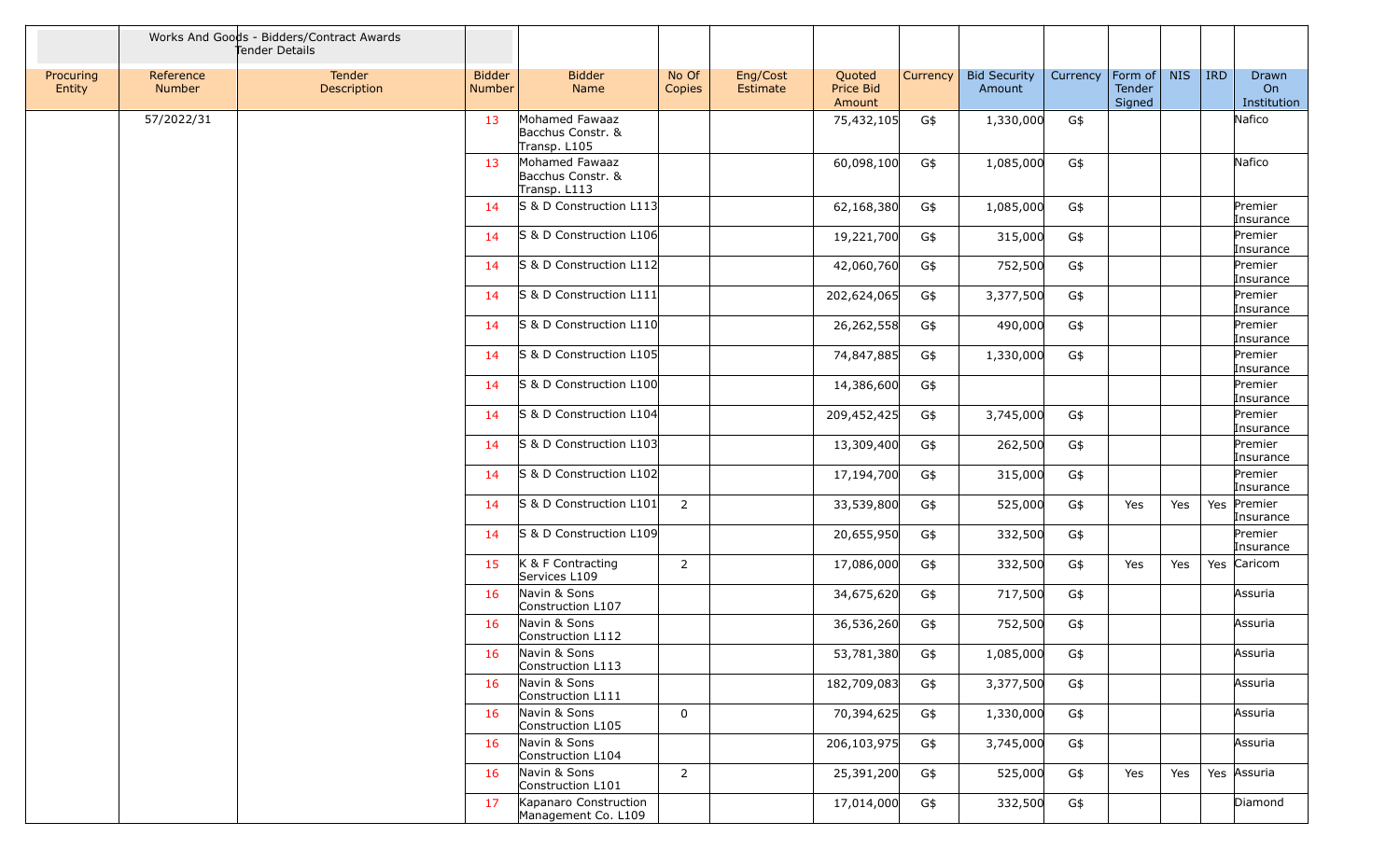|                     |                            | Works And Goods - Bidders/Contract Awards<br>Tender Details |                         |                                                    |                 |                      |                               |          |                               |          |                                     |            |            |                            |
|---------------------|----------------------------|-------------------------------------------------------------|-------------------------|----------------------------------------------------|-----------------|----------------------|-------------------------------|----------|-------------------------------|----------|-------------------------------------|------------|------------|----------------------------|
| Procuring<br>Entity | Reference<br><b>Number</b> | Tender<br>Description                                       | <b>Bidder</b><br>Number | <b>Bidder</b><br>Name                              | No Of<br>Copies | Eng/Cost<br>Estimate | Quoted<br>Price Bid<br>Amount | Currency | <b>Bid Security</b><br>Amount | Currency | Form of $\vert$<br>Tender<br>Signed | <b>NIS</b> | <b>IRD</b> | Drawn<br>On<br>Institution |
|                     | 57/2022/31                 |                                                             | 17                      | Kapanaro Construction<br>Management Co. L106       |                 |                      | 16,736,400                    | G\$      | 262,500                       | G\$      |                                     |            |            | Diamond                    |
|                     |                            |                                                             | 17                      | Kapanaro Construction<br>Management Co. L110       |                 |                      | 24,609,060                    | G\$      | 490,000                       | G\$      |                                     |            |            | Diamond                    |
|                     |                            |                                                             | 17                      | Kapanaro Construction<br>Management Co. L102       |                 |                      | 16,315,000                    | G\$      | 315,000                       | G\$      | Yes                                 | Yes        |            | Yes Diamond                |
|                     |                            |                                                             | 17                      | Kapanaro Construction<br>Management Co. L103       |                 |                      | 13,492,800                    | G\$      | 262,500                       | G\$      |                                     |            |            | Diamond                    |
|                     |                            |                                                             | 17                      | Kapanaro Construction<br>Management Co. L100       | $\overline{2}$  |                      | 11,882,000                    | G\$      |                               |          |                                     |            |            |                            |
|                     |                            |                                                             | 18                      | Hoosein Logistics &<br>Supplies Inc. L109          |                 |                      | 17,168,800                    | G\$      | 332,500                       | G\$      | No                                  |            |            | Caricom                    |
|                     |                            |                                                             | 18                      | Hoosein Logistics &<br>Supplies Inc. L110          |                 |                      | 27,775,921                    | G\$      | 490,000                       | G\$      | No                                  |            |            | Caricom                    |
|                     |                            |                                                             | 18                      | Hoosein Logistics &<br>Supplies Inc. L102          |                 |                      | 16,741,500                    | G\$      | 315,000                       | G\$      | No                                  |            |            | Caricom                    |
|                     |                            |                                                             | 18                      | Hoosein Logistics &<br>Supplies Inc. L101          | $\mathbf{1}$    |                      | 24,526,900                    | G\$      | 525,000                       | G\$      | No                                  | Yes        |            | Yes Caricom                |
|                     |                            |                                                             | 19                      | Joshi Constr. Transp.<br>Est. Three L113           |                 |                      | 60,121,300                    | G\$      | 1,085,000                     | G\$      |                                     |            |            | Caricom                    |
|                     |                            |                                                             | 19                      | Joshi Constr. Transp.<br>Est. Three L106           |                 |                      | 17,094,720                    | G\$      | 315,000                       | G\$      |                                     |            |            | Caricom                    |
|                     |                            |                                                             | 19                      | Joshi Constr. Transp.<br>Est. Three L112           |                 |                      | 42,133,120                    | G\$      | 752,500                       | G\$      |                                     |            |            | Caricom                    |
|                     |                            |                                                             | 19                      | Joshi Constr. Transp.<br>Est. Three L110           |                 |                      | 26,487,153                    | G\$      | 490,000                       | G\$      |                                     |            |            | Caricom                    |
|                     |                            |                                                             | 19                      | Joshi Constr. Transp.<br>Est. Three L109           |                 |                      | 18,155,900                    | G\$      | 332,500                       | G\$      |                                     |            |            | Caricom                    |
|                     |                            |                                                             | 19                      | Joshi Constr. Transp.<br>Est. Three L107           |                 |                      | 39,185,685                    | G\$      | 717,500                       | G\$      |                                     |            |            | Caricom                    |
|                     |                            |                                                             | 19                      | Joshi Constr. Transp.<br>Est. Three L111           |                 |                      | 193,297,230                   | G\$      | 3,377,500                     | G\$      |                                     |            |            | Caricom                    |
|                     |                            |                                                             | 19                      | Joshi Constr. Transp.<br>Est. Three L103           |                 |                      | 13,747,500                    | G\$      | 262,500                       | G\$      |                                     |            |            | Caricom                    |
|                     |                            |                                                             | 19                      | Joshi Constr. Transp.<br>Est. Three L105           |                 |                      | 79,269,383                    | G\$      | 1,330,000                     | G\$      |                                     |            |            | Caricom                    |
|                     |                            |                                                             | 19                      | Joshi Constr. Transp.<br>Est. Three L102           |                 |                      | 16,407,800                    | G\$      | 315,000                       | G\$      |                                     |            |            | Caricom                    |
|                     |                            |                                                             | 19                      | Joshi Constr. Transp.<br>Est. Three L101           |                 |                      | 28,207,300                    | G\$      | 525,000                       | G\$      | Yes                                 | Yes        |            | Yes Caricom                |
|                     |                            |                                                             | 19                      | Joshi Constr. Transp.<br>Est. Three L104           |                 |                      | 216,738,375                   | G\$      | 3,745,000                     | G\$      |                                     |            |            | Caricom                    |
|                     |                            |                                                             | 19                      | Joshi Constr. Transp.<br>Est. Three L100           | $\overline{2}$  |                      | 12,471,600                    | G\$      |                               |          | Yes                                 | Yes        | Yes        |                            |
|                     |                            |                                                             | 20                      | A. Nazier & Son<br>Contract. & Gen. Suppl.<br>L105 |                 |                      | 73,762,920                    | G\$      | 1,330,000                     | G\$      |                                     |            |            | Caricom                    |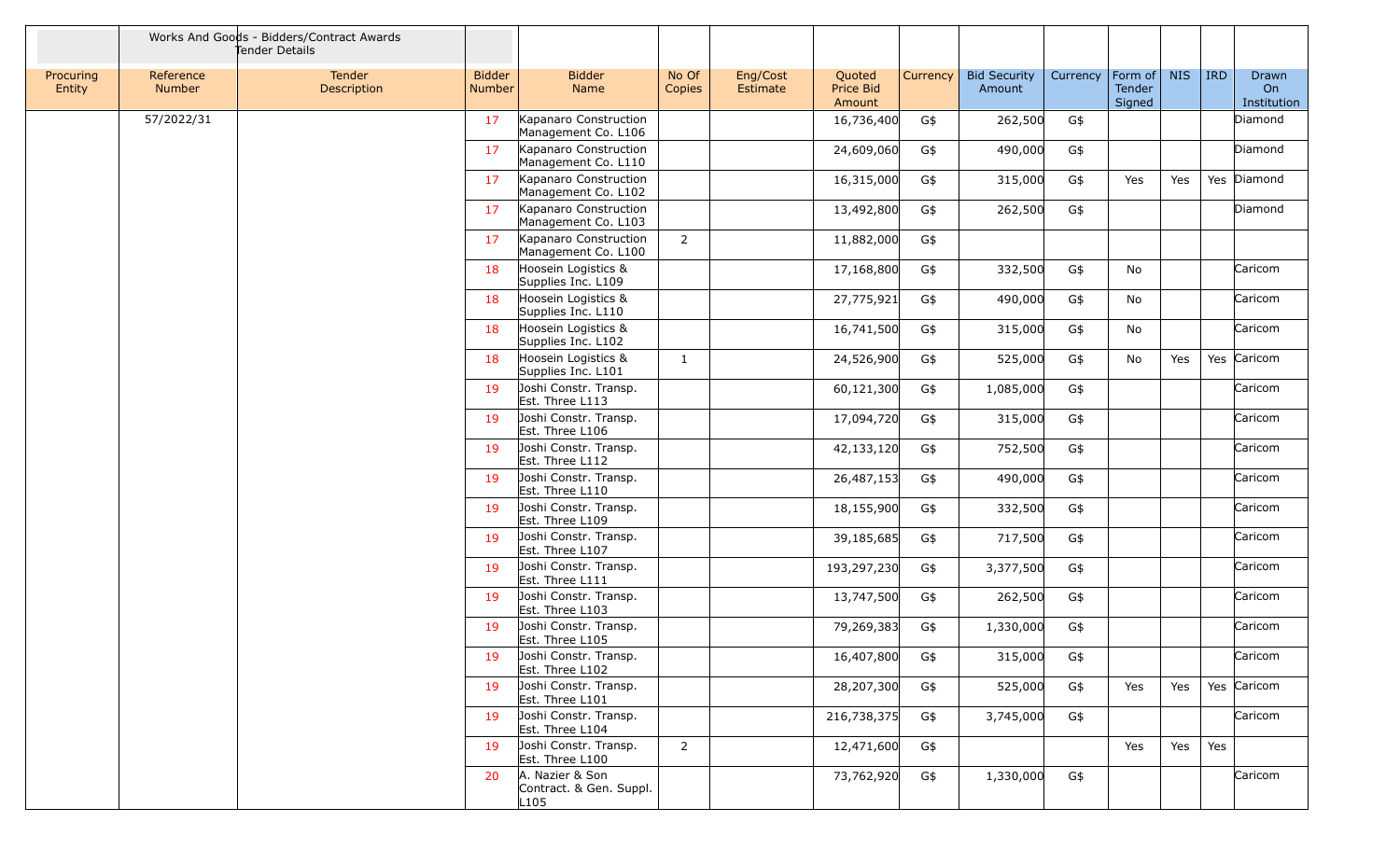|                     |                     | Works And Goods - Bidders/Contract Awards<br>Tender Details |                                |                                                    |                 |                      |                               |          |                               |          |                             |            |            |                            |
|---------------------|---------------------|-------------------------------------------------------------|--------------------------------|----------------------------------------------------|-----------------|----------------------|-------------------------------|----------|-------------------------------|----------|-----------------------------|------------|------------|----------------------------|
| Procuring<br>Entity | Reference<br>Number | <b>Tender</b><br>Description                                | <b>Bidder</b><br><b>Number</b> | <b>Bidder</b><br>Name                              | No Of<br>Copies | Eng/Cost<br>Estimate | Quoted<br>Price Bid<br>Amount | Currency | <b>Bid Security</b><br>Amount | Currency | Form of<br>Tender<br>Signed | <b>NIS</b> | <b>IRD</b> | Drawn<br>On<br>Institution |
|                     | 57/2022/31          |                                                             | 20                             | A. Nazier & Son<br>Contract. & Gen. Suppl.<br>L111 |                 |                      | 165,237,450                   | G\$      | 3,377,500                     | G\$      |                             |            |            | Caricom                    |
|                     |                     |                                                             | 20                             | A. Nazier & Son<br>Contract. & Gen. Suppl.<br>L104 |                 |                      | 218,166,522                   | G\$      | 3,745,000                     | G\$      |                             |            |            | Caricom                    |
|                     |                     |                                                             | 20                             | A. Nazier & Son<br>Contract. & Gen. Suppl.<br>L103 |                 |                      | 13,492,800                    | G\$      | 262,500                       | G\$      |                             |            |            | Caricom                    |
|                     |                     |                                                             | 20                             | A. Nazier & Son<br>Contract. & Gen. Suppl.<br>L101 | $\mathbf{1}$    |                      | 26,142,850                    | G\$      | 525,000                       | G\$      | Yes                         | Yes        |            | Yes Caricom                |
|                     |                     |                                                             | 21                             | Expert Gen. Contracting<br>Services L110           |                 |                      | 24,609,060                    | G\$      | 490,000                       | G\$      |                             |            |            | Diamond                    |
|                     |                     |                                                             | 21                             | Expert Gen. Contracting<br>Services L109           |                 |                      | 17,014,000                    | G\$      | 332,500                       | G\$      |                             |            |            | Diamond                    |
|                     |                     |                                                             | 21                             | Expert Gen. Contracting<br>Services L106           |                 |                      | 16,736,400                    | G\$      | 315,000                       | G\$      |                             |            |            | Diamond                    |
|                     |                     |                                                             | 21                             | Expert Gen. Contracting<br>Services L103           |                 |                      | 13,492,300                    | G\$      | 262,500                       | G\$      |                             |            |            | Diamond                    |
|                     |                     |                                                             | 21                             | Expert Gen. Contracting<br>Services L102           |                 |                      | 16,315,000                    | G\$      | 315,000                       | G\$      |                             |            |            | Diamond                    |
|                     |                     |                                                             | 21                             | Expert Gen. Contracting<br>Services L101           | $\mathbf{1}$    |                      | 11,882,000                    | G\$      | 525,000                       | G\$      | Yes                         | Yes        |            | Yes Diamond                |
|                     |                     |                                                             | 22                             | VS Engineering &<br>Investment L112                |                 |                      | 50,751,400                    | G\$      | 752,500                       | G\$      |                             |            |            | Nafico                     |
|                     |                     |                                                             | 22                             | VS Engineering &<br>Investment L106                |                 |                      | 21,330,830                    | G\$      | 315,000                       | G\$      |                             |            |            | Nafico                     |
|                     |                     |                                                             | 22                             | VS Engineering &<br>Investment L102                |                 |                      | 21,498,800                    | G\$      | 315,000                       | G\$      |                             |            |            | Nafico                     |
|                     |                     |                                                             | 22                             | VS Engineering &<br>Investment L113                |                 |                      | 61,637,400                    | G\$      | 1,085,000                     | G\$      |                             |            |            | Nafico                     |
|                     |                     |                                                             | 22                             | VS Engineering &<br>Investment L111                |                 |                      | 195,266,085                   | G\$      | 3,377,500                     | G\$      |                             |            |            | Nafico                     |
|                     |                     |                                                             | 22                             | VS Engineering &<br>Investment L110                |                 |                      | 31,976,595                    | G\$      | 490,000                       | G\$      |                             |            |            | Nafico                     |
|                     |                     |                                                             | 22                             | VS Engineering &<br>Investment L109                |                 |                      | 23,472,500                    | G\$      | 332,500                       | G\$      |                             |            |            | Nafico                     |
|                     |                     |                                                             | 22                             | VS Engineering &<br>Investment L105                |                 |                      | 84,638,295                    | G\$      | 1,330,000                     | G\$      |                             |            |            | Nafico                     |
|                     |                     |                                                             | 22                             | VS Engineering &<br>Investment L104                |                 |                      | 279,740,811                   | G\$      | 3,745,000                     | G\$      |                             |            |            | Nafico                     |
|                     |                     |                                                             | 22                             | VS Engineering &<br>Investment L103                |                 |                      | 15,902,000                    | G\$      | 262,500                       | G\$      |                             |            |            | Nafico                     |
|                     |                     |                                                             | 22                             | VS Engineering &<br>Investment L101                |                 |                      | 31,977,900                    | G\$      | 525,000                       | G\$      | Yes                         | Yes        |            | Yes Nafico                 |
|                     |                     |                                                             | 22                             | VS Engineering &<br>Investment L100                |                 |                      | 17, 167, 375                  | G\$      |                               |          |                             |            |            |                            |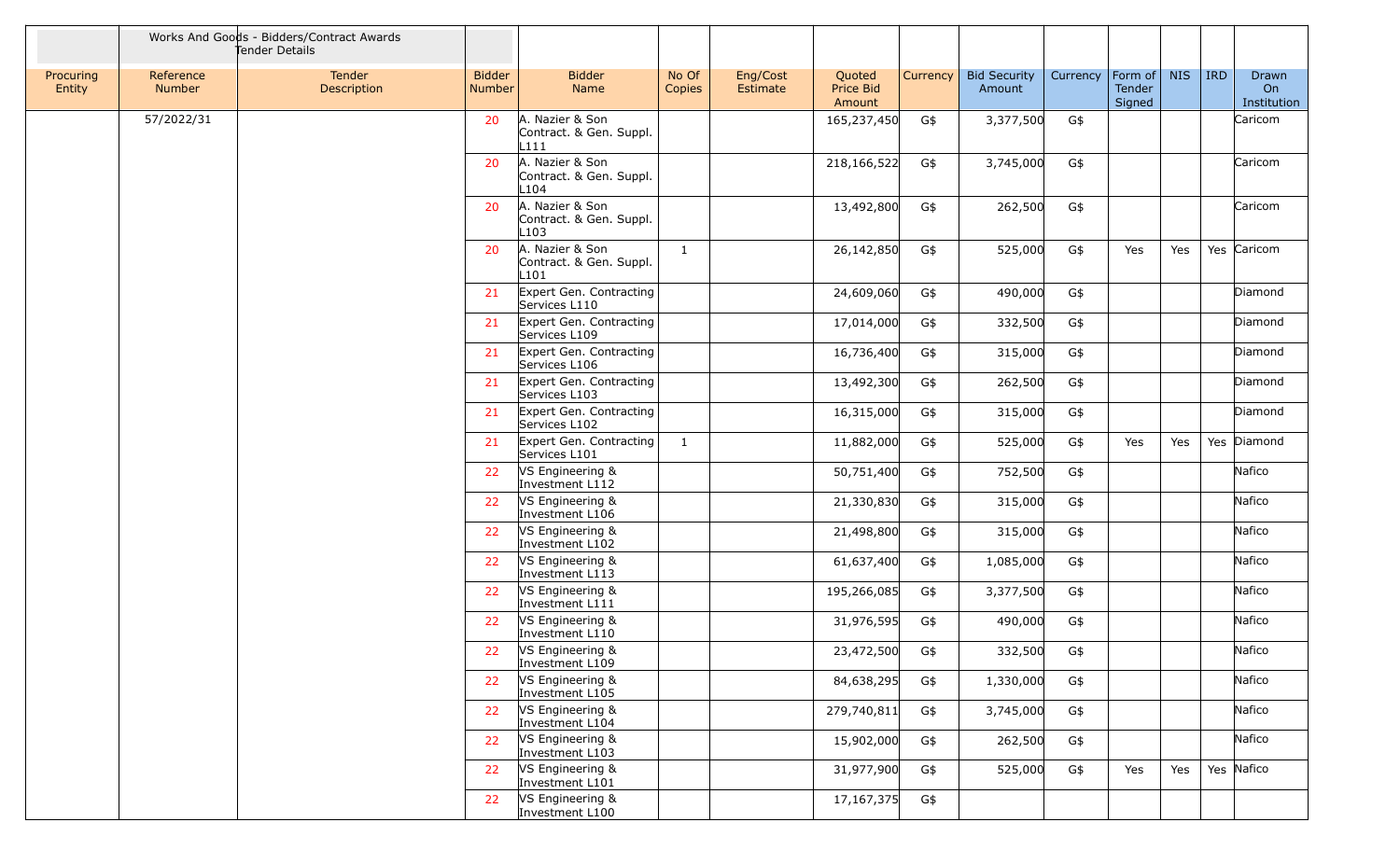|                     |                     | Works And Goods - Bidders/Contract Awards<br>Tender Details |                         |                                                        |                 |                      |                               |          |                               |          |                             |            |            |                            |
|---------------------|---------------------|-------------------------------------------------------------|-------------------------|--------------------------------------------------------|-----------------|----------------------|-------------------------------|----------|-------------------------------|----------|-----------------------------|------------|------------|----------------------------|
| Procuring<br>Entity | Reference<br>Number | Tender<br>Description                                       | <b>Bidder</b><br>Number | <b>Bidder</b><br>Name                                  | No Of<br>Copies | Eng/Cost<br>Estimate | Quoted<br>Price Bid<br>Amount | Currency | <b>Bid Security</b><br>Amount | Currency | Form of<br>Tender<br>Signed | <b>NIS</b> | <b>IRD</b> | Drawn<br>On<br>Institution |
|                     | 57/2022/31          |                                                             | 23                      | PSYPHDAVE<br>Construction &<br>Engineering L105        |                 |                      | 85,515,045                    | G\$      | 1,330,000                     | G\$      |                             |            |            | Nafico                     |
|                     |                     |                                                             | 23                      | <b>PSYPHDAVE</b><br>Construction &<br>Engineering L112 |                 |                      | 51,266,400                    | G\$      | 752,500                       | G\$      |                             |            |            | Nafico                     |
|                     |                     |                                                             | 23                      | PSYPHDAVE<br>Construction &<br>Engineering L106        |                 |                      | 21,610,880                    | G\$      | 315,000                       | G\$      |                             |            |            | Nafico                     |
|                     |                     |                                                             | 23                      | <b>PSYPHDAVE</b><br>Construction &<br>Engineering L113 |                 |                      | 61,780,400                    | G\$      | 1,085,000                     | G\$      |                             |            |            | Nafico                     |
|                     |                     |                                                             | 23                      | PSYPHDAVE<br>Construction &<br>Engineering L111        |                 |                      | 200,104,485                   | G\$      | 3,377,500                     | G\$      |                             |            |            | Nafico                     |
|                     |                     |                                                             | 23                      | PSYPHDAVE<br>Construction &<br>Engineering L110        |                 |                      | 32,706,345                    | G\$      | 490,000                       | G\$      |                             |            |            | Nafico                     |
|                     |                     |                                                             | 23                      | <b>PSYPHDAVE</b><br>Construction &<br>Engineering L109 |                 |                      | 24,089,500                    | G\$      | 332,500                       | G\$      |                             |            |            | Nafico                     |
|                     |                     |                                                             | 23                      | PSYPHDAVE<br>Construction &<br>Engineering L103        |                 |                      | 16,242,000                    | G\$      | 262,500                       | G\$      |                             |            |            | Nafico                     |
|                     |                     |                                                             | 23                      | PSYPHDAVE<br>Construction &<br>Engineering L100        | $\overline{2}$  |                      | 17,522,375                    | G\$      |                               |          |                             |            |            |                            |
|                     |                     |                                                             | 23                      | PSYPHDAVE<br>Construction &<br>Engineering L102        |                 |                      | 21,733,800                    | G\$      | 315,000                       | G\$      | Yes                         | Yes        |            | Yes Nafico                 |
|                     |                     |                                                             | 23                      | PSYPHDAVE<br>Construction &<br>Engineering L101        |                 |                      | 32,450,900                    | G\$      | 525,000                       | G\$      | Yes                         | Yes        |            | Yes Nafico                 |
|                     |                     |                                                             | 23                      | <b>PSYPHDAVE</b><br>Construction &<br>Engineering L104 |                 |                      | 282,402,561                   | G\$      | 3,745,000                     | G\$      |                             |            |            | Nafico                     |
|                     |                     |                                                             | 24                      | United Contracting &<br>Supplies L105                  |                 |                      | 64,600,442                    | G\$      | 1,330,000                     | G\$      |                             |            |            |                            |
|                     |                     |                                                             | 24                      | United Contracting &<br>Supplies L111                  |                 |                      | 172,000,460                   | G\$      | 3,377,500                     | G\$      |                             |            |            |                            |
|                     |                     |                                                             | 24                      | United Contracting &<br>Supplies L104                  | $\overline{2}$  |                      | 200,515,025                   | G\$      | 3,745,000                     | G\$      | Yes                         | Yes        |            | Yes Caricom                |
|                     |                     |                                                             | 25                      | JPM's General Constr. &<br>Eng. Services L110          |                 |                      | 25,973,388                    | G\$      | 490,000                       | G\$      |                             |            |            | Caricom                    |
|                     |                     |                                                             | 25                      | JPM's General Constr. &<br>Eng. Services L113          |                 |                      | 58,817,050                    | G\$      | 1,085,000                     | G\$      |                             |            |            | Caricom                    |
|                     |                     |                                                             | 25                      | JPM's General Constr. &<br>Eng. Services L112          |                 |                      | 39,668,030                    | G\$      | 752,500                       | G\$      |                             |            |            | Caricom                    |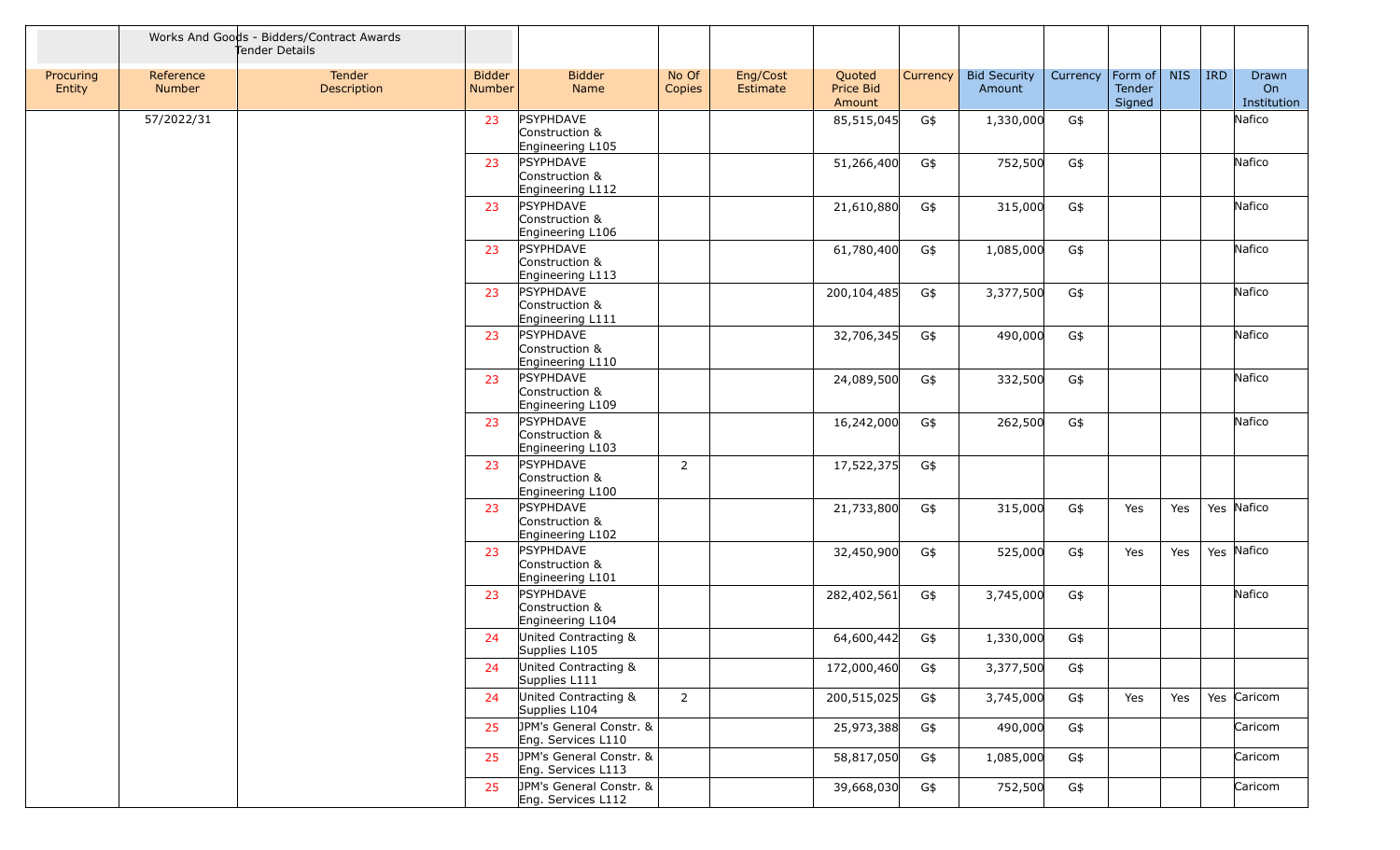|                     |                     | Works And Goods - Bidders/Contract Awards<br>Tender Details |                         |                                                 |                 |                      |                               |            |                               |            |                             |            |            |                            |
|---------------------|---------------------|-------------------------------------------------------------|-------------------------|-------------------------------------------------|-----------------|----------------------|-------------------------------|------------|-------------------------------|------------|-----------------------------|------------|------------|----------------------------|
| Procuring<br>Entity | Reference<br>Number | Tender<br>Description                                       | <b>Bidder</b><br>Number | <b>Bidder</b><br>Name                           | No Of<br>Copies | Eng/Cost<br>Estimate | Quoted<br>Price Bid<br>Amount | Currency   | <b>Bid Security</b><br>Amount | Currency   | Form of<br>Tender<br>Signed | <b>NIS</b> | <b>IRD</b> | Drawn<br>On<br>Institution |
|                     | 57/2022/31          |                                                             | 25                      | JPM's General Constr. &<br>Eng. Services L111   |                 |                      | 186,417,840                   | G\$        | 3,377,500                     | G\$        |                             |            |            | Caricom                    |
|                     |                     |                                                             | 25                      | JPM's General Constr. &<br>Eng. Services L106   |                 |                      | 16,925,000                    | G\$        | 315,000                       | G\$        |                             |            |            | Caricom                    |
|                     |                     |                                                             | 25                      | JPM's General Constr. &<br>Eng. Services L109   |                 |                      | 18,215,100                    | G\$        | 332,500                       | G\$        |                             |            |            | Caricom                    |
|                     |                     |                                                             | 25                      | JPM's General Constr. &<br>Eng. Services L102   | $\overline{2}$  |                      | 16,491,925                    | G\$        | 315,000                       | G\$        | Yes                         | Yes        |            | Yes Caricom                |
|                     |                     |                                                             | 26                      | L' Heuruse Construction<br>Services Inc. L113   |                 |                      | 64,798,575                    | G\$        | 1,085,000                     | G\$        |                             |            |            | Premier<br>Insurance       |
|                     |                     |                                                             | 26                      | L' Heuruse Construction<br>Services Inc. L101   | $\mathbf{1}$    |                      | 3,631,550                     | G\$        | 525,000                       | G\$        | Yes                         | Yes        | Yes        | Premier<br>Insurance       |
|                     |                     |                                                             | 26                      | L' Heuruse Construction<br>Services Inc. L100   |                 |                      | 15,636,150                    | G\$        |                               |            |                             |            |            |                            |
|                     |                     |                                                             | 26                      | L' Heuruse Construction<br>Services Inc. L104   |                 |                      | 238,744,695                   | G\$        | 3,745,000                     | G\$        |                             |            |            | Premier<br>Insurance       |
|                     |                     |                                                             | 27                      | VR Construction Inc L11                         |                 |                      | 186,486,090                   | G\$        | 3,377,500                     | G\$        |                             |            |            |                            |
|                     |                     |                                                             | 27                      | <b>VR Construction Inc.</b><br>L <sub>104</sub> | $\overline{2}$  |                      | 205,650,743                   | G\$        |                               | G\$        | Yes                         | Yes        |            | Yes Caricom                |
|                     |                     |                                                             | 28                      | Y. Bhola Const. Services<br>L112                |                 |                      | 51,582,200                    | G\$        | 752,500                       | G\$        |                             |            |            |                            |
|                     |                     |                                                             | 28                      | Y. Bhola Const. Services<br>L105                |                 |                      | 77,280,053                    | G\$        | 1,330,000                     | G\$        |                             |            |            |                            |
|                     |                     |                                                             | 28                      | Y. Bhola Const. Services<br>L106                |                 |                      | 18,451,100                    | G\$        | 315,000                       | G\$        |                             |            |            |                            |
|                     |                     |                                                             | 28                      | Y. Bhola Const. Services<br>L113                |                 |                      | 62,901,100                    | G\$        | 1,085,000                     | G\$        |                             |            |            |                            |
|                     |                     |                                                             | 28                      | Y. Bhola Const. Services                        |                 |                      | 193,113,690                   | G\$        | 3,377,500                     | G\$        |                             |            |            |                            |
|                     |                     |                                                             | 28                      | L111<br>Y. Bhola Const. Services<br>L110        |                 |                      | 30,594,375                    | G\$        | 490,000                       | G\$        |                             |            |            |                            |
|                     |                     |                                                             | 28                      | Y. Bhola Const. Services                        |                 |                      | 19,925,200                    | G\$        | 332,500                       | G\$        |                             |            |            |                            |
|                     |                     |                                                             | 28                      | L109<br>Y. Bhola Const. Services                |                 |                      | 14,534,400                    | G\$        | 262,500                       | G\$        |                             |            |            |                            |
|                     |                     |                                                             | 28                      | L103<br>Y. Bhola Const. Services                |                 |                      | 18,003,400                    | G\$        | 315,000                       | G\$        |                             |            |            |                            |
|                     |                     |                                                             | 28                      | L <sub>102</sub><br>Y. Bhola Const. Services    |                 |                      | 32,595,800                    | G\$        | 525,000                       | G\$        | Yes                         | Yes        | Yes        |                            |
|                     |                     |                                                             | 28                      | L101<br>Y. Bhola Const. Services                | $\overline{2}$  |                      | 13,198,050                    | G\$        |                               | G\$        | Yes                         | Yes        |            | Yes Assuria                |
|                     |                     |                                                             | 28                      | L100<br>Y. Bhola Const. Services                |                 |                      | 257,231,468                   | G\$        | 3,745,000                     | G\$        |                             |            |            |                            |
|                     |                     |                                                             |                         | L104<br>Khan's Enterprise L104                  |                 |                      |                               |            |                               |            |                             |            |            | Assuria                    |
|                     |                     |                                                             | 29<br>29                | Khan's Enterprise L101                          | $\overline{2}$  |                      | 282,245,061<br>32,390,900     | G\$        | 3,745,000<br>525,000          | G\$        |                             |            |            | Yes Assuria                |
|                     |                     |                                                             | 30                      | Pooran Manman General                           |                 |                      | 174,207,390                   | G\$<br>G\$ | 3,377,500                     | G\$<br>G\$ | Yes                         | Yes        |            | Caricom                    |
|                     |                     |                                                             |                         | Contractng L111                                 |                 |                      |                               |            |                               |            |                             |            |            |                            |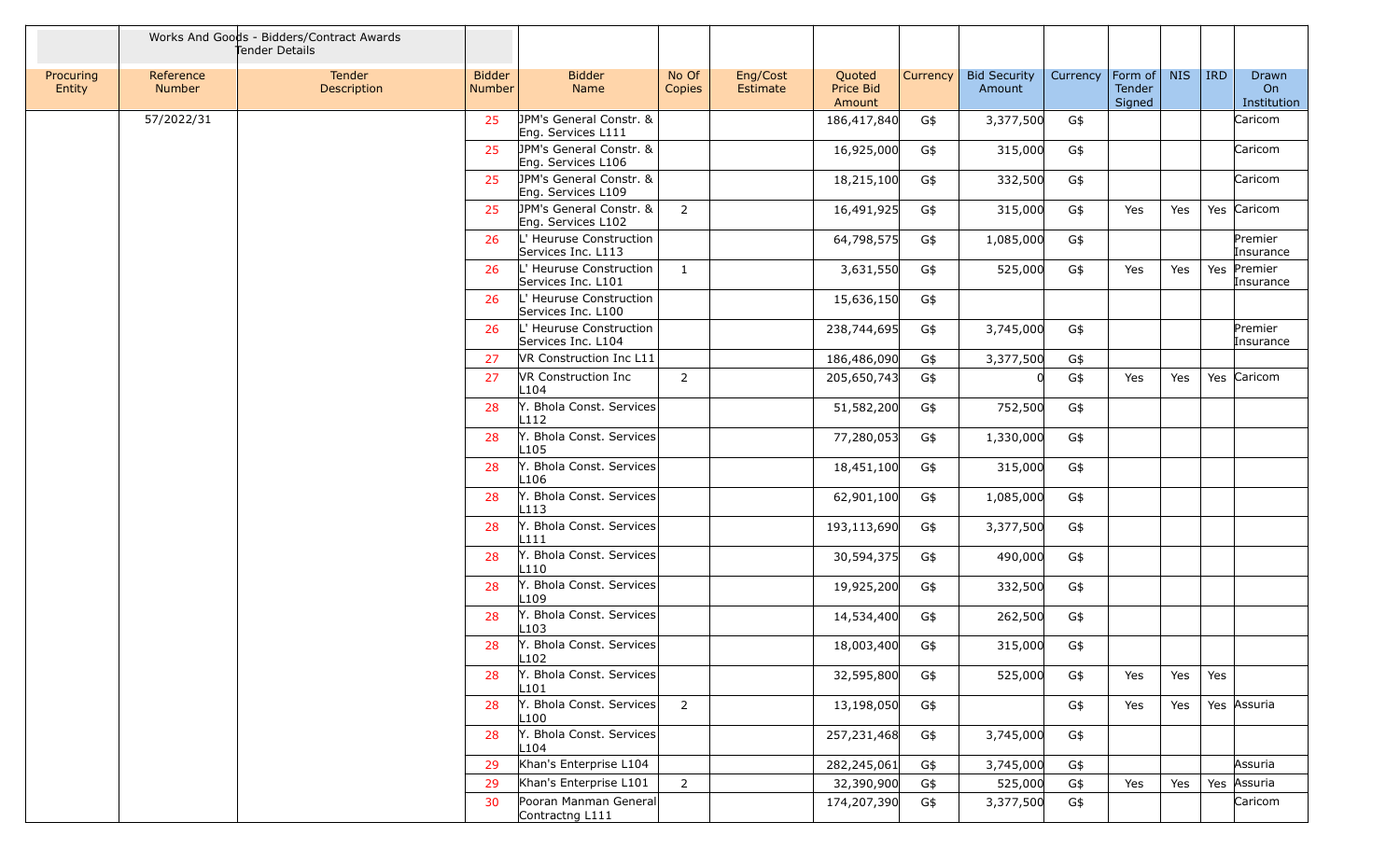|                     |                     | Works And Goods - Bidders/Contract Awards<br>Tender Details |                                |                                           |                 |                      |                               |          |                               |          |                                     |            |            |                            |
|---------------------|---------------------|-------------------------------------------------------------|--------------------------------|-------------------------------------------|-----------------|----------------------|-------------------------------|----------|-------------------------------|----------|-------------------------------------|------------|------------|----------------------------|
| Procuring<br>Entity | Reference<br>Number | Tender<br>Description                                       | <b>Bidder</b><br><b>Number</b> | <b>Bidder</b><br>Name                     | No Of<br>Copies | Eng/Cost<br>Estimate | Quoted<br>Price Bid<br>Amount | Currency | <b>Bid Security</b><br>Amount | Currency | $ $ Form of $ $<br>Tender<br>Signed | <b>NIS</b> | <b>IRD</b> | Drawn<br>On<br>Institution |
|                     | 57/2022/31          |                                                             | 30                             | Pooran Manman General<br>Contractng L113  |                 |                      | 64,674,800                    | G\$      | 1,085,000                     | G\$      |                                     |            |            | Caricom                    |
|                     |                     |                                                             | 30                             | Pooran Manman General<br>Contractng L112  |                 |                      | 36,551,800                    | G\$      | 752,500                       | G\$      |                                     |            |            | Caricom                    |
|                     |                     |                                                             | 30                             | Pooran Manman General<br>Contractng L107  |                 |                      | 36,677,298                    | G\$      | 717,500                       | G\$      |                                     |            |            | Caricom                    |
|                     |                     |                                                             | 30 <sup>°</sup>                | Pooran Manman General<br>Contractng L105  |                 |                      | 85,223,565                    | G\$      | 1,330,000                     | G\$      |                                     |            |            | Caricom                    |
|                     |                     |                                                             | 30                             | Pooran Manman General<br>Contractng L104  |                 |                      | 207,424,980                   | G\$      | 3,745,000                     | G\$      |                                     |            |            | Caricom                    |
|                     |                     |                                                             | 30                             | Pooran Manman General<br>Contractng L101  | $\mathbf{1}$    |                      | 34,299,450                    | G\$      | 525,000                       | G\$      | Yes                                 | Yes        |            | Yes Caricom                |
|                     |                     |                                                             | 31                             | Archie & Son Stone &<br>Sand Supply L105  |                 |                      | 72,116,205                    | G\$      | 1,330,000                     | G\$      |                                     |            |            | Caricom                    |
|                     |                     |                                                             | 31                             | Archie & Son Stone &<br>Sand Supply L109  |                 |                      | 21,788,300                    | G\$      | 332,500                       | G\$      |                                     |            |            | Caricom                    |
|                     |                     |                                                             | 31                             | Archie & Son Stone &<br>Sand Supply L102  |                 |                      | 14,438,500                    | G\$      | 315,000                       | G\$      |                                     |            |            | Caricom                    |
|                     |                     |                                                             | 31                             | Archie & Son Stone &<br>Sand Supply L101  |                 |                      | 24,622,400                    | G\$      | 525,000                       | G\$      | Yes                                 | Yes        |            | Yes Caricom                |
|                     |                     |                                                             | 31                             | Archie & Son Stone &<br>Sand Supply L100  | $\overline{2}$  |                      | 11,890,200                    | G\$      |                               |          |                                     |            |            |                            |
|                     |                     |                                                             | 31                             | Archie & Son Stone &<br>Sand Supply L103  |                 |                      | 12,381,600                    | G\$      | 262,500                       | G\$      |                                     |            |            | Caricom                    |
|                     |                     |                                                             | 31                             | Archie & Son Stone &<br>Sand Supply L104  |                 |                      | 178,552,185                   | G\$      | 3,745,000                     | G\$      |                                     |            |            | Caricom                    |
|                     |                     |                                                             | 32                             | R & B Investment Inc.<br>L <sub>100</sub> | $\overline{2}$  |                      | 14,148,050                    | G\$      |                               |          |                                     |            |            |                            |
|                     |                     |                                                             | 32                             | R & B Investment Inc.<br>L <sub>109</sub> |                 |                      | 20,515,000                    | G\$      | 332,500                       | G\$      |                                     |            |            | Assuria                    |
|                     |                     |                                                             | 32                             | R & B Investment Inc.<br>L113             |                 |                      | 69,942,200                    | G\$      | 1,085,000                     | G\$      |                                     |            |            | Assuria                    |
|                     |                     |                                                             | 32                             | R & B Investment Inc.<br>L112             |                 |                      | 45,010,000                    | G\$      | 752,500                       | G\$      |                                     |            |            | Assuria                    |
|                     |                     |                                                             | 32                             | R & B Investment Inc.<br>L110             |                 |                      | 29,023,365                    | G\$      | 490,000                       | G\$      |                                     |            |            | Assuria                    |
|                     |                     |                                                             | 32                             | R & B Investment Inc.<br>L106             |                 |                      | 18,575,300                    | G\$      | 315,000                       | G\$      |                                     |            |            | Assuria                    |
|                     |                     |                                                             | 32 <sup>2</sup>                | R & B Investment Inc.<br>L105             |                 |                      | 80,548,020                    | G\$      | 1,330,000                     | G\$      |                                     |            |            | Assuria                    |
|                     |                     |                                                             | 32                             | R & B Investment Inc.<br>L103             |                 |                      | 13,420,600                    | G\$      | 262,500                       | G\$      |                                     |            |            | Assuria                    |
|                     |                     |                                                             | 32 <sup>2</sup>                | R & B Investment Inc.<br>L102             |                 |                      | 21,567,600                    | G\$      | 315,000                       | G\$      |                                     |            |            | Assuria                    |
|                     |                     |                                                             | 32                             | R & B Investment Inc.<br>L101             |                 |                      | 34,120,700                    | G\$      | 525,000                       | G\$      | Yes                                 | Yes        |            | Yes Assuria                |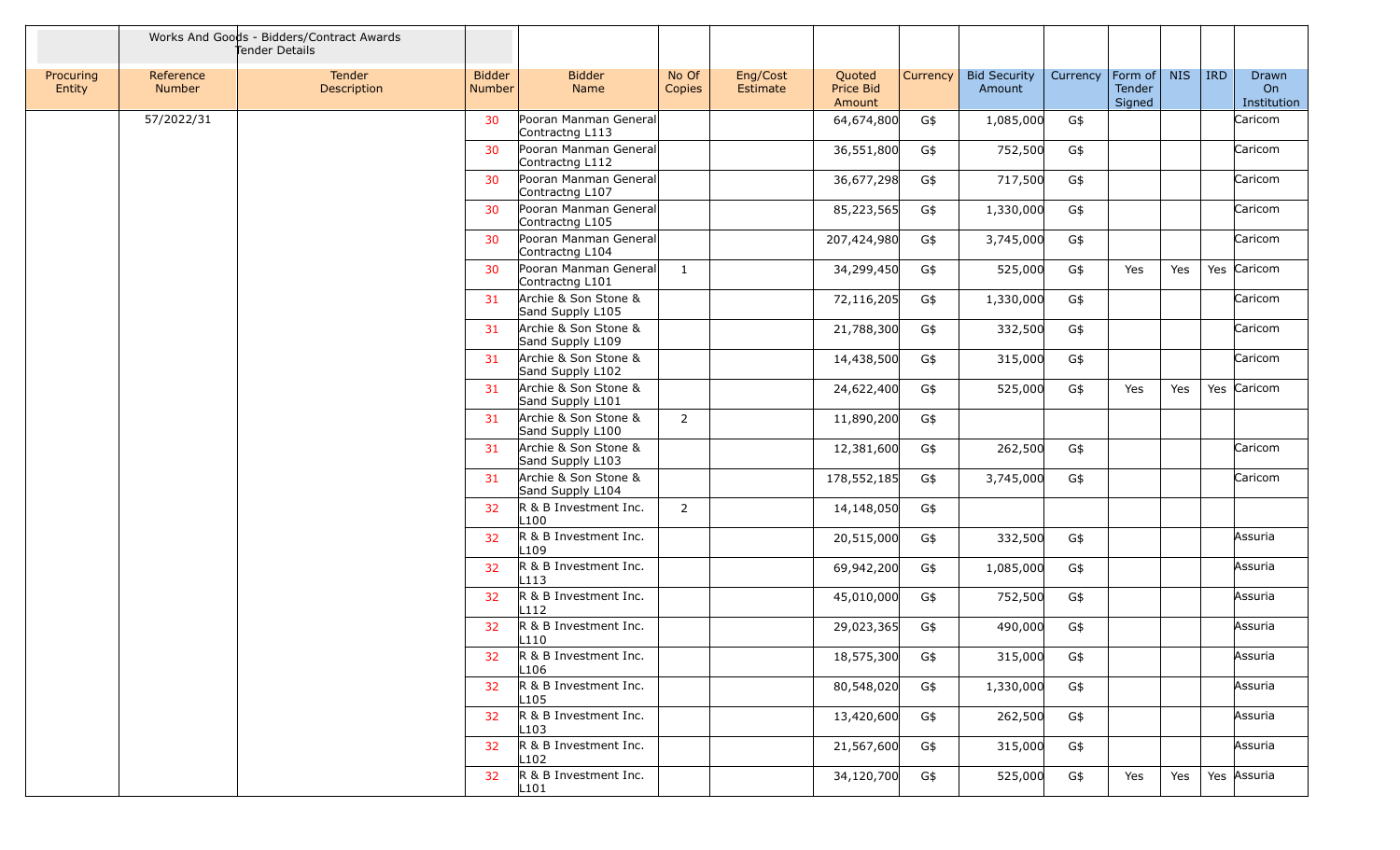|                             |                     | Works And Goods - Bidders/Contract Awards<br>Tender Details                                                                                                                                                                                                                |                         |                                     |                 |                      |                               |          |                               |          |                             |            |            |                                        |
|-----------------------------|---------------------|----------------------------------------------------------------------------------------------------------------------------------------------------------------------------------------------------------------------------------------------------------------------------|-------------------------|-------------------------------------|-----------------|----------------------|-------------------------------|----------|-------------------------------|----------|-----------------------------|------------|------------|----------------------------------------|
| Procuring<br>Entity         | Reference<br>Number | Tender<br>Description                                                                                                                                                                                                                                                      | <b>Bidder</b><br>Number | <b>Bidder</b><br><b>Name</b>        | No Of<br>Copies | Eng/Cost<br>Estimate | Quoted<br>Price Bid<br>Amount | Currency | <b>Bid Security</b><br>Amount | Currency | Form of<br>Tender<br>Signed | <b>NIS</b> | <b>IRD</b> | Drawn<br>O <sub>n</sub><br>Institution |
|                             | 57/2022/31          |                                                                                                                                                                                                                                                                            | 33                      | Rambarran Construction<br>L100      |                 |                      | 12,279,700                    | G\$      |                               |          |                             |            |            |                                        |
|                             |                     |                                                                                                                                                                                                                                                                            | 33                      | Rambarran Construction<br>L109      |                 |                      | 18,914,400                    | G\$      | 332,500                       | G\$      |                             |            |            |                                        |
|                             |                     |                                                                                                                                                                                                                                                                            | 33                      | Rambarran Construction<br>L106      |                 |                      | 17,327,800                    | G\$      | 315,000                       | G\$      |                             |            |            |                                        |
|                             |                     |                                                                                                                                                                                                                                                                            | 33                      | Rambarran Construction<br>L103      |                 |                      | 13,798,100                    | G\$      | 262,500                       | G\$      |                             |            |            |                                        |
|                             |                     |                                                                                                                                                                                                                                                                            | 33                      | Rambarran Construction<br>L102      | $\overline{2}$  |                      | 17,507,960                    | G\$      | 315,000                       | G\$      | Yes                         | Yes        |            | Yes Caricom                            |
|                             |                     |                                                                                                                                                                                                                                                                            |                         | 234                                 |                 |                      | 3,631,550                     |          |                               |          |                             |            |            |                                        |
| Ministry of<br>Health       | 57/2022/47          | Supply and Delivery of DDA Drugs                                                                                                                                                                                                                                           | $\mathbf{1}$            | Chirosyn Discoveries<br>Inc.        | $\overline{2}$  |                      | 33,479,257                    | G\$      | 1,000,000                     | G\$      | Yes                         | Yes        |            | Yes Demerara<br>Bank                   |
|                             |                     |                                                                                                                                                                                                                                                                            | $\overline{2}$          | New GPC Inc.                        | $\overline{2}$  |                      | 143,179,598                   | G\$      | 2,864,000                     | G\$      | Yes                         | Yes        |            | Yes Premier<br>Insurance               |
|                             |                     |                                                                                                                                                                                                                                                                            | $\mathbf{3}$            | <b>HDM Labs</b>                     | $\overline{2}$  |                      | 124,290 USD \$                |          | 2,485                         | USD \$   | Yes                         | N/A        |            | $N/A$ Peoples<br>United Bank           |
|                             |                     |                                                                                                                                                                                                                                                                            |                         | $\mathbf{3}$                        |                 |                      | 124,290                       |          |                               |          |                             |            |            |                                        |
| Ministry of<br>Public Works | 58/2022/31          | Miscellaneous Roads Region 4 (Phase<br>4Lot 114: Construction/Rehabilitation of<br>Third Cross St, Herstelling, Reg 4,<br>Lot 115: Construction/Rehabilitation of<br>Eddie Ram Street, Cane Grove, Reg 4,<br>Lot 116: Construction/Rehabilitation of<br>Jaipaul to Zamo St | $\mathbf{1}$            | <b>SKI Construction L135</b>        |                 |                      | 114,142,460                   | G\$      |                               |          |                             |            |            |                                        |
|                             |                     |                                                                                                                                                                                                                                                                            | -1                      | SKI Construction L128               |                 |                      | 32,779,480                    | G\$      |                               |          |                             |            |            |                                        |
|                             |                     |                                                                                                                                                                                                                                                                            | $\mathbf{1}$            | <b>SKI Construction L124</b>        |                 |                      | 14,779,140                    | G\$      | 280,000                       | G\$      |                             |            |            |                                        |
|                             |                     |                                                                                                                                                                                                                                                                            |                         | SKI Construction L123               |                 |                      | 13,864,480                    | G\$      | 280,000                       | G\$      |                             |            |            |                                        |
|                             |                     |                                                                                                                                                                                                                                                                            |                         | SKI Construction L122               |                 |                      | 14,910,500                    | G\$      | 315,000                       | G\$      |                             |            |            |                                        |
|                             |                     |                                                                                                                                                                                                                                                                            |                         | <b>SKI Construction L120</b>        |                 |                      | 12,463,880                    | G\$      | 280,000                       | G\$      |                             |            |            |                                        |
|                             |                     |                                                                                                                                                                                                                                                                            |                         | <b>SKI Construction L118</b>        |                 |                      | 25,543,350                    | G\$      | 525,000                       | G\$      |                             |            |            |                                        |
|                             |                     |                                                                                                                                                                                                                                                                            |                         | SKI Construction L117               |                 |                      | 32,644,420                    | G\$      | 665,000                       | G\$      | Yes                         | Yes        |            | Yes Diamond                            |
|                             |                     |                                                                                                                                                                                                                                                                            |                         | <b>SKI Construction L115</b>        | $\mathbf 0$     |                      | 18,809,254                    | G\$      | 350,000                       | G\$      | Yes                         | Yes        |            | Yes Diamond                            |
|                             |                     |                                                                                                                                                                                                                                                                            | 2                       | T & R Construction<br>Services L116 |                 |                      | $\Omega$                      |          | 857,500                       | G\$      |                             |            |            | Premier<br>Insurance                   |
|                             |                     |                                                                                                                                                                                                                                                                            | $\overline{2}$          | T & R Construction<br>Services L131 |                 |                      | 47,871,128<br>Ωl              | G\$      | 752,500                       | G\$      |                             |            |            | Premier<br>Insurance                   |
|                             |                     |                                                                                                                                                                                                                                                                            | $\overline{2}$          | T & R Construction<br>Services L136 |                 |                      |                               |          | 525,000                       | G\$      |                             |            |            | Premier<br>Insurance                   |
|                             |                     |                                                                                                                                                                                                                                                                            | 2                       | T & R Construction<br>Services L135 |                 |                      | 15,032,200                    | G\$      |                               |          |                             |            |            |                                        |
|                             |                     |                                                                                                                                                                                                                                                                            | $\overline{2}$          | T & R Construction<br>Services L134 |                 |                      | 21,993,850                    | G\$      | 385,000                       | G\$      |                             |            |            | Premier<br>Insurance                   |
|                             |                     |                                                                                                                                                                                                                                                                            | $\overline{2}$          | T & R Construction<br>Services L132 |                 |                      | 14,790,100                    | G\$      |                               |          |                             |            |            |                                        |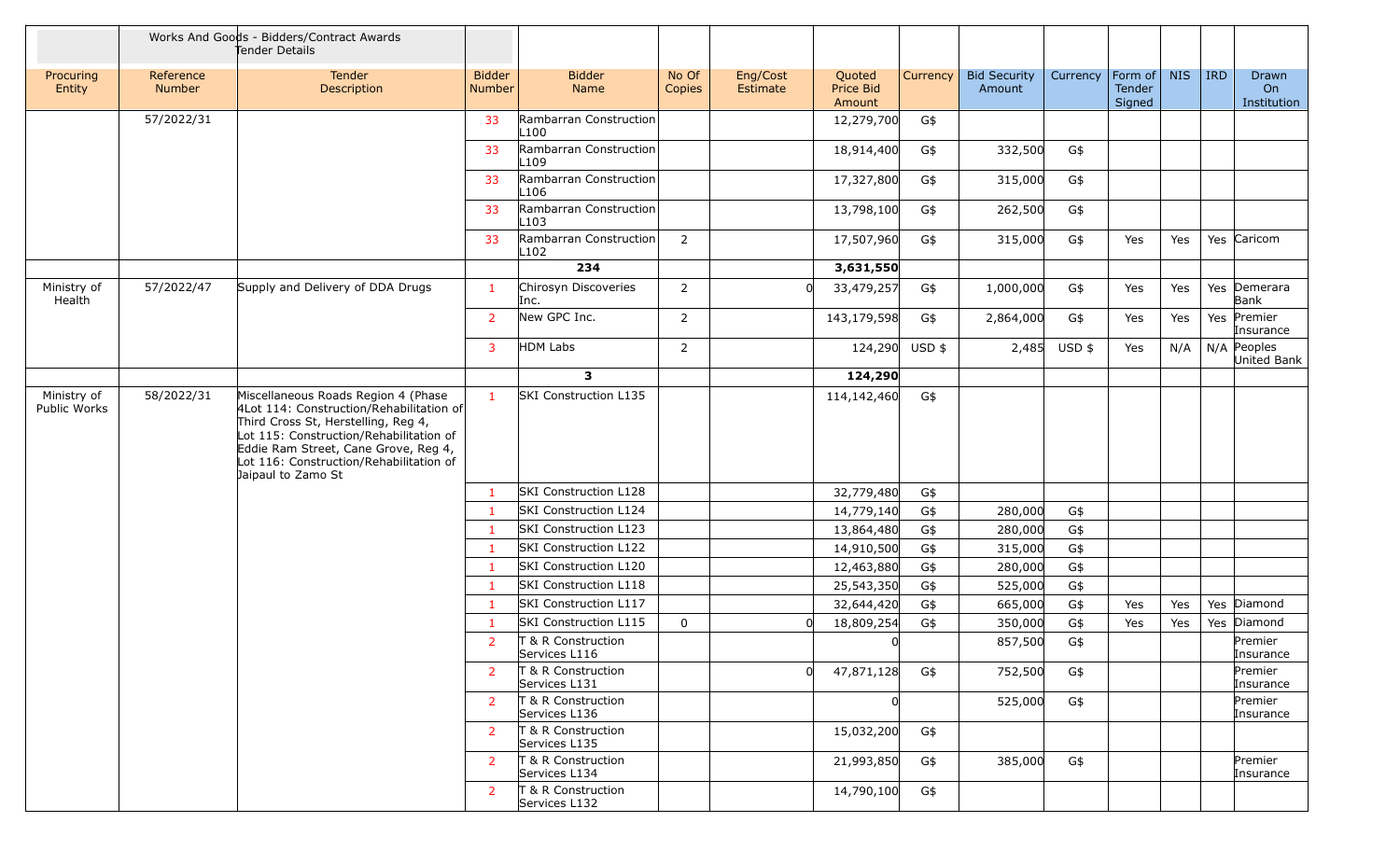|                     |                            | Works And Goods - Bidders/Contract Awards<br>Tender Details |                         |                                           |                 |                      |                               |          |                               |          |                             |            |            |                            |
|---------------------|----------------------------|-------------------------------------------------------------|-------------------------|-------------------------------------------|-----------------|----------------------|-------------------------------|----------|-------------------------------|----------|-----------------------------|------------|------------|----------------------------|
| Procuring<br>Entity | Reference<br><b>Number</b> | Tender<br>Description                                       | <b>Bidder</b><br>Number | <b>Bidder</b><br>Name                     | No Of<br>Copies | Eng/Cost<br>Estimate | Quoted<br>Price Bid<br>Amount | Currency | <b>Bid Security</b><br>Amount | Currency | Form of<br>Tender<br>Signed | <b>NIS</b> | <b>IRD</b> | Drawn<br>On<br>Institution |
|                     | 58/2022/31                 |                                                             | 2                       | T & R Construction<br>Services L130       |                 |                      | 49,381,658                    | G\$      | 577,000                       | G\$      |                             |            |            | Premier<br>Insurance       |
|                     |                            |                                                             | 2                       | T & R Construction<br>Services L129       |                 |                      | 67,661,318                    | G\$      | 1,050,000                     | G\$      |                             |            |            | Premier<br>Insurance       |
|                     |                            |                                                             | <sup>2</sup>            | T & R Construction<br>Services L128       |                 |                      | 35,663,560                    | G\$      |                               |          |                             |            |            |                            |
|                     |                            |                                                             | $\overline{2}$          | T & R Construction<br>Services L124       |                 |                      | 19,341,250                    | G\$      | 280,000                       | G\$      |                             |            |            | Premier<br>Insurance       |
|                     |                            |                                                             | <sup>2</sup>            | T & R Construction<br>Services L123       |                 |                      | 19,027,400                    | G\$      | 280,000                       | G\$      |                             |            |            | Premier<br>Insurance       |
|                     |                            |                                                             | 2                       | T & R Construction<br>Services L121       | $\overline{2}$  |                      | 163,413,947                   | G\$      | 2,975,000                     | G\$      | Yes                         | Yes        | Yes        | Premier<br>Insurance       |
|                     |                            |                                                             | 3                       | ONYX Engineering Inc.<br>L <sub>135</sub> |                 | 11,926,248           | 18,312,350                    | G\$      |                               |          |                             |            |            |                            |
|                     |                            |                                                             | 3                       | ONYX Engineering Inc.<br>L136             |                 | 29,493,230           | 37,605,650                    | G\$      | 525,000                       | G\$      |                             |            |            | Premier<br>Insurance       |
|                     |                            |                                                             | 3                       | ONYX Engineering Inc.<br>L134             |                 | 21,466,820           | 29,936,200                    | G\$      | 385,000                       | G\$      |                             |            |            | Premier<br>Insurance       |
|                     |                            |                                                             | $\overline{3}$          | ONYX Engineering Inc.<br>L132             |                 | 11,505,730           | 18,725,500                    | G\$      |                               |          |                             |            |            |                            |
|                     |                            |                                                             | $\overline{3}$          | ONYX Engineering Inc.<br>L131             |                 | 42,305,487           | 56,108,220                    | G\$      | 752,500                       | G\$      |                             |            |            | Premier<br>Insurance       |
|                     |                            |                                                             | $\overline{3}$          | ONYX Engineering Inc.<br>L130             |                 | 32,101,536           | 66,910,305                    | G\$      | 577,500                       | G\$      |                             |            |            | Premier<br>Insurance       |
|                     |                            |                                                             | 3                       | ONYX Engineering Inc.<br>L129             |                 | 62,887,034           | 62,782,188                    | G\$      | 1,050,000                     | G\$      |                             |            |            | Premier<br>Insurance       |
|                     |                            |                                                             | 3                       | ONYX Engineering Inc.<br>L128             |                 | 39,282,530           | 45,432,550                    | G\$      |                               |          |                             |            |            |                            |
|                     |                            |                                                             | $\overline{3}$          | ONYX Engineering Inc.<br>L127             |                 | 58,062,648           | 76,017,669                    | G\$      | 980,000                       | G\$      |                             |            |            | Premier<br>Insurance       |
|                     |                            |                                                             | $\overline{3}$          | ONYX Engineering Inc.<br>L125             |                 | 116,798,110          | 108,483,980                   | G\$      | 2,047,500                     | G\$      |                             |            |            | Premier<br>Insurance       |
|                     |                            |                                                             | 3                       | ONYX Engineering Inc.<br>L124             |                 | 15,581,060           | 19,844,200                    | G\$      | 280,000                       | G\$      |                             |            |            | Premier<br>Insurance       |
|                     |                            |                                                             | 3                       | ONYX Engineering Inc.<br>L123             |                 | 15,311,340           | 19,646,300                    | G\$      | 280,000                       | G\$      |                             |            |            | Premier<br>Insurance       |
|                     |                            |                                                             | 3                       | ONYX Engineering Inc.<br>L122             |                 | 17,864,046           | 21,124,900                    | G\$      | 315,000                       | G\$      |                             |            |            | Premier<br>Insurance       |
|                     |                            |                                                             | 3                       | ONYX Engineering Inc.<br>L120             |                 | 15,328,000           | 19,626,200                    | G\$      | 280,000                       | G\$      |                             |            |            | Premier<br>Insurance       |
|                     |                            |                                                             | 3                       | ONYX Engineering Inc.<br>L118             |                 | 29,398,110           | 27,499,290                    | G\$      | 525,000                       | G\$      |                             |            |            | Premier<br>Insurance       |
|                     |                            |                                                             | $\overline{3}$          | ONYX Engineering Inc.<br>L117             |                 | 37,057,000           | 55,652,050                    | G\$      | 665,000                       | G\$      |                             |            |            | Premier<br>Insurance       |
|                     |                            |                                                             | 3                       | ONYX Engineering Inc.<br>L116             |                 | 48,305,000           | 53,417,750                    | G\$      | 857,500                       | G\$      |                             |            |            | Premier<br>Insurance       |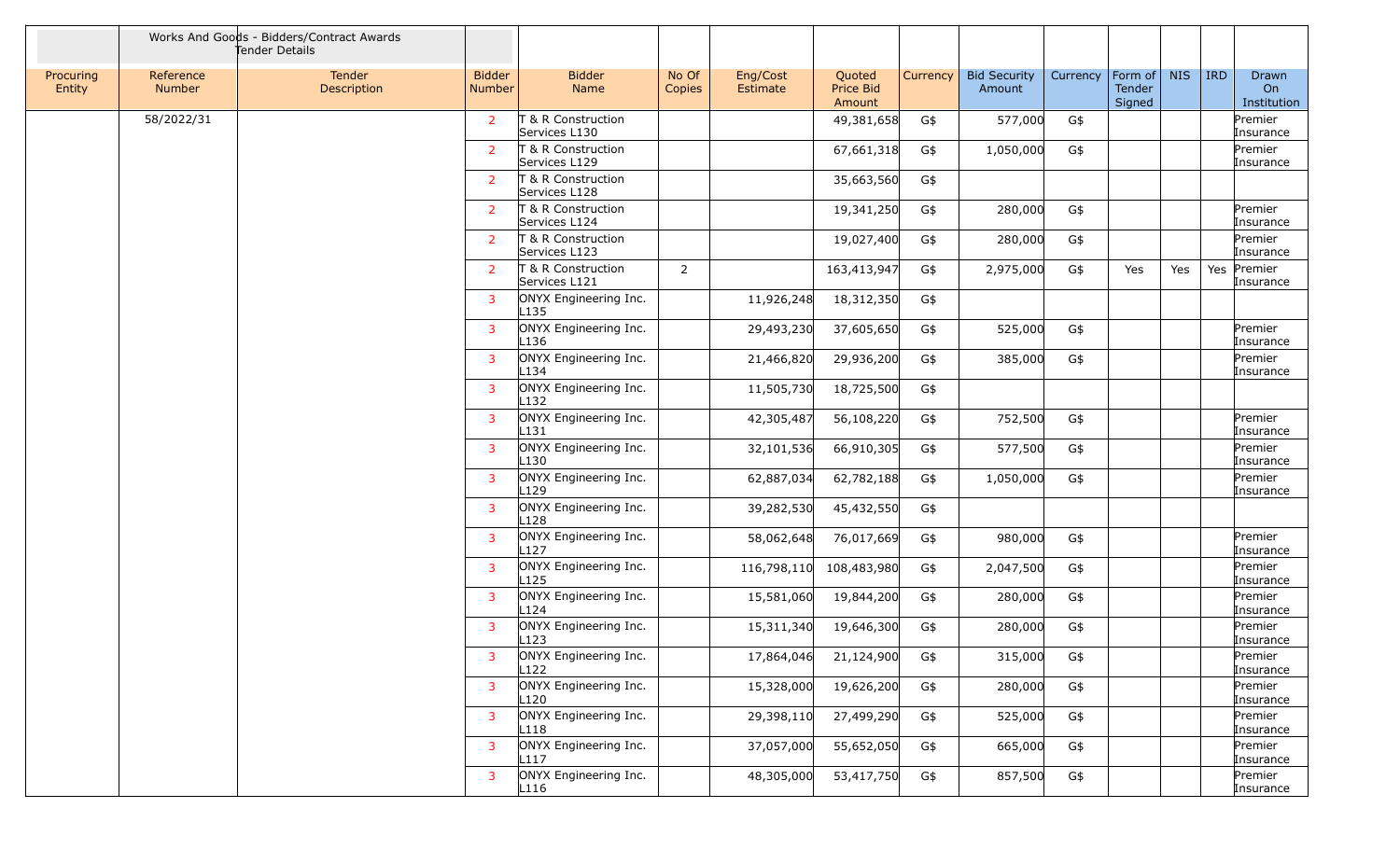|                     |                     | Works And Goods - Bidders/Contract Awards<br>Tender Details |                         |                                          |                 |                      |                                      |          |                               |          |                                     |            |            |                            |
|---------------------|---------------------|-------------------------------------------------------------|-------------------------|------------------------------------------|-----------------|----------------------|--------------------------------------|----------|-------------------------------|----------|-------------------------------------|------------|------------|----------------------------|
| Procuring<br>Entity | Reference<br>Number | Tender<br>Description                                       | <b>Bidder</b><br>Number | <b>Bidder</b><br>Name                    | No Of<br>Copies | Eng/Cost<br>Estimate | Quoted<br><b>Price Bid</b><br>Amount | Currency | <b>Bid Security</b><br>Amount | Currency | Form of $\vert$<br>Tender<br>Signed | <b>NIS</b> | <b>IRD</b> | Drawn<br>On<br>Institution |
|                     | 58/2022/31          |                                                             | $\mathbf{3}$            | ONYX Engineering Inc.<br>L115            |                 | 19,673,000           | 18,919,400                           | G\$      | 350,000                       | G\$      |                                     |            |            | Premier<br>Insurance       |
|                     |                     |                                                             | 3                       | ONYX Engineering Inc.<br>L126            |                 | 32,345,612           | 42,395,550                           | G\$      | 577,500                       | G\$      |                                     |            |            | Premier<br>Insurance       |
|                     |                     |                                                             | $\overline{3}$          | ONYX Engineering Inc.<br>L114            |                 | 48,781,057           | 53,276,843                           | G\$      | 857,500                       | G\$      | Yes                                 | Yes        |            | Yes Premier<br>Insurance   |
|                     |                     |                                                             | $\overline{4}$          | AJM Enterprise L127                      |                 |                      | 118,907,460                          | G\$      | 980,000                       | G\$      |                                     |            |            | Nafico                     |
|                     |                     |                                                             | $\overline{4}$          | AJM Enterprise L121                      |                 | 169,175,423          | 328,070,872                          | G\$      | 2,975,000                     | G\$      |                                     |            |            | Nafico                     |
|                     |                     |                                                             | $\overline{4}$          | AJM Enterprise L119                      |                 | 64,568,848           | 74,021,850                           | G\$      | 1,137,500                     | G\$      |                                     |            |            | Nafico                     |
|                     |                     |                                                             | $\overline{4}$          | AJM Enterprise L116                      |                 |                      | 57,718,750                           | G\$      | 857,500                       | $G\$     |                                     |            |            | Nafico                     |
|                     |                     |                                                             | $\overline{4}$          | AJM Enterprise L114                      | $\overline{2}$  |                      | 52,718,925                           | G\$      | 857,500                       | G\$      | Yes                                 | Yes        |            | Yes Nafico                 |
|                     |                     |                                                             | 5                       | Key Stone Industries<br>L136             |                 |                      | 32,632,268                           | G\$      | 525,000                       | G\$      |                                     |            |            | Caricom                    |
|                     |                     |                                                             | $5^{\circ}$             | Key Stone Industries<br>L134             |                 |                      | 27,332,723                           | G\$      | 385,000                       | G\$      |                                     |            |            | Caricom                    |
|                     |                     |                                                             | -5                      | Key Stone Industries<br>L133             |                 | 46,697,419           | 51,976,748                           | G\$      | 822,500                       | $G\$     |                                     |            |            | Caricom                    |
|                     |                     |                                                             | $5^{\circ}$             | Key Stone Industries<br>L131             |                 |                      | 53,930,003                           | G\$      | 752,500                       | G\$      |                                     |            |            | Caricom                    |
|                     |                     |                                                             | 5 <sup>5</sup>          | Key Stone Industries<br>L130             |                 |                      | 59,271,024                           | G\$      |                               |          |                                     |            |            |                            |
|                     |                     |                                                             | 5 <sup>5</sup>          | Key Stone Industries<br>L126             |                 |                      | 41,147,200                           | G\$      | 577,500                       | G\$      |                                     |            |            | Caricom                    |
|                     |                     |                                                             | 5 <sup>1</sup>          | Key Stone Industries<br>L118             |                 |                      | 37,109,273                           | G\$      | 525,000                       | G\$      |                                     |            |            | Caricom                    |
|                     |                     |                                                             | 5                       | Key Stone Industries<br>L <sub>117</sub> |                 |                      | 45,479,800                           | G\$      | 665,000                       | G\$      |                                     |            |            | Caricom                    |
|                     |                     |                                                             | $5^{\circ}$             | Key Stone Industries<br>L115             | $\overline{2}$  |                      | 25,934,550                           | G\$      | 350,000                       | G\$      | Yes                                 | Yes        |            | Yes Caricom                |
|                     |                     |                                                             | 6                       | AVION15 Engineering<br>Inc. L131         |                 |                      | 51,322,194                           | G\$      | 752,500                       | G\$      |                                     |            |            | Premier<br>Insurance       |
|                     |                     |                                                             | 6                       | AVION15 Engineering<br>Inc. L128         |                 |                      | 42,533,390                           | G\$      |                               |          |                                     |            |            |                            |
|                     |                     |                                                             | 6                       | AVION15 Engineering<br>Inc. L127         | $\overline{2}$  |                      | 58,601,298                           | G\$      | 980,000                       | G\$      | Yes                                 | Yes        |            | Yes Premier<br>Insurance   |
|                     |                     |                                                             | 7                       | Premium Asphalt L136                     |                 |                      |                                      |          | 525,000                       | G\$      |                                     |            |            | Premier<br>Insurance       |
|                     |                     |                                                             | $\overline{7}$          | Premium Asphalt L116                     |                 |                      |                                      |          | 857,500                       | G\$      |                                     |            |            | Premier<br>Insurance       |
|                     |                     |                                                             | $\overline{7}$          | Premium Asphalt L135                     |                 |                      | 15,248,350                           | G\$      |                               |          |                                     |            |            |                            |
|                     |                     |                                                             | $\overline{7}$          | Premium Asphalt L134                     |                 |                      | 21,784,810                           | G\$      | 385,000                       | G\$      |                                     |            |            | Premier<br>Insurance       |
|                     |                     |                                                             | 7                       | Premium Asphalt L132                     |                 |                      | 14,599,800                           | G\$      |                               |          |                                     |            |            |                            |
|                     |                     |                                                             | $\overline{7}$          | Premium Asphalt L131                     |                 |                      | 47,617,899                           | G\$      | 752,500                       | G\$      |                                     |            |            | Premier<br>Insurance       |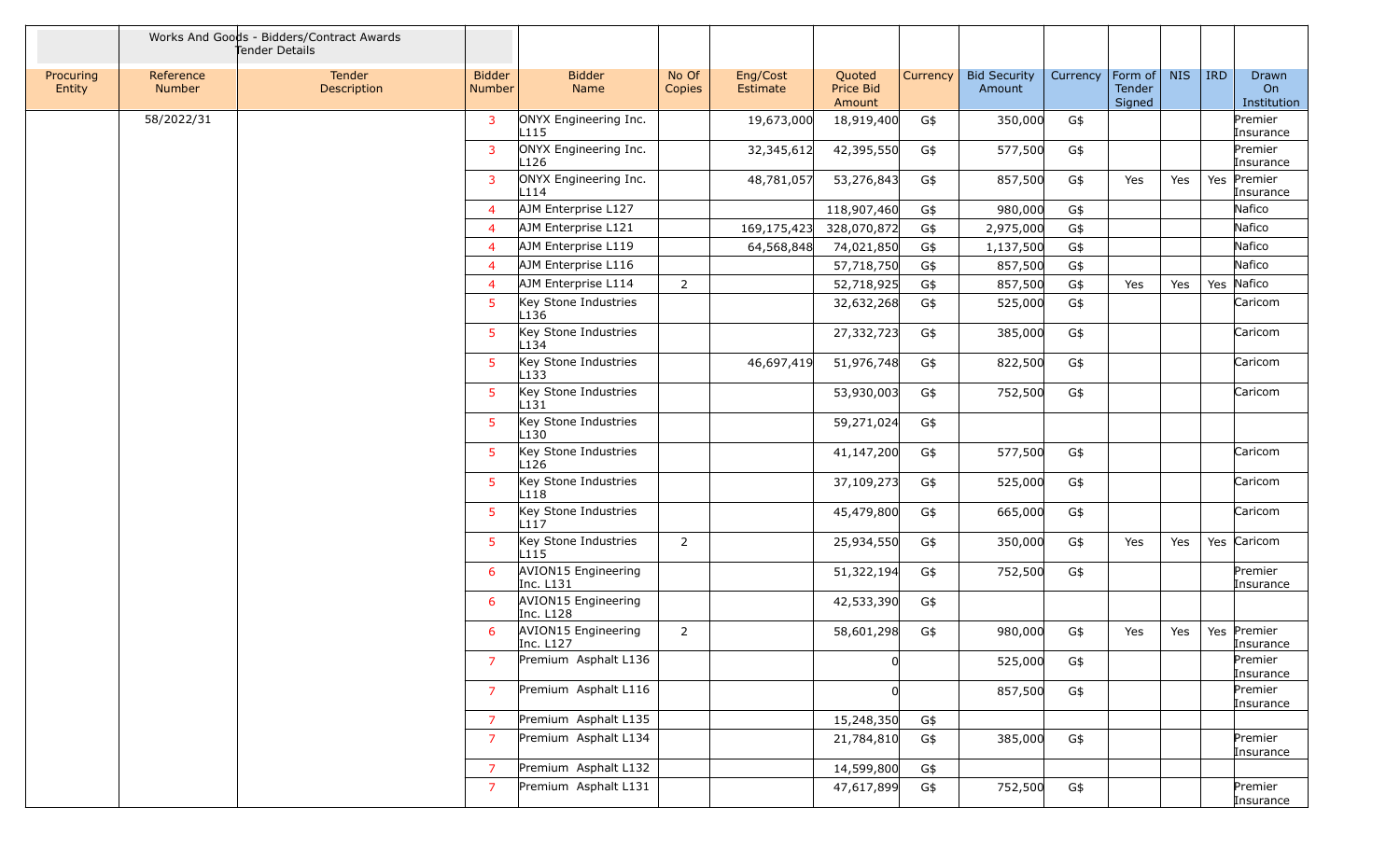|                     |                     | Works And Goods - Bidders/Contract Awards<br>Tender Details |                                |                                                          |                 |                      |                               |          |                               |          |                             |            |            |                            |
|---------------------|---------------------|-------------------------------------------------------------|--------------------------------|----------------------------------------------------------|-----------------|----------------------|-------------------------------|----------|-------------------------------|----------|-----------------------------|------------|------------|----------------------------|
| Procuring<br>Entity | Reference<br>Number | Tender<br>Description                                       | <b>Bidder</b><br><b>Number</b> | <b>Bidder</b><br>Name                                    | No Of<br>Copies | Eng/Cost<br>Estimate | Quoted<br>Price Bid<br>Amount | Currency | <b>Bid Security</b><br>Amount | Currency | Form of<br>Tender<br>Signed | <b>NIS</b> | <b>IRD</b> | Drawn<br>On<br>Institution |
|                     | 58/2022/31          |                                                             | $\overline{7}$                 | Premium Asphalt L130                                     |                 |                      | 17,851,880                    | G\$      | 577,000                       | G\$      |                             |            |            | Premier<br>Insurance       |
|                     |                     |                                                             | $\overline{7}$                 | Premium Asphalt L129                                     |                 |                      | 66,344,310                    | G\$      | 1,050,000                     | G\$      |                             |            |            | Premier<br>Insurance       |
|                     |                     |                                                             | $\overline{7}$                 | Premium Asphalt L128                                     |                 |                      | 36,055,450                    | G\$      |                               |          |                             |            |            |                            |
|                     |                     |                                                             | $\overline{7}$                 | Premium Asphalt L124                                     |                 |                      | 19,443,000                    | G\$      | 280,000                       | G\$      |                             |            |            | Premier<br>Insurance       |
|                     |                     |                                                             | $\overline{7}$                 | Premium Asphalt L123                                     |                 |                      | 18,737,320                    | G\$      | 280,000                       | G\$      |                             |            |            | Premier<br>Insurance       |
|                     |                     |                                                             | $\overline{7}$                 | Premium Asphalt L121                                     | $\overline{2}$  |                      | 161,397,401                   | G\$      | 2,975,000                     | G\$      | Yes                         | Yes        | Yes        | Premier<br>Insurance       |
|                     |                     |                                                             | 8                              | S. Jagmohan<br>Construction & General<br>Supl. Inc. L129 |                 |                      | 59,386,504                    | G\$      | 1,050,000                     | G\$      |                             |            |            | Premier<br>Insurance       |
|                     |                     |                                                             | 8                              | S. Jagmohan<br>Construction & General<br>Supl. Inc. L133 |                 |                      | 42,485,783                    | G\$      | 822,500                       | G\$      |                             |            |            | Premier<br>Insurance       |
|                     |                     |                                                             | 8                              | S. Jagmohan<br>Construction & General<br>Supl. Inc. L131 |                 |                      | 44,946,799                    | G\$      | 752,500                       | G\$      |                             |            |            | Premier<br>Insurance       |
|                     |                     |                                                             | 8                              | S. Jagmohan<br>Construction & General<br>Supl. Inc. L127 |                 |                      | 59,049,346                    | G\$      | 980,000                       | G\$      |                             |            |            | Premier<br>Insurance       |
|                     |                     |                                                             | 8                              | S. Jagmohan<br>Construction & General<br>Supl. Inc. L126 |                 |                      | 27,638,750                    | G\$      | 577,500                       | G\$      |                             |            |            | Premier<br>Insurance       |
|                     |                     |                                                             | 8                              | S. Jagmohan<br>Construction & General<br>Supl. Inc. L125 |                 |                      | 116,771,130                   | G\$      | 2,047,500                     | G\$      |                             |            |            | Premier<br>Insurance       |
|                     |                     |                                                             | 8                              | S. Jagmohan<br>Construction & General<br>Supl. Inc. L121 |                 |                      | 163,179,426                   | G\$      | 2,975,000                     | G\$      |                             |            |            | Premier<br>Insurance       |
|                     |                     |                                                             | 8                              | S. Jagmohan<br>Construction & General<br>Supl. Inc. L114 | $\mathbf{1}$    |                      | 44,617,125                    | G\$      | 857,500                       | G\$      | Yes                         | Yes        |            | Yes Premier<br>Insurance   |
|                     |                     |                                                             | 9                              | SAT SAIS International<br>Inc. L134 (No Bid Page)        |                 |                      |                               |          | 385,000                       | G\$      |                             |            |            | Diamond                    |
|                     |                     |                                                             | 9                              | SAT SAIS International<br>Inc. L136 (No Bid Page)        |                 |                      |                               |          | 525,000                       | G\$      |                             |            |            | Diamond                    |
|                     |                     |                                                             | 9                              | SAT SAIS International<br>Inc. L130 (No Bid Page)        |                 |                      |                               |          | 577,500                       | G\$      |                             |            |            | Diamond                    |
|                     |                     |                                                             | -9                             | SAT SAIS International<br>Inc. L126 (No Bid Page)        | $\mathbf{1}$    |                      | <sup>0</sup>                  |          | 577,500                       | G\$      | No                          | No         |            | No Diamond                 |
|                     |                     |                                                             | 10                             | C & L Construction Inc.<br>L135                          |                 |                      | 15,625,620                    | G\$      |                               |          |                             |            |            |                            |
|                     |                     |                                                             | 10                             | C & L Construction Inc.<br>L <sub>131</sub>              |                 |                      | 51,029,580                    | G\$      | 752,500                       | G\$      |                             |            |            | Premier<br>Insurance       |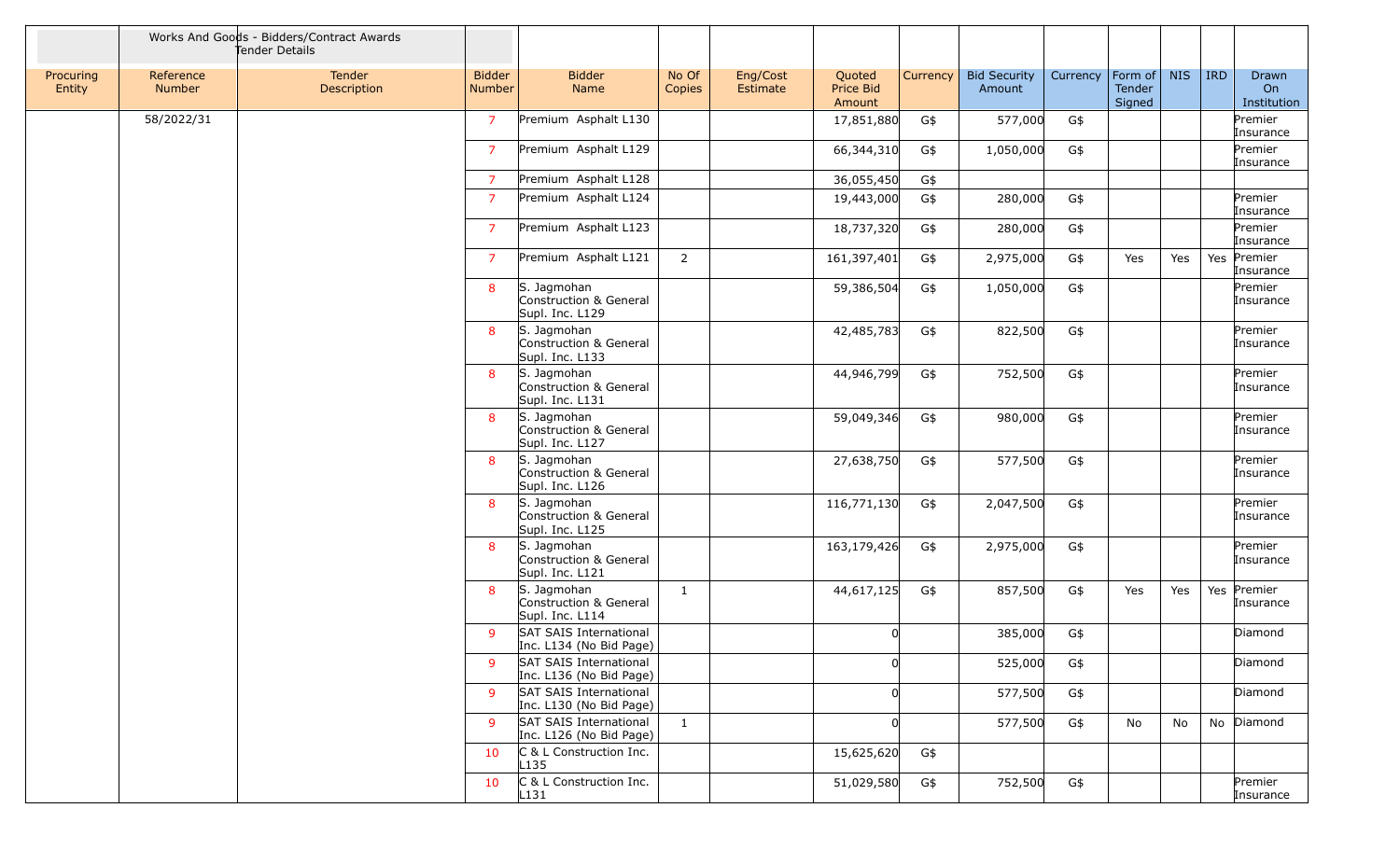|                     |                     | Works And Goods - Bidders/Contract Awards<br>Tender Details |                         |                                              |                 |                      |                               |          |                               |          |                             |            |            |                            |
|---------------------|---------------------|-------------------------------------------------------------|-------------------------|----------------------------------------------|-----------------|----------------------|-------------------------------|----------|-------------------------------|----------|-----------------------------|------------|------------|----------------------------|
| Procuring<br>Entity | Reference<br>Number | Tender<br>Description                                       | <b>Bidder</b><br>Number | <b>Bidder</b><br>Name                        | No Of<br>Copies | Eng/Cost<br>Estimate | Quoted<br>Price Bid<br>Amount | Currency | <b>Bid Security</b><br>Amount | Currency | Form of<br>Tender<br>Signed | <b>NIS</b> | <b>IRD</b> | Drawn<br>On<br>Institution |
|                     | 58/2022/31          |                                                             | 10                      | C & L Construction Inc.<br>L136              |                 |                      | 31,232,135                    | G\$      | 525,000                       | G\$      |                             |            |            | Premier<br>Insurance       |
|                     |                     |                                                             | 10                      | C & L Construction Inc.<br>L <sub>134</sub>  |                 |                      | 24,581,060                    | G\$      | 385,000                       | G\$      |                             |            |            | Premier<br>Insurance       |
|                     |                     |                                                             | 10                      | C & L Construction Inc.<br>L133              |                 |                      | 50,793,036                    | G\$      | 822,500                       | G\$      |                             |            |            | Premier<br>Insurance       |
|                     |                     |                                                             | 10                      | C & L Construction Inc.<br>L132              |                 |                      | 14,563,860                    | G\$      |                               |          |                             |            |            |                            |
|                     |                     |                                                             | 10                      | C & L Construction Inc.<br>L <sub>127</sub>  |                 |                      | 67,386,690                    | G\$      | 980,000                       | G\$      |                             |            |            | Premier<br>Insurance       |
|                     |                     |                                                             | 10                      | C & L Construction Inc.<br>L126              |                 |                      | 37,896,750                    | G\$      | 577,500                       | G\$      |                             |            |            | Premier<br>Insurance       |
|                     |                     |                                                             | 10                      | C & L Construction Inc.<br>L <sub>125</sub>  |                 |                      | 116,646,023                   | G\$      | 2,047,500                     | G\$      |                             |            |            | Premier<br>Insurance       |
|                     |                     |                                                             | 10                      | C & L Construction Inc.<br>L124              |                 |                      | 15,989,220                    | G\$      | 280,000                       | G\$      |                             |            |            | Premier<br>Insurance       |
|                     |                     |                                                             | 10                      | C & L Construction Inc.<br>L123              |                 |                      | 15,887,060                    | G\$      | 280,000                       | G\$      |                             |            |            | Premier<br>Insurance       |
|                     |                     |                                                             | 10                      | C & L Construction Inc.<br>L122              |                 |                      | 18,255,300                    | G\$      | 315,000                       | G\$      |                             |            |            | Premier<br>Insurance       |
|                     |                     |                                                             | 10                      | C & L Construction Inc.<br>L121              |                 |                      | 169,658,265                   | G\$      | 2,975,000                     | G\$      |                             |            |            | Premier<br>Insurance       |
|                     |                     |                                                             | 10                      | C & L Construction Inc.<br>L115              |                 |                      | 20,042,400                    | G\$      | 350,000                       | G\$      |                             |            |            | Premier<br>Insurance       |
|                     |                     |                                                             | 10                      | C & L Construction Inc.<br>L114              | $\overline{2}$  |                      | 48,887,055                    | G\$      | 857,500                       | G\$      | Yes                         | Yes        | Yes        | Premier<br>Insurance       |
|                     |                     |                                                             | 11                      | Arjune Construction Inc.<br>L <sub>135</sub> |                 |                      | 15,373,800                    | G\$      | 525,000                       | G\$      |                             |            |            | Assuria                    |
|                     |                     |                                                             | 11                      | Arjune Construction Inc.<br>L136             |                 |                      | 25,861,920                    | G\$      |                               |          |                             |            |            |                            |
|                     |                     |                                                             | 11                      | Arjune Construction Inc.<br>L134             |                 |                      | 14,445,300                    | G\$      | 385,000                       | G\$      |                             |            |            | Assuria                    |
|                     |                     |                                                             | 11                      | Arjune Construction Inc.<br>L <sub>133</sub> |                 |                      | 38,761,800                    | G\$      | 822,500                       | G\$      |                             |            |            | Assuria                    |
|                     |                     |                                                             | 11                      | Arjune Construction Inc.<br>L132             |                 |                      | 13,543,140                    | G\$      |                               |          |                             |            |            |                            |
|                     |                     |                                                             | 11                      | Arjune Construction Inc.<br>L131             |                 |                      | 42,389,865                    | G\$      | 752,500                       | G\$      |                             |            |            | Assuria                    |
|                     |                     |                                                             | 11                      | Arjune Construction Inc.<br>L130             |                 |                      | 48,321,084                    | G\$      | 577,500                       | G\$      |                             |            |            | Assuria                    |
|                     |                     |                                                             | 11                      | Arjune Construction Inc.<br>L129             |                 |                      | 57,178,275                    | G\$      | 1,050,000                     | G\$      |                             |            |            | Assuria                    |
|                     |                     |                                                             | 11                      | Arjune Construction Inc.<br>L128             |                 |                      | 35,512,140                    | G\$      |                               |          |                             |            |            |                            |
|                     |                     |                                                             | 11                      | Arjune Construction Inc.<br>L127             |                 |                      | 52,559,388                    | G\$      | 980,000                       | G\$      |                             |            |            | Assuria                    |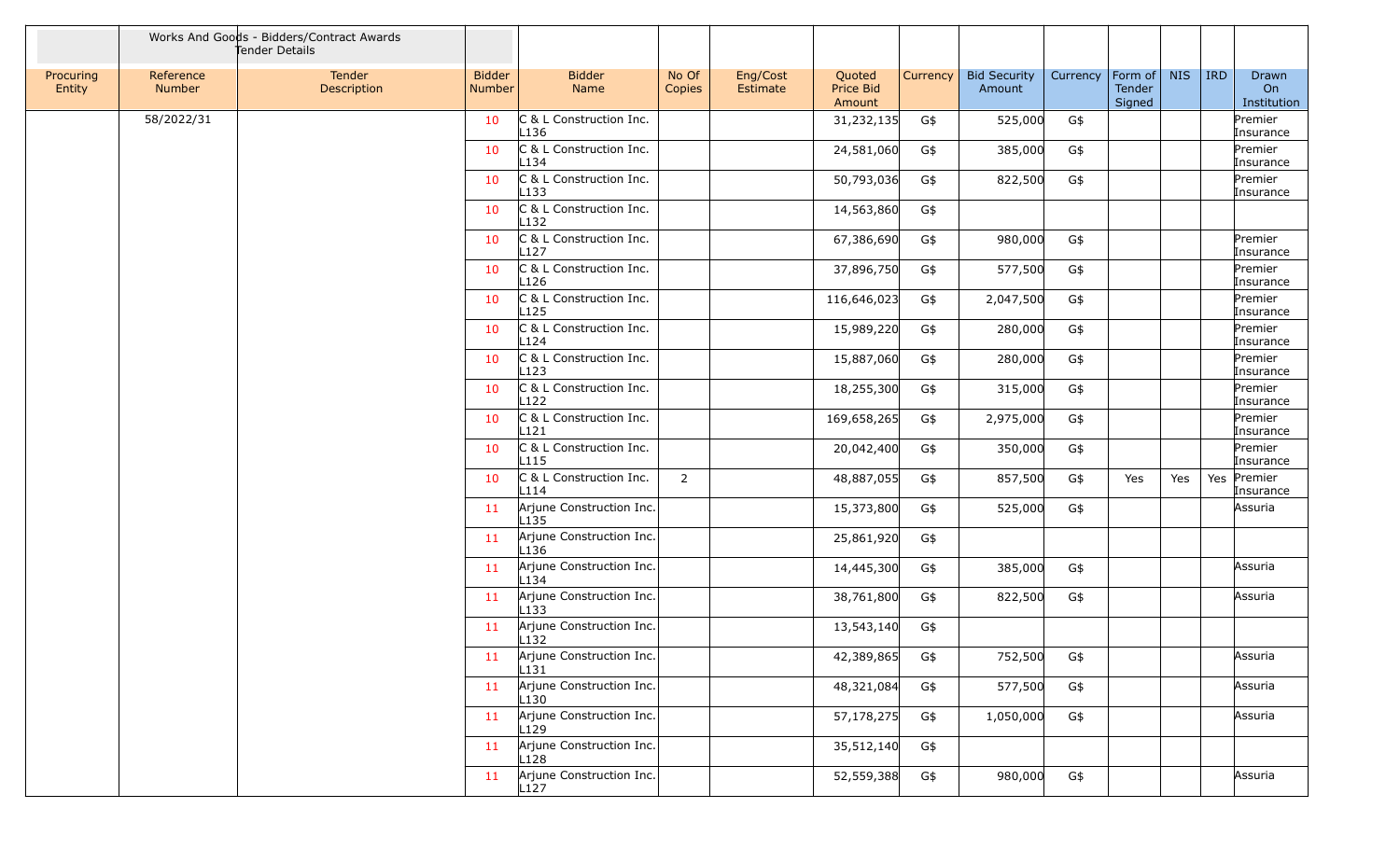|                     |                            | Works And Goods - Bidders/Contract Awards<br>Tender Details |                         |                                                |                 |                      |                               |          |                               |                        |                  |            |            |                            |
|---------------------|----------------------------|-------------------------------------------------------------|-------------------------|------------------------------------------------|-----------------|----------------------|-------------------------------|----------|-------------------------------|------------------------|------------------|------------|------------|----------------------------|
| Procuring<br>Entity | Reference<br><b>Number</b> | Tender<br>Description                                       | <b>Bidder</b><br>Number | <b>Bidder</b><br>Name                          | No Of<br>Copies | Eng/Cost<br>Estimate | Quoted<br>Price Bid<br>Amount | Currency | <b>Bid Security</b><br>Amount | Currency   Form of $ $ | Tender<br>Signed | <b>NIS</b> | <b>IRD</b> | Drawn<br>On<br>Institution |
|                     | 58/2022/31                 |                                                             | 11                      | Arjune Construction Inc.<br>L125               |                 |                      | 180,040,695                   | G\$      | 2,047,500                     | G\$                    |                  |            |            | Assuria                    |
|                     |                            |                                                             | 11                      | Arjune Construction Inc.<br>L114               | $\overline{2}$  |                      | 42,697,830                    | G\$      | 857,500                       | G\$                    | Yes              | Yes        |            | Yes Assuria                |
|                     |                            |                                                             | 12 <sup>2</sup>         | Bench Mark<br>Construction L136                |                 |                      | 31,498,267                    | G\$      | 525,000                       | G\$                    |                  |            |            | Caricom                    |
|                     |                            |                                                             | 12                      | Bench Mark<br>Construction L134                |                 |                      | 25,665,450                    | G\$      | 385,000                       | G\$                    |                  |            |            | Caricom                    |
|                     |                            |                                                             | 12                      | Bench Mark<br>Construction L133                |                 |                      | 50,647,742                    | G\$      | 822,500                       | G\$                    |                  |            |            | Caricom                    |
|                     |                            |                                                             | 12                      | Bench Mark<br>Construction L131                |                 |                      | 52,965,202                    | G\$      | 752,500                       | G\$                    |                  |            |            | Caricom                    |
|                     |                            |                                                             | 12                      | Bench Mark<br>Construction L130                |                 |                      | 60,463,042                    | G\$      | 577,500                       | G\$                    |                  |            |            | Caricom                    |
|                     |                            |                                                             | 12                      | Bench Mark<br>Construction L126                |                 |                      | 40,447,200                    | G\$      | 577,500                       | G\$                    |                  |            |            | Caricom                    |
|                     |                            |                                                             | 12                      | Bench Mark<br>Construction L118                |                 |                      | 35,318,272                    | G\$      | 525,000                       | G\$                    |                  |            |            | Caricom                    |
|                     |                            |                                                             | 12                      | Bench Mark<br>Construction L117                |                 |                      | 44,759,800                    | G\$      | 665,000                       | G\$                    |                  |            |            | Caricom                    |
|                     |                            |                                                             | 12                      | Bench Mark<br>Construction L115                | 2               |                      | 25,134,550                    | G\$      | 350,000                       | G\$                    | Yes              | Yes        |            | Yes Caricom                |
|                     |                            |                                                             | 13                      | Mention Services Inc.<br>L <sub>132</sub>      |                 |                      | 15,049,700                    | G\$      |                               |                        |                  |            |            |                            |
|                     |                            |                                                             | 13                      | Mention Services Inc.<br>L131                  |                 |                      | 43,807,365                    | G\$      | 752,000                       | G\$                    |                  |            |            | Nafico                     |
|                     |                            |                                                             | 13                      | Mention Services Inc.<br>L124                  |                 |                      | 16,302,700                    | G\$      | 280,000                       | G\$                    |                  |            |            | Nafico                     |
|                     |                            |                                                             | 13                      | Mention Services Inc.<br>L123                  |                 |                      | 16,944,450                    | G\$      |                               |                        |                  |            |            |                            |
|                     |                            |                                                             | 13                      | Mention Services Inc.<br>L120                  | $\overline{2}$  |                      | 14,390,700                    | G\$      | 280,000                       | G\$                    | Yes              | Yes        |            | Yes Nafico                 |
|                     |                            |                                                             | 14                      | D. N & D Civil<br>Engineering Services<br>L129 |                 |                      | 53,559,082                    | G\$      | 1,056,000                     | G\$                    |                  |            |            | Caricom                    |
|                     |                            |                                                             | 14                      | D. N & D Civil<br>Engineering Services<br>L125 |                 |                      | 97,240,867                    | G\$      | 2,047,500                     | G\$                    |                  |            |            | Caricom                    |
|                     |                            |                                                             | 14                      | D. N & D Civil<br>Engineering Services<br>L115 |                 |                      | 15,577,400                    | G\$      | 350,000                       | G\$                    |                  |            |            | Caricom                    |
|                     |                            |                                                             | 14                      | D. N & D Civil<br>Engineering Services<br>L114 | $\overline{2}$  |                      | 43,321,650                    | G\$      | 857,500                       | G\$                    | Yes              | Yes        |            | Yes Caricom                |
|                     |                            |                                                             | 15                      | Ivor Allen L135                                |                 |                      | 16,655,400                    | G\$      |                               |                        |                  |            |            |                            |
|                     |                            |                                                             | 15                      | Ivor Allen L134                                |                 |                      | 25,582,350                    | G\$      | 385,000                       | G\$                    |                  |            |            | Assuria                    |
|                     |                            |                                                             | 15                      | Ivor Allen L121                                |                 |                      | 165,419,709                   | G\$      | 2,978,000                     | G\$                    |                  |            |            | Assuria                    |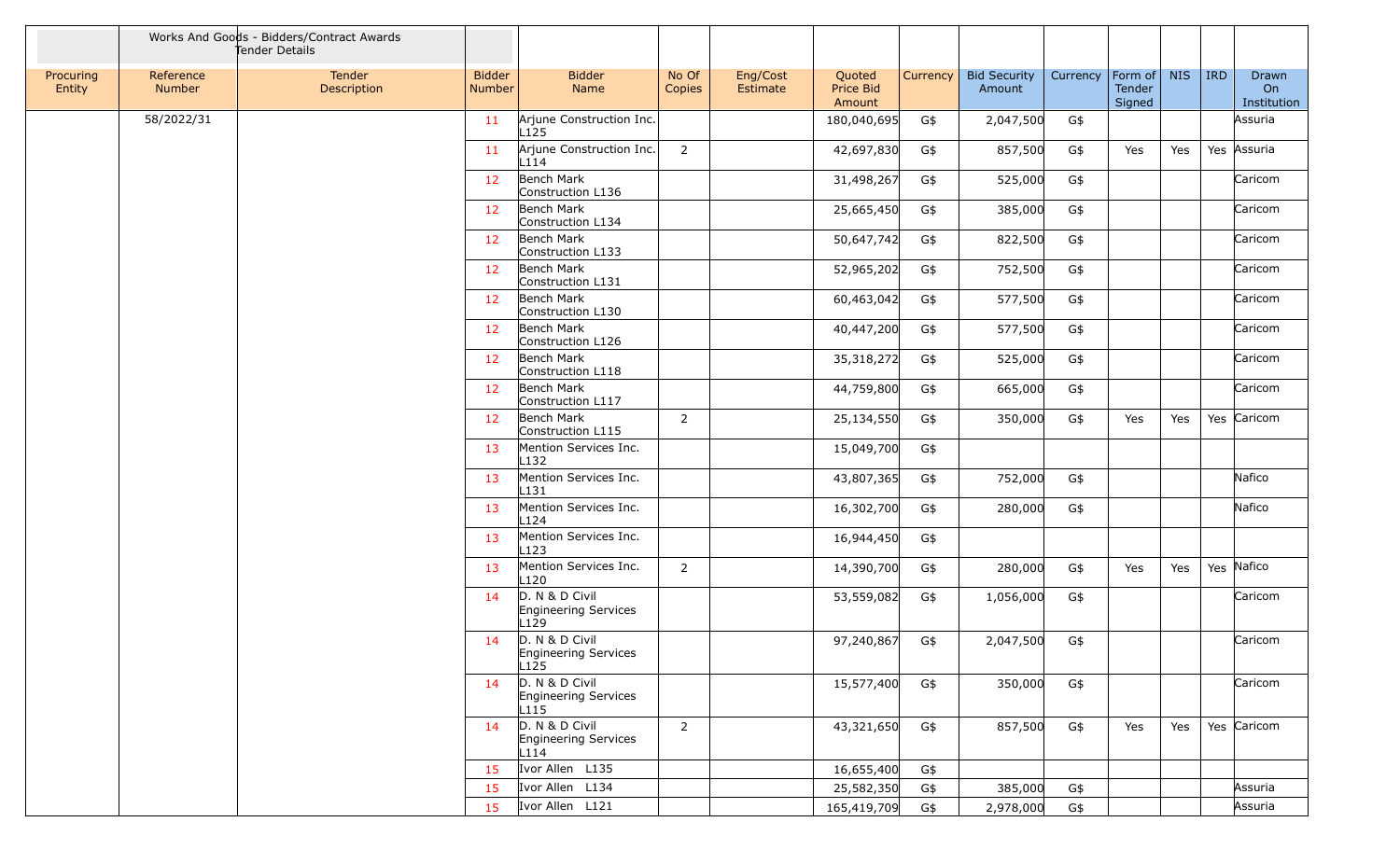|                     |                     | Works And Goods - Bidders/Contract Awards<br>Tender Details |                                |                                                           |                 |                      |                               |          |                               |          |                                     |            |         |                            |
|---------------------|---------------------|-------------------------------------------------------------|--------------------------------|-----------------------------------------------------------|-----------------|----------------------|-------------------------------|----------|-------------------------------|----------|-------------------------------------|------------|---------|----------------------------|
| Procuring<br>Entity | Reference<br>Number | Tender<br>Description                                       | <b>Bidder</b><br><b>Number</b> | <b>Bidder</b><br>Name                                     | No Of<br>Copies | Eng/Cost<br>Estimate | Quoted<br>Price Bid<br>Amount | Currency | <b>Bid Security</b><br>Amount | Currency | Form of $\vert$<br>Tender<br>Signed | <b>NIS</b> | $ $ IRD | Drawn<br>On<br>Institution |
|                     | 58/2022/31          |                                                             | 15                             | Ivor Allen L126                                           |                 |                      | 37,672,650                    | G\$      | 577,500                       | G\$      |                                     |            |         | Assuria                    |
|                     |                     |                                                             | 15                             | Ivor Allen L128                                           |                 |                      | 53,756,600                    | G\$      |                               |          |                                     |            |         |                            |
|                     |                     |                                                             | 15                             | Ivor Allen L125                                           |                 |                      | 116,957,138                   | G\$      | 2,047,500                     | G\$      |                                     |            |         | Assuria                    |
|                     |                     |                                                             | 15                             | Ivor Allen L136                                           |                 |                      | 32,120,130                    | G\$      | 525,000                       | G\$      |                                     |            |         | Assuria                    |
|                     |                     |                                                             | 15                             | Ivor Allen L129                                           |                 |                      | $\Omega$                      |          | 1,050,000                     | G\$      |                                     |            |         | Assuria                    |
|                     |                     |                                                             | 15                             | Ivor Allen L114                                           | $\overline{2}$  |                      | 48,925,800                    | G\$      | 857,500                       | G\$      | Yes                                 | Yes        | Yes     | Assuria                    |
|                     |                     |                                                             | 16                             | O & O General<br>Contracting Services<br>L115             |                 |                      | 17,456,700                    | G\$      | 350,000                       | G\$      |                                     |            |         | Caricom                    |
|                     |                     |                                                             | 16                             | O & O General<br>Contracting Services<br>L <sub>135</sub> |                 |                      | 12,551,300                    | G\$      |                               |          |                                     |            |         |                            |
|                     |                     |                                                             | 16                             | O & O General<br>Contracting Services<br>L136             |                 |                      | 29,550,575                    | G\$      | 525,000                       | G\$      |                                     |            |         | Caricom                    |
|                     |                     |                                                             | 16                             | O & O General<br>Contracting Services<br>L134             |                 |                      | 17,488,800                    | G\$      | 385,000                       | G\$      |                                     |            |         | Caricom                    |
|                     |                     |                                                             | 16                             | O & O General<br>Contracting Services<br>L133             |                 |                      | 41,189,715                    | G\$      | 822,500                       | G\$      |                                     |            |         | Caricom                    |
|                     |                     |                                                             | 16                             | O & O General<br>Contracting Services<br>L <sub>132</sub> |                 |                      | 10,008,100                    | G\$      |                               |          |                                     |            |         |                            |
|                     |                     |                                                             | 16                             | O & O General<br>Contracting Services<br>L131             |                 |                      | 36,030,015                    | G\$      | 752,500                       | G\$      |                                     |            |         | Caricom                    |
|                     |                     |                                                             | 16                             | O & O General<br>Contracting Services<br>L130             |                 |                      | 30,091,845                    | G\$      | 577,500                       | G\$      |                                     |            |         | Caricom                    |
|                     |                     |                                                             | 16                             | O & O General<br>Contracting Services<br>L129             |                 |                      | 54,180,525                    | G\$      | 1,050,000                     | G\$      |                                     |            |         | Caricom                    |
|                     |                     |                                                             | 16                             | O & O General<br>Contracting Services<br>L128             |                 |                      | 11,880,400                    | G\$      |                               |          |                                     |            |         |                            |
|                     |                     |                                                             | 16                             | O & O General<br>Contracting Services<br>L126             |                 |                      | 27,523,200                    | G\$      | 577,500                       | G\$      |                                     |            |         | Caricom                    |
|                     |                     |                                                             | 16                             | O & O General<br>Contracting Services<br>L124             |                 |                      | 13,689,600                    | G\$      | 280,000                       | G\$      |                                     |            |         | Caricom                    |
|                     |                     |                                                             | 16                             | O & O General<br>Contracting Services<br>L123             |                 |                      | 14,571,900                    | G\$      | 280,000                       | G\$      |                                     |            |         | Caricom                    |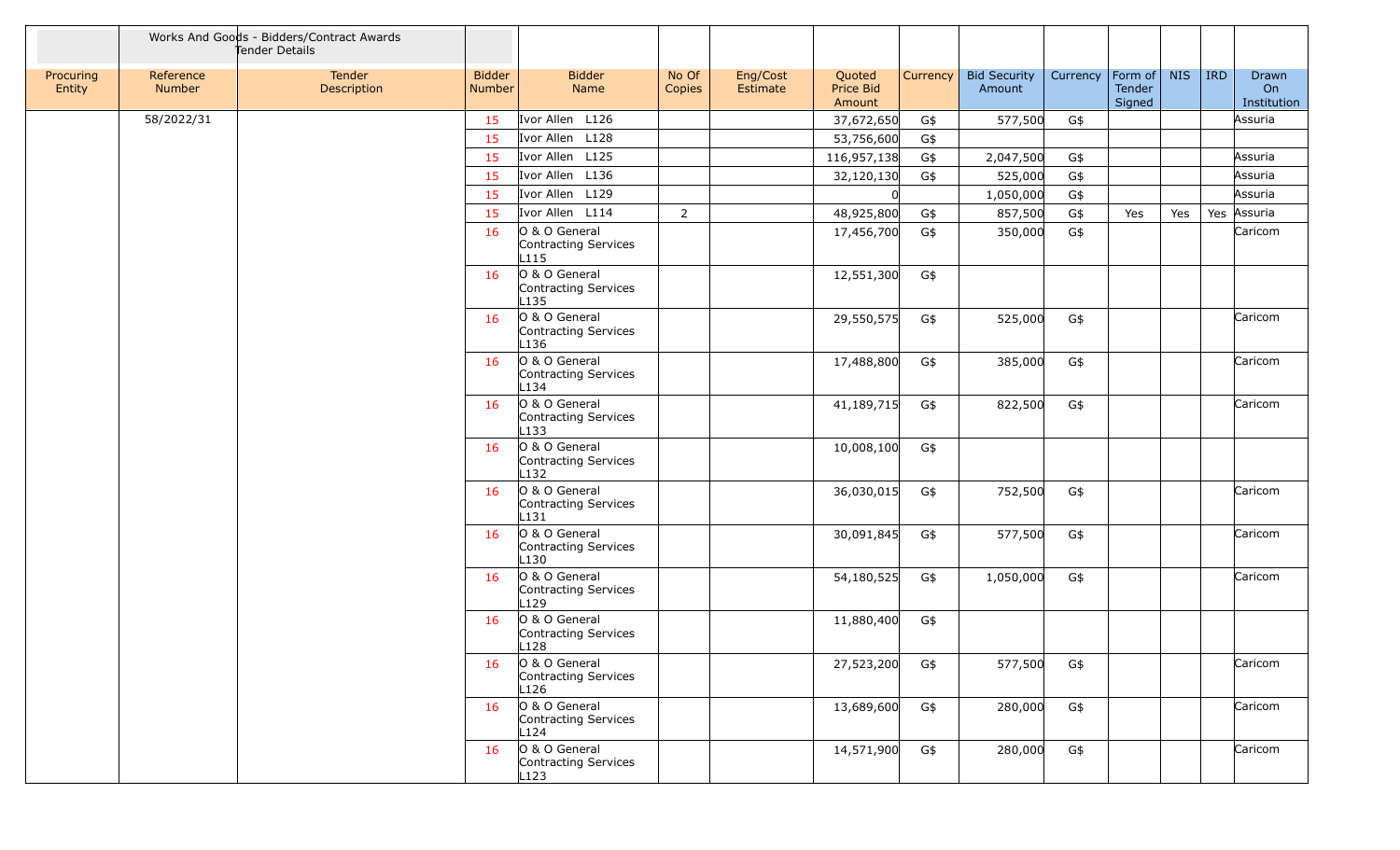|                     |                     | Works And Goods - Bidders/Contract Awards<br>Tender Details |                         |                                                           |                 |                      |                               |          |                               |          |                             |            |            |                            |
|---------------------|---------------------|-------------------------------------------------------------|-------------------------|-----------------------------------------------------------|-----------------|----------------------|-------------------------------|----------|-------------------------------|----------|-----------------------------|------------|------------|----------------------------|
| Procuring<br>Entity | Reference<br>Number | Tender<br>Description                                       | <b>Bidder</b><br>Number | <b>Bidder</b><br>Name                                     | No Of<br>Copies | Eng/Cost<br>Estimate | Quoted<br>Price Bid<br>Amount | Currency | <b>Bid Security</b><br>Amount | Currency | Form of<br>Tender<br>Signed | <b>NIS</b> | <b>IRD</b> | Drawn<br>On<br>Institution |
|                     | 58/2022/31          |                                                             | 16                      | O & O General<br>Contracting Services<br>L <sub>122</sub> |                 |                      | 15,424,500                    | G\$      | 315,000                       | G\$      |                             |            |            | Caricom                    |
|                     |                     |                                                             | 16                      | O & O General<br>Contracting Services<br>L120             |                 |                      | 13,822,700                    | G\$      | 280,000                       | G\$      |                             |            |            | Caricom                    |
|                     |                     |                                                             | 16                      | O & O General<br>Contracting Services<br>L119             |                 |                      | 59,785,155                    | G\$      | 1,137,500                     | G\$      |                             |            |            | Caricom                    |
|                     |                     |                                                             | 16                      | O & O General<br>Contracting Services<br>L118             |                 |                      | 28,270,020                    | G\$      | 525,000                       | G\$      |                             |            |            | Caricom                    |
|                     |                     |                                                             | 16                      | O & O General<br>Contracting Services<br>L <sub>117</sub> |                 |                      | 34,210,900                    | G\$      | 665,000                       | G\$      |                             |            |            | Caricom                    |
|                     |                     |                                                             | 16                      | O & O General<br>Contracting Services<br>L116             |                 |                      | 44,000,000                    | G\$      | 857,500                       | G\$      |                             |            |            | Caricom                    |
|                     |                     |                                                             | 16                      | O & O General<br>Contracting Services<br>L127             |                 |                      | 46,608,660                    | G\$      | 980,000                       | G\$      |                             |            |            | Caricom                    |
|                     |                     |                                                             | 16                      | O & O General<br>Contracting Services<br>L114             | $\overline{2}$  |                      | 43,061,100                    | G\$      | 857,500                       | G\$      | Yes                         | Yes        |            | Yes Caricom                |
|                     |                     |                                                             | 17                      | Guy Canada<br>Infrastructure Services<br>Inc. L136        |                 |                      | 31,595,676                    | G\$      | 525,000                       | G\$      |                             |            |            | Caricom                    |
|                     |                     |                                                             | 17 <sup>2</sup>         | Guy Canada<br>Infrastructure Services<br>Inc. L135        |                 |                      | 17,120,380                    | G\$      |                               |          |                             |            |            |                            |
|                     |                     |                                                             | 17                      | Guy Canada<br>Infrastructure Services<br>Inc. L132        |                 |                      | 16,215,640                    | G\$      |                               |          |                             |            |            |                            |
|                     |                     |                                                             | 17                      | Guy Canada<br>Infrastructure Services<br>Inc. L131        |                 |                      | 52,602,459                    | G\$      | 752,500                       | G\$      |                             |            |            | Caricom                    |
|                     |                     |                                                             | 17                      | Guy Canada<br>Infrastructure Services<br>Inc. L130        |                 |                      | 58,445,898                    | G\$      | 577,500                       | G\$      |                             |            |            | Caricom                    |
|                     |                     |                                                             | 17                      | Guy Canada<br>Infrastructure Services<br>Inc. L129        |                 |                      | 59,359,272                    | G\$      | 1,050,000                     | G\$      |                             |            |            | Caricom                    |
|                     |                     |                                                             | 17                      | Guy Canada<br>Infrastructure Services<br>Inc. L128        |                 |                      | 40,536,580                    | G\$      |                               |          |                             |            |            |                            |
|                     |                     |                                                             | 17                      | Guy Canada<br>Infrastructure Services<br>Inc. L126        |                 |                      | 37,594,000                    | G\$      | 577,500                       | G\$      |                             |            |            | Caricom                    |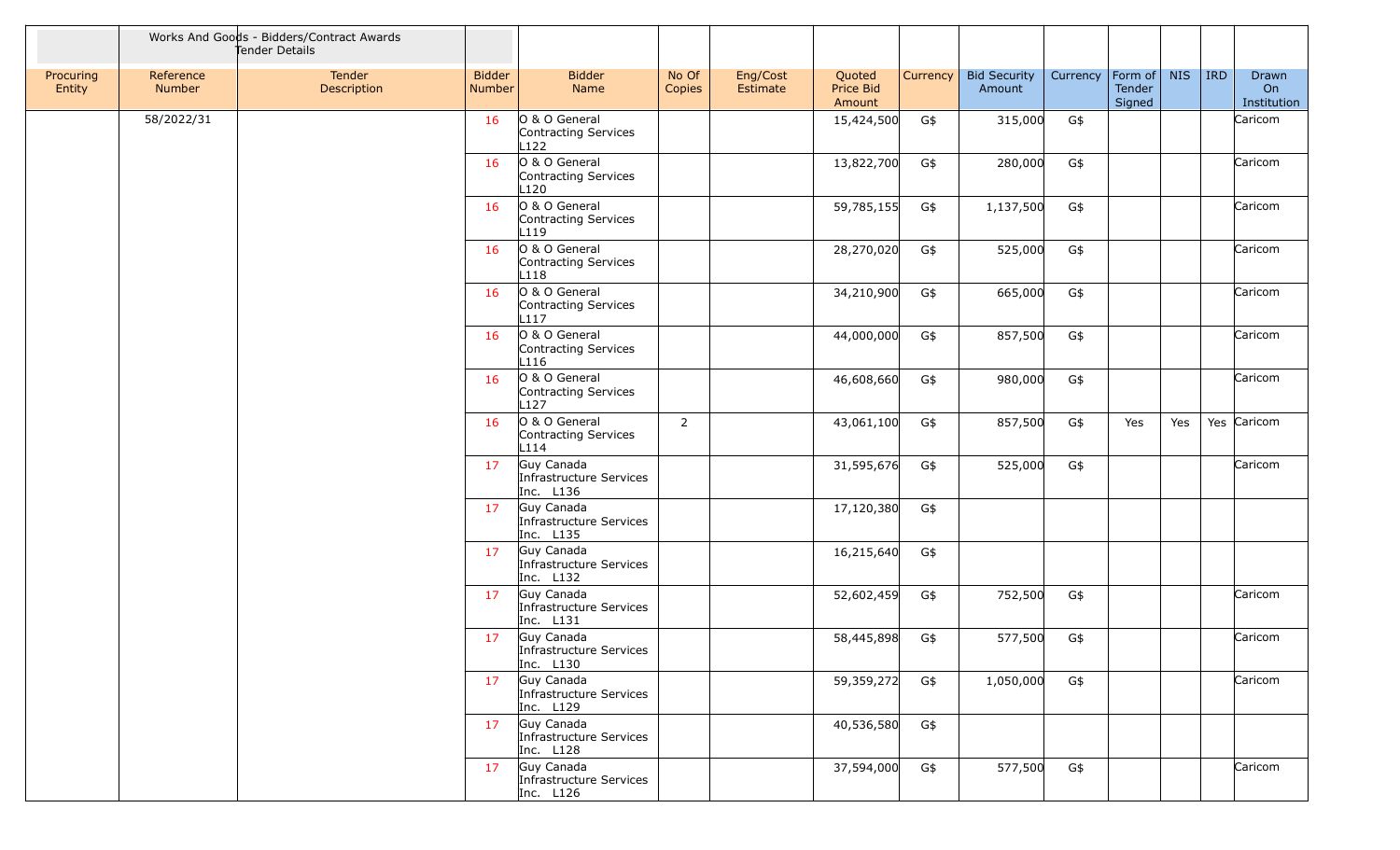|                     |                     | Works And Goods - Bidders/Contract Awards<br>Tender Details |                         |                                                               |                 |                      |                               |          |                               |          |                             |            |            |                            |
|---------------------|---------------------|-------------------------------------------------------------|-------------------------|---------------------------------------------------------------|-----------------|----------------------|-------------------------------|----------|-------------------------------|----------|-----------------------------|------------|------------|----------------------------|
| Procuring<br>Entity | Reference<br>Number | Tender<br>Description                                       | <b>Bidder</b><br>Number | <b>Bidder</b><br>Name                                         | No Of<br>Copies | Eng/Cost<br>Estimate | Quoted<br>Price Bid<br>Amount | Currency | <b>Bid Security</b><br>Amount | Currency | Form of<br>Tender<br>Signed | <b>NIS</b> | <b>IRD</b> | Drawn<br>On<br>Institution |
|                     | 58/2022/31          |                                                             | 17                      | Guy Canada<br>Infrastructure Services<br>Inc. L125            |                 |                      | 132,070,785                   | G\$      | 2,047,500                     | G\$      |                             |            |            | Caricom                    |
|                     |                     |                                                             | 17                      | Guy Canada<br>Infrastructure Services<br>Inc. L134            |                 |                      | 25,539,160                    | G\$      | 385,000                       | G\$      |                             |            |            | Caricom                    |
|                     |                     |                                                             | 17                      | Guy Canada<br>Infrastructure Services<br>Inc. L124            |                 |                      | 17,658,700                    | G\$      | 280,000                       | G\$      |                             |            |            | Caricom                    |
|                     |                     |                                                             | 17                      | Guy Canada<br>Infrastructure Services<br>Inc. L123            |                 |                      | 17,272,200                    | G\$      | 280,000                       | G\$      |                             |            |            | Caricom                    |
|                     |                     |                                                             | 17                      | Guy Canada<br>Infrastructure Services<br>Inc. L121            |                 |                      | 169,790,460                   | G\$      | 2,978,000                     | G\$      |                             |            |            | Caricom                    |
|                     |                     |                                                             | 17                      | Guy Canada<br>Infrastructure Services<br>Inc. L118            |                 |                      | 44,880,685                    | G\$      | 525,000                       | G\$      |                             |            |            | Caricom                    |
|                     |                     |                                                             | 17                      | Guy Canada<br>Infrastructure Services<br>Inc. L117            |                 |                      | 41,579,100                    | G\$      | 665,000                       | G\$      |                             |            |            | Caricom                    |
|                     |                     |                                                             | 17                      | Guy Canada<br>Infrastructure Services<br>Inc. L115            |                 |                      | 24,164,460                    | G\$      | 350,000                       | G\$      |                             |            |            | Caricom                    |
|                     |                     |                                                             | 17                      | Guy Canada<br>Infrastructure Services<br>Inc. L114            | 2               |                      | 53,285,400                    | G\$      | 857,500                       | G\$      | Yes                         | Yes        |            | Yes Caricom                |
|                     |                     |                                                             | 18                      | Surrey Paving &<br>Aggregate Co. Guy Inc.<br>L <sub>125</sub> |                 |                      | 114,859,437                   | G\$      | 2,047,500                     | G\$      |                             |            |            | Assuria                    |
|                     |                     |                                                             | 18                      | Surrey Paving &<br>Aggregate Co. Guy Inc.<br>L121             |                 |                      | 165,511,405                   | G\$      | 2,975,000                     | G\$      |                             |            |            | Assuria                    |
|                     |                     |                                                             | 18                      | Surrey Paving &<br>Aggregate Co. Guy Inc.<br>L119             |                 |                      | 58,917,516                    | G\$      | 1,137,500                     | G\$      |                             |            |            | Assuria                    |
|                     |                     |                                                             | 18                      | Surrey Paving &<br>Aggregate Co. Guy Inc.<br>L116             |                 |                      | 54,790,210                    | G\$      | 857,500                       | G\$      |                             |            |            | Assuria                    |
|                     |                     |                                                             | 18                      | Surrey Paving &<br>Aggregate Co. Guy Inc.<br>L115             |                 |                      | 55,763,970                    | G\$      |                               |          |                             |            |            |                            |
|                     |                     |                                                             | 18                      | Surrey Paving &<br>Aggregate Co. Guy Inc.<br>L114             | $\overline{2}$  |                      | 50,229,165                    | G\$      | 857,500                       | G\$      | Yes                         | Yes        |            | Yes Assuria                |
|                     |                     |                                                             | 19                      | Zeebo & Son<br>Construction L122                              |                 |                      | 17,464,680                    | G\$      | 315,000                       | G\$      |                             |            |            | Assuria                    |
|                     |                     |                                                             | 19                      | Zeebo & Son<br>Construction L118                              |                 |                      | 29,499,593                    | G\$      | 525,000                       | G\$      |                             |            |            | Assuria                    |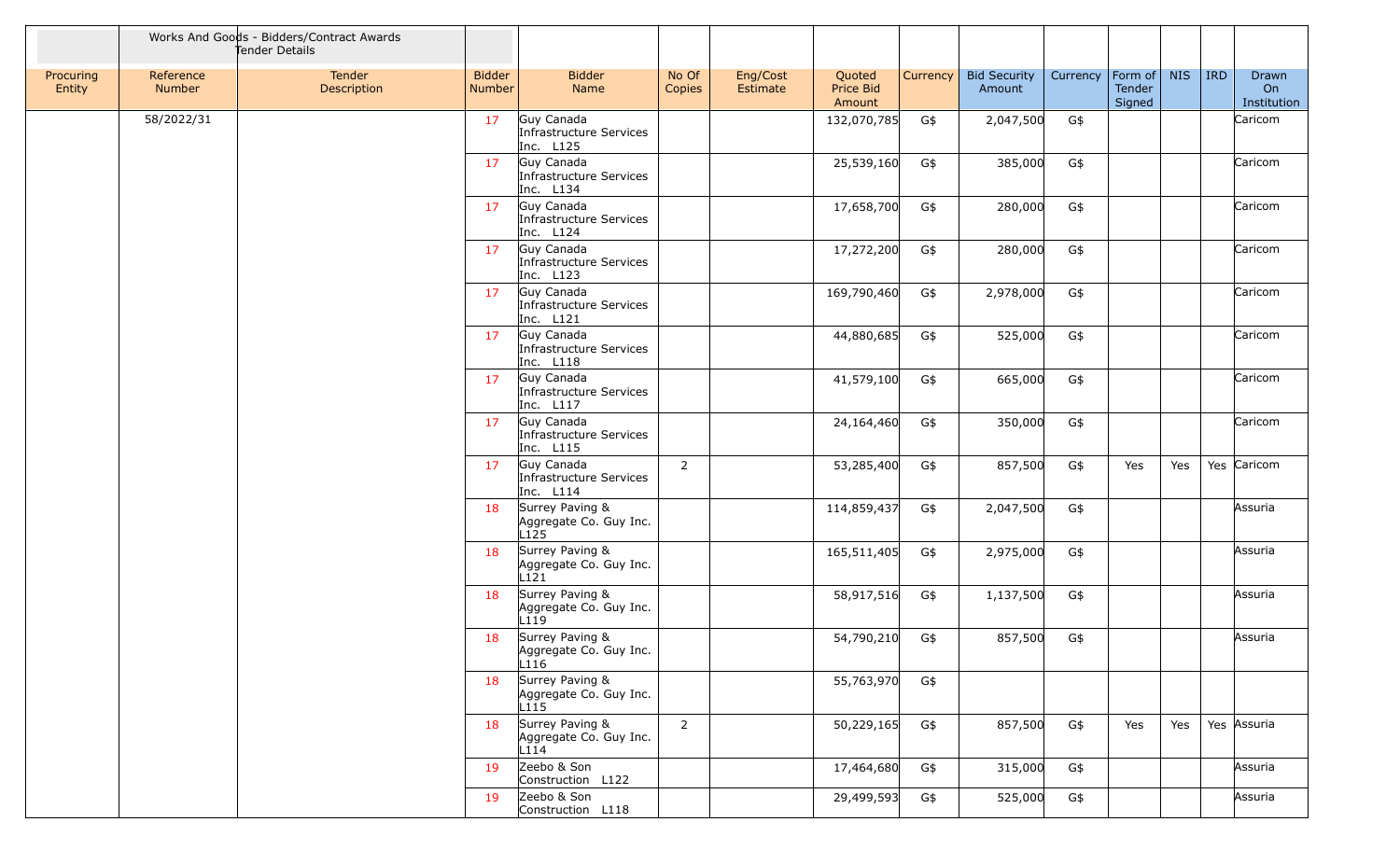|                     |                     | Works And Goods - Bidders/Contract Awards<br>Tender Details |                                |                                                         |                 |                      |                               |          |                               |          |                                     |            |         |                            |
|---------------------|---------------------|-------------------------------------------------------------|--------------------------------|---------------------------------------------------------|-----------------|----------------------|-------------------------------|----------|-------------------------------|----------|-------------------------------------|------------|---------|----------------------------|
| Procuring<br>Entity | Reference<br>Number | Tender<br>Description                                       | <b>Bidder</b><br><b>Number</b> | <b>Bidder</b><br>Name                                   | No Of<br>Copies | Eng/Cost<br>Estimate | Quoted<br>Price Bid<br>Amount | Currency | <b>Bid Security</b><br>Amount | Currency | Form of $\vert$<br>Tender<br>Signed | <b>NIS</b> | $ $ IRD | Drawn<br>On<br>Institution |
|                     | 58/2022/31          |                                                             | 19                             | Zeebo & Son<br>Construction L117                        |                 |                      | 37,500,000                    | G\$      | 665,000                       | G\$      |                                     |            |         | Assuria                    |
|                     |                     |                                                             | 19                             | Zeebo & Son<br>Construction L115                        | $\overline{2}$  |                      | 19,499,200                    | G\$      | 350,000                       | G\$      | Yes                                 | Yes        |         | Yes Assuria                |
|                     |                     |                                                             | 20                             | <b>GDJ</b> Logistics Services<br>L132                   |                 |                      | 11,414,600                    | G\$      |                               |          |                                     |            |         |                            |
|                     |                     |                                                             | 20                             | <b>GDJ</b> Logistics Services<br>L136                   |                 |                      | 28,293,225                    | G\$      | 525,000                       | G\$      |                                     |            |         | Caricom                    |
|                     |                     |                                                             | 20                             | GDJ Logistics Services<br>L <sub>135</sub>              |                 |                      | 12,039,300                    | G\$      |                               |          |                                     |            |         |                            |
|                     |                     |                                                             | 20                             | <b>GDJ</b> Logistics Services<br>L134                   |                 |                      | 19,825,500                    | G\$      | 285,000                       | G\$      |                                     |            |         | Caricom                    |
|                     |                     |                                                             | 20                             | GDJ Logistics Services<br>L130                          |                 |                      | 10,257,200                    | G\$      | 577,500                       | G\$      |                                     |            |         | Caricom                    |
|                     |                     |                                                             | 20                             | GDJ Logistics Services<br>L124                          |                 |                      | 15,035,300                    | G\$      | 280,000                       | G\$      |                                     |            |         | Caricom                    |
|                     |                     |                                                             | 20                             | GDJ Logistics Services<br>L123                          |                 |                      | 14,867,200                    | G\$      | 280,000                       | G\$      |                                     |            |         | Caricom                    |
|                     |                     |                                                             | 20                             | <b>GDJ</b> Logistics Services<br>L122                   |                 |                      | 17,439,900                    | G\$      | 315,000                       | G\$      |                                     |            |         | Caricom                    |
|                     |                     |                                                             | 20                             | GDJ Logistics Services<br>L120                          |                 |                      | 14,464,800                    | G\$      | 280,000                       | G\$      |                                     |            |         | Caricom                    |
|                     |                     |                                                             | 20                             | GDJ Logistics Services<br>L118                          |                 |                      | 29,067,675                    | G\$      | 525,000                       | G\$      |                                     |            |         | Caricom                    |
|                     |                     |                                                             | 20                             | <b>GDJ</b> Logistics Services<br>L115                   | $\overline{2}$  |                      | 18,880,800                    | G\$      | 315,000                       | G\$      | Yes                                 | Yes        |         | Yes Caricom                |
|                     |                     |                                                             | 21                             | Perba Trading &<br>Construction L134                    |                 |                      | 19,295,500                    | G\$      |                               |          |                                     |            |         |                            |
|                     |                     |                                                             | 21                             | Perba Trading &<br>Construction L136                    |                 |                      | 27,524,574                    | G\$      |                               |          |                                     |            |         |                            |
|                     |                     |                                                             | 21                             | Perba Trading &<br>Construction L135                    |                 |                      | 12,138,025                    | G\$      |                               |          |                                     |            |         |                            |
|                     |                     |                                                             | 21                             | Perba Trading &<br>Construction L133 (not<br>completed) |                 |                      | <sup>0</sup>                  |          |                               |          |                                     |            |         |                            |
|                     |                     |                                                             | 21                             | Perba Trading &<br>Construction L132                    |                 |                      | 12,480,050                    | G\$      |                               |          |                                     |            |         |                            |
|                     |                     |                                                             | 21                             | Perba Trading &<br>Construction L131                    |                 |                      | 38,431,181                    | G\$      |                               |          |                                     |            |         |                            |
|                     |                     |                                                             | 21                             | Perba Trading &<br>Construction L129 (not<br>completed) |                 |                      | <sup>0</sup>                  |          |                               |          |                                     |            |         |                            |
|                     |                     |                                                             | 21                             | Perba Trading &<br>Construction L128                    |                 |                      | 20,057,100                    | G\$      |                               |          |                                     |            |         |                            |
|                     |                     |                                                             | 21                             | Perba Trading &<br>Construction L127 (not<br>completed) |                 |                      | 0                             |          |                               |          |                                     |            |         |                            |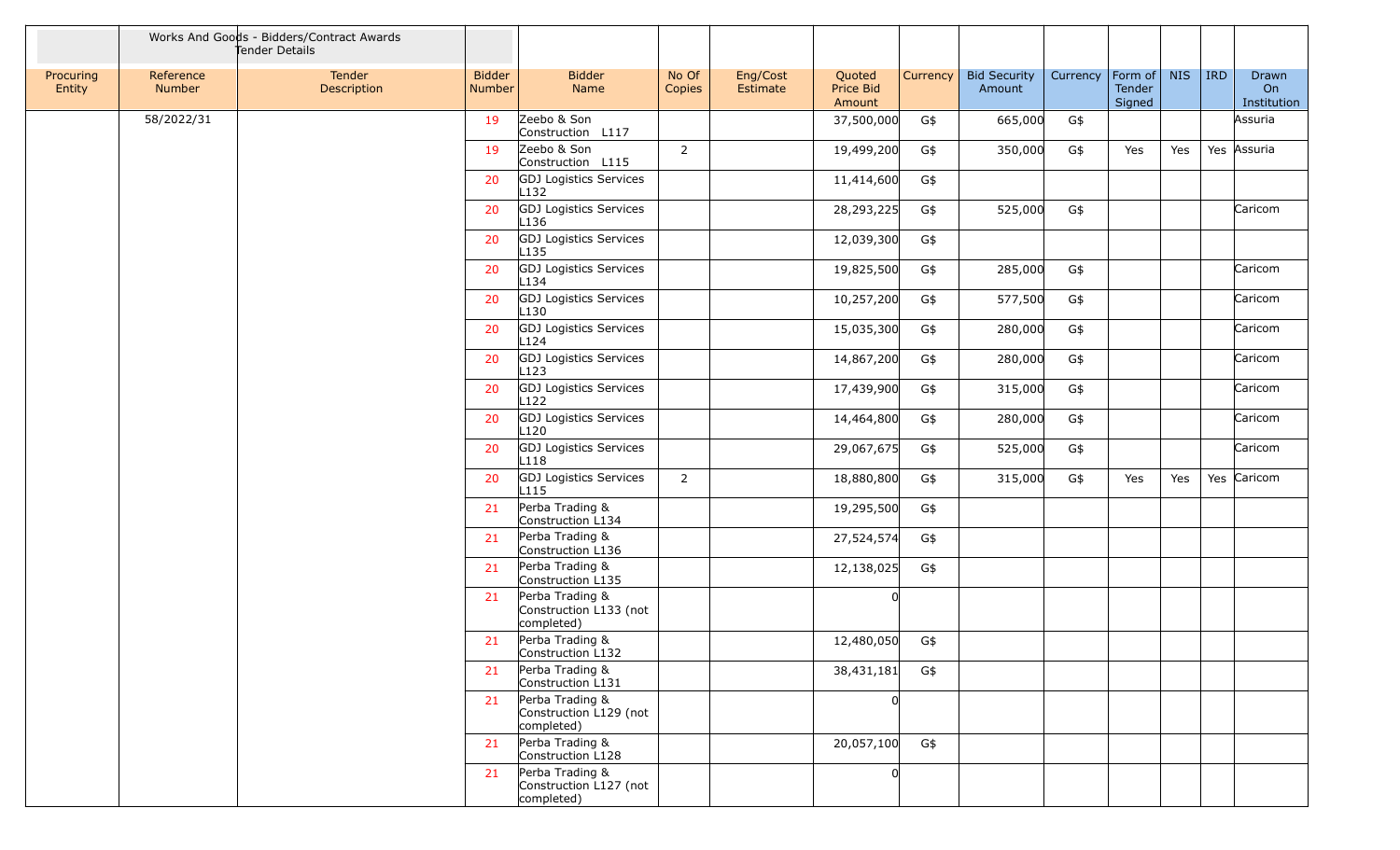|                     |                     | Works And Goods - Bidders/Contract Awards<br>Tender Details |                                |                                                         |                 |                      |                               |          |                               |          |                             |            |         |                            |
|---------------------|---------------------|-------------------------------------------------------------|--------------------------------|---------------------------------------------------------|-----------------|----------------------|-------------------------------|----------|-------------------------------|----------|-----------------------------|------------|---------|----------------------------|
| Procuring<br>Entity | Reference<br>Number | Tender<br>Description                                       | <b>Bidder</b><br><b>Number</b> | <b>Bidder</b><br>Name                                   | No Of<br>Copies | Eng/Cost<br>Estimate | Quoted<br>Price Bid<br>Amount | Currency | <b>Bid Security</b><br>Amount | Currency | Form of<br>Tender<br>Signed | <b>NIS</b> | $ $ IRD | Drawn<br>On<br>Institution |
|                     | 58/2022/31          |                                                             | 21                             | Perba Trading &<br>Construction L125 (not<br>completed) |                 |                      | <sup>n</sup>                  |          |                               |          |                             |            |         |                            |
|                     |                     |                                                             | 21                             | Perba Trading &<br>Construction L124                    |                 |                      | 14,488,103                    | G\$      |                               |          |                             |            |         |                            |
|                     |                     |                                                             | 21                             | Perba Trading &<br>Construction L123                    |                 |                      | 14,397,575                    | G\$      |                               |          |                             |            |         |                            |
|                     |                     |                                                             | 21                             | Perba Trading &<br>Construction L122 (not<br>completed) |                 |                      | <sup>0</sup>                  |          |                               |          |                             |            |         |                            |
|                     |                     |                                                             | 21                             | Perba Trading &<br>Construction L121 (not<br>completed) |                 |                      | 0                             |          |                               |          |                             |            |         |                            |
|                     |                     |                                                             | 21                             | Perba Trading &<br>Construction L120                    |                 |                      | 14,807,625                    | G\$      |                               |          |                             |            |         |                            |
|                     |                     |                                                             | 21                             | Perba Trading &<br>Construction L119 (not<br>completed) |                 |                      | <sup>0</sup>                  |          |                               |          |                             |            |         |                            |
|                     |                     |                                                             | 21                             | Perba Trading &<br>Construction L118 (not<br>completed) |                 |                      | $\Omega$                      |          |                               |          |                             |            |         |                            |
|                     |                     |                                                             | 21                             | Perba Trading &<br>Construction L117 (not<br>completed) |                 |                      | 0                             |          |                               |          |                             |            |         |                            |
|                     |                     |                                                             | 21                             | Perba Trading &<br>Construction L116 (not<br>completed) |                 |                      | $\Omega$                      |          |                               |          |                             |            |         |                            |
|                     |                     |                                                             | 21                             | Perba Trading &<br>Construction L115 (not<br>completed) |                 |                      | <sup>n</sup>                  |          |                               |          |                             |            |         |                            |
|                     |                     |                                                             | 21                             | Perba Trading &<br>Construction L126 (not<br>completed) |                 |                      | 0l                            |          |                               |          |                             |            |         |                            |
|                     |                     |                                                             | 21                             | Perba Trading &<br>Construction L114 (not<br>completed) | $\overline{2}$  |                      | $\Omega$                      |          |                               |          | Yes                         | Yes        | Yes     |                            |
|                     |                     |                                                             | 21                             | Perba Trading &<br>Construction L130 (not<br>completed) |                 |                      | <sup>0</sup>                  |          |                               |          |                             |            |         |                            |
|                     |                     |                                                             | 22                             | Civon Engineering<br>Contractors L133                   |                 |                      | 46,858,875                    | G\$      | 822,500                       | G\$      |                             |            |         | Caricom                    |
|                     |                     |                                                             | 22                             | Civon Engineering<br>Contractors L129                   |                 |                      | 47,023,095                    | G\$      | 1,050,000                     | G\$      |                             |            |         | Caricom                    |
|                     |                     |                                                             | 22                             | Civon Engineering<br>Contractors L127                   |                 |                      | 57,777,720                    | G\$      | 980,000                       | G\$      |                             |            |         | Caricom                    |
|                     |                     |                                                             | 22                             | Civon Engineering<br>Contractors L125                   |                 |                      | 81,712,050                    | G\$      | 2,047,500                     | G\$      |                             |            |         | Caricom                    |
|                     |                     |                                                             | 22                             | Civon Engineering<br>Contractors L121                   |                 |                      | 157,843,560                   | G\$      | 2,975,000                     | G\$      |                             |            |         | Caricom                    |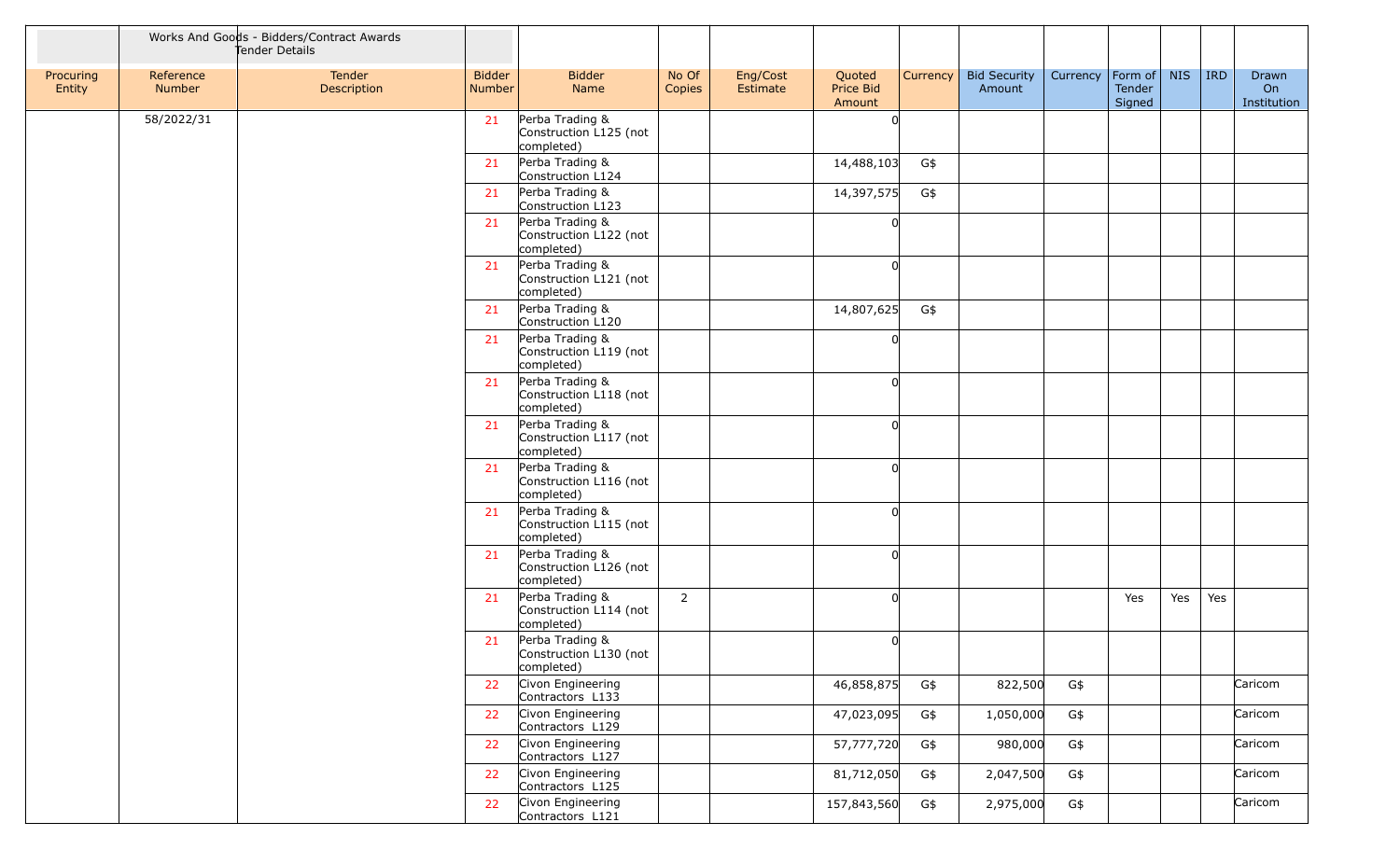|                     |                     | Works And Goods - Bidders/Contract Awards<br>Tender Details |                                |                                                             |                 |                      |                               |          |                               |          |                             |            |     |                            |
|---------------------|---------------------|-------------------------------------------------------------|--------------------------------|-------------------------------------------------------------|-----------------|----------------------|-------------------------------|----------|-------------------------------|----------|-----------------------------|------------|-----|----------------------------|
| Procuring<br>Entity | Reference<br>Number | Tender<br>Description                                       | <b>Bidder</b><br><b>Number</b> | <b>Bidder</b><br>Name                                       | No Of<br>Copies | Eng/Cost<br>Estimate | Quoted<br>Price Bid<br>Amount | Currency | <b>Bid Security</b><br>Amount | Currency | Form of<br>Tender<br>Signed | <b>NIS</b> | IRD | Drawn<br>On<br>Institution |
|                     | 58/2022/31          |                                                             | 22                             | Civon Engineering<br>Contractors L119                       |                 |                      | 57,229,200                    | G\$      | 1,137,500                     | G\$      |                             |            |     | Caricom                    |
|                     |                     |                                                             | 22                             | Civon Engineering<br>Contractors L116                       |                 |                      | 50,879,900                    | G\$      | 857,500                       | G\$      |                             |            |     | Caricom                    |
|                     |                     |                                                             | 22                             | Civon Engineering<br>Contractors L114                       | $\overline{2}$  |                      | 47,728,800                    | G\$      | 857,500                       | G\$      | Yes                         | Yes        |     | Yes Caricom                |
|                     |                     |                                                             | 23                             | N & S Gen. Eng. &<br>Contract. Services<br>L126             |                 |                      | 32,123,800                    | G\$      |                               |          |                             |            |     |                            |
|                     |                     |                                                             | 23                             | N & S Gen. Eng. &<br>Contract. Services<br>L <sub>136</sub> |                 |                      | 29,109,412                    | G\$      |                               |          |                             |            |     |                            |
|                     |                     |                                                             | 23                             | N & S Gen. Eng. &<br>Contract. Services<br>L132             |                 |                      | 13,618,800                    | G\$      |                               |          |                             |            |     |                            |
|                     |                     |                                                             | 23                             | N & S Gen. Eng. &<br>Contract. Services<br>L131             |                 |                      | 41,886,285                    | G\$      |                               |          |                             |            |     |                            |
|                     |                     |                                                             | 23                             | N & S Gen. Eng. &<br>Contract. Services<br>L <sub>125</sub> |                 |                      | 116,053,875                   | G\$      | 2,047,500                     | G\$      |                             |            |     | Caricom                    |
|                     |                     |                                                             | 23                             | N & S Gen. Eng. &<br>Contract. Services<br>L <sub>124</sub> |                 |                      | 15,277,600                    | G\$      |                               |          |                             |            |     |                            |
|                     |                     |                                                             | 23                             | N & S Gen. Eng. &<br>Contract. Services<br>L <sub>123</sub> |                 |                      | 15,328,700                    | G\$      | 280,000                       | G\$      |                             |            |     | Caricom                    |
|                     |                     |                                                             | 23                             | N & S Gen. Eng. &<br>Contract. Services<br>L <sub>122</sub> |                 |                      | 17,689,050                    | G\$      |                               |          |                             |            |     |                            |
|                     |                     |                                                             | 23                             | N & S Gen. Eng. &<br>Contract. Services<br>L121             |                 |                      | 168,473,602                   | G\$      | 315,000                       | G\$      |                             |            |     | Caricom                    |
|                     |                     |                                                             | 23                             | N & S Gen. Eng. &<br>Contract. Services<br>L <sub>118</sub> |                 |                      | 29,013,180                    | G\$      |                               |          |                             |            |     |                            |
|                     |                     |                                                             | 23                             | N & S Gen. Eng. &<br>Contract. Services<br>L <sub>117</sub> |                 |                      | 37,541,000                    | G\$      |                               |          |                             |            |     |                            |
|                     |                     |                                                             | 23                             | N & S Gen. Eng. &<br>Contract. Services<br>L116             |                 |                      | 47,704,100                    | G\$      |                               |          |                             |            |     |                            |
|                     |                     |                                                             | 23                             | N & S Gen. Eng. &<br>Contract. Services<br>L114             | $2^{\circ}$     |                      | 48,342,525                    | G\$      |                               |          | Yes                         | Yes        | Yes |                            |
|                     |                     |                                                             | 24                             | VN Contracting Services<br>$L$ 135                          |                 |                      | 14,294,098                    | G\$      |                               |          |                             |            |     |                            |
|                     |                     |                                                             | 24                             | VN Contracting Services<br>L134                             |                 |                      | 20,487,550                    | G\$      |                               |          |                             |            |     |                            |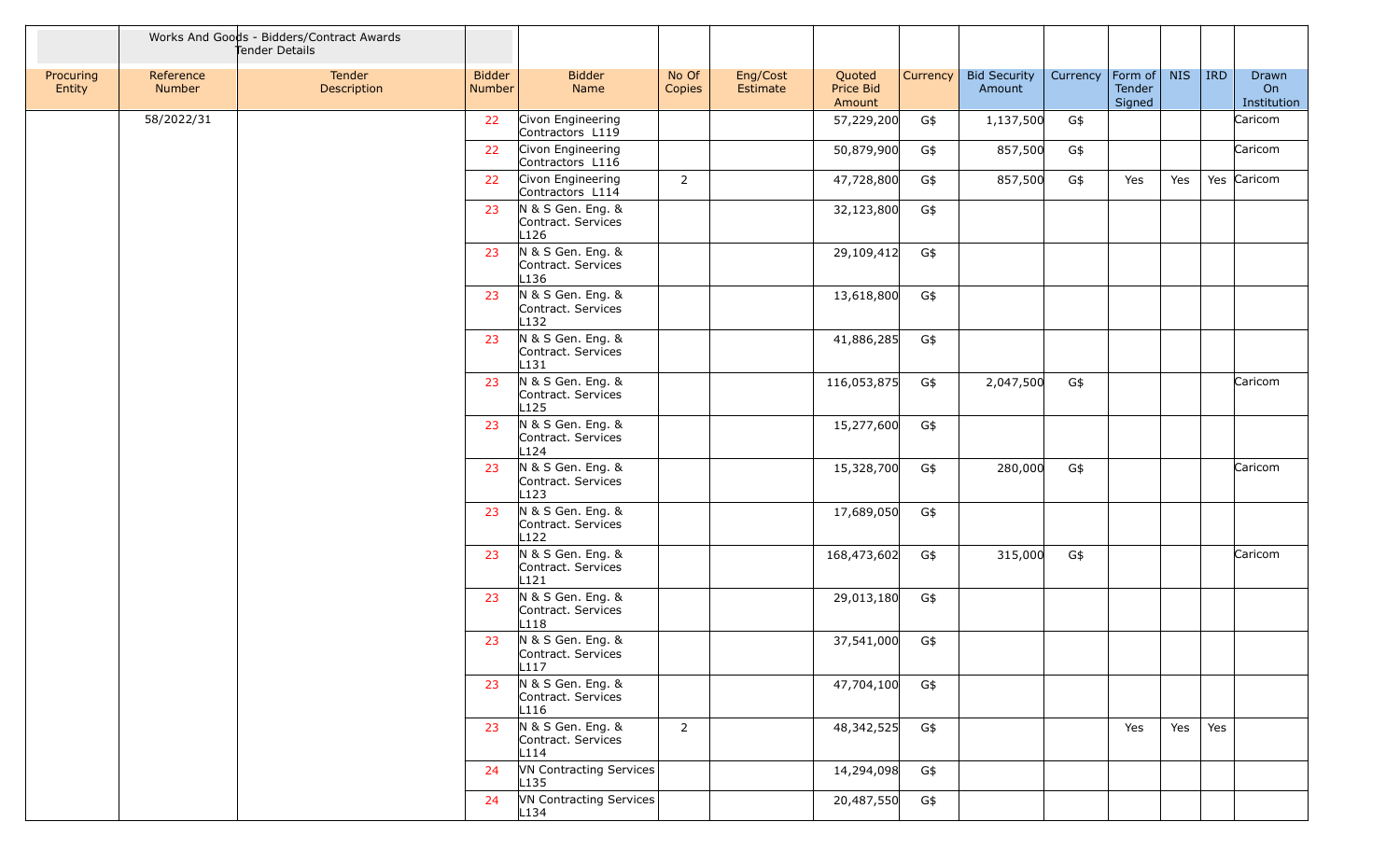|                     |                     | Works And Goods - Bidders/Contract Awards<br>Tender Details |                         |                                             |                 |                      |                               |          |                               |          |                                     |            |     |                            |
|---------------------|---------------------|-------------------------------------------------------------|-------------------------|---------------------------------------------|-----------------|----------------------|-------------------------------|----------|-------------------------------|----------|-------------------------------------|------------|-----|----------------------------|
| Procuring<br>Entity | Reference<br>Number | Tender<br>Description                                       | <b>Bidder</b><br>Number | <b>Bidder</b><br>Name                       | No Of<br>Copies | Eng/Cost<br>Estimate | Quoted<br>Price Bid<br>Amount | Currency | <b>Bid Security</b><br>Amount | Currency | Form of $\vert$<br>Tender<br>Signed | <b>NIS</b> | IRD | Drawn<br>On<br>Institution |
|                     | 58/2022/31          |                                                             | 24                      | VN Contracting Services<br>L132             |                 |                      | 13,799,430                    | G\$      |                               |          |                                     |            |     |                            |
|                     |                     |                                                             | 24                      | VN Contracting Services<br>L <sub>123</sub> |                 |                      | 14,306,540                    | G\$      |                               |          |                                     |            |     |                            |
|                     |                     |                                                             | 24                      | VN Contracting Services<br>L122             |                 |                      | 14,997,590                    | G\$      |                               |          |                                     |            |     |                            |
|                     |                     |                                                             | 24                      | VN Contracting Services<br>L <sub>120</sub> |                 |                      | 13,435,000                    | G\$      |                               |          |                                     |            |     |                            |
|                     |                     |                                                             | 24                      | VN Contracting Services<br>L <sub>115</sub> | $\overline{2}$  |                      | 17,377,000                    | G\$      |                               |          | Yes                                 | Yes        |     | Yes Diamond                |
|                     |                     |                                                             | 24                      | VN Contracting Services<br>L124             |                 |                      | 13,991,660                    | G\$      |                               |          |                                     |            |     |                            |
|                     |                     |                                                             | 25                      | KB & B Contractors<br>L <sub>131</sub>      |                 |                      | 45,623,854                    | G\$      |                               |          |                                     |            |     |                            |
|                     |                     |                                                             | 25                      | KB & B Contractors<br>L130                  |                 |                      | 49,391,349                    | G\$      |                               |          |                                     |            |     |                            |
|                     |                     |                                                             | 25                      | KB & B Contractors<br>L121                  |                 |                      | 179,882,010                   | G\$      |                               |          |                                     |            |     |                            |
|                     |                     |                                                             | 25                      | KB & B Contractors<br>L120                  |                 |                      | 17,625,290                    | G\$      |                               |          |                                     |            |     |                            |
|                     |                     |                                                             | 25                      | KB & B Contractors<br>L <sub>119</sub>      |                 |                      | 57,815,982                    | G\$      |                               |          |                                     |            |     |                            |
|                     |                     |                                                             | 25                      | KB & B Contractors<br>L <sub>118</sub>      |                 |                      | 29,702,925                    | G\$      |                               |          |                                     |            |     |                            |
|                     |                     |                                                             | 25                      | KB & B Contractors<br>L117                  |                 |                      | 45,766,700                    | G\$      |                               |          |                                     |            |     |                            |
|                     |                     |                                                             | 25                      | KB & B Contractors<br>L116                  |                 |                      | 46,120,060                    | G\$      |                               |          |                                     |            |     |                            |
|                     |                     |                                                             | 25                      | KB & B Contractors<br>L114                  | $\overline{2}$  |                      | 42,845,565                    | G\$      |                               |          | Yes                                 | Yes        | Yes |                            |
|                     |                     |                                                             | 26                      | Navin & Sons<br>L131<br>Construction        |                 |                      | 47,713,365                    | G\$      | 752,500                       | G\$      |                                     |            |     | Assuria                    |
|                     |                     |                                                             | 26                      | Navin & Sons<br>Construction<br>L136        |                 |                      | 27,461,385                    | G\$      | 525,000                       | G\$      |                                     |            |     | Assuria                    |
|                     |                     |                                                             | 26                      | Navin & Sons<br>Construction L134           |                 |                      | 21,704,600                    | G\$      | 385,000                       | G\$      |                                     |            |     | Assuria                    |
|                     |                     |                                                             | 26                      | Navin & Sons<br>Construction L133           |                 |                      | 44,202,638                    | G\$      | 822,500                       | G\$      |                                     |            |     | Assuria                    |
|                     |                     |                                                             | 26                      | Navin & Sons<br>Construction L130           |                 |                      | 51,378,915                    | G\$      |                               |          |                                     |            |     |                            |
|                     |                     |                                                             | 26                      | Navin & Sons<br>Construction L129           |                 |                      | 52,158,173                    | G\$      |                               |          |                                     |            |     |                            |
|                     |                     |                                                             | 26                      | Navin & Sons<br>Construction L127           |                 |                      | 87,750,525                    | G\$      |                               |          |                                     |            |     |                            |
|                     |                     |                                                             | 26                      | Navin & Sons<br>Construction L126           |                 |                      | 31,114,750                    | G\$      |                               |          |                                     |            |     |                            |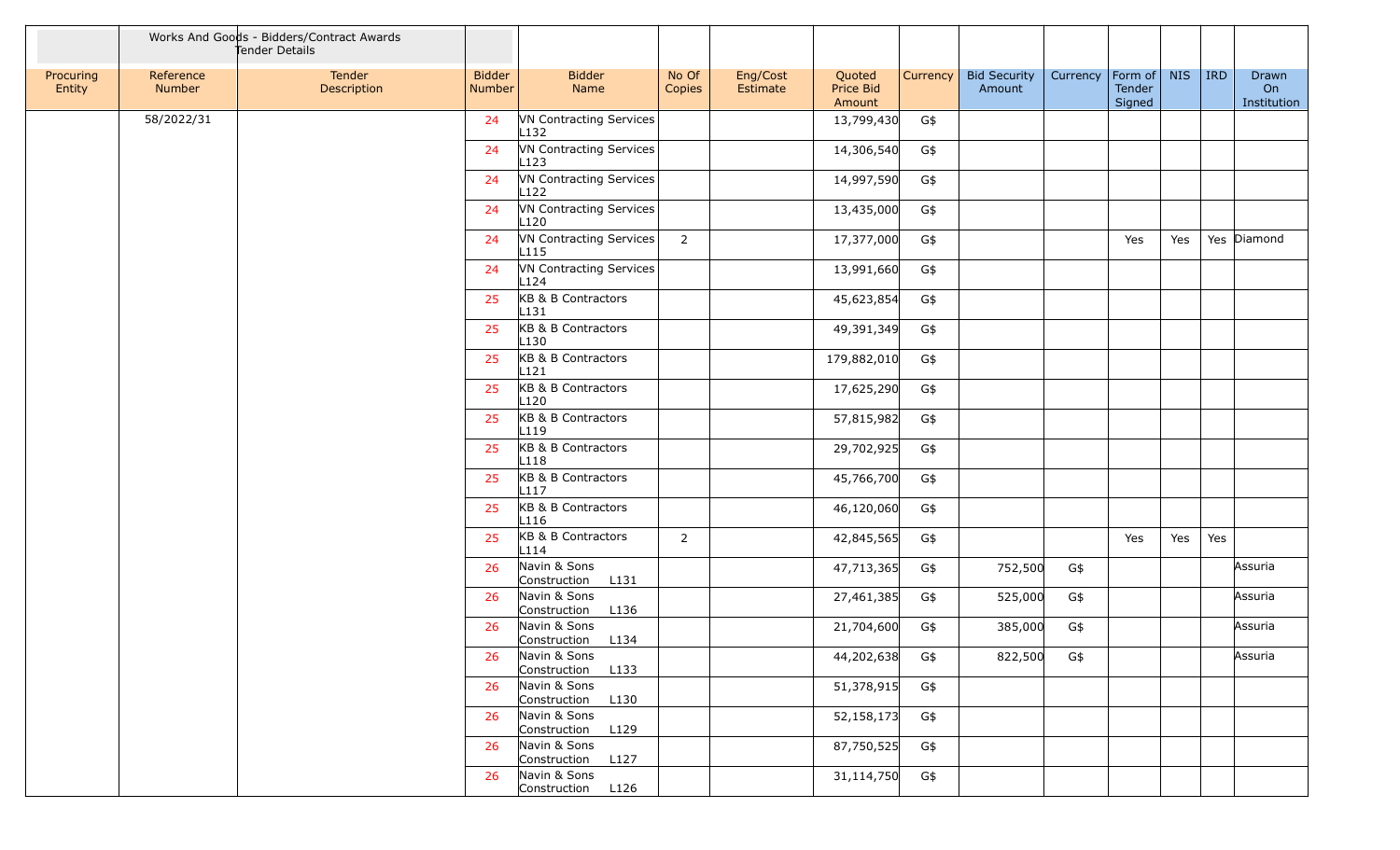|                     |                     | Works And Goods - Bidders/Contract Awards<br>Tender Details |                                |                                         |                 |                      |                               |          |                               |          |                                     |            |     |                            |
|---------------------|---------------------|-------------------------------------------------------------|--------------------------------|-----------------------------------------|-----------------|----------------------|-------------------------------|----------|-------------------------------|----------|-------------------------------------|------------|-----|----------------------------|
| Procuring<br>Entity | Reference<br>Number | Tender<br>Description                                       | <b>Bidder</b><br><b>Number</b> | <b>Bidder</b><br><b>Name</b>            | No Of<br>Copies | Eng/Cost<br>Estimate | Quoted<br>Price Bid<br>Amount | Currency | <b>Bid Security</b><br>Amount | Currency | Form of $\vert$<br>Tender<br>Signed | <b>NIS</b> | IRD | Drawn<br>On<br>Institution |
|                     | 58/2022/31          |                                                             | 26                             | Navin & Sons<br>Construction<br>L125    |                 |                      | 108,468,570                   | G\$      |                               |          |                                     |            |     |                            |
|                     |                     |                                                             | 26                             | Navin & Sons<br>L121<br>Construction    |                 |                      | 58,016,548                    | G\$      |                               |          |                                     |            |     |                            |
|                     |                     |                                                             | 26                             | Navin & Sons<br>Construction<br>L119    |                 |                      | 55,920,480                    | G\$      |                               |          |                                     |            |     |                            |
|                     |                     |                                                             | 26                             | Navin & Sons<br>Construction<br>L118    |                 |                      | 28,992,600                    | G\$      |                               |          |                                     |            |     |                            |
|                     |                     |                                                             | 26                             | Navin & Sons<br>Construction<br>L117    |                 |                      | 34,570,200                    | G\$      |                               |          |                                     |            |     |                            |
|                     |                     |                                                             | 26                             | Navin & Sons<br>Construction<br>L116    |                 |                      | 46,701,000                    | G\$      |                               |          |                                     |            |     |                            |
|                     |                     |                                                             | 26                             | Navin & Sons<br>Construction<br>L114    | $\overline{2}$  |                      | 44,671,200                    | G\$      | 857,500                       | G\$      | Yes                                 | Yes        |     | Yes Assuria                |
|                     |                     |                                                             | 27                             | Ideal Engineering<br>Services Inc. L136 |                 |                      | 28,829,640                    | G\$      | 525,000                       | G\$      |                                     |            |     | Caricom                    |
|                     |                     |                                                             | 27                             | Ideal Engineering<br>Services Inc. L133 |                 |                      | 44,142,630                    | G\$      | 822,500                       | G\$      |                                     |            |     | Caricom                    |
|                     |                     |                                                             | 27                             | Ideal Engineering<br>Services Inc. L131 |                 |                      | 48,431,985                    | G\$      | 752,500                       | G\$      |                                     |            |     | Caricom                    |
|                     |                     |                                                             | 27                             | Ideal Engineering<br>Services Inc. L129 |                 |                      | 55,607,895                    | G\$      | 1,050,000                     | G\$      |                                     |            |     | Caricom                    |
|                     |                     |                                                             | 27                             | Ideal Engineering<br>Services Inc. L127 |                 |                      | 55,601,490                    | G\$      | 980,000                       | G\$      |                                     |            |     | Caricom                    |
|                     |                     |                                                             | 27                             | Ideal Engineering<br>Services Inc. L126 |                 |                      | 32,468,200                    | G\$      | 577,500                       | G\$      |                                     |            |     | Caricom                    |
|                     |                     |                                                             | 27                             | Ideal Engineering<br>Services Inc. L125 |                 |                      | 106,662,738                   | G\$      | 2,047,500                     | G\$      |                                     |            |     | Caricom                    |
|                     |                     |                                                             | 27                             | Ideal Engineering<br>Services Inc. L121 |                 |                      | 161,670,810                   | G\$      | 2,975,000                     | G\$      |                                     |            |     | Caricom                    |
|                     |                     |                                                             | 27                             | Ideal Engineering<br>Services Inc. L120 |                 |                      | 14,682,200                    | G\$      | 280,000                       | G\$      |                                     |            |     | Caricom                    |
|                     |                     |                                                             | 27                             | Ideal Engineering<br>Services Inc. L119 |                 |                      | 60,129,720                    | G\$      | 1,137,500                     | G\$      |                                     |            |     | Caricom                    |
|                     |                     |                                                             | 27                             | Ideal Engineering<br>Services Inc. L118 |                 |                      | 29,292,480                    | G\$      | 525,000                       | G\$      |                                     |            |     | Caricom                    |
|                     |                     |                                                             | 27                             | Ideal Engineering<br>Services Inc. L117 |                 |                      | 35,071,100                    | G\$      | 665,000                       | G\$      |                                     |            |     | Caricom                    |
|                     |                     |                                                             | 27                             | Ideal Engineering<br>Services Inc. L116 |                 |                      | 45,668,300                    | G\$      | 857,500                       | G\$      |                                     |            |     | Caricom                    |
|                     |                     |                                                             | 27                             | Ideal Engineering<br>Services Inc. L115 |                 |                      | 19,101,000                    | G\$      | 350,000                       | G\$      |                                     |            |     | Caricom                    |
|                     |                     |                                                             | 27                             | Ideal Engineering<br>Services Inc. L114 | $\overline{2}$  |                      | 46,826,850                    | G\$      | 857,500                       | G\$      | Yes                                 | Yes        |     | Yes Caricom                |
|                     |                     |                                                             | 27                             | Ideal Engineering<br>Services Inc. L130 |                 |                      | 49,873,457                    | G\$      | 577,000                       | G\$      |                                     |            |     | Caricom                    |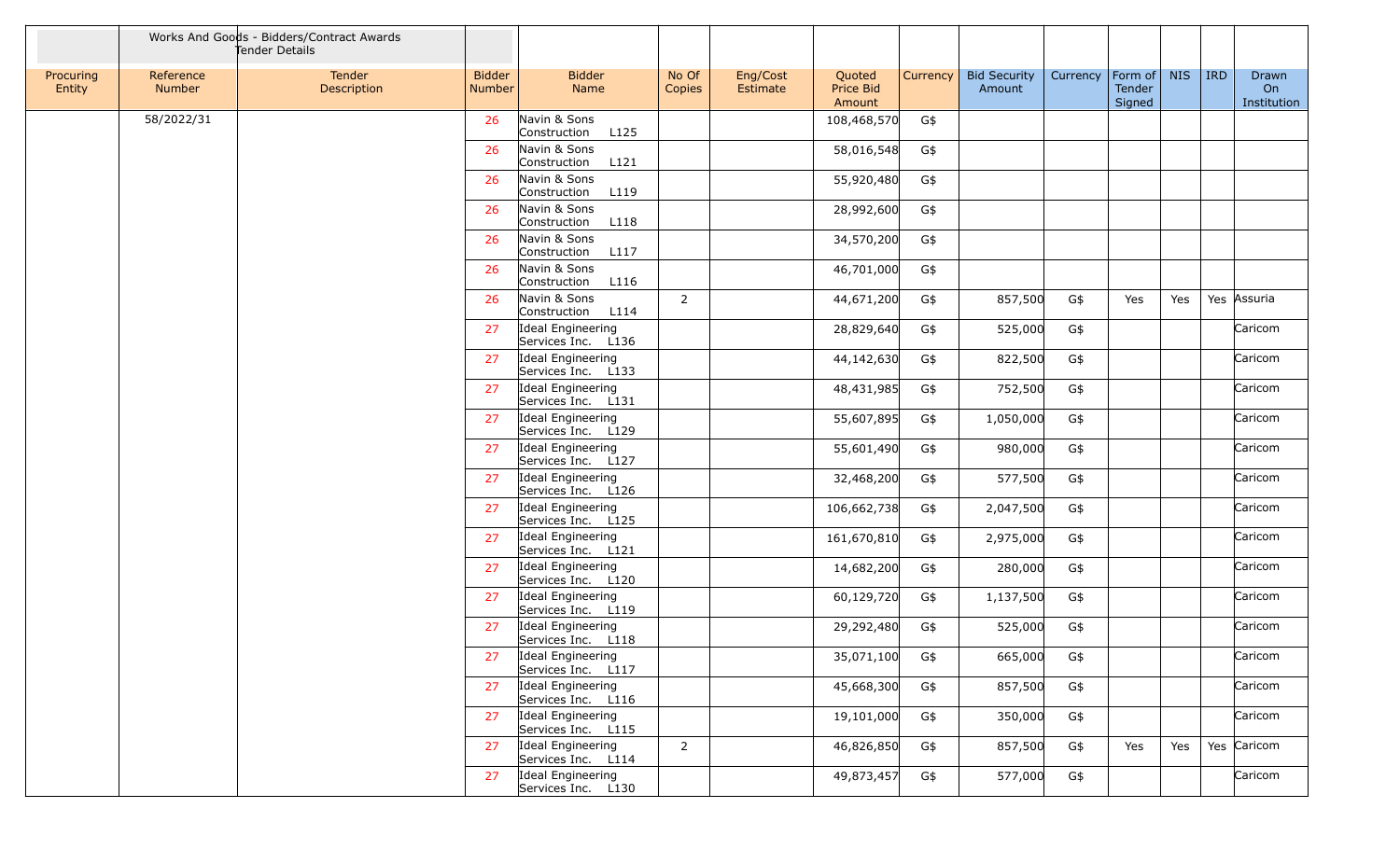|                     |                     | Works And Goods - Bidders/Contract Awards<br>Tender Details |                                |                                                       |                 |                      |                               |          |                               |          |                                     |            |            |                            |
|---------------------|---------------------|-------------------------------------------------------------|--------------------------------|-------------------------------------------------------|-----------------|----------------------|-------------------------------|----------|-------------------------------|----------|-------------------------------------|------------|------------|----------------------------|
| Procuring<br>Entity | Reference<br>Number | Tender<br>Description                                       | <b>Bidder</b><br><b>Number</b> | <b>Bidder</b><br>Name                                 | No Of<br>Copies | Eng/Cost<br>Estimate | Quoted<br>Price Bid<br>Amount | Currency | <b>Bid Security</b><br>Amount | Currency | Form of $\vert$<br>Tender<br>Signed | <b>NIS</b> | <b>IRD</b> | Drawn<br>On<br>Institution |
|                     | 58/2022/31          |                                                             | 28                             | M & B Construction<br>L130                            |                 |                      | 49,468,020                    | G\$      | 577,000                       | G\$      |                                     |            |            | Caricom                    |
|                     |                     |                                                             | 28                             | M & B Construction<br>L128                            |                 |                      | 38,690,000                    | G\$      |                               |          |                                     |            |            |                            |
|                     |                     |                                                             | 28                             | M & B Construction<br>L <sub>124</sub>                |                 |                      | 16,364,450                    | G\$      | 280,000                       | G\$      |                                     |            |            | Caricom                    |
|                     |                     |                                                             | 28                             | M & B Construction<br>L123                            |                 |                      | 16,046,100                    | G\$      | 280,000                       | G\$      |                                     |            |            | Caricom                    |
|                     |                     |                                                             | 28                             | M & B Construction<br>L <sub>122</sub>                |                 |                      | 17,494,000                    | G\$      | 315,000                       | G\$      |                                     |            |            | Caricom                    |
|                     |                     |                                                             | 28                             | M & B Construction<br>L121                            | $\overline{2}$  |                      | 169,614,250                   | G\$      | 2,975,000                     | G\$      | Yes                                 | Yes        |            | Yes Caricom                |
|                     |                     |                                                             | 29                             | Cevons Waste<br>Management Inc L125                   | $\overline{2}$  |                      | 131,465,638                   | G\$      | 2,047,500                     | G\$      | Yes                                 | Yes        |            | Yes Assuria                |
|                     |                     |                                                             | 30                             | PEAS Enterprise Inc.<br>L131                          |                 |                      | 42,851,760                    | G\$      | 752,500                       | G\$      |                                     |            |            | Premier<br>Insurance       |
|                     |                     |                                                             | 30                             | PEAS Enterprise Inc.<br>L129                          |                 |                      | 58,047,780                    | G\$      | 1,050,000                     | G\$      |                                     |            |            | Premier<br>Insurance       |
|                     |                     |                                                             | 30                             | PEAS Enterprise Inc.<br>L <sub>125</sub>              |                 |                      | 115,911,495                   | G\$      | 2,047,500                     | G\$      |                                     |            |            | Premier<br>Insurance       |
|                     |                     |                                                             | 30                             | PEAS Enterprise Inc.<br>L119                          |                 |                      | 63,925,680                    | G\$      | 1,137,500                     | G\$      |                                     |            |            | Premier<br>Insurance       |
|                     |                     |                                                             | 30                             | PEAS Enterprise Inc.<br>L116                          |                 |                      | 47,916,300                    | G\$      | 857,500                       | G\$      |                                     |            |            | Premier<br>Insurance       |
|                     |                     |                                                             | 30                             | PEAS Enterprise Inc.<br>L114                          | $\overline{2}$  |                      | 48,689,550                    | G\$      | 857,500                       | G\$      | Yes                                 | Yes        | Yes        | Premier<br>Insurance       |
|                     |                     |                                                             | 31                             | N. Bhopaul & Son<br>Trucking & Constr. Serv.<br>L120  |                 |                      | 13,176,150                    | G\$      | 280,000                       | G\$      |                                     |            |            | Assuria                    |
|                     |                     |                                                             | 31                             | N. Bhopaul & Son<br>Trucking & Constr. Serv.<br>L119  |                 |                      | 60,763,290                    | G\$      | 1,137,500                     | G\$      |                                     |            |            | Assuria                    |
|                     |                     |                                                             | 31                             | N. Bhopaul & Son<br>Trucking & Constr. Serv.<br>L118  |                 |                      | 31,139,010                    | G\$      | 525,000                       | G\$      |                                     |            |            | Assuria                    |
|                     |                     |                                                             | 31                             | N. Bhopaul & Son<br>Trucking & Constr. Serv. <br>L117 |                 |                      | 35,477,050                    | G\$      | 665,000                       | G\$      |                                     |            |            | Assuria                    |
|                     |                     |                                                             | 31                             | N. Bhopaul & Son<br>Trucking & Constr. Serv.<br>L116  |                 |                      | 47,573,350                    | G\$      | 857,500                       | G\$      |                                     |            |            | Assuria                    |
|                     |                     |                                                             | 31                             | N. Bhopaul & Son<br>Trucking & Constr. Serv.<br>L115  | $2^{\circ}$     |                      | 17,195,220                    | G\$      | 350,000                       | G\$      | Yes                                 | Yes        |            | Yes Assuria                |
|                     |                     |                                                             | 32 <sup>2</sup>                | R & B Investments Inc.<br>L136                        |                 |                      | 31,444,035                    | G\$      | 525,000                       | G\$      |                                     |            |            | Assuria                    |
|                     |                     |                                                             | 32                             | R & B Investments Inc.<br>L <sub>135</sub>            |                 |                      | 16,471,100                    | G\$      |                               |          |                                     |            |            |                            |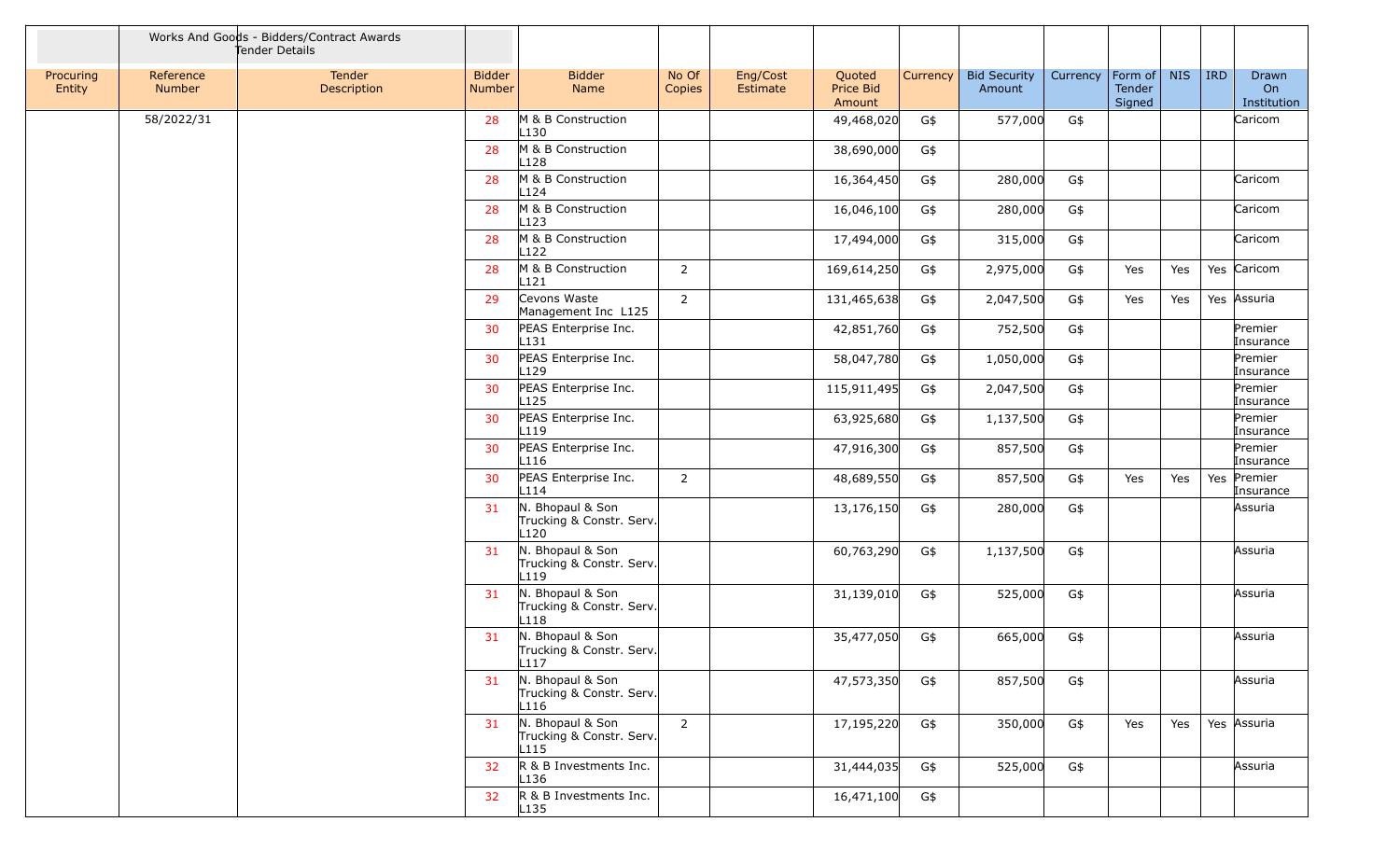|                     |                     | Works And Goods - Bidders/Contract Awards<br>Tender Details |                         |                                            |                 |                      |                               |          |                               |          |                             |            |            |                            |
|---------------------|---------------------|-------------------------------------------------------------|-------------------------|--------------------------------------------|-----------------|----------------------|-------------------------------|----------|-------------------------------|----------|-----------------------------|------------|------------|----------------------------|
| Procuring<br>Entity | Reference<br>Number | Tender<br>Description                                       | <b>Bidder</b><br>Number | <b>Bidder</b><br>Name                      | No Of<br>Copies | Eng/Cost<br>Estimate | Quoted<br>Price Bid<br>Amount | Currency | <b>Bid Security</b><br>Amount | Currency | Form of<br>Tender<br>Signed | <b>NIS</b> | <b>IRD</b> | Drawn<br>On<br>Institution |
|                     | 58/2022/31          |                                                             | 32                      | R & B Investments Inc.<br>L134             |                 |                      | 24,576,200                    | G\$      | 385,000                       | G\$      |                             |            |            | Assuria                    |
|                     |                     |                                                             | 32                      | R & B Investments Inc.<br>L <sub>133</sub> |                 |                      | 49,264,320                    | G\$      | 822,500                       | G\$      |                             |            |            | Assuria                    |
|                     |                     |                                                             | 32                      | R & B Investments Inc.<br>L132             |                 |                      | 16,207,400                    | G\$      | 0l                            | G\$      |                             |            |            |                            |
|                     |                     |                                                             | 32 <sub>2</sub>         | R & B Investments Inc.<br>L131             |                 |                      | 52,272,465                    | G\$      | 752,500                       | G\$      |                             |            |            | Assuria                    |
|                     |                     |                                                             | 32                      | R & B Investments Inc.<br>L130             |                 |                      | 58,863,630                    | G\$      | 577,000                       | G\$      |                             |            |            | Assuria                    |
|                     |                     |                                                             | 32                      | R & B Investments Inc.<br>L128             |                 |                      | 42,431,200                    | G\$      |                               |          |                             |            |            |                            |
|                     |                     |                                                             | 32 <sub>2</sub>         | R & B Investments Inc.<br>L <sub>127</sub> |                 |                      | 59,530,275                    | G\$      | 980,000                       | G\$      |                             |            |            | Assuria                    |
|                     |                     |                                                             | 32                      | R & B Investments Inc.<br>L126             |                 |                      | 35,517,600                    | G\$      | 577,500                       | G\$      |                             |            |            | Assuria                    |
|                     |                     |                                                             | 32                      | R & B Investments Inc.<br>L125             |                 |                      | 131,217,660                   | G\$      | 2,047,500                     | G\$      |                             |            |            | Assuria                    |
|                     |                     |                                                             | 32 <sub>2</sub>         | R & B Investments Inc.<br>L124             |                 |                      | 17,157,000                    | G\$      | 280,000                       | G\$      |                             |            |            | Assuria                    |
|                     |                     |                                                             | 32                      | R & B Investments Inc.<br>L <sub>123</sub> |                 |                      | 16,853,200                    | G\$      | 280,000                       | G\$      |                             |            |            | Assuria                    |
|                     |                     |                                                             | 32                      | R & B Investments Inc.<br>L122             |                 |                      | 18,907,500                    | G\$      | 315,000                       | G\$      |                             |            |            | Assuria                    |
|                     |                     |                                                             | 32 <sub>2</sub>         | R & B Investments Inc.<br>L120             |                 |                      | 19,455,000                    | G\$      | 280,000                       | G\$      |                             |            |            | Assuria                    |
|                     |                     |                                                             | 32                      | R & B Investments Inc.<br>L119             |                 |                      | 71,359,680                    | G\$      | 1,137,500                     | G\$      |                             |            |            | Assuria                    |
|                     |                     |                                                             | 32 <sub>2</sub>         | R & B Investments Inc.<br>L118             |                 |                      | 35,988,855                    | G\$      | 525,000                       | G\$      |                             |            |            | Assuria                    |
|                     |                     |                                                             | 32 <sup>2</sup>         | R & B Investments Inc.<br>L <sub>117</sub> |                 |                      | 47,921,400                    | G\$      | 665,000                       | G\$      |                             |            |            | Assuria                    |
|                     |                     |                                                             | 32                      | R & B Investments Inc.<br>L <sub>116</sub> |                 |                      | 56,240,300                    | G\$      | 857,500                       | G\$      |                             |            |            | Assuria                    |
|                     |                     |                                                             | 32                      | R & B Investments Inc.<br>L114             | 2               |                      | 48,645,450                    | G\$      | 857,500                       | G\$      | Yes                         | Yes        |            | Yes Assuria                |
|                     |                     |                                                             | 32                      | R & B Investments Inc.<br>L129             |                 |                      | 66,916,080                    | G\$      | 1,050,000                     | G\$      |                             |            |            | Assuria                    |
|                     |                     |                                                             | 33                      | Mile Stone Construction<br>Inc. L132       |                 |                      | 15,587,340                    | G\$      |                               |          |                             |            |            |                            |
|                     |                     |                                                             | 33                      | Mile Stone Construction<br>Inc. L136       |                 |                      | 28, 281, 813                  | G\$      | 525,000                       | G\$      |                             |            |            | Demerara<br>Bank           |
|                     |                     |                                                             | 33                      | Mile Stone Construction<br>Inc. L131       |                 |                      | 49,714,487                    | G\$      | 752,500                       | G\$      | Yes                         | Yes        |            | Yes Demerara<br>Bank       |
|                     |                     |                                                             | 33                      | Mile Stone Construction<br>Inc. L128       |                 |                      | 34,693,630                    | G\$      |                               |          |                             |            |            |                            |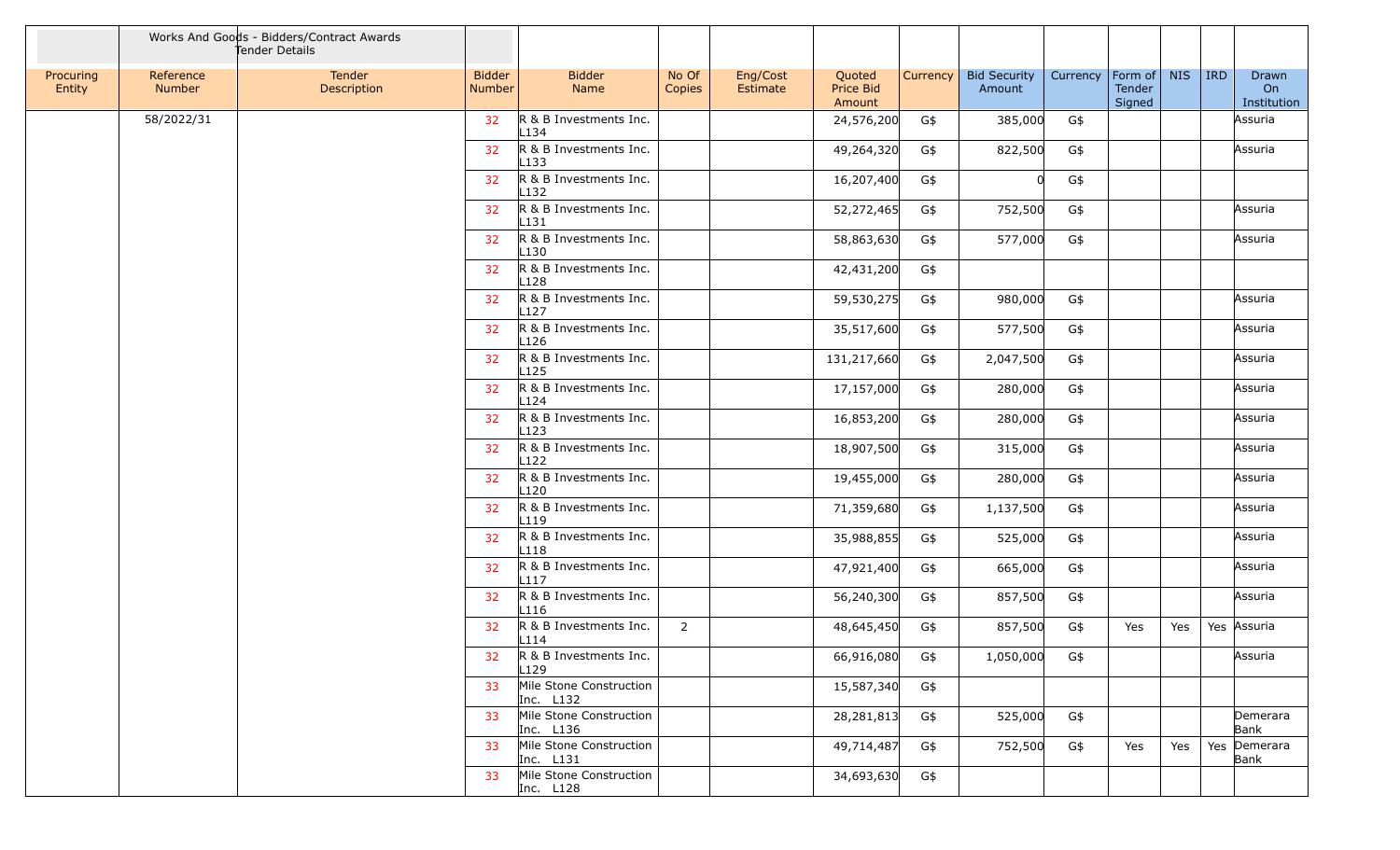|                     |                            | Works And Goods - Bidders/Contract Awards<br>Tender Details |                                |                                                          |                 |                      |                                      |          |                               |          |                              |            |            |                            |
|---------------------|----------------------------|-------------------------------------------------------------|--------------------------------|----------------------------------------------------------|-----------------|----------------------|--------------------------------------|----------|-------------------------------|----------|------------------------------|------------|------------|----------------------------|
| Procuring<br>Entity | Reference<br><b>Number</b> | <b>Tender</b><br>Description                                | <b>Bidder</b><br><b>Number</b> | <b>Bidder</b><br>Name                                    | No Of<br>Copies | Eng/Cost<br>Estimate | Quoted<br><b>Price Bid</b><br>Amount | Currency | <b>Bid Security</b><br>Amount | Currency | Form of <br>Tender<br>Signed | <b>NIS</b> | <b>IRD</b> | Drawn<br>On<br>Institution |
|                     | 58/2022/31                 |                                                             | 33                             | Mile Stone Construction<br>Inc. L124                     |                 |                      | 15,966,400                           | G\$      | 280,000                       | G\$      |                              |            |            | Demerara<br>Bank           |
|                     |                            |                                                             | 33                             | Mile Stone Construction<br>Inc. L123                     | $\overline{2}$  |                      | 15,750,000                           | G\$      | 280,000                       | G\$      | Yes                          | Yes        |            | Yes Demerara<br>Bank       |
|                     |                            |                                                             | 34                             | LGS Barnes Gen.<br>Building Constr. & Civil<br>Eng. L132 |                 |                      | 16,465,000                           | G\$      |                               |          |                              |            |            |                            |
|                     |                            |                                                             | 34                             | LGS Barnes Gen.<br>Building Constr. & Civil<br>Eng. L126 |                 |                      | 31,901,850                           | G\$      | 577,500                       | G\$      |                              |            |            | Caricom                    |
|                     |                            |                                                             | 34                             | LGS Barnes Gen.<br>Building Constr. & Civil<br>Eng. L125 |                 |                      | 113,583,225                          | G\$      | 2,047,500                     | G\$      |                              |            |            | Caricom                    |
|                     |                            |                                                             | 34                             | LGS Barnes Gen.<br>Building Constr. & Civil<br>Eng. L114 | $\overline{2}$  |                      | 47,838,000                           | G\$      | 857,500                       | G\$      | Yes                          | Yes        |            | Yes Caricom                |
|                     |                            |                                                             | 35                             | ACE Construc. Serv. &<br>Invest. Inc. L131               |                 |                      | 40,505,787                           | G\$      | 752,500                       | G\$      |                              |            |            | Premier<br>Insurance       |
|                     |                            |                                                             | 35                             | ACE Construc. Serv. &<br>Invest. Inc. L130               |                 |                      | 46,182,990                           | G\$      | 577,000                       | G\$      |                              |            |            | Premier<br>Insurance       |
|                     |                            |                                                             | 35                             | ACE Construc. Serv. &<br>Invest. Inc. L129               |                 |                      | 51,470,066                           | G\$      | 1,050,000                     | G\$      |                              |            |            | Premier<br>Insurance       |
|                     |                            |                                                             | 35                             | ACE Construc. Serv. &<br>Invest. Inc. L127               |                 |                      | 50,207,351                           | G\$      | 980,000                       | G\$      |                              |            |            | Premier<br>Insurance       |
|                     |                            |                                                             | 35                             | ACE Construc. Serv. &<br>Invest. Inc. L126               |                 |                      | 29,069,133                           | G\$      | 577,500                       | G\$      |                              |            |            | Premier<br>Insurance       |
|                     |                            |                                                             | 35                             | ACE Construc. Serv. &<br>Invest. Inc. L125               |                 |                      | 99,607,620                           | G\$      | 2,047,500                     | G\$      |                              |            |            | Premier<br>Insurance       |
|                     |                            |                                                             | 35                             | ACE Construc. Serv. &<br>Invest. Inc. L123               |                 |                      | 14,029,040                           | G\$      | 280,000                       | G\$      |                              |            |            | Premier<br>Insurance       |
|                     |                            |                                                             | 35                             | ACE Construc. Serv. &<br>Invest. Inc. L122               |                 |                      | 14,680,590                           | G\$      | 315,000                       | G\$      |                              |            |            | Premier<br>Insurance       |
|                     |                            |                                                             | 35                             | ACE Construc. Serv. &<br>Invest. Inc. L121               |                 |                      | 152,118,375                          | G\$      | 2,975,000                     | G\$      |                              |            |            | Premier<br>Insurance       |
|                     |                            |                                                             | 35                             | ACE Construc. Serv. &<br>Invest. Inc. L120               |                 |                      | 13,393,000                           | G\$      | 280,000                       | G\$      |                              |            |            | Premier<br>Insurance       |
|                     |                            |                                                             |                                | ACE Construc. Serv. &<br>Invest. Inc. L119               |                 |                      | 59,397,300                           | G\$      | 1,137,500                     | G\$      |                              |            |            | Premier<br>Insurance       |
|                     |                            |                                                             | 35                             | ACE Construc. Serv. &<br>Invest. Inc. L118               |                 |                      | 25,881,849                           | G\$      | 525,000                       | G\$      |                              |            |            | Premier<br>Insurance       |
|                     |                            |                                                             | 35                             | ACE Construc. Serv. &<br>Invest. Inc. L117               |                 |                      | 33,807,000                           | G\$      | 665,000                       | G\$      |                              |            |            | Premier<br>Insurance       |
|                     |                            |                                                             | 35                             | ACE Construc. Serv. &<br>Invest. Inc. L116               |                 |                      | 43,756,000                           | G\$      | 857,500                       | G\$      |                              |            |            | Premier<br>Insurance       |
|                     |                            |                                                             | 35                             | ACE Construc. Serv. &<br>Invest. Inc. L115               |                 |                      | 17,220,000                           | G\$      | 350,000                       | G\$      |                              |            |            | Premier<br>Insurance       |
|                     |                            |                                                             | 35                             | ACE Construc. Serv. &<br>Invest. Inc. L114               | $\overline{2}$  |                      | 41,683,163                           | G\$      | 857,500                       | G\$      | Yes                          | Yes        |            | Yes Premier<br>Insurance   |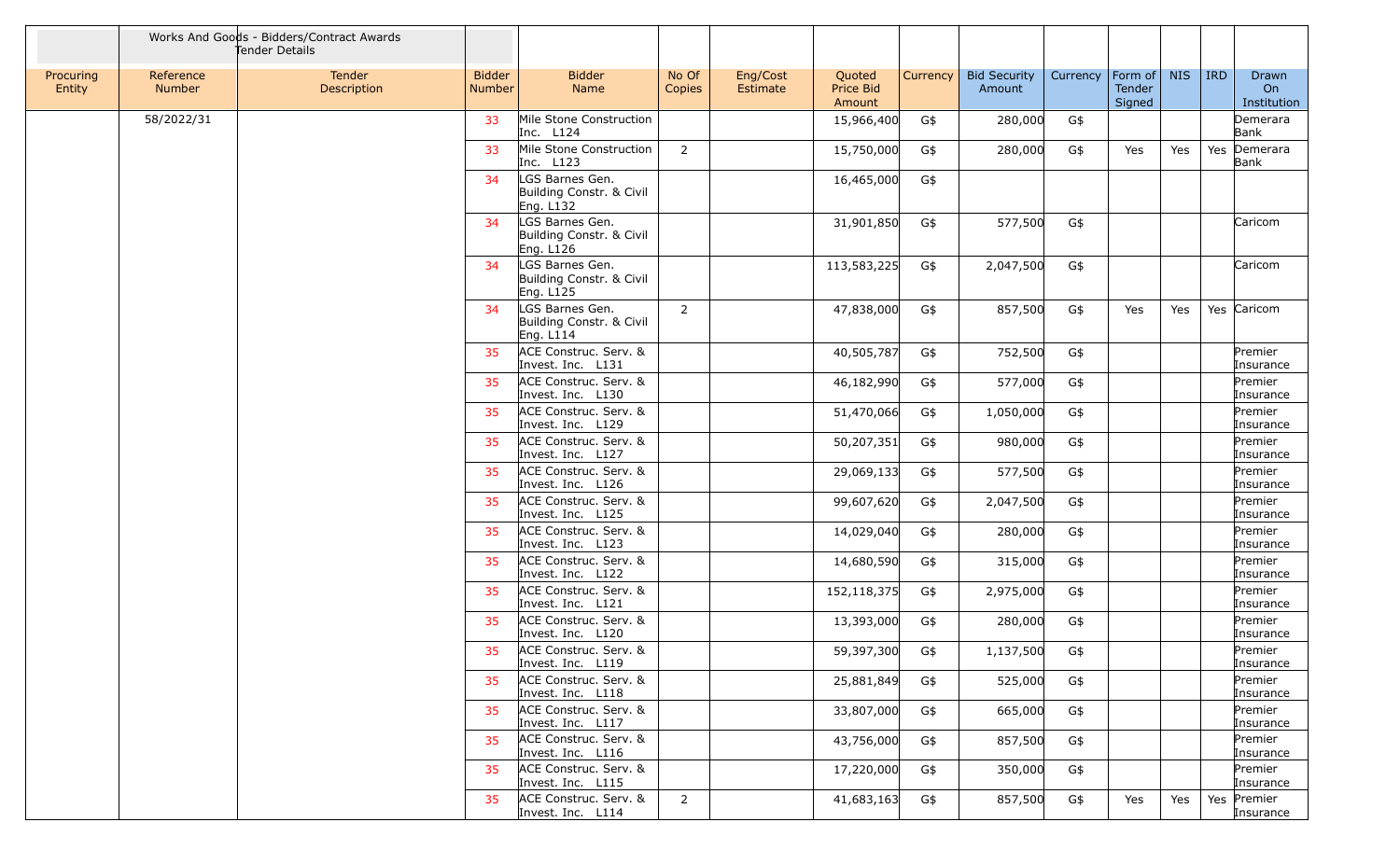|                     |                            | Works And Goods - Bidders/Contract Awards<br>Tender Details |                                |                                                        |                 |                      |                               |          |                               |          |                             |            |            |                            |
|---------------------|----------------------------|-------------------------------------------------------------|--------------------------------|--------------------------------------------------------|-----------------|----------------------|-------------------------------|----------|-------------------------------|----------|-----------------------------|------------|------------|----------------------------|
| Procuring<br>Entity | Reference<br><b>Number</b> | Tender<br>Description                                       | <b>Bidder</b><br><b>Number</b> | <b>Bidder</b><br>Name                                  | No Of<br>Copies | Eng/Cost<br>Estimate | Quoted<br>Price Bid<br>Amount | Currency | <b>Bid Security</b><br>Amount | Currency | Form of<br>Tender<br>Signed | <b>NIS</b> | <b>IRD</b> | Drawn<br>On<br>Institution |
|                     | 58/2022/31                 |                                                             | 35                             | ACE Construc. Serv. &<br>Invest. Inc. L136             |                 |                      | 25,302,090                    | G\$      | 525,000                       | G\$      |                             |            |            | Premier<br>Insurance       |
|                     |                            |                                                             | 35                             | ACE Construc. Serv. &<br>Invest. Inc. L135             |                 |                      | 13,959,098                    | G\$      |                               |          |                             |            |            |                            |
|                     |                            |                                                             | 35                             | ACE Construc. Serv. &<br>Invest. Inc. L124             |                 |                      | 13,905,160                    | G\$      | 280,000                       | G\$      |                             |            |            | Premier<br>Insurance       |
|                     |                            |                                                             | 35                             | ACE Construc. Serv. &<br>Invest. Inc. L134             |                 |                      | 20,037,520                    | G\$      | 385,000                       | G\$      |                             |            |            | Premier<br>Insurance       |
|                     |                            |                                                             | 35                             | ACE Construc. Serv. &<br>Invest. Inc. L133             |                 |                      | 40,664,854                    | G\$      | 822,500                       | G\$      |                             |            |            | Premier<br>Insurance       |
|                     |                            |                                                             | 35                             | ACE Construc. Serv. &<br>Invest. Inc. L132             |                 |                      | 13,734,430                    | G\$      |                               |          |                             |            |            |                            |
|                     |                            |                                                             | 35                             | ACE Construc. Serv. &<br>Invest. Inc. L128             |                 |                      | 36,236,280                    | G\$      |                               |          |                             |            |            |                            |
|                     |                            |                                                             | 36                             | H. Nauth & Sons L132                                   |                 |                      | 47,067,982                    | G\$      | 822,500                       | G\$      |                             |            |            | Nafico                     |
|                     |                            |                                                             | 36                             | H. Nauth & Sons L131                                   |                 |                      | 46,397,557                    | G\$      | 752,500                       | G\$      |                             |            |            | Nafico                     |
|                     |                            |                                                             | 36                             | H. Nauth & Sons L130                                   |                 |                      | 53,316,900                    | G\$      | 577,000                       | G\$      |                             |            |            | Nafico                     |
|                     |                            |                                                             | 36                             | H. Nauth & Sons L129                                   |                 |                      | 59,887,747                    | G\$      | 1,050,000                     | G\$      |                             |            |            | Nafico                     |
|                     |                            |                                                             | 36                             | H. Nauth & Sons L125                                   |                 |                      | 116,370,450                   | G\$      | 2,047,500                     | G\$      |                             |            |            | Nafico                     |
|                     |                            |                                                             | 36                             | H. Nauth & Sons L121                                   |                 |                      | 171,162,999                   | G\$      | 2,975,000                     | G\$      |                             |            |            | Nafico                     |
|                     |                            |                                                             | 36                             | H. Nauth & Sons L119                                   |                 |                      | 58,702,928                    | G\$      | 1,137,500                     | G\$      |                             |            |            | Nafico                     |
|                     |                            |                                                             | 36                             | H. Nauth & Sons L118                                   |                 |                      | 32,418,750                    | G\$      | 525,000                       | G\$      |                             |            |            | Nafico                     |
|                     |                            |                                                             | 36                             | H. Nauth & Sons L117                                   |                 |                      | 37,789,500                    | G\$      | 665,000                       | G\$      |                             |            |            | Nafico                     |
|                     |                            |                                                             | 36                             | H. Nauth & Sons L116                                   |                 |                      | 50,851,200                    | G\$      | 857,500                       | G\$      |                             |            |            | Nafico                     |
|                     |                            |                                                             | 36                             | H. Nauth & Sons L114                                   | $\overline{2}$  |                      | 48,538,350                    | G\$      | 857,500                       | G\$      | Yes                         | Yes        | Yes        | Nafico                     |
|                     |                            |                                                             | 36                             | H. Nauth & Sons L127                                   |                 |                      | 58,432,132                    | G\$      | 980,000                       | G\$      |                             |            |            | Nafico                     |
|                     |                            |                                                             | 37                             | Mohammed Excavating<br>Construction Inc. L127          |                 |                      | 51,858,240                    | G\$      | 980,000                       | G\$      |                             |            |            | Caricom                    |
|                     |                            |                                                             | 37                             | Mohammed Excavating<br>Construction Inc. L126          |                 |                      | 29,794,450                    | G\$      | 577,500                       | G\$      |                             |            |            | Caricom                    |
|                     |                            |                                                             | 37                             | Mohammed Excavating<br>Construction Inc. L125          | $\overline{2}$  |                      | 90,493,463                    | G\$      | 2,047,500                     | G\$      | Yes                         | Yes        |            | Yes Caricom                |
|                     |                            |                                                             | 38                             | <b>BML Architect &amp;</b><br>L135<br>Engineering Inc. |                 |                      | 19,484,880                    | G\$      |                               |          |                             |            |            |                            |
|                     |                            |                                                             | 38                             | <b>BML Architect &amp;</b><br>L136<br>Engineering Inc. |                 |                      | 35,965,000                    | G\$      | 525,000                       | G\$      |                             |            |            | Caricom                    |
|                     |                            |                                                             | 38                             | <b>BML Architect &amp;</b><br>L134<br>Engineering Inc. |                 |                      | 30,219,100                    | G\$      | 385,000                       | G\$      |                             |            |            | Caricom                    |
|                     |                            |                                                             | 38                             | <b>BML Architect &amp;</b><br>Engineering Inc.<br>L133 |                 |                      | 63,089,061                    | G\$      | 822,500                       | G\$      |                             |            |            | Caricom                    |
|                     |                            |                                                             | 38                             | <b>BML Architect &amp;</b><br>Engineering Inc.<br>L132 |                 |                      | 19,253,650                    | G\$      |                               |          |                             |            |            |                            |
|                     |                            |                                                             | 38                             | <b>BML Architect &amp;</b><br>L131<br>Engineering Inc. |                 |                      | 59,562,720                    | G\$      | 752,500                       | G\$      |                             |            |            | Caricom                    |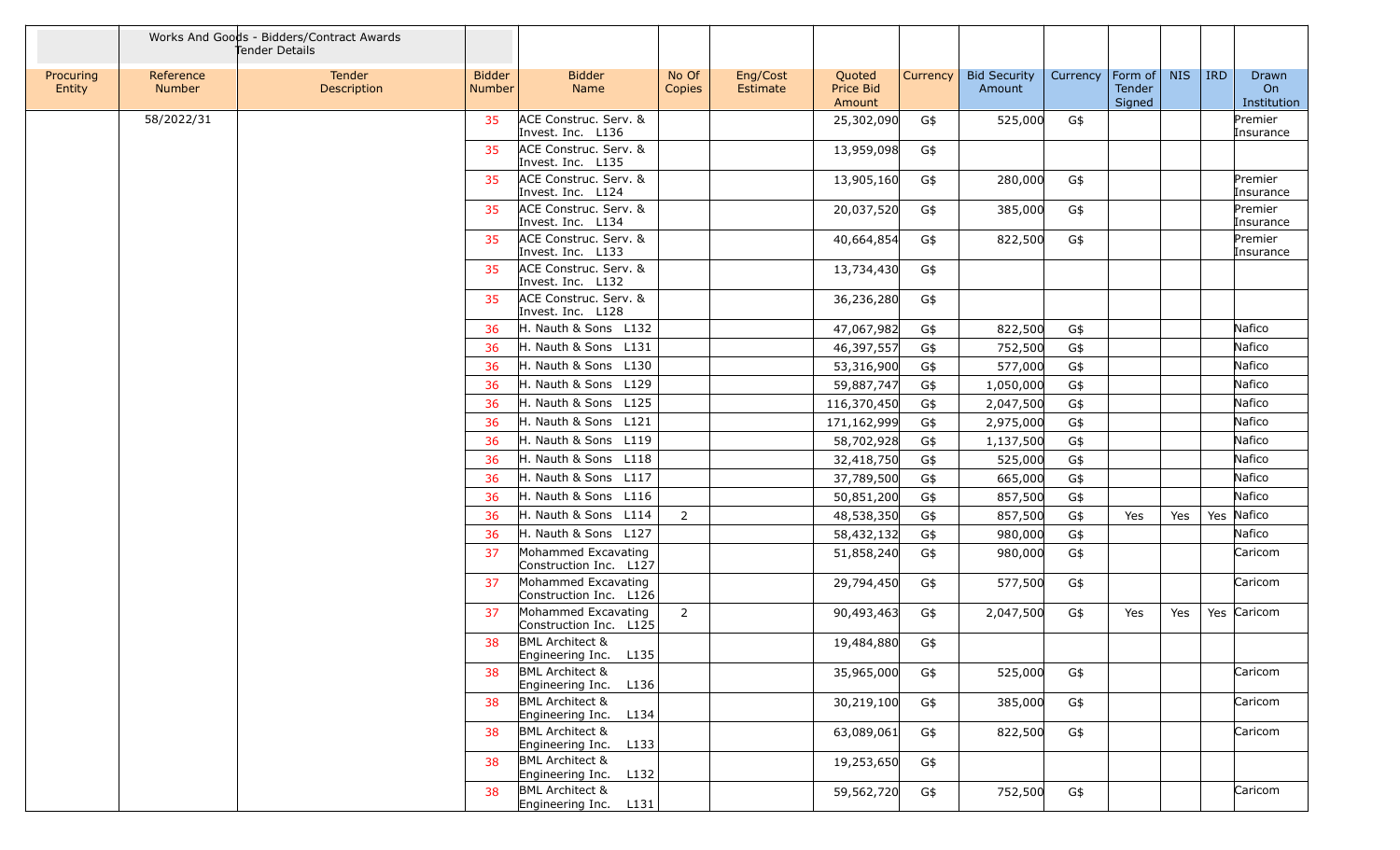|                     |                     | Works And Goods - Bidders/Contract Awards<br>Tender Details |                         |                                                        |                 |                      |                                      |          |                               |          |                                     |            |            |                            |
|---------------------|---------------------|-------------------------------------------------------------|-------------------------|--------------------------------------------------------|-----------------|----------------------|--------------------------------------|----------|-------------------------------|----------|-------------------------------------|------------|------------|----------------------------|
| Procuring<br>Entity | Reference<br>Number | Tender<br>Description                                       | <b>Bidder</b><br>Number | <b>Bidder</b><br>Name                                  | No Of<br>Copies | Eng/Cost<br>Estimate | Quoted<br><b>Price Bid</b><br>Amount | Currency | <b>Bid Security</b><br>Amount | Currency | Form of $\vert$<br>Tender<br>Signed | <b>NIS</b> | <b>IRD</b> | Drawn<br>On<br>Institution |
|                     | 58/2022/31          |                                                             | 38                      | <b>BML Architect &amp;</b>                             |                 |                      | 82,447,470                           | G\$      | 577,000                       | G\$      |                                     |            |            | Caricom                    |
|                     |                     |                                                             | 38                      | Engineering Inc.<br>L130<br><b>BML Architect &amp;</b> |                 |                      | 69,123,647                           | G\$      | 1,050,000                     | G\$      |                                     |            |            | Caricom                    |
|                     |                     |                                                             |                         | Engineering Inc.<br>L129                               |                 |                      |                                      |          |                               |          |                                     |            |            |                            |
|                     |                     |                                                             | 38                      | <b>BML Architect &amp;</b><br>Engineering Inc. L128    |                 |                      | 52,847,500                           | G\$      |                               |          |                                     |            |            |                            |
|                     |                     |                                                             | 38                      | <b>BML Architect &amp;</b><br>Engineering Inc.<br>L126 |                 |                      | 38,807,210                           | G\$      | 577,500                       | G\$      |                                     |            |            | Caricom                    |
|                     |                     |                                                             | 38                      | <b>BML Architect &amp;</b><br>Engineering Inc. L125    |                 |                      | 136,980,660                          | G\$      | 2,047,500                     | G\$      |                                     |            |            | Caricom                    |
|                     |                     |                                                             | 38                      | <b>BML Architect &amp;</b><br>L124<br>Engineering Inc. |                 |                      | 18,995,550                           | G\$      | 280,000                       | G\$      |                                     |            |            | Caricom                    |
|                     |                     |                                                             | 38                      | <b>BML Architect &amp;</b><br>L123                     |                 |                      | 18,531,800                           | G\$      | 280,000                       | G\$      |                                     |            |            | Caricom                    |
|                     |                     |                                                             | 38                      | Engineering Inc.<br><b>BML Architect &amp;</b>         |                 |                      | 20,658,628                           | G\$      | 315,000                       | G\$      |                                     |            |            | Caricom                    |
|                     |                     |                                                             | 38                      | Engineering Inc.<br>L122<br><b>BML Architect &amp;</b> |                 |                      | 16,991,000                           | G\$      | 280,000                       | G\$      |                                     |            |            | Caricom                    |
|                     |                     |                                                             | 38                      | Engineering Inc.<br>L120<br><b>BML Architect &amp;</b> |                 |                      | 74,566,057                           | G\$      | 1,137,500                     | G\$      |                                     |            |            | Caricom                    |
|                     |                     |                                                             | 38                      | Engineering Inc. L119<br><b>BML Architect &amp;</b>    |                 |                      | 36,553,755                           |          | 525,000                       | G\$      |                                     |            |            | Caricom                    |
|                     |                     |                                                             |                         | Engineering Inc.<br>L118                               |                 |                      |                                      | G\$      |                               |          |                                     |            |            |                            |
|                     |                     |                                                             | 38                      | <b>BML Architect &amp;</b><br>Engineering Inc.<br>L117 |                 |                      | 49,061,000                           | G\$      | 665,000                       | G\$      |                                     |            |            | Caricom                    |
|                     |                     |                                                             | 38                      | <b>BML Architect &amp;</b><br>L116<br>Engineering Inc. |                 |                      | 68,854,000                           | G\$      | 857,500                       | G\$      |                                     |            |            | Caricom                    |
|                     |                     |                                                             | 38                      | <b>BML Architect &amp;</b><br>L115<br>Engineering Inc. |                 |                      | 20,219,000                           | G\$      | 350,000                       | G\$      |                                     |            |            | Caricom                    |
|                     |                     |                                                             | 38                      | <b>BML Architect &amp;</b><br>Engineering Inc. L127    |                 |                      | 76,129,883                           | USD \$   | 980,000                       | G\$      |                                     |            |            | Caricom                    |
|                     |                     |                                                             | 38                      | <b>BML Architect &amp;</b><br>Engineering Inc. L114    | $\overline{2}$  |                      | 58,844,520                           | G\$      | 857,500                       | G\$      | Yes                                 | Yes        |            | Yes Caricom                |
|                     |                     |                                                             | 39                      | B & J Civil Works L136                                 |                 |                      | 29,981,552                           | G\$      | 525,000                       | G\$      |                                     |            |            | Caricom                    |
|                     |                     |                                                             | 39                      | B & J Civil Works L135                                 |                 |                      | 16,728,240                           | G\$      |                               |          |                                     |            |            |                            |
|                     |                     |                                                             | 39                      | B & J Civil Works L134                                 |                 |                      | 21,949,084                           | G\$      | 385,000                       | G\$      |                                     |            |            | Caricom                    |
|                     |                     |                                                             | 39                      | B & J Civil Works L133                                 |                 |                      | 44,881,834                           | G\$      | 822,500                       | G\$      |                                     |            |            | Caricom                    |
|                     |                     |                                                             | 39                      | B & J Civil Works L132                                 |                 |                      | 16,395,590                           | G\$      |                               |          |                                     |            |            |                            |
|                     |                     |                                                             | 39                      | B & J Civil Works L131                                 |                 |                      | 47,060,911                           | G\$      | 752,500                       | G\$      |                                     |            |            | Caricom                    |
|                     |                     |                                                             | 39                      | B & J Civil Works L130                                 |                 |                      | 51,394,319                           | G\$      | 577,000                       | G\$      |                                     |            |            | Caricom                    |
|                     |                     |                                                             | 39                      | B & J Civil Works L129                                 |                 |                      | 59,988,789                           | G\$      | 1,050,000                     | G\$      |                                     |            |            | Caricom                    |
|                     |                     |                                                             | 39                      | B & J Civil Works L128                                 |                 |                      | 41,231,020                           | G\$      |                               |          |                                     |            |            |                            |
|                     |                     |                                                             | 39                      | B & J Civil Works L125                                 |                 |                      | 112,668,619                          | G\$      | 2,047,500                     | G\$      |                                     |            |            | Caricom                    |
|                     |                     |                                                             | 39                      | B & J Civil Works L124                                 |                 |                      | 16,295,966                           | G\$      | 280,000                       | G\$      |                                     |            |            | Caricom                    |
|                     |                     |                                                             | 39                      | B & J Civil Works L123                                 |                 |                      | 16,056,160                           | G\$      | 280,000                       | G\$      |                                     |            |            | Caricom                    |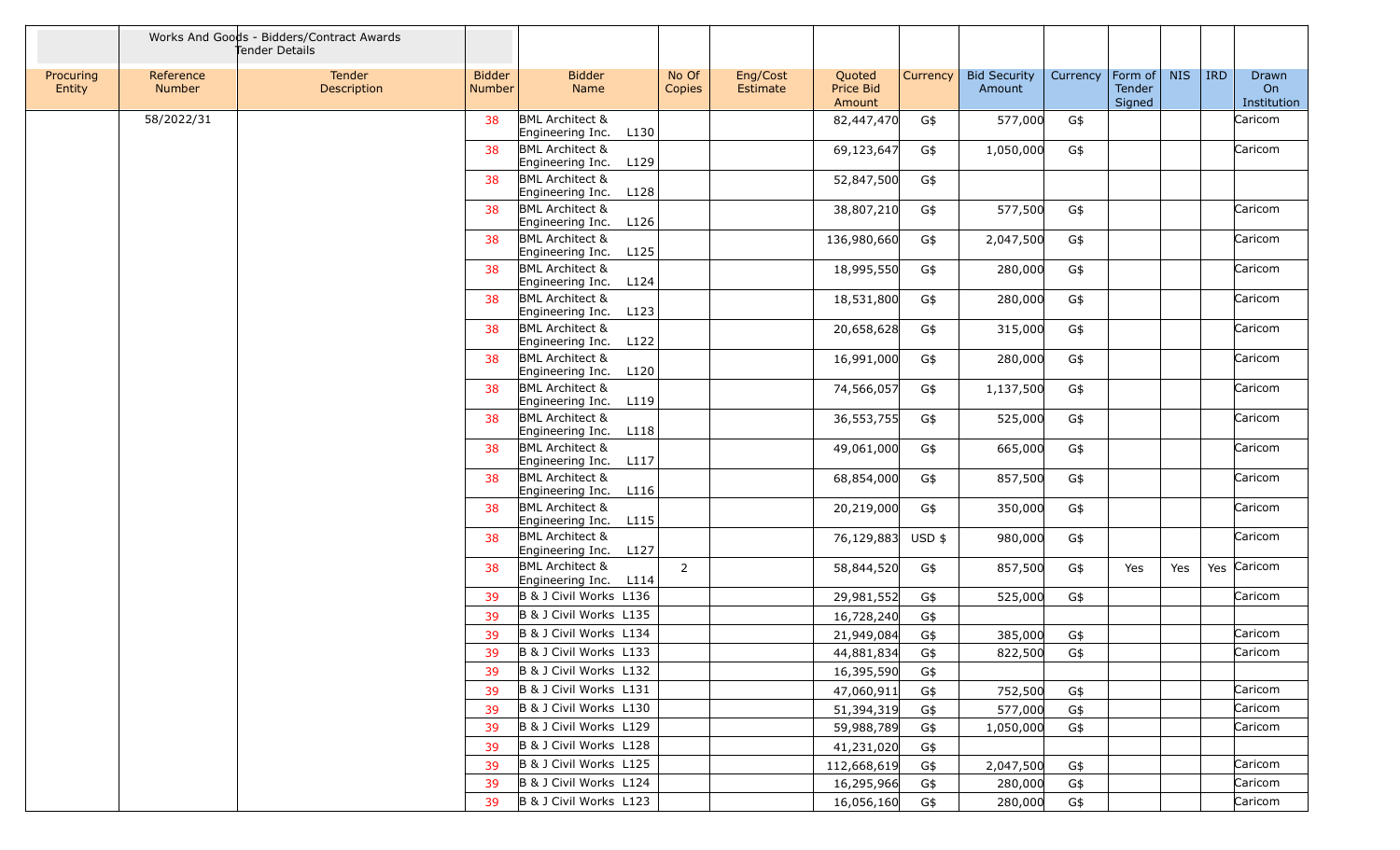|                     |                     | Works And Goods - Bidders/Contract Awards<br>Tender Details |                         |                                                                |                 |                      |                               |          |                               |          |                             |            |            |                            |
|---------------------|---------------------|-------------------------------------------------------------|-------------------------|----------------------------------------------------------------|-----------------|----------------------|-------------------------------|----------|-------------------------------|----------|-----------------------------|------------|------------|----------------------------|
| Procuring<br>Entity | Reference<br>Number | Tender<br>Description                                       | <b>Bidder</b><br>Number | <b>Bidder</b><br>Name                                          | No Of<br>Copies | Eng/Cost<br>Estimate | Quoted<br>Price Bid<br>Amount | Currency | <b>Bid Security</b><br>Amount | Currency | Form of<br>Tender<br>Signed | <b>NIS</b> | <b>IRD</b> | Drawn<br>On<br>Institution |
|                     | 58/2022/31          |                                                             | 39                      | B & J Civil Works L121                                         | 2               |                      | 169,805,018                   | G\$      | 2,975,000                     | G\$      | Yes                         | Yes        |            | Yes Caricom                |
|                     |                     |                                                             | 40                      | KP Jagdeo General<br>Contractor L135                           |                 |                      | 15,197,590                    | G\$      |                               |          |                             |            |            |                            |
|                     |                     |                                                             | 40                      | KP Jagdeo General<br>Contractor L116                           |                 |                      |                               |          | 857,500                       | G\$      |                             |            |            | Premier<br>Insurance       |
|                     |                     |                                                             | 40                      | KP Jagdeo General<br>Contractor L134                           |                 |                      | 21,988,990                    | G\$      | 385,000                       | G\$      |                             |            |            | Premier<br>Insurance       |
|                     |                     |                                                             | 40                      | KP Jagdeo General<br>Contractor L132                           |                 |                      | 14,860,020                    | G\$      |                               |          |                             |            |            |                            |
|                     |                     |                                                             | 40                      | KP Jagdeo General<br>Contractor L131                           |                 |                      | 47,957,585                    | G\$      | 752,500                       | G\$      |                             |            |            | Premier<br>Insurance       |
|                     |                     |                                                             | 40                      | KP Jagdeo General<br>Contractor L130                           |                 |                      | 49,644,893                    | G\$      | 577,000                       | G\$      |                             |            |            | Premier<br>Insurance       |
|                     |                     |                                                             | 40                      | KP Jagdeo General<br>Contractor L129                           |                 |                      | 65,956,338                    | G\$      | 1,050,000                     | G\$      |                             |            |            | Premier<br>Insurance       |
|                     |                     |                                                             | 40                      | KP Jagdeo General<br>Contractor L128                           |                 |                      | 35,918,900                    | G\$      |                               |          |                             |            |            |                            |
|                     |                     |                                                             | 40                      | KP Jagdeo General<br>Contractor L124                           |                 |                      | 20,251,530                    | G\$      | 280,000                       | G\$      |                             |            |            | Premier<br>Insurance       |
|                     |                     |                                                             | 40                      | KP Jagdeo General<br>Contractor L123                           |                 |                      | 19,317,859                    | G\$      | 280,000                       | G\$      |                             |            |            | Premier<br>Insurance       |
|                     |                     |                                                             | 40                      | KP Jagdeo General<br>Contractor L121                           | $\overline{2}$  |                      | 161,367,822                   | G\$      | 2,975,000                     | G\$      | Yes                         | Yes        |            | Yes Premier<br>Insurance   |
|                     |                     |                                                             | 41                      | Yunas Civil & Build.<br>Construc. Services<br>L <sub>136</sub> |                 |                      | 31,588,305                    | G\$      | 525,000                       | G\$      |                             |            |            | Caricom                    |
|                     |                     |                                                             | 41                      | Yunas Civil & Build.<br>Construc. Services<br>L <sub>135</sub> |                 |                      | 18,633,200                    | G\$      |                               |          |                             |            |            |                            |
|                     |                     |                                                             | 41                      | Yunas Civil & Build.<br>Construc. Services<br>L134             |                 |                      | 26,139,300                    | G\$      | 385,000                       | G\$      |                             |            |            | Caricom                    |
|                     |                     |                                                             | 41                      | Yunas Civil & Build.<br>Construc. Services<br>L133             |                 |                      | 50,572,095                    | G\$      | 822,500                       | G\$      |                             |            |            | Caricom                    |
|                     |                     |                                                             | 41                      | Yunas Civil & Build.<br>Construc. Services<br>L132             |                 |                      | 16,792,400                    | G\$      |                               |          |                             |            |            |                            |
|                     |                     |                                                             | 41                      | Yunas Civil & Build.<br>Construc. Services<br>L131             |                 |                      | 55,375,950                    | G\$      | 752,500                       | G\$      |                             |            |            | Caricom                    |
|                     |                     |                                                             | 41                      | Yunas Civil & Build.<br>Construc. Services<br>L130             |                 |                      | 60,199,755                    | G\$      | 577,000                       | G\$      |                             |            |            | Caricom                    |
|                     |                     |                                                             | 41                      | Yunas Civil & Build.<br>Construc. Services<br>L129             |                 |                      | 60,681,240                    | G\$      | 1,050,000                     | G\$      |                             |            |            | Caricom                    |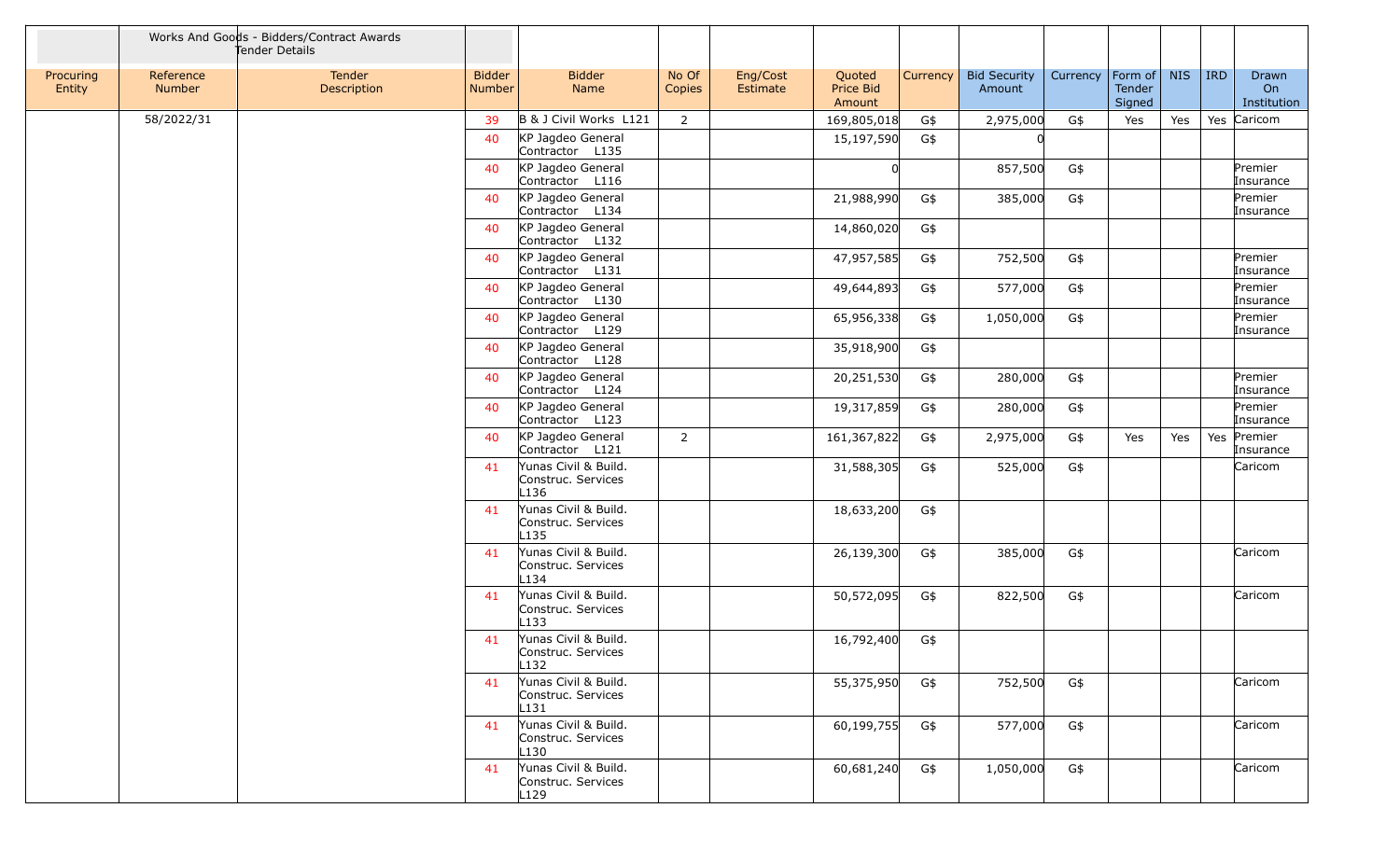|                     |                     | Works And Goods - Bidders/Contract Awards<br>Tender Details |                         |                                                                |                 |                      |                               |          |                               |          |                             |            |            |                            |
|---------------------|---------------------|-------------------------------------------------------------|-------------------------|----------------------------------------------------------------|-----------------|----------------------|-------------------------------|----------|-------------------------------|----------|-----------------------------|------------|------------|----------------------------|
| Procuring<br>Entity | Reference<br>Number | Tender<br>Description                                       | <b>Bidder</b><br>Number | <b>Bidder</b><br>Name                                          | No Of<br>Copies | Eng/Cost<br>Estimate | Quoted<br>Price Bid<br>Amount | Currency | <b>Bid Security</b><br>Amount | Currency | Form of<br>Tender<br>Signed | <b>NIS</b> | <b>IRD</b> | Drawn<br>On<br>Institution |
|                     | 58/2022/31          |                                                             | 41                      | Yunas Civil & Build.<br>Construc. Services<br>L127             |                 |                      | 61,593,525                    | G\$      | 980,000                       | G\$      |                             |            |            | Caricom                    |
|                     |                     |                                                             | 41                      | Yunas Civil & Build.<br>Construc. Services<br>L126             |                 |                      | 36,131,400                    | G\$      | 577,500                       | G\$      |                             |            |            | Caricom                    |
|                     |                     |                                                             | 41                      | Yunas Civil & Build.<br>Construc. Services<br>L125             |                 |                      | 116, 162, 445                 | G\$      | 2,047,500                     | G\$      |                             |            |            | Caricom                    |
|                     |                     |                                                             | 41                      | Yunas Civil & Build.<br>Construc. Services<br>L124             |                 |                      | 17,286,600                    | G\$      | 280,000                       | G\$      |                             |            |            | Caricom                    |
|                     |                     |                                                             | 41                      | Yunas Civil & Build.<br>Construc. Services<br>L123             |                 |                      | 17,200,200                    | G\$      | 280,000                       | G\$      |                             |            |            | Caricom                    |
|                     |                     |                                                             | 41                      | Yunas Civil & Build.<br>Construc. Services<br>L122             |                 |                      | 19,745,200                    | G\$      | 315,000                       | G\$      |                             |            |            | Caricom                    |
|                     |                     |                                                             | 41                      | Yunas Civil & Build.<br>Construc. Services<br>L121             |                 |                      | 168,031,710                   | G\$      | 2,975,000                     | G\$      |                             |            |            | Caricom                    |
|                     |                     |                                                             | 41                      | Yunas Civil & Build.<br>Construc. Services<br>L120             |                 |                      | 16,676,200                    | G\$      | 280,000                       | G\$      |                             |            |            | Caricom                    |
|                     |                     |                                                             | 41                      | Yunas Civil & Build.<br>Construc. Services<br>L119             |                 |                      | 64,596,155                    | G\$      | 1,137,500                     | G\$      |                             |            |            | Caricom                    |
|                     |                     |                                                             | 41                      | Yunas Civil & Build.<br>Construc. Services<br>L118             |                 |                      | 30,590,595                    | G\$      | 525,000                       | G\$      |                             |            |            | Caricom                    |
|                     |                     |                                                             | 41                      | Yunas Civil & Build.<br>Construc. Services<br>L <sub>117</sub> |                 |                      | 38,612,222                    | G\$      | 665,000                       | G\$      |                             |            |            | Caricom                    |
|                     |                     |                                                             | 41                      | Yunas Civil & Build.<br>Construc. Services<br>L116             |                 |                      | 51,500,000                    | G\$      | 857,500                       | G\$      |                             |            |            | Caricom                    |
|                     |                     |                                                             | 41                      | Yunas Civil & Build.<br>Construc. Services<br>L115             |                 |                      | 21,543,100                    | G\$      | 350,000                       | G\$      |                             |            |            | Caricom                    |
|                     |                     |                                                             | 41                      | Yunas Civil & Build.<br>Construc. Services<br>L114             | $\overline{2}$  |                      | 50,190,525                    | G\$      | 857,500                       | G\$      | Yes                         | Yes        |            | Yes Caricom                |
|                     |                     |                                                             | 41                      | Yunas Civil & Build.<br>Construc. Services<br>L128             |                 |                      | 38,586,800                    | G\$      |                               |          |                             |            |            |                            |
|                     |                     |                                                             | 42                      | Avinash Contracting &<br>Scrap Metal Inc. L136                 |                 |                      | 27,071,520                    | G\$      | 525,000                       | G\$      |                             |            |            | Caricom                    |
|                     |                     |                                                             | 42                      | Avinash Contracting &<br>Scrap Metal Inc. L135                 |                 |                      | 14,610,900                    | G\$      |                               |          |                             |            |            |                            |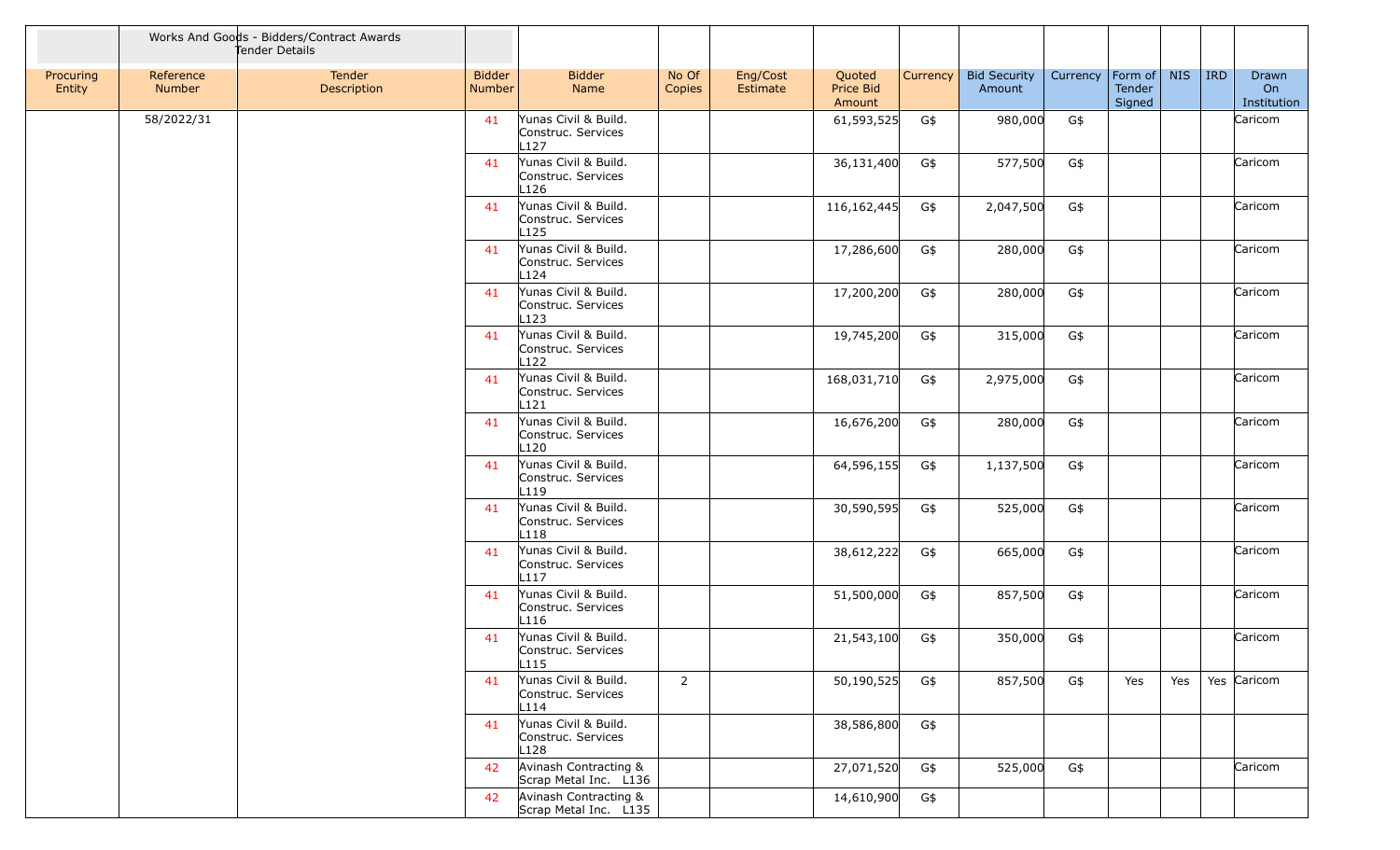|                     |                            | Works And Goods - Bidders/Contract Awards<br>Tender Details |                                |                                                |                 |                      |                               |          |                               |          |                                     |            |            |                            |
|---------------------|----------------------------|-------------------------------------------------------------|--------------------------------|------------------------------------------------|-----------------|----------------------|-------------------------------|----------|-------------------------------|----------|-------------------------------------|------------|------------|----------------------------|
| Procuring<br>Entity | Reference<br><b>Number</b> | Tender<br>Description                                       | <b>Bidder</b><br><b>Number</b> | <b>Bidder</b><br><b>Name</b>                   | No Of<br>Copies | Eng/Cost<br>Estimate | Quoted<br>Price Bid<br>Amount | Currency | <b>Bid Security</b><br>Amount | Currency | Form of $\vert$<br>Tender<br>Signed | <b>NIS</b> | <b>IRD</b> | Drawn<br>On<br>Institution |
|                     | 58/2022/31                 |                                                             | 42                             | Avinash Contracting &<br>Scrap Metal Inc. L134 |                 |                      | 20,935,800                    | G\$      | 385,000                       | G\$      |                                     |            |            | Caricom                    |
|                     |                            |                                                             | 42                             | Avinash Contracting &<br>Scrap Metal Inc. L132 |                 |                      | 15,856,700                    | G\$      |                               |          |                                     |            |            |                            |
|                     |                            |                                                             | 42                             | Avinash Contracting &<br>Scrap Metal Inc. L131 |                 |                      | 47,236,875                    | G\$      | 752,500                       | G\$      |                                     |            |            | Caricom                    |
|                     |                            |                                                             | 42                             | Avinash Contracting &<br>Scrap Metal Inc. L130 |                 |                      | 48,617,940                    | G\$      | 577,000                       | G\$      |                                     |            |            | Caricom                    |
|                     |                            |                                                             | 42                             | Avinash Contracting &<br>Scrap Metal Inc. L128 |                 |                      | 36,443,400                    | G\$      |                               |          |                                     |            |            |                            |
|                     |                            |                                                             | 42                             | Avinash Contracting &<br>Scrap Metal Inc. L127 |                 |                      | 47,633,670                    | G\$      | 980,000                       | G\$      |                                     |            |            | Caricom                    |
|                     |                            |                                                             | 42                             | Avinash Contracting &<br>Scrap Metal Inc. L126 |                 |                      | 28,896,800                    | G\$      | 577,500                       | G\$      |                                     |            |            | Caricom                    |
|                     |                            |                                                             | 42                             | Avinash Contracting &<br>Scrap Metal Inc. L125 |                 |                      | 116,092,200                   | G\$      | 2,047,500                     | G\$      |                                     |            |            | Caricom                    |
|                     |                            |                                                             | 42                             | Avinash Contracting &<br>Scrap Metal Inc. L124 |                 |                      | 19,933,600                    | G\$      | 280,000                       | G\$      |                                     |            |            | Caricom                    |
|                     |                            |                                                             | 42                             | Avinash Contracting &<br>Scrap Metal Inc. L123 |                 |                      | 19,847,600                    | G\$      | 280,000                       | G\$      |                                     |            |            | Caricom                    |
|                     |                            |                                                             | 42                             | Avinash Contracting &<br>Scrap Metal Inc. L122 |                 |                      | 15,282,500                    | G\$      | 315,000                       | G\$      |                                     |            |            | Caricom                    |
|                     |                            |                                                             | 42                             | Avinash Contracting &<br>Scrap Metal Inc. L121 |                 |                      | 152,350,170                   | G\$      | 2,975,000                     | G\$      |                                     |            |            | Caricom                    |
|                     |                            |                                                             | 42                             | Avinash Contracting &<br>Scrap Metal Inc. L120 |                 |                      | 15,046,200                    | G\$      | 280,000                       | G\$      |                                     |            |            | Caricom                    |
|                     |                            |                                                             | 42                             | Avinash Contracting &<br>Scrap Metal Inc. L119 |                 |                      | 56,568,120                    | G\$      | 1,137,500                     | G\$      |                                     |            |            | Caricom                    |
|                     |                            |                                                             | 42                             | Avinash Contracting &<br>Scrap Metal Inc. L118 |                 |                      | 23,694,825                    | G\$      | 525,000                       | G\$      |                                     |            |            | Caricom                    |
|                     |                            |                                                             | 42                             | Avinash Contracting &<br>Scrap Metal Inc. L117 |                 |                      | 37,622,600                    | G\$      | 665,000                       | G\$      |                                     |            |            | Caricom                    |
|                     |                            |                                                             | 42                             | Avinash Contracting &<br>Scrap Metal Inc. L116 |                 |                      | 49,424,100                    | G\$      | 857,500                       | G\$      |                                     |            |            | Caricom                    |
|                     |                            |                                                             | 42                             | Avinash Contracting &<br>Scrap Metal Inc. L115 |                 |                      | 20,678,480                    | G\$      | 350,000                       | G\$      |                                     |            |            | Caricom                    |
|                     |                            |                                                             | 42                             | Avinash Contracting &<br>Scrap Metal Inc. L114 |                 |                      | 41,714,400                    | G\$      | 857,500                       | G\$      | Yes                                 | Yes        |            | Yes Caricom                |
|                     |                            |                                                             | 42                             | Avinash Contracting &<br>Scrap Metal Inc. L133 |                 |                      | 44,521,470                    | G\$      | 822,500                       | G\$      |                                     |            |            | Caricom                    |
|                     |                            |                                                             | 42                             | Avinash Contracting &<br>Scrap Metal Inc. L129 |                 |                      | 51,213,645                    | G\$      | 1,050,000                     | G\$      |                                     |            |            | Caricom                    |
|                     |                            |                                                             | 43                             | VR Construction Inc.<br>L131                   |                 |                      | 40,552,050                    | G\$      | 752,500                       | G\$      |                                     |            |            | Caricom                    |
|                     |                            |                                                             | 43                             | VR Construction Inc.<br>L136                   |                 |                      | 25,749,675                    | G\$      | 525,000                       | G\$      |                                     |            |            | Caricom                    |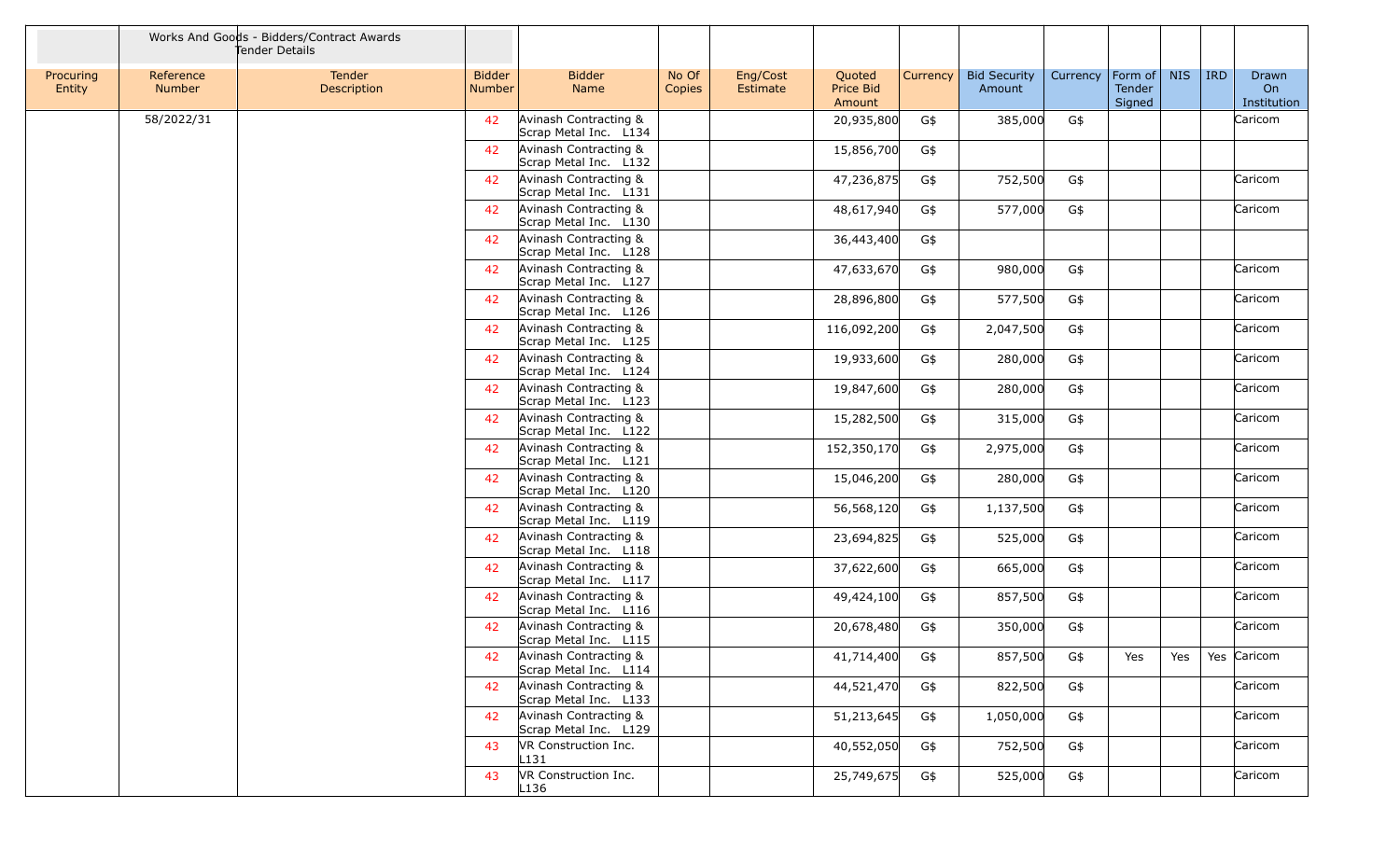|                     |                     | Works And Goods - Bidders/Contract Awards<br>Tender Details |                         |                                                          |                 |                      |                               |          |                               |          |                             |            |            |                            |
|---------------------|---------------------|-------------------------------------------------------------|-------------------------|----------------------------------------------------------|-----------------|----------------------|-------------------------------|----------|-------------------------------|----------|-----------------------------|------------|------------|----------------------------|
| Procuring<br>Entity | Reference<br>Number | Tender<br>Description                                       | <b>Bidder</b><br>Number | <b>Bidder</b><br>Name                                    | No Of<br>Copies | Eng/Cost<br>Estimate | Quoted<br>Price Bid<br>Amount | Currency | <b>Bid Security</b><br>Amount | Currency | Form of<br>Tender<br>Signed | <b>NIS</b> | <b>IRD</b> | Drawn<br>On<br>Institution |
|                     | 58/2022/31          |                                                             | 43                      | VR Construction Inc.<br>L134                             |                 |                      | 20,436,200                    | G\$      | 385,000                       | G\$      |                             |            |            | Caricom                    |
|                     |                     |                                                             | 43                      | VR Construction Inc.<br>L <sub>133</sub>                 |                 |                      | 41,802,443                    | G\$      | 822,500                       | G\$      |                             |            |            | Caricom                    |
|                     |                     |                                                             | 43                      | VR Construction Inc.<br>L <sub>132</sub>                 |                 |                      | 12,084,750                    | G\$      |                               |          |                             |            |            |                            |
|                     |                     |                                                             | 43                      | VR Construction Inc.<br>L130                             |                 |                      | 39,263,700                    | G\$      | 577,000                       | G\$      |                             |            |            | Caricom                    |
|                     |                     |                                                             | 43                      | VR Construction Inc.<br>L129                             |                 |                      | 58,846,001                    | G\$      | 1,050,000                     | G\$      |                             |            |            | Caricom                    |
|                     |                     |                                                             | 43                      | VR Construction Inc.<br>L128                             |                 |                      | 33,215,750                    | G\$      |                               |          |                             |            |            |                            |
|                     |                     |                                                             | 43                      | VR Construction Inc.<br>L <sub>125</sub>                 |                 |                      | 112,848,792                   | G\$      | 2,047,500                     | G\$      |                             |            |            | Caricom                    |
|                     |                     |                                                             | 43                      | VR Construction Inc.<br>L124                             |                 |                      | 14,628,050                    | G\$      | 280,000                       | G\$      |                             |            |            | Caricom                    |
|                     |                     |                                                             | 43                      | VR Construction Inc.<br>L123                             |                 |                      | 14,810,850                    | G\$      | 280,000                       | G\$      |                             |            |            | Caricom                    |
|                     |                     |                                                             | 43                      | VR Construction Inc.<br>L122                             |                 |                      | 16,806,550                    | G\$      | 315,000                       | G\$      |                             |            |            | Caricom                    |
|                     |                     |                                                             | 43                      | VR Construction Inc.<br>L121                             | $\overline{2}$  |                      | 162,148,455                   | G\$      | 2,975,000                     | G\$      | Yes                         | Yes        |            | Yes Caricom                |
|                     |                     |                                                             | 43                      | VR Construction Inc.<br>L <sub>135</sub>                 |                 |                      | 12,501,550                    | G\$      |                               |          |                             |            |            |                            |
|                     |                     |                                                             | 44                      | Ayeni Hatton<br>Construction Company<br>L134             |                 |                      | 18,976,400                    | G\$      | 385,000                       | G\$      |                             |            |            | Assuria                    |
|                     |                     |                                                             | 44                      | Ayeni Hatton<br>Construction Company<br>L <sub>132</sub> |                 |                      | 12,739,400                    | G\$      |                               |          |                             |            |            |                            |
|                     |                     |                                                             | 44                      | Ayeni Hatton<br>Construction Company<br>L128             |                 |                      | 31,928,600                    | G\$      |                               |          |                             |            |            |                            |
|                     |                     |                                                             | 44                      | Ayeni Hatton<br>Construction Company<br>L135             |                 |                      | 12,883,200                    | G\$      |                               |          |                             |            |            |                            |
|                     |                     |                                                             | 44                      | Ayeni Hatton<br>Construction Company<br>L124             |                 |                      | 12,252,200                    | G\$      | 280,000                       | G\$      |                             |            |            | Assuria                    |
|                     |                     |                                                             | 44                      | Ayeni Hatton<br>Construction Company<br>L123             |                 |                      | 12,571,600                    | G\$      | 280,000                       | G\$      |                             |            |            | Assuria                    |
|                     |                     |                                                             | 44                      | Ayeni Hatton<br>Construction Company<br>L122             | $\overline{2}$  |                      | 13,454,100                    | G\$      | 315,000                       | G\$      | Yes                         | Yes        |            | Yes Assuria                |
|                     |                     |                                                             | 45                      | Hoosein Logistics &<br>Supplies Inc. L118                |                 |                      | 26,701,815                    | G\$      | 525,000                       | G\$      |                             |            |            | Caricom                    |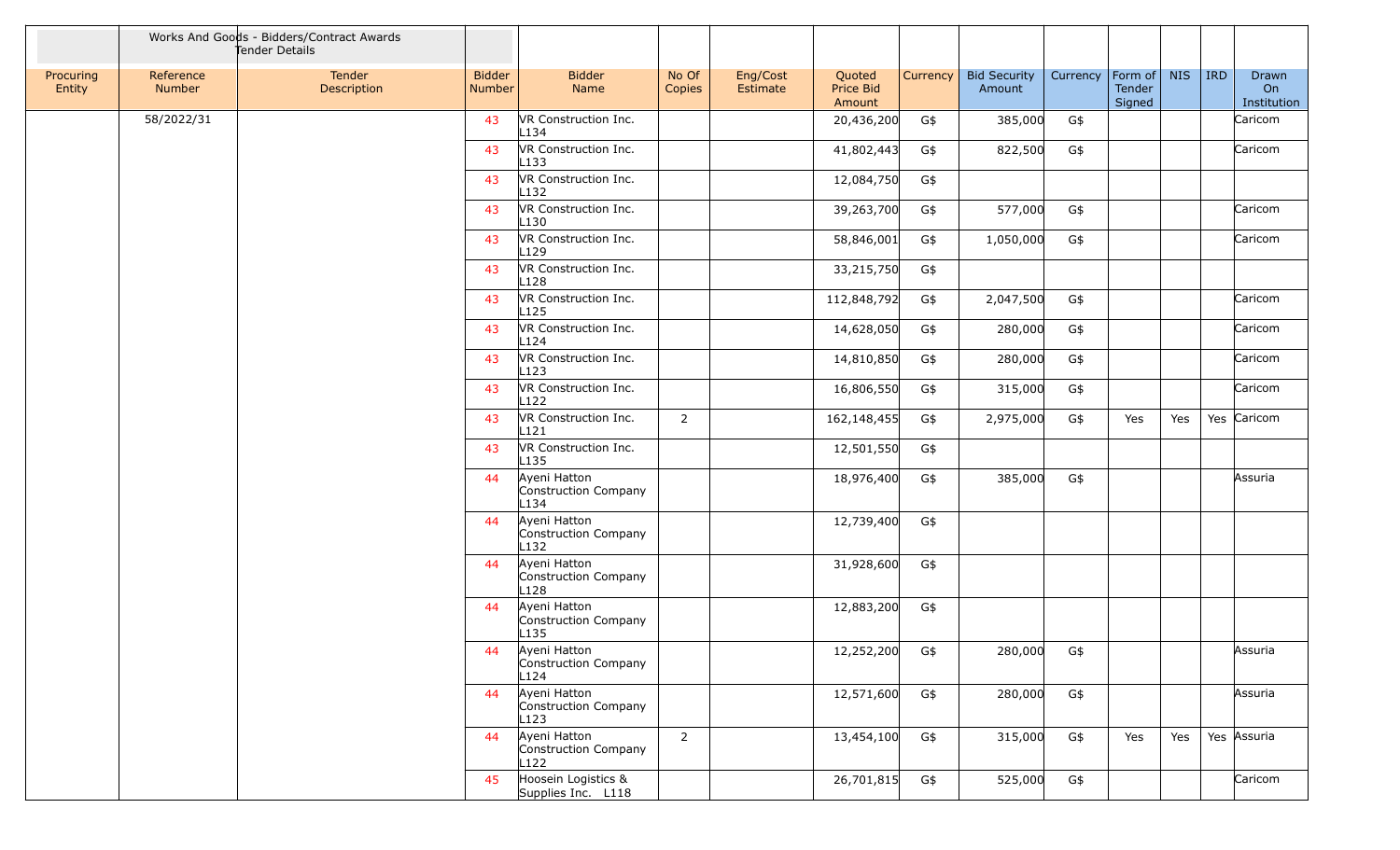|                     |                     | Works And Goods - Bidders/Contract Awards<br>Tender Details |                         |                                           |                 |                      |                               |          |                               |          |                                     |            |            |                            |
|---------------------|---------------------|-------------------------------------------------------------|-------------------------|-------------------------------------------|-----------------|----------------------|-------------------------------|----------|-------------------------------|----------|-------------------------------------|------------|------------|----------------------------|
| Procuring<br>Entity | Reference<br>Number | Tender<br>Description                                       | <b>Bidder</b><br>Number | <b>Bidder</b><br>Name                     | No Of<br>Copies | Eng/Cost<br>Estimate | Quoted<br>Price Bid<br>Amount | Currency | <b>Bid Security</b><br>Amount | Currency | Form of $\vert$<br>Tender<br>Signed | <b>NIS</b> | <b>IRD</b> | Drawn<br>On<br>Institution |
|                     | 58/2022/31          |                                                             | 45                      | Hoosein Logistics &<br>Supplies Inc. L117 |                 |                      | 34,575,500                    | G\$      | 665,000                       | G\$      |                                     |            |            | Caricom                    |
|                     |                     |                                                             | 45                      | Hoosein Logistics &<br>Supplies Inc. L115 |                 |                      | 17,164,500                    | G\$      | 350,000                       | G\$      |                                     |            |            | Caricom                    |
|                     |                     |                                                             | 45                      | Hoosein Logistics &<br>Supplies Inc. L136 |                 |                      | 26,282,025                    | G\$      | 525,000                       | G\$      |                                     |            |            | Caricom                    |
|                     |                     |                                                             | 45                      | Hoosein Logistics &<br>Supplies Inc. L134 | $\mathbf{1}$    |                      | 19,779,100                    | G\$      | 385,000                       | G\$      | Yes                                 | Yes        |            | Yes Caricom                |
|                     |                     |                                                             | 46                      | GSR Group USA Inc.<br>L <sub>134</sub>    |                 |                      | 23,080,700                    | G\$      | 385,000                       | G\$      |                                     |            |            | Nafico                     |
|                     |                     |                                                             | 46                      | GSR Group USA Inc.<br>L136                |                 |                      | 30,590,490                    | G\$      | 525,000                       | G\$      |                                     |            |            | Nafico                     |
|                     |                     |                                                             | 46                      | GSR Group USA Inc.<br>L <sub>135</sub>    |                 |                      | 16,374,700                    | G\$      |                               |          |                                     |            |            |                            |
|                     |                     |                                                             | 46                      | GSR Group USA Inc.<br>$L$ 133             |                 |                      | 46,705,050                    | G\$      | 822,500                       | G\$      |                                     |            |            | Nafico                     |
|                     |                     |                                                             | 46                      | GSR Group USA Inc.<br>L132                |                 |                      | 16,510,620                    | G\$      |                               |          |                                     |            |            |                            |
|                     |                     |                                                             | 46                      | GSR Group USA Inc.<br>L <sub>131</sub>    |                 |                      | 49,598,010                    | G\$      | 752,500                       | G\$      |                                     |            |            | Nafico                     |
|                     |                     |                                                             | 46                      | GSR Group USA Inc.<br>L <sub>130</sub>    |                 |                      | 55,221,810                    | G\$      | 577,000                       | G\$      |                                     |            |            | Nafico                     |
|                     |                     |                                                             | 46                      | GSR Group USA Inc.<br>L <sub>128</sub>    |                 |                      | 42,030,000                    | G\$      |                               |          |                                     |            |            |                            |
|                     |                     |                                                             | 46                      | GSR Group USA Inc.<br>L126                |                 |                      | 35,658,600                    | G\$      | 577,500                       | G\$      |                                     |            |            | Nafico                     |
|                     |                     |                                                             | 46                      | GSR Group USA Inc.<br>L <sub>124</sub>    |                 |                      | 17,030,400                    | G\$      | 280,000                       | G\$      |                                     |            |            | Nafico                     |
|                     |                     |                                                             | 46                      | GSR Group USA Inc.<br>L123                |                 |                      | 16,866,100                    | G\$      | 280,000                       | G\$      |                                     |            |            | Nafico                     |
|                     |                     |                                                             | 46                      | GSR Group USA Inc.<br>L <sub>122</sub>    |                 |                      | 18,167,100                    | G\$      | 315,000                       | G\$      |                                     |            |            | Nafico                     |
|                     |                     |                                                             | 46                      | GSR Group USA Inc.<br>L <sub>120</sub>    |                 |                      | 16,231,000                    | G\$      | 280,000                       | G\$      |                                     |            |            | Nafico                     |
|                     |                     |                                                             | 46                      | GSR Group USA Inc.<br>L <sub>118</sub>    |                 |                      | 33,270,510                    | G\$      | 525,000                       | G\$      |                                     |            |            | Nafico                     |
|                     |                     |                                                             | 46                      | GSR Group USA Inc.<br>L <sub>117</sub>    |                 |                      | 44,874,000                    | G\$      | 665,000                       | G\$      |                                     |            |            | Nafico                     |
|                     |                     |                                                             | 46                      | GSR Group USA Inc.<br>L116                |                 |                      | 48,795,600                    | G\$      | 857,500                       | G\$      |                                     |            |            | Nafico                     |
|                     |                     |                                                             | 46                      | GSR Group USA Inc.<br>L114                | $\overline{2}$  |                      | 48,985,440                    | G\$      | 857,500                       | G\$      | Yes                                 | Yes        |            | Yes Nafico                 |
|                     |                     |                                                             | 47                      | C. Khemraj Construction<br>Services L136  |                 |                      | 32,590,267                    | G\$      | 525,000                       | G\$      |                                     |            |            | Caricom                    |
|                     |                     |                                                             | 47                      | C. Khemraj Construction<br>Services L134  |                 |                      | 26,475,450                    | G\$      | 385,000                       | G\$      |                                     |            |            | Caricom                    |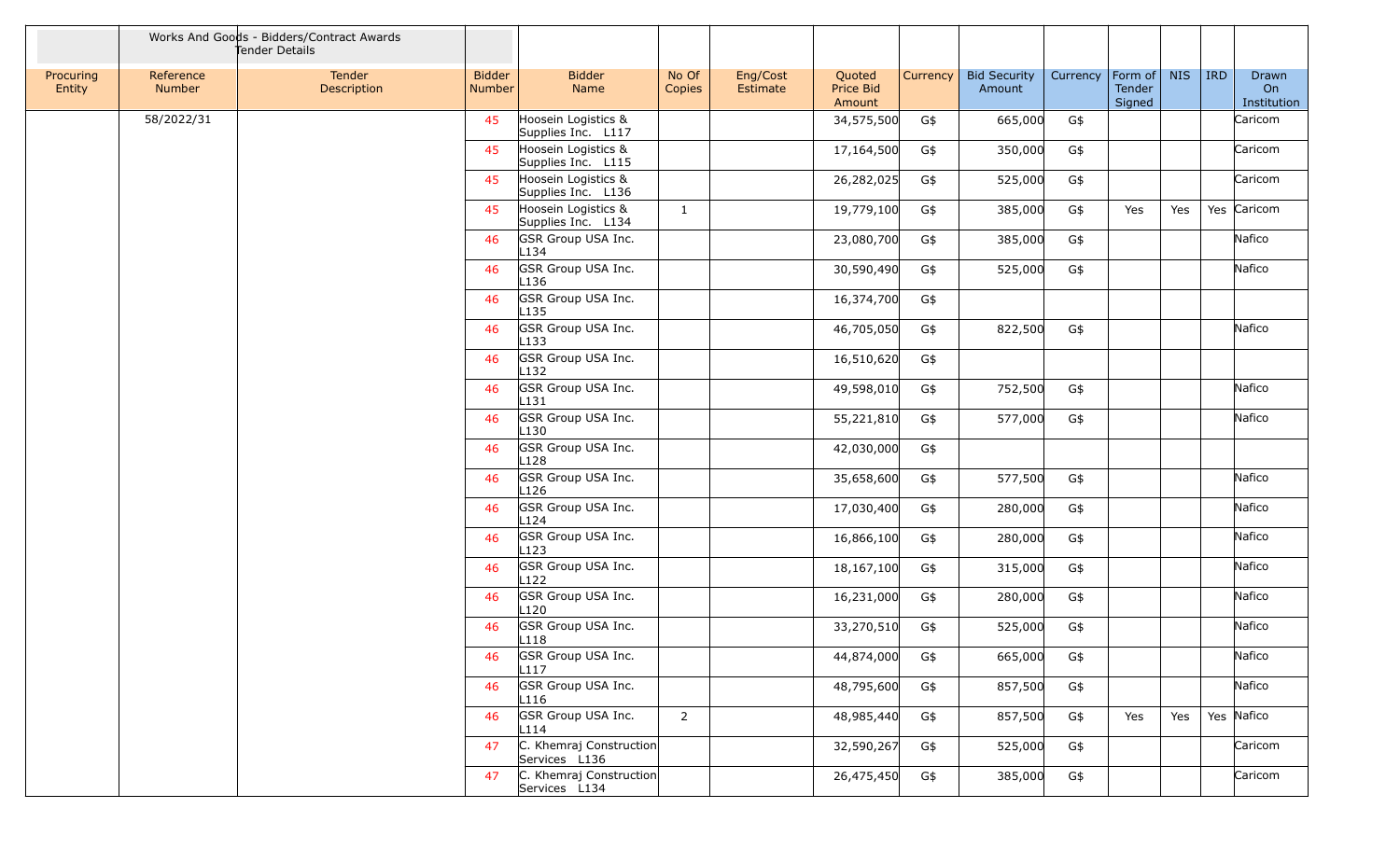|                     |                     | Works And Goods - Bidders/Contract Awards<br>Tender Details |                                |                                             |                 |                      |                               |          |                               |          |                                     |            |            |                            |
|---------------------|---------------------|-------------------------------------------------------------|--------------------------------|---------------------------------------------|-----------------|----------------------|-------------------------------|----------|-------------------------------|----------|-------------------------------------|------------|------------|----------------------------|
| Procuring<br>Entity | Reference<br>Number | Tender<br>Description                                       | <b>Bidder</b><br><b>Number</b> | <b>Bidder</b><br>Name                       | No Of<br>Copies | Eng/Cost<br>Estimate | Quoted<br>Price Bid<br>Amount | Currency | <b>Bid Security</b><br>Amount | Currency | $ $ Form of $ $<br>Tender<br>Signed | <b>NIS</b> | <b>IRD</b> | Drawn<br>On<br>Institution |
|                     | 58/2022/31          |                                                             | 47                             | C. Khemraj Construction<br>Services L133    |                 |                      | 31,414,247                    | G\$      | 822,500                       | G\$      |                                     |            |            | Caricom                    |
|                     |                     |                                                             | 47                             | C. Khemraj Construction<br>Services L131    |                 |                      | 53,826,304                    | G\$      | 752,500                       | G\$      |                                     |            |            | Caricom                    |
|                     |                     |                                                             | 47                             | C. Khemraj Construction<br>Services L130    |                 |                      | 60,295,147                    | G\$      | 577,000                       | G\$      |                                     |            |            | Caricom                    |
|                     |                     |                                                             | 47                             | C. Khemraj Construction<br>Services L126    |                 |                      | 42,928,550                    | G\$      | 577,500                       | G\$      |                                     |            |            | Caricom                    |
|                     |                     |                                                             | 47                             | C. Khemraj Construction<br>Services L118    |                 |                      | 37,260,772                    | G\$      | 525,000                       | G\$      |                                     |            |            | Caricom                    |
|                     |                     |                                                             | 47                             | C. Khemraj Construction<br>Services L117    |                 |                      | 45,609,800                    | G\$      | 665,000                       | G\$      |                                     |            |            | Caricom                    |
|                     |                     |                                                             | 47                             | C. Khemraj Construction<br>Services L115    | $\overline{2}$  |                      | 27,514,150                    | G\$      | 350,000                       | G\$      | Yes                                 | Yes        |            | Yes Caricom                |
|                     |                     |                                                             | 48                             | Vulcan Group Inc.<br>L133                   |                 |                      | 49,633,815                    | G\$      | 822,500                       | G\$      |                                     |            |            | Caricom                    |
|                     |                     |                                                             | 48                             | Vulcan Group Inc.<br>L <sub>125</sub>       |                 |                      | 117,872,685                   | G\$      | 2,047,500                     | G\$      |                                     |            |            | Caricom                    |
|                     |                     |                                                             | 48                             | Vulcan Group Inc.<br>L119                   |                 |                      | 69,206,550                    | G\$      | 1,137,500                     | G\$      |                                     |            |            | Caricom                    |
|                     |                     |                                                             | 48                             | Vulcan Group Inc.<br>L <sub>117</sub>       |                 |                      | 41,070,850                    | G\$      | 665,000                       | G\$      |                                     |            |            | Caricom                    |
|                     |                     |                                                             | 48                             | Vulcan Group Inc.<br>L114                   | $\overline{2}$  |                      | 53,757,480                    | G\$      | 857,500                       | G\$      | Yes                                 | Yes        |            | Yes Caricom                |
|                     |                     |                                                             | 48                             | Vulcan Group Inc.<br>L129                   |                 |                      | 63,007,009                    | G\$      | 1,050,000                     | G\$      |                                     |            |            | Caricom                    |
|                     |                     |                                                             | 49                             | S & D Construction<br>L121                  |                 |                      | 177,744,368                   | G\$      | 2,975,000                     | G\$      |                                     |            |            | Premier<br>Insurance       |
|                     |                     |                                                             | 49                             | S & D Construction<br>L114                  | $\overline{2}$  |                      | 50,165,745                    | G\$      | 857,500                       | G\$      | Yes                                 | Yes        | Yes        | Premier<br>Insurance       |
|                     |                     |                                                             | 50                             | Corner Stone Enterprise<br>L <sub>133</sub> |                 |                      | 46,897,095                    | G\$      | 822,500                       | G\$      |                                     |            |            |                            |
|                     |                     |                                                             | 50                             | Corner Stone Enterprise<br>L136             |                 |                      | 29,882,475                    | G\$      | 525,000                       | G\$      |                                     |            |            |                            |
|                     |                     |                                                             | 50                             | Corner Stone Enterprise<br>L131             |                 |                      | 48,387,360                    | G\$      | 752,500                       | G\$      |                                     |            |            |                            |
|                     |                     |                                                             | 50                             | Corner Stone Enterprise<br>L130             |                 |                      | 47,825,655                    | G\$      | 577,000                       | G\$      |                                     |            |            |                            |
|                     |                     |                                                             | 50                             | Corner Stone Enterprise<br>L129             |                 |                      | 54,853,050                    | G\$      | 1,050,000                     | G\$      |                                     |            |            |                            |
|                     |                     |                                                             | 50                             | Corner Stone Enterprise<br>L <sub>127</sub> |                 |                      | 61,781,370                    | G\$      | 980,000                       | G\$      |                                     |            |            |                            |
|                     |                     |                                                             | 50                             | Corner Stone Enterprise<br>L126             |                 |                      | 35,800,400                    | G\$      | 577,500                       | G\$      |                                     |            |            |                            |
|                     |                     |                                                             | 50                             | Corner Stone Enterprise<br>L125             |                 |                      | 115,261,598                   | G\$      | 2,047,500                     | G\$      |                                     |            |            |                            |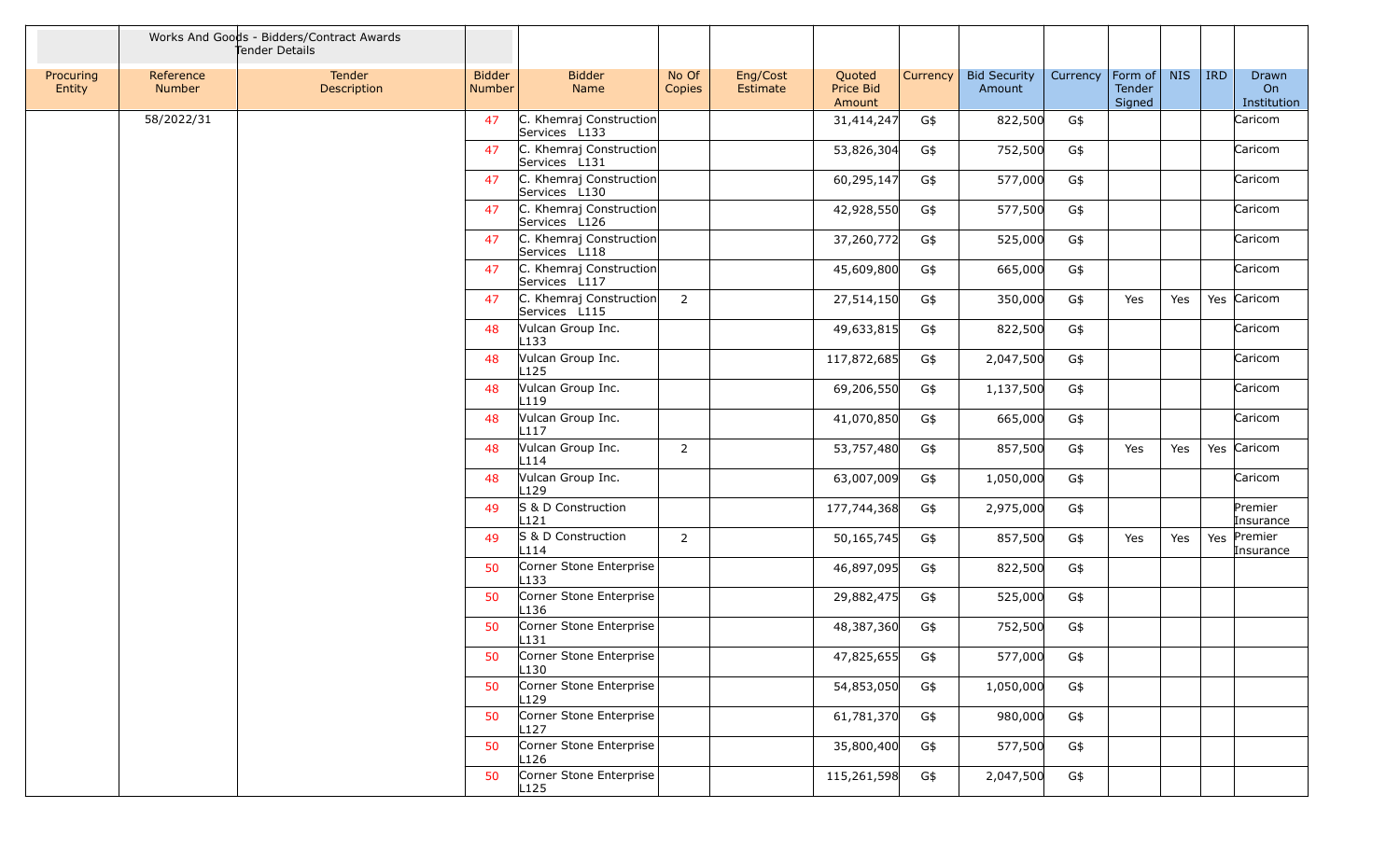|                     |                     | Works And Goods - Bidders/Contract Awards<br>Tender Details |                         |                                             |                 |                      |                               |          |                               |          |                                     |            |            |                            |
|---------------------|---------------------|-------------------------------------------------------------|-------------------------|---------------------------------------------|-----------------|----------------------|-------------------------------|----------|-------------------------------|----------|-------------------------------------|------------|------------|----------------------------|
| Procuring<br>Entity | Reference<br>Number | Tender<br>Description                                       | <b>Bidder</b><br>Number | <b>Bidder</b><br>Name                       | No Of<br>Copies | Eng/Cost<br>Estimate | Quoted<br>Price Bid<br>Amount | Currency | <b>Bid Security</b><br>Amount | Currency | $ $ Form of $ $<br>Tender<br>Signed | <b>NIS</b> | <b>IRD</b> | Drawn<br>On<br>Institution |
|                     | 58/2022/31          |                                                             | 50                      | Corner Stone Enterprise<br>L121             |                 |                      | 168,721,035                   | G\$      | 2,975,000                     | G\$      |                                     |            |            |                            |
|                     |                     |                                                             | 50                      | Corner Stone Enterprise<br>L <sub>119</sub> |                 |                      | 63,360,150                    | G\$      | 1,137,500                     | G\$      |                                     |            |            |                            |
|                     |                     |                                                             | 50                      | Corner Stone Enterprise<br>L118             |                 |                      | 30,895,620                    | G\$      | 525,000                       | G\$      |                                     |            |            |                            |
|                     |                     |                                                             | 50                      | Corner Stone Enterprise<br>L117             |                 |                      | 37,308,400                    | G\$      | 665,000                       | G\$      |                                     |            |            |                            |
|                     |                     |                                                             | 50                      | Corner Stone Enterprise<br>L116             |                 |                      | 48,837,900                    | G\$      | 857,500                       | G\$      |                                     |            |            |                            |
|                     |                     |                                                             | 50                      | Corner Stone Enterprise<br>L114             | $\overline{2}$  |                      | 48,834,870                    | G\$      | 857,500                       | G\$      | Yes                                 | Yes        |            | Yes Premier<br>Insurance   |
|                     |                     |                                                             | 51                      | Pantheon Construction<br>L136               |                 |                      | 31,185,420                    | G\$      | 525,000                       | G\$      |                                     |            |            | Premier<br>Insurance       |
|                     |                     |                                                             | 51                      | Pantheon Construction<br>L135               |                 |                      | 15,595,620                    | G\$      |                               |          |                                     |            |            |                            |
|                     |                     |                                                             | 51                      | Pantheon Construction<br>L134               |                 |                      | 24,521,060                    | G\$      | 385,000                       | G\$      |                                     |            |            | Premier<br>Insurance       |
|                     |                     |                                                             | 51                      | Pantheon Construction<br>L133               |                 |                      | 50,761,536                    | G\$      | 822,500                       | G\$      |                                     |            |            | Premier<br>Insurance       |
|                     |                     |                                                             | 51                      | Pantheon Construction<br>L132               |                 |                      | 14,533,860                    | G\$      |                               |          |                                     |            |            |                            |
|                     |                     |                                                             | 51                      | Pantheon Construction<br>L131               |                 |                      | 51,092,580                    | G\$      | 752,500                       | G\$      |                                     |            |            | Premier<br>Insurance       |
|                     |                     |                                                             | 51                      | Pantheon Construction<br>L127               |                 |                      | 67,449,690                    | G\$      | 980,000                       | G\$      |                                     |            |            | Premier<br>Insurance       |
|                     |                     |                                                             | 51                      | Pantheon Construction<br>L126               |                 |                      | 37,926,750                    | G\$      | 577,500                       | G\$      |                                     |            |            | Premier<br>Insurance       |
|                     |                     |                                                             | 51                      | Pantheon Construction<br>L125               |                 |                      | 116,583,023                   | G\$      | 2,047,500                     | $G\$     |                                     |            |            | Premier<br>Insurance       |
|                     |                     |                                                             | 51                      | Pantheon Construction<br>L124               |                 |                      | 15,996,220                    | G\$      | 280,000                       | G\$      |                                     |            |            | Premier<br>Insurance       |
|                     |                     |                                                             | 51                      | Pantheon Construction<br>L123               |                 |                      | 15,869,060                    | G\$      | 280,000                       | G\$      |                                     |            |            | Premier<br>Insurance       |
|                     |                     |                                                             | 51                      | Pantheon Construction<br>L122               |                 |                      | 18,250,300                    | G\$      | 315,000                       | G\$      |                                     |            |            | Premier<br>Insurance       |
|                     |                     |                                                             | 51                      | Pantheon Construction<br>L121               |                 |                      | 169,668,765                   | G\$      | 2,975,000                     | G\$      |                                     |            |            | Premier<br>Insurance       |
|                     |                     |                                                             | 51                      | Pantheon Construction<br>L <sub>115</sub>   |                 |                      | 19,969,700                    | G\$      | 350,000                       | G\$      |                                     |            |            | Premier<br>Insurance       |
|                     |                     |                                                             | 51                      | Pantheon Construction<br>L114               | $\overline{2}$  |                      | 48,981,555                    | G\$      | 857,500                       | G\$      | Yes                                 | Yes        |            | Yes Premier<br>Insurance   |
|                     |                     |                                                             | 52                      | K. Ramdial L135                             |                 |                      | 14,715,200                    | G\$      |                               |          |                                     |            |            |                            |
|                     |                     |                                                             | 52                      | $K.$ Ramdial $L132$                         |                 |                      | 14,715,200                    | G\$      |                               |          |                                     |            |            |                            |
|                     |                     |                                                             | 52                      | K. Ramdial L128                             |                 |                      | 38,695,600                    | G\$      |                               |          |                                     |            |            |                            |
|                     |                     |                                                             | 52                      | K. Ramdial L124                             |                 |                      | 16,226,000                    | G\$      | 280,000                       | G\$      |                                     |            |            | Caricom                    |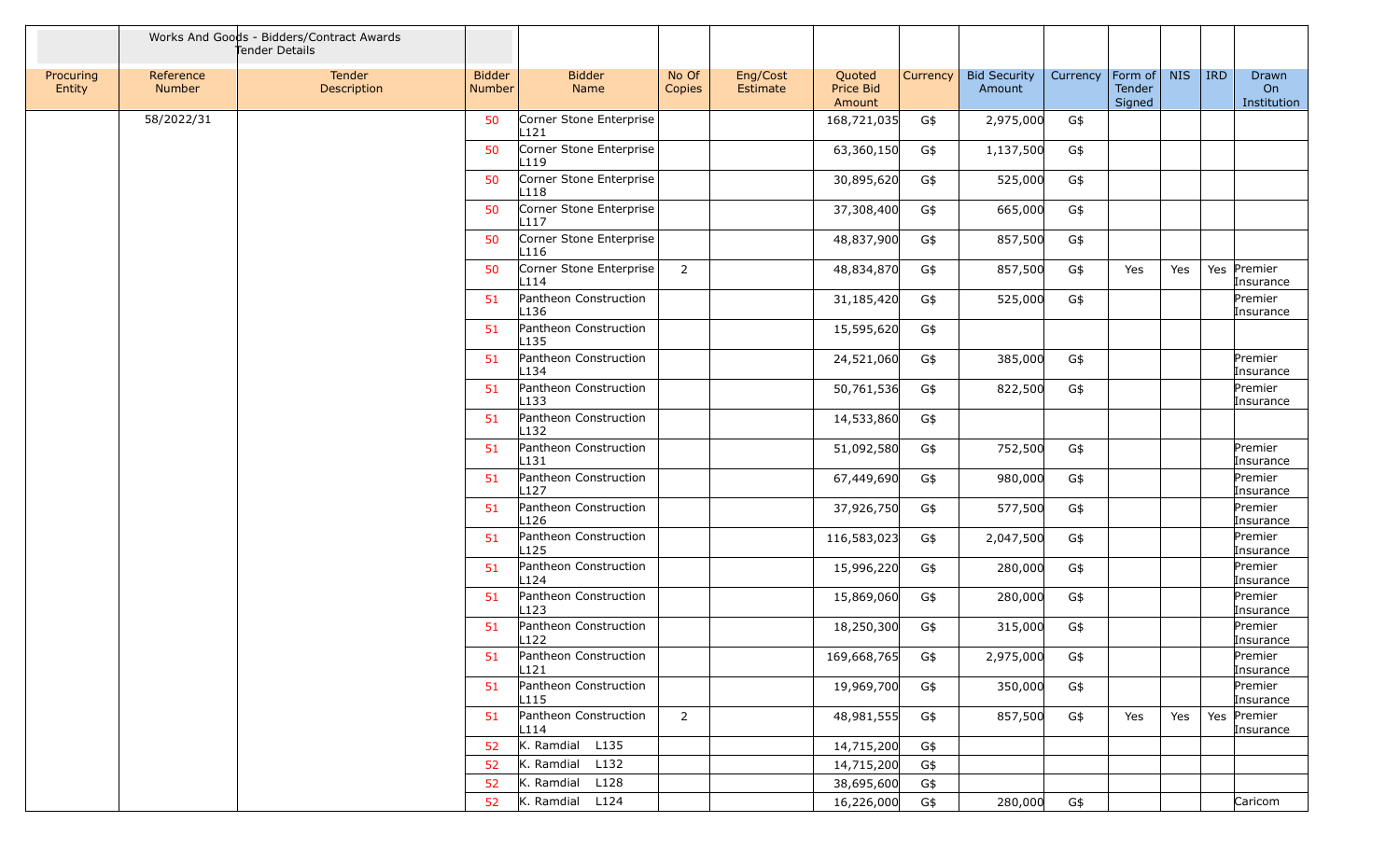|                     |                     | Works And Goods - Bidders/Contract Awards<br>Tender Details |                                |                                                       |                 |                      |                                      |          |                               |          |                             |            |         |                            |
|---------------------|---------------------|-------------------------------------------------------------|--------------------------------|-------------------------------------------------------|-----------------|----------------------|--------------------------------------|----------|-------------------------------|----------|-----------------------------|------------|---------|----------------------------|
| Procuring<br>Entity | Reference<br>Number | Tender<br>Description                                       | <b>Bidder</b><br><b>Number</b> | <b>Bidder</b><br>Name                                 | No Of<br>Copies | Eng/Cost<br>Estimate | Quoted<br><b>Price Bid</b><br>Amount | Currency | <b>Bid Security</b><br>Amount | Currency | Form of<br>Tender<br>Signed | <b>NIS</b> | $ $ IRD | Drawn<br>On<br>Institution |
|                     | 58/2022/31          |                                                             | 52                             | K. Ramdial L123                                       |                 |                      | 16,225,400                           | G\$      | 280,000                       | G\$      |                             |            |         | Caricom                    |
|                     |                     |                                                             | 52                             | K. Ramdial<br>L122                                    |                 |                      | 16,737,300                           | G\$      | 315,000                       | G\$      |                             |            |         | Caricom                    |
|                     |                     |                                                             | 52                             | K. Ramdial L120                                       |                 |                      | 13,088,300                           | G\$      | 280,000                       | G\$      |                             |            |         | Caricom                    |
|                     |                     |                                                             | 52                             | K. Ramdial L115                                       | $\overline{2}$  |                      | 20,181,100                           | G\$      | 350,000                       | G\$      | Yes                         | Yes        |         | Yes Caricom                |
|                     |                     |                                                             | 53                             | Vals Construction L127                                |                 |                      | 119,006,160                          | G\$      | 980,000                       | G\$      |                             |            |         | Nafico                     |
|                     |                     |                                                             | 53                             | Vals Construction L119                                |                 |                      | 75,586,850                           | G\$      | 1,137,500                     | G\$      |                             |            |         | Nafico                     |
|                     |                     |                                                             | 53                             | Vals Construction L116                                |                 |                      | 57,718,750                           | G\$      | 857,500                       | G\$      |                             |            |         | Nafico                     |
|                     |                     |                                                             | 53                             | Vals Construction L114                                | $\overline{2}$  |                      | 53,485,425                           | G\$      | 857,500                       | G\$      | Yes                         | Yes        |         | Yes Nafico                 |
|                     |                     |                                                             | 53                             | Vals Construction L121                                |                 |                      | 330,275,872                          | G\$      | 2,975,000                     | G\$      |                             |            |         | Nafico                     |
|                     |                     |                                                             | 54                             | JS & R International<br>Construc. Co. L134            |                 |                      | 20,604,850                           | G\$      | 385,000                       | G\$      |                             |            |         | Caricom                    |
|                     |                     |                                                             | 54                             | JS & R International<br>Construc. Co. L135            |                 |                      | 12,556,550                           | G\$      |                               |          |                             |            |         |                            |
|                     |                     |                                                             | 54                             | JS & R International<br>Construc. Co. L133            |                 |                      | 46,392,900                           | G\$      | 822,500                       | G\$      |                             |            |         | Caricom                    |
|                     |                     |                                                             | 54                             | JS & R International<br>Construc. Co. L132            |                 |                      | 12,815,800                           | G\$      |                               |          |                             |            |         |                            |
|                     |                     |                                                             | 54                             | JS & R International<br>Construc. Co. L129            |                 |                      | 58,904,297                           | G\$      | 1,050,000                     | G\$      |                             |            |         | Caricom                    |
|                     |                     |                                                             | 54                             | JS & R International<br>Construc. Co. L128            |                 |                      | 12,687,000                           | G\$      |                               |          |                             |            |         |                            |
|                     |                     |                                                             | 54                             | JS & R International<br>Construc. Co. L124            |                 |                      | 15,661,300                           | G\$      | 280,000                       | G\$      |                             |            |         | Caricom                    |
|                     |                     |                                                             | 54                             | <b>JS &amp; R International</b><br>Construc. Co. L122 | $\overline{2}$  |                      | 17,678,350                           | G\$      | 315,000                       | G\$      | Yes                         | Yes        |         | Yes Caricom                |
|                     |                     |                                                             | 55                             | Emerald Gen. Contract.<br>& Distri. L134              |                 |                      | 19,988,026                           | G\$      | 385,000                       | G\$      |                             |            |         | Caricom                    |
|                     |                     |                                                             | 55                             | Emerald Gen. Contract.<br>& Distri. L130              |                 |                      | 46,269,616                           | G\$      | 577,000                       | G\$      |                             |            |         | Caricom                    |
|                     |                     |                                                             | 55                             | Emerald Gen. Contract.<br>& Distri. L136              |                 |                      | 26,013,319                           | G\$      | 525,000                       | G\$      |                             |            |         | Caricom                    |
|                     |                     |                                                             | 55                             | Emerald Gen. Contract.<br>& Distri. L135              |                 |                      | 14,026,598                           | G\$      |                               |          |                             |            |         |                            |
|                     |                     |                                                             | 55                             | Emerald Gen. Contract.<br>& Distri. L133              |                 |                      | 40,202,434                           | G\$      | 822,500                       | G\$      |                             |            |         | Caricom                    |
|                     |                     |                                                             | 55                             | Emerald Gen. Contract.<br>& Distri. L132              |                 |                      | 13,754,402                           | G\$      |                               |          |                             |            |         |                            |
|                     |                     |                                                             | 55                             | Emerald Gen. Contract.<br>& Distri. L131              |                 |                      | 42,731,357                           | G\$      | 752,500                       | G\$      |                             |            |         | Caricom                    |
|                     |                     |                                                             | 55                             | Emerald Gen. Contract.<br>& Distri. L127              |                 |                      | 50,468,880                           | G\$      | 980,000                       | G\$      |                             |            |         | Caricom                    |
|                     |                     |                                                             | 55                             | Emerald Gen. Contract.<br>& Distri. L126              |                 |                      | 29,240,220                           | G\$      | 577,500                       | G\$      |                             |            |         | Caricom                    |
|                     |                     |                                                             | 55                             | Emerald Gen. Contract.<br>& Distri. L125              |                 |                      | 99,555,120                           | G\$      | 2,047,500                     | G\$      |                             |            |         | Caricom                    |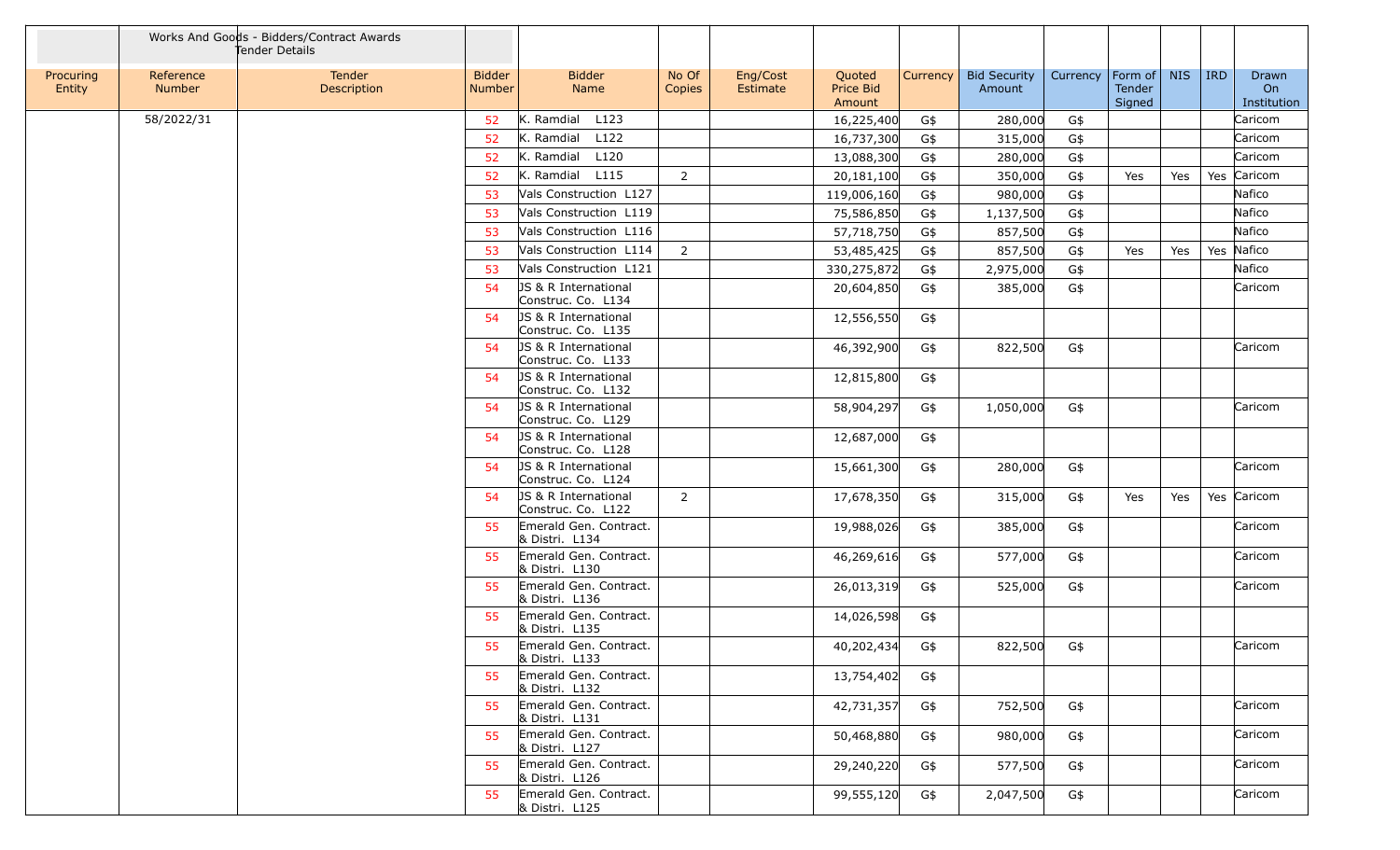|                     |                     | Works And Goods - Bidders/Contract Awards<br>Tender Details |                                |                                            |                 |                      |                               |          |                               |          |                             |            |            |                            |
|---------------------|---------------------|-------------------------------------------------------------|--------------------------------|--------------------------------------------|-----------------|----------------------|-------------------------------|----------|-------------------------------|----------|-----------------------------|------------|------------|----------------------------|
| Procuring<br>Entity | Reference<br>Number | Tender<br>Description                                       | <b>Bidder</b><br><b>Number</b> | <b>Bidder</b><br>Name                      | No Of<br>Copies | Eng/Cost<br>Estimate | Quoted<br>Price Bid<br>Amount | Currency | <b>Bid Security</b><br>Amount | Currency | Form of<br>Tender<br>Signed | <b>NIS</b> | <b>IRD</b> | Drawn<br>On<br>Institution |
|                     | 58/2022/31          |                                                             | 55                             | Emerald Gen. Contract.<br>& Distri. L124   |                 |                      | 13,991,660                    | G\$      | 280,000                       | G\$      |                             |            |            | Caricom                    |
|                     |                     |                                                             | 55                             | Emerald Gen. Contract.<br>& Distri. L123   |                 |                      | 14,106,540                    | G\$      | 280,000                       | G\$      |                             |            |            | Caricom                    |
|                     |                     |                                                             | 55                             | Emerald Gen. Contract.<br>& Distri. L122   |                 |                      | 14,747,590                    | G\$      | 315,000                       | G\$      |                             |            |            | Caricom                    |
|                     |                     |                                                             | 55                             | Emerald Gen. Contract.<br>& Distri. L121   |                 |                      | 152,445,555                   | G\$      | 2,975,000                     | G\$      |                             |            |            | Caricom                    |
|                     |                     |                                                             | 55                             | Emerald Gen. Contract.<br>& Distri. L120   |                 |                      | 13,359,000                    | G\$      | 280,000                       | G\$      |                             |            |            | Caricom                    |
|                     |                     |                                                             | 55                             | Emerald Gen. Contract.<br>& Distri. L119   |                 |                      | 59,398,846                    | G\$      | 1,137,500                     | G\$      |                             |            |            | Caricom                    |
|                     |                     |                                                             | 55                             | Emerald Gen. Contract.<br>& Distri. L118   |                 |                      | 25,787,319                    | G\$      | 525,000                       | G\$      |                             |            |            | Caricom                    |
|                     |                     |                                                             | 55                             | Emerald Gen. Contract.<br>& Distri. L117   |                 |                      | 33,663,000                    | G\$      | 665,000                       | G\$      |                             |            |            | Caricom                    |
|                     |                     |                                                             | 55                             | Emerald Gen. Contract.<br>& Distri. L116   |                 |                      | 43,920,000                    | G\$      | 857,500                       | G\$      |                             |            |            | Caricom                    |
|                     |                     |                                                             | 55                             | Emerald Gen. Contract.<br>& Distri. L115   |                 |                      | 17,277,000                    | G\$      | 350,000                       | G\$      |                             |            |            | Caricom                    |
|                     |                     |                                                             | 55                             | Emerald Gen. Contract.<br>& Distri. L114   | 2               |                      | 41,800,763                    | G\$      | 857,500                       | G\$      | Yes                         | Yes        |            | Yes Caricom                |
|                     |                     |                                                             | 56                             | Associate Construction<br>L136<br>Services |                 |                      | 30,447,060                    | G\$      | 525,000                       | G\$      |                             |            |            | Caricom                    |
|                     |                     |                                                             | 56                             | Associate Construction<br>L135<br>Services |                 |                      | 17,130,960                    | G\$      |                               |          |                             |            |            |                            |
|                     |                     |                                                             | 56                             | Associate Construction<br>L134<br>Services |                 |                      | 24,188,900                    | G\$      | 385,000                       | G\$      |                             |            |            | Caricom                    |
|                     |                     |                                                             | 56                             | Associate Construction<br>Services<br>L133 |                 |                      | 48,321,210                    | G\$      | 822,500                       | G\$      |                             |            |            | Caricom                    |
|                     |                     |                                                             | 56                             | Associate Construction<br>Services<br>L132 |                 |                      | 17,141,880                    | G\$      |                               |          |                             |            |            |                            |
|                     |                     |                                                             | 56                             | Associate Construction<br>L131<br>Services |                 |                      | 54,604,410                    | G\$      | 752,500                       | G\$      |                             |            |            | Caricom                    |
|                     |                     |                                                             | 56                             | Associate Construction<br>Services<br>L130 |                 |                      | 55,819,449                    | G\$      | 577,000                       | G\$      |                             |            |            | Caricom                    |
|                     |                     |                                                             | 56                             | Associate Construction<br>Services<br>L128 |                 |                      | 38,337,060                    | G\$      |                               |          |                             |            |            |                            |
|                     |                     |                                                             | 56                             | Associate Construction<br>L127<br>Services |                 |                      | 62,890,023                    | G\$      | 980,000                       | G\$      |                             |            |            | Caricom                    |
|                     |                     |                                                             | 56                             | Associate Construction<br>Services<br>L126 |                 |                      | 30,562,940                    | G\$      | 577,500                       | G\$      |                             |            |            | Caricom                    |
|                     |                     |                                                             | 56                             | Associate Construction<br>Services<br>L125 |                 |                      | 154,592,760                   | G\$      | 2,047,500                     | G\$      |                             |            |            | Caricom                    |
|                     |                     |                                                             | 56                             | Associate Construction<br>Services<br>L124 |                 |                      | 16,102,000                    | G\$      | 280,000                       | G\$      |                             |            |            | Caricom                    |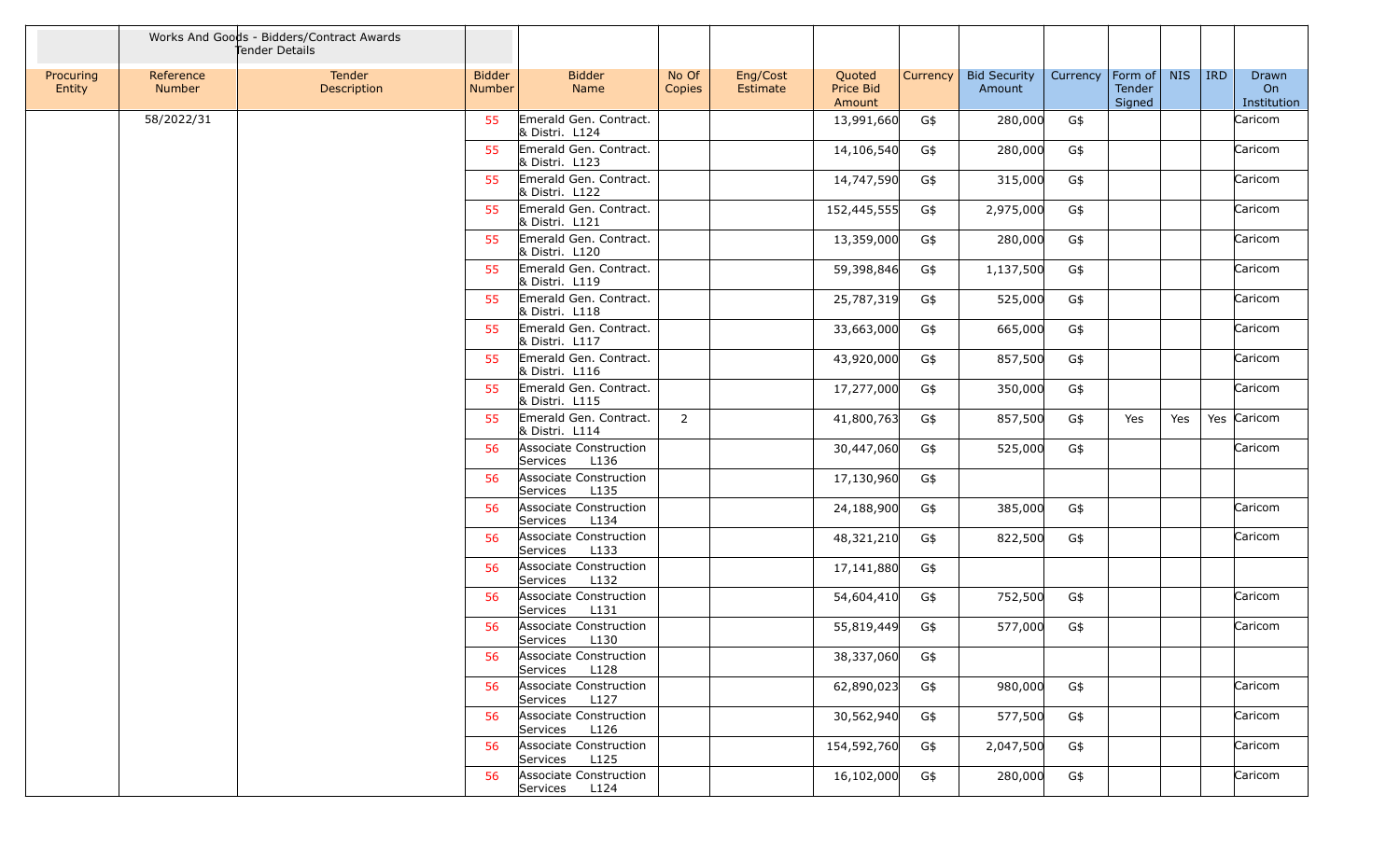|                                   |                     | Works And Goods - Bidders/Contract Awards<br>Tender Details |                                |                                            |                 |                      |                                      |             |                               |          |                             |            |                 |                            |
|-----------------------------------|---------------------|-------------------------------------------------------------|--------------------------------|--------------------------------------------|-----------------|----------------------|--------------------------------------|-------------|-------------------------------|----------|-----------------------------|------------|-----------------|----------------------------|
| Procuring<br>Entity               | Reference<br>Number | Tender<br>Description                                       | <b>Bidder</b><br><b>Number</b> | <b>Bidder</b><br>Name                      | No Of<br>Copies | Eng/Cost<br>Estimate | Quoted<br><b>Price Bid</b><br>Amount | Currency    | <b>Bid Security</b><br>Amount | Currency | Form of<br>Tender<br>Signed | <b>NIS</b> | <b>IRD</b>      | Drawn<br>On<br>Institution |
|                                   | 58/2022/31          |                                                             | 56                             | Associate Construction<br>L123<br>Services |                 |                      | 15,866,500                           | G\$         | 280,000                       | G\$      |                             |            |                 | Caricom                    |
|                                   |                     |                                                             | 56                             | Associate Construction<br>Services<br>L122 |                 |                      | 18,182,800                           | G\$         | 315,000                       | G\$      |                             |            |                 | Caricom                    |
|                                   |                     |                                                             | 56                             | Associate Construction<br>L121<br>Services |                 |                      | 204,786,414                          | G\$         | 2,975,000                     | G\$      |                             |            |                 | Caricom                    |
|                                   |                     |                                                             | 56                             | Associate Construction<br>Services<br>L119 |                 |                      | 75,202,256                           | G\$         | 1,137,500                     | G\$      |                             |            |                 | Caricom                    |
|                                   |                     |                                                             | 56                             | Associate Construction<br>Services<br>L118 |                 |                      | 32,458,985                           | G\$         | 525,000                       | G\$      |                             |            |                 | Caricom                    |
|                                   |                     |                                                             | 56                             | Associate Construction<br>L116<br>Services |                 |                      | 57,180,340                           | G\$         | 857,500                       | G\$      |                             |            |                 |                            |
|                                   |                     |                                                             | 56                             | Associate Construction<br>L114<br>Services | 2               |                      | 49,485,030                           | G\$         | 857,500                       | G\$      | Yes                         | Yes        |                 | Yes Caricom                |
|                                   |                     |                                                             | 57                             | Japarts L132                               |                 |                      | 17,712,400                           | G\$         |                               |          |                             |            |                 |                            |
|                                   |                     |                                                             | -57                            | Japarts L136                               |                 |                      | 33,336,975                           | G\$         | 525,000                       | G\$      |                             |            |                 | Assuria                    |
|                                   |                     |                                                             | 57                             | Japarts L135                               |                 |                      | 17,764,600                           |             |                               | G\$      |                             |            |                 |                            |
|                                   |                     |                                                             | 57                             | Japarts L133                               |                 |                      | 54,288,150                           | G\$         | 822,500                       |          |                             |            |                 | Assuria                    |
|                                   |                     |                                                             | 57                             | Japarts L131                               |                 |                      | 55,828,920                           | G\$         | 752,500                       | G\$      |                             |            |                 | Assuria                    |
|                                   |                     |                                                             | 57                             | Japarts L130                               |                 |                      | 63,563,365                           | G\$         | 577,500                       | G\$      |                             |            |                 | Assuria                    |
|                                   |                     |                                                             | 57                             | Japarts L129                               |                 |                      | 65,845,185                           | G\$         | 1,050,000                     | G\$      |                             |            |                 | Assuria                    |
|                                   |                     |                                                             | 57                             | Japarts L128                               |                 |                      | 47,043,700                           | G\$         |                               |          |                             |            |                 |                            |
|                                   |                     |                                                             | 57                             | Japarts L127                               |                 |                      | 74,636,415                           | G\$         | 980,000                       | G\$      |                             |            |                 | Assuria                    |
|                                   |                     |                                                             | 57                             | Japarts L126                               |                 |                      | 42,415,900                           | G\$         | 577,500                       | G\$      |                             |            |                 | Assuria                    |
|                                   |                     |                                                             | 57                             | Japarts L125                               |                 |                      | 129,896,655                          | G\$         | 2,047,500                     | G\$      |                             |            |                 | Assuria                    |
|                                   |                     |                                                             | -57                            | Japarts L124                               |                 |                      | 23,474,800                           | G\$         | 280,000                       | G\$      |                             |            |                 | Assuria                    |
|                                   |                     |                                                             | 57                             | Japarts L123                               |                 |                      | 22,548,600                           | G\$         | 280,000                       | G\$      |                             |            |                 | Assuria                    |
|                                   |                     |                                                             | 57                             | Japarts L122                               |                 |                      | 20,263,900                           | G\$         | 315,000                       | G\$      |                             |            |                 | Assuria                    |
|                                   |                     |                                                             | 57                             | Japarts L121                               |                 |                      | 188,835,255                          | G\$         | 2,975,000                     | G\$      |                             |            |                 | Assuria                    |
|                                   |                     |                                                             | 57                             | Japarts L120                               |                 |                      | 18,545,000                           | G\$         | 280,000                       | G\$      |                             |            |                 | Assuria                    |
|                                   |                     |                                                             | 57                             | Japarts L119                               |                 |                      | 70,718,287                           | G\$         | 1,137,500                     | G\$      |                             |            |                 | Assuria                    |
|                                   |                     |                                                             | 57                             | Japarts L118                               |                 |                      | 38,544,975                           | G\$         | 525,000                       | G\$      |                             |            |                 | Assuria                    |
|                                   |                     |                                                             | 57                             | Japarts L117                               |                 |                      | 45,543,800                           | G\$         | 665,000                       | G\$      |                             |            |                 | Assuria                    |
|                                   |                     |                                                             | 57                             | Japarts L116                               |                 |                      | 56,407,800                           | G\$         | 857,500                       | G\$      |                             |            |                 | Assuria                    |
|                                   |                     |                                                             | 57                             | Japarts L115                               |                 |                      | 22,480,500                           | G\$         | 350,000                       | G\$      |                             |            |                 | Assuria                    |
|                                   |                     |                                                             | 57                             | Japarts L114                               | $\overline{2}$  |                      | 52,358,355                           | G\$         | 857,500                       | G\$      | Yes                         | Yes        |                 | Yes Assuria                |
|                                   |                     |                                                             |                                | 639                                        |                 |                      | O                                    |             |                               |          |                             |            |                 |                            |
| Guyana<br>Elections<br>Commission | 59/2022/11          | Pre-Qualification of Civic and Voter<br>Education Works     | $\mathbf{1}$                   | Perception Inc.                            | $\overline{2}$  |                      | 0                                    | $\mathbf 0$ |                               | 0        | $\mathbf 0$                 | Yes        | Yes $ 0 $       |                            |
|                                   |                     |                                                             | $\overline{2}$                 | Troy Christopher                           | $\mathbf{1}$    |                      | 0                                    |             |                               |          |                             |            | Yes $\vert$ Yes |                            |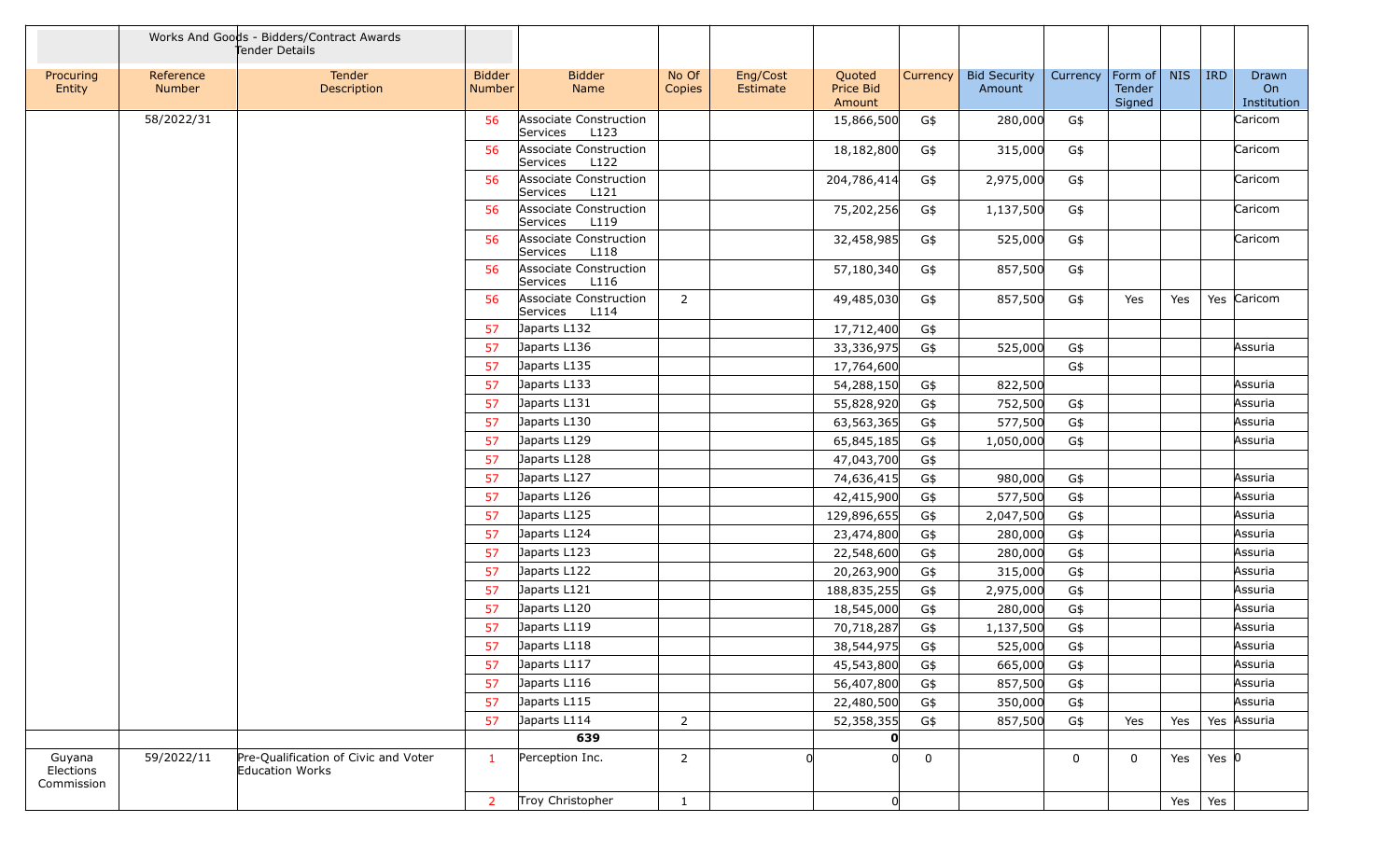|                             |                     | Works And Goods - Bidders/Contract Awards<br>Tender Details                                                                                                                                                                                                                    |                                |                                         |                 |                      |                               |          |                               |          |                                     |            |         |                            |
|-----------------------------|---------------------|--------------------------------------------------------------------------------------------------------------------------------------------------------------------------------------------------------------------------------------------------------------------------------|--------------------------------|-----------------------------------------|-----------------|----------------------|-------------------------------|----------|-------------------------------|----------|-------------------------------------|------------|---------|----------------------------|
| Procuring<br>Entity         | Reference<br>Number | Tender<br>Description                                                                                                                                                                                                                                                          | <b>Bidder</b><br><b>Number</b> | <b>Bidder</b><br>Name                   | No Of<br>Copies | Eng/Cost<br>Estimate | Quoted<br>Price Bid<br>Amount | Currency | <b>Bid Security</b><br>Amount | Currency | Form of $\vert$<br>Tender<br>Signed | <b>NIS</b> | $ $ IRD | Drawn<br>On<br>Institution |
|                             | 59/2022/11          |                                                                                                                                                                                                                                                                                | 3                              | News Room Inc.                          | $\overline{2}$  |                      |                               |          |                               |          |                                     | Yes        | Yes     |                            |
|                             |                     |                                                                                                                                                                                                                                                                                |                                | 3                                       |                 |                      | <sub>0</sub>                  |          |                               |          |                                     |            |         |                            |
| Ministry of<br>Public Works | 59/2022/31          | Miscellaneous Roads Region 6 (phase<br>3) Lot 147: Construction/Rehabilitation<br>of Mahatma Ghandi Drive (South),<br>Adventure, Reg 6,<br>Lot 148: Construction/Rehabilitation of<br>Tarlogie Compound Dam, Reg 6,<br>Lot 149: Construction/Rehabilitation of<br>Somrah Stree |                                | Engineers Estimate L165                 |                 | 45,276,130           |                               |          |                               |          |                                     |            |         |                            |
|                             |                     |                                                                                                                                                                                                                                                                                |                                | Engineers Estimate L164                 |                 | 45,276,130           |                               |          |                               |          |                                     |            |         |                            |
|                             |                     |                                                                                                                                                                                                                                                                                |                                | Engineers Estimate L163                 |                 | 10,371,984           |                               |          |                               |          |                                     |            |         |                            |
|                             |                     |                                                                                                                                                                                                                                                                                |                                | Engineers Estimate L161                 |                 | 13,871,183           |                               |          |                               |          |                                     |            |         |                            |
|                             |                     |                                                                                                                                                                                                                                                                                |                                | Engineers Estimate L160                 |                 | 34,074,233           |                               |          |                               |          |                                     |            |         |                            |
|                             |                     |                                                                                                                                                                                                                                                                                |                                | Engineers Estimate L159                 |                 | 60,111,135           |                               |          |                               |          |                                     |            |         |                            |
|                             |                     |                                                                                                                                                                                                                                                                                |                                | Engineers Estimate L158                 |                 | 14,090,601           |                               |          |                               |          |                                     |            |         |                            |
|                             |                     |                                                                                                                                                                                                                                                                                |                                | Engineers Estimate L157                 |                 | 18,912,000           |                               |          |                               |          |                                     |            |         |                            |
|                             |                     |                                                                                                                                                                                                                                                                                |                                | Engineers Estimate L156                 |                 | 33,290,000           |                               |          |                               |          |                                     |            |         |                            |
|                             |                     |                                                                                                                                                                                                                                                                                |                                | Engineers Estimate L155                 |                 | 24,053,000           |                               |          |                               |          |                                     |            |         |                            |
|                             |                     |                                                                                                                                                                                                                                                                                |                                | Engineers Estimate L153                 |                 | 14,226,000           |                               |          |                               |          |                                     |            |         |                            |
|                             |                     |                                                                                                                                                                                                                                                                                |                                | Engineers Estimate L152                 |                 | 25,745,057           |                               |          |                               |          |                                     |            |         |                            |
|                             |                     |                                                                                                                                                                                                                                                                                |                                | Engineers Estimate L151                 |                 | 16,323,806           |                               |          |                               |          |                                     |            |         |                            |
|                             |                     |                                                                                                                                                                                                                                                                                |                                | Engineers Estimate L149                 |                 | 81,632,886           |                               |          |                               |          |                                     |            |         |                            |
|                             |                     |                                                                                                                                                                                                                                                                                |                                | Engineers Estimate L148                 |                 | 14,907,000           |                               |          |                               |          |                                     |            |         |                            |
|                             |                     |                                                                                                                                                                                                                                                                                |                                | Engineers Estimate L147                 |                 | 11,021,000           |                               |          |                               |          |                                     |            |         |                            |
|                             |                     |                                                                                                                                                                                                                                                                                |                                | Engineers Estimate L150                 |                 | 33,784,200           |                               |          |                               |          |                                     |            |         |                            |
|                             |                     |                                                                                                                                                                                                                                                                                |                                | Engineers Estimate L154                 |                 | 26,686,000           |                               |          |                               |          |                                     |            |         |                            |
|                             |                     |                                                                                                                                                                                                                                                                                |                                | Engineers Estimate L162                 |                 | 31,431,195           |                               |          |                               |          |                                     |            |         |                            |
|                             |                     |                                                                                                                                                                                                                                                                                | 1                              | A,E & N Contracting<br>L163             |                 |                      | 10,400,145                    | G\$      |                               |          |                                     |            |         |                            |
|                             |                     |                                                                                                                                                                                                                                                                                |                                | A,E & N Contracting<br>L161             |                 |                      | 13,583,600                    | G\$      | 262,500                       | G\$      |                                     |            |         | Premier<br>Insurance       |
|                             |                     |                                                                                                                                                                                                                                                                                | $\mathbf{1}$                   | A,E & N Contracting<br>L160             |                 |                      | 33,232,815                    | G\$      | 700,000                       | G\$      |                                     |            |         | Premier<br>Insurance       |
|                             |                     |                                                                                                                                                                                                                                                                                | $\mathbf{1}$                   | A,E & N Contracting<br>L158             |                 |                      | 13,217,500                    | G\$      | 262,500                       | G\$      |                                     |            |         | Premier<br>Insurance       |
|                             |                     |                                                                                                                                                                                                                                                                                | $\mathbf{1}$                   | A,E & N Contracting<br>L <sub>157</sub> |                 |                      | 30,567,600                    | G\$      | 322,500                       | G\$      |                                     |            |         | Premier<br>Insurance       |
|                             |                     |                                                                                                                                                                                                                                                                                | $\mathbf{1}$                   | A,E & N Contracting<br>L <sub>156</sub> |                 |                      | 32,262,615                    | G\$      | 680,000                       | G\$      |                                     |            |         | Premier<br>Insurance       |
|                             |                     |                                                                                                                                                                                                                                                                                | $\mathbf{1}$                   | A,E & N Contracting<br>L <sub>155</sub> |                 |                      | 23,501,700                    | G\$      | 500,000                       | G\$      |                                     |            |         | Premier<br>Insurance       |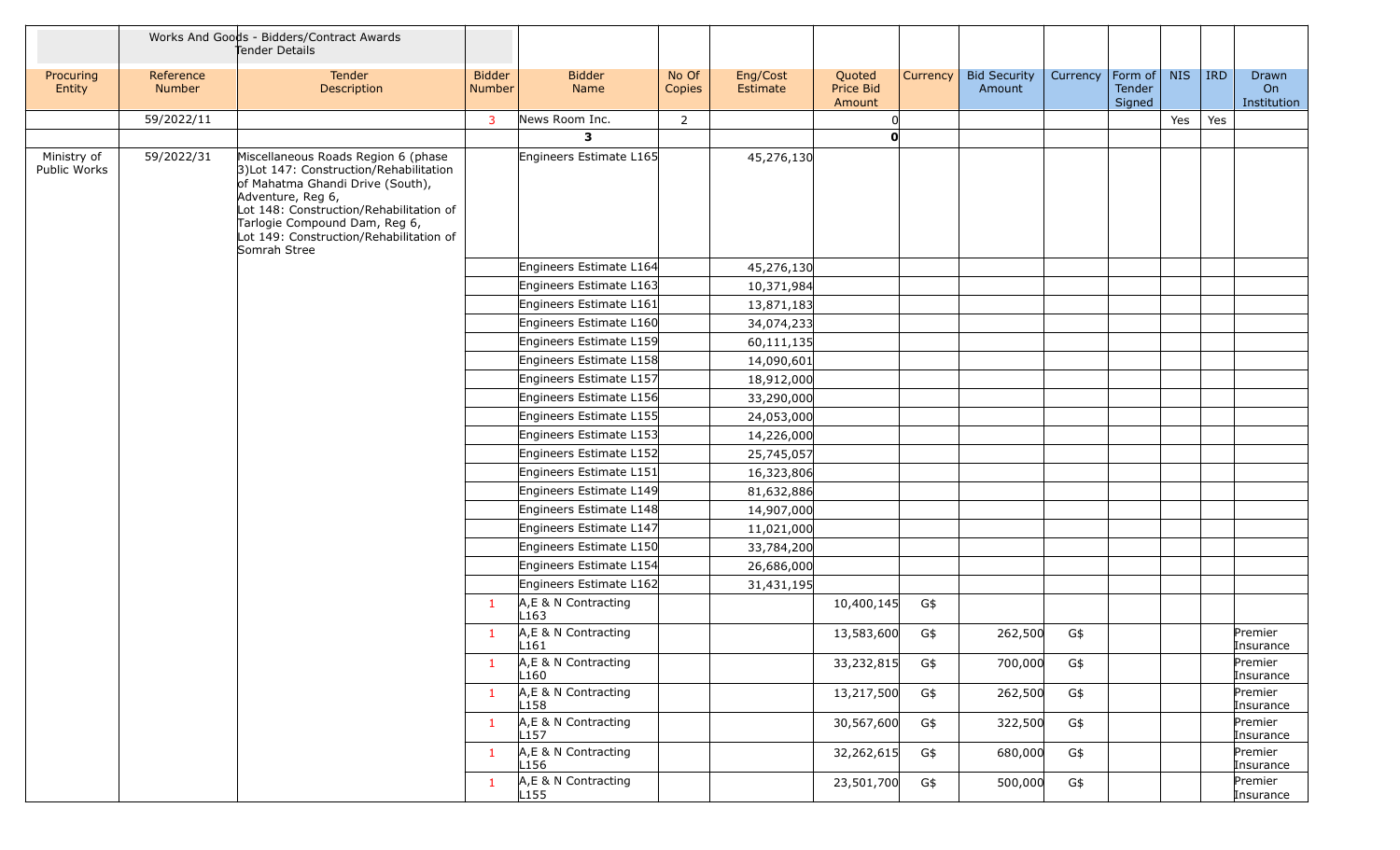|                     |                     | Works And Goods - Bidders/Contract Awards<br>Tender Details |                         |                                                    |                 |                      |                                      |          |                               |             |                                     |            |            |                            |
|---------------------|---------------------|-------------------------------------------------------------|-------------------------|----------------------------------------------------|-----------------|----------------------|--------------------------------------|----------|-------------------------------|-------------|-------------------------------------|------------|------------|----------------------------|
| Procuring<br>Entity | Reference<br>Number | Tender<br>Description                                       | <b>Bidder</b><br>Number | <b>Bidder</b><br>Name                              | No Of<br>Copies | Eng/Cost<br>Estimate | Quoted<br><b>Price Bid</b><br>Amount | Currency | <b>Bid Security</b><br>Amount | Currency    | $ $ Form of $ $<br>Tender<br>Signed | <b>NIS</b> | <b>IRD</b> | Drawn<br>On<br>Institution |
|                     | 59/2022/31          |                                                             | $\mathbf{1}$            | A,E & N Contracting<br>L154                        |                 |                      | 23,452,905                           | G\$      | 500,000                       | G\$         |                                     |            |            | Premier<br>Insurance       |
|                     |                     |                                                             | $\mathbf{1}$            | A,E & N Contracting<br>L153                        |                 |                      | 12,776,000                           | G\$      | 262,500                       | G\$         |                                     |            |            | Premier<br>Insurance       |
|                     |                     |                                                             | $\mathbf{1}$            | A,E & N Contracting<br>L151                        |                 |                      | 19,795,860                           | G\$      | 420,000                       | G\$         |                                     |            |            | Premier<br>Insurance       |
|                     |                     |                                                             | $\mathbf{1}$            | A, E & N Contracting<br>L150                       |                 |                      | 14,016,862                           | G\$      | 320,000                       | G\$         |                                     |            |            | Premier<br>Insurance       |
|                     |                     |                                                             | $\mathbf{1}$            | A,E & N Contracting<br>L148                        |                 |                      | 13,151,565                           | G\$      | 262,500                       | G\$         | Yes                                 | Yes        |            | Yes Premier<br>Insurance   |
|                     |                     |                                                             | $\mathbf{1}$            | A,E & N Contracting<br>L <sub>147</sub>            | $\overline{2}$  |                      | 10,614,975                           | G\$      |                               | $\mathbf 0$ | Yes                                 | Yes        | Yes $ 0 $  |                            |
|                     |                     |                                                             | $\overline{2}$          | Gem Concrete &<br>Construc. Co. L150               | $\overline{2}$  |                      | 24,107,696                           | G\$      | 280,000                       | G\$         | Yes                                 | Yes        |            | Yes Premier<br>Insurance   |
|                     |                     |                                                             | 3                       | A. Nazier & Son<br>Contract. & Gen. Suppl.<br>L162 |                 |                      | 30,276,960                           | G\$      | 560,000                       | G\$         |                                     |            |            | Caricom                    |
|                     |                     |                                                             | $\overline{3}$          | A. Nazier & Son<br>Contract. & Gen. Suppl.<br>L160 |                 |                      | 32,233,163                           | G\$      | 612,500                       | G\$         |                                     |            |            | Caricom                    |
|                     |                     |                                                             | $\overline{3}$          | A. Nazier & Son<br>Contract. & Gen. Suppl.<br>L159 | $\overline{2}$  |                      | 58,550,100                           | G\$      | 1,067,500                     | G\$         | Yes                                 | Yes        |            | Yes Caricom                |
|                     |                     |                                                             | $\overline{4}$          | Premium Asphalt L165                               |                 |                      | 40,363,995                           | G\$      | 805,000                       | G\$         |                                     |            |            | Premier<br>Insurance       |
|                     |                     |                                                             | $\overline{4}$          | Premium Asphalt L164                               |                 |                      | 41,787,795                           | G\$      | 805,000                       | G\$         |                                     |            |            | Premier<br>Insurance       |
|                     |                     |                                                             | $\overline{4}$          | Premium Asphalt L163                               |                 |                      | 29,169,357                           | G\$      |                               |             |                                     |            |            |                            |
|                     |                     |                                                             | $\overline{4}$          | Premium Asphalt L162                               |                 |                      | 9,250,395                            | G\$      | 560,000                       | G\$         |                                     |            |            | Premier<br>Insurance       |
|                     |                     |                                                             | $\overline{4}$          | Premium Asphalt L161                               |                 |                      | 13,050,650                           | G\$      | 262,500                       | G\$         |                                     |            |            | Premier<br>Insurance       |
|                     |                     |                                                             | $\overline{4}$          | Premium Asphalt L160                               |                 |                      | 31,882,337                           | G\$      | 612,500                       | G\$         |                                     |            |            | Premier<br>Insurance       |
|                     |                     |                                                             | $\overline{4}$          | Premium Asphalt L159                               |                 |                      | 56,379,519                           | G\$      | 1,067,500                     | G\$         |                                     |            |            | Premier<br>Insurance       |
|                     |                     |                                                             | $\overline{4}$          | Premium Asphalt L158                               |                 |                      | 14,043,250                           | G\$      | 262,500                       | G\$         |                                     |            |            | Premier<br>Insurance       |
|                     |                     |                                                             | $\overline{4}$          | Premium Asphalt L157                               |                 |                      | 32,382,525                           | G\$      | 332,500                       | G\$         |                                     |            |            | Premier<br>Insurance       |
|                     |                     |                                                             | $\overline{4}$          | Premium Asphalt L156                               |                 |                      | 32,793,527                           | G\$      | 597,500                       | G\$         |                                     |            |            | Premier<br>Insurance       |
|                     |                     |                                                             | $\overline{4}$          | Premium Asphalt L155                               |                 |                      | 24,114,750                           | G\$      | 437,500                       | G\$         |                                     |            |            | Premier<br>Insurance       |
|                     |                     |                                                             | $\overline{4}$          | Premium Asphalt L154                               |                 |                      | 24,646,440                           | G\$      | 437,500                       | G\$         |                                     |            |            | Premier<br>Insurance       |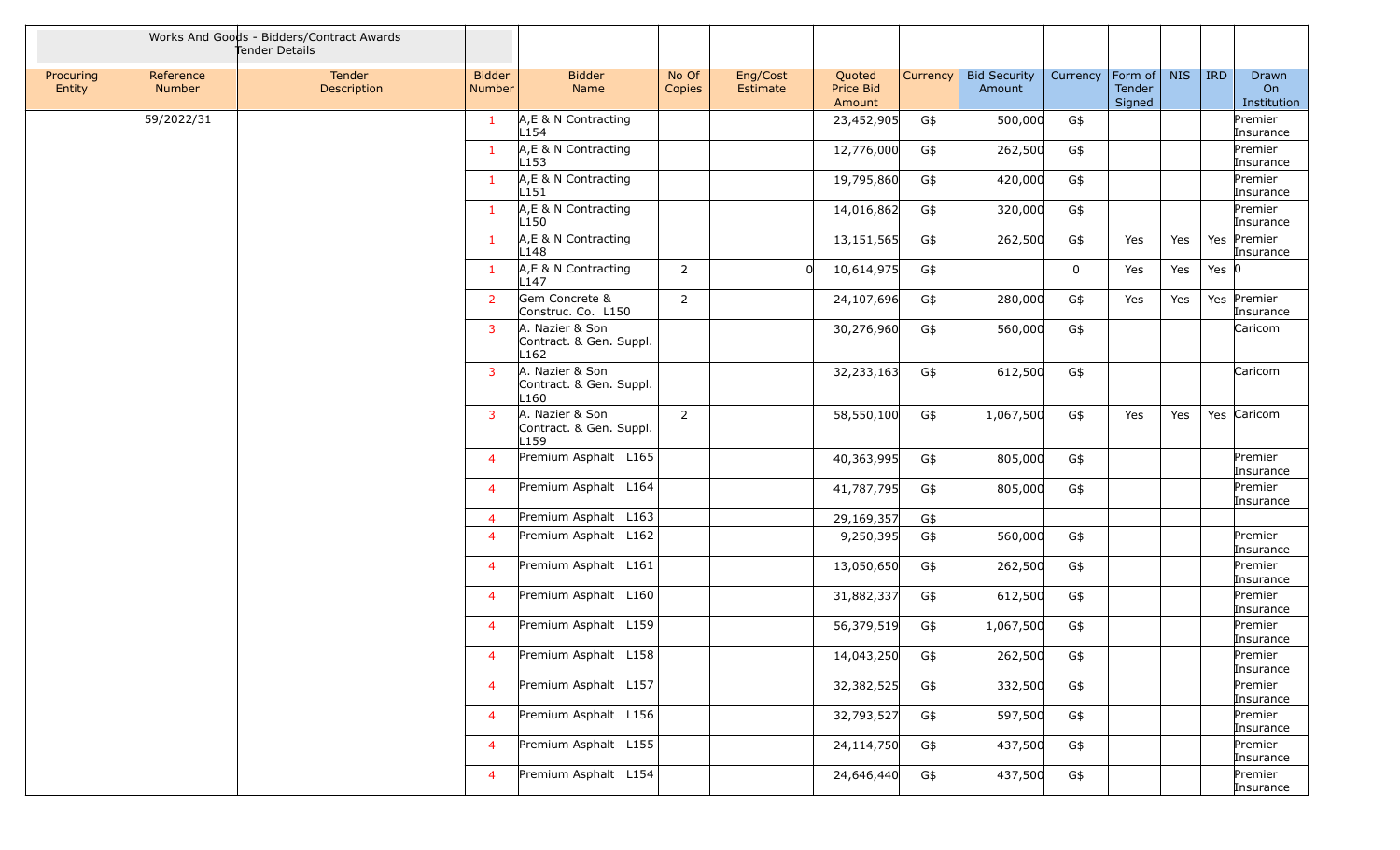|                     |                     | Works And Goods - Bidders/Contract Awards<br>Tender Details |                         |                                                |                 |                      |                                      |          |                               |          |                                    |            |            |                            |
|---------------------|---------------------|-------------------------------------------------------------|-------------------------|------------------------------------------------|-----------------|----------------------|--------------------------------------|----------|-------------------------------|----------|------------------------------------|------------|------------|----------------------------|
| Procuring<br>Entity | Reference<br>Number | Tender<br>Description                                       | <b>Bidder</b><br>Number | <b>Bidder</b><br>Name                          | No Of<br>Copies | Eng/Cost<br>Estimate | Quoted<br><b>Price Bid</b><br>Amount | Currency | <b>Bid Security</b><br>Amount | Currency | Form of<br><b>Tender</b><br>Signed | <b>NIS</b> | <b>IRD</b> | Drawn<br>On<br>Institution |
|                     | 59/2022/31          |                                                             | $\overline{4}$          | Premium Asphalt L153                           |                 |                      | 13,011,600                           | G\$      | 262,500                       | G\$      |                                    |            |            | Premier<br>Insurance       |
|                     |                     |                                                             | $\overline{4}$          | Premium Asphalt L152                           |                 |                      | 22,015,350                           | G\$      | 420,000                       | G\$      |                                    |            |            | Premier<br>Insurance       |
|                     |                     |                                                             | $\overline{4}$          | Premium Asphalt L151                           |                 |                      | 16,582,650                           | G\$      | 367,500                       | G\$      |                                    |            |            | Premier<br>Insurance       |
|                     |                     |                                                             | $\overline{4}$          | Premium Asphalt L150                           |                 |                      | 32,658,276                           | G\$      | 280,000                       | G\$      |                                    |            |            | Premier<br>Insurance       |
|                     |                     |                                                             | $\overline{4}$          | Premium Asphalt L149                           |                 |                      | 76,578,390                           | G\$      | 1,435,000                     | G\$      |                                    |            |            | Premier<br>Insurance       |
|                     |                     |                                                             | $\overline{4}$          | Premium Asphalt L148                           |                 |                      | 14,238,735                           | G\$      | 262,500                       | G\$      |                                    |            |            | Premier<br>Insurance       |
|                     |                     |                                                             | $\overline{4}$          | Premium Asphalt L147                           |                 |                      | 10,367,753                           | G\$      | 262,500                       | G\$      | Yes                                | Yes        |            | Yes Premier<br>Insurance   |
|                     |                     |                                                             | $5^{\circ}$             | Rajendra Ramcharitar<br>Construction Ent. L165 |                 |                      | 44,013,480                           | G\$      | 805,000                       | G\$      |                                    |            |            | Premier<br>Insurance       |
|                     |                     |                                                             | $5^{\circ}$             | Rajendra Ramcharitar<br>Construction Ent. L164 |                 |                      | 44,050,230                           | G\$      | 805,000                       | G\$      |                                    |            |            | Premier<br>Insurance       |
|                     |                     |                                                             | -5                      | Rajendra Ramcharitar<br>Construction Ent. L163 |                 |                      | 9,343,215                            | G\$      |                               |          |                                    |            |            |                            |
|                     |                     |                                                             | 5                       | Rajendra Ramcharitar<br>Construction Ent. L162 |                 |                      | 31, 313, 782                         | G\$      | 560,000                       | G\$      |                                    |            |            | Premier<br>Insurance       |
|                     |                     |                                                             | -5.                     | Rajendra Ramcharitar<br>Construction Ent. L161 |                 |                      | 15,760,300                           | G\$      | 262,500                       | G\$      |                                    |            |            | Premier<br>Insurance       |
|                     |                     |                                                             | -5                      | Rajendra Ramcharitar<br>Construction Ent. L160 |                 |                      | 33,189,670                           | G\$      | 612,500                       | G\$      |                                    |            |            | Premier<br>Insurance       |
|                     |                     |                                                             | $5^{\circ}$             | Rajendra Ramcharitar<br>Construction Ent. L159 |                 |                      | 59,031,840                           | G\$      | 1,067,500                     | G\$      |                                    |            |            | Premier<br>Insurance       |
|                     |                     |                                                             | -5                      | Rajendra Ramcharitar<br>Construction Ent. L158 |                 |                      | 13,776,500                           | G\$      | 262,500                       | G\$      |                                    |            |            | Premier<br>Insurance       |
|                     |                     |                                                             | -5                      | Raiendra Ramcharitar<br>Construction Ent. L157 |                 |                      | 33,900,825                           | G\$      | 332,500                       | G\$      |                                    |            |            | Premier<br>Insurance       |
|                     |                     |                                                             | -5                      | Rajendra Ramcharitar<br>Construction Ent. L156 |                 |                      | 31,966,410                           | G\$      | 597,500                       | G\$      |                                    |            |            | Premier<br>Insurance       |
|                     |                     |                                                             | 5                       | Rajendra Ramcharitar<br>Construction Ent. L155 |                 |                      | 24,530,000                           | G\$      | 437,500                       | G\$      |                                    |            |            | Premier<br>Insurance       |
|                     |                     |                                                             | 5                       | Rajendra Ramcharitar<br>Construction Ent. L154 |                 |                      | 24,602,235                           | G\$      | 437,500                       | G\$      |                                    |            |            | Premier<br>Insurance       |
|                     |                     |                                                             | -5                      | Rajendra Ramcharitar<br>Construction Ent. L153 |                 |                      | 14,789,000                           | G\$      | 262,500                       | G\$      |                                    |            |            | Premier<br>Insurance       |
|                     |                     |                                                             | 5.                      | Rajendra Ramcharitar<br>Construction Ent. L152 |                 |                      | 23,040,990                           | G\$      | 420,000                       | $G\$     |                                    |            |            | Premier<br>Insurance       |
|                     |                     |                                                             | 5 <sup>5</sup>          | Rajendra Ramcharitar<br>Construction Ent. L151 |                 |                      | 20,155,800                           | G\$      | 367,500                       | G\$      |                                    |            |            | Premier<br>Insurance       |
|                     |                     |                                                             | -5                      | Rajendra Ramcharitar<br>Construction Ent. L150 |                 |                      | 20,767,897                           | G\$      | 280,000                       | G\$      |                                    |            |            | Premier<br>Insurance       |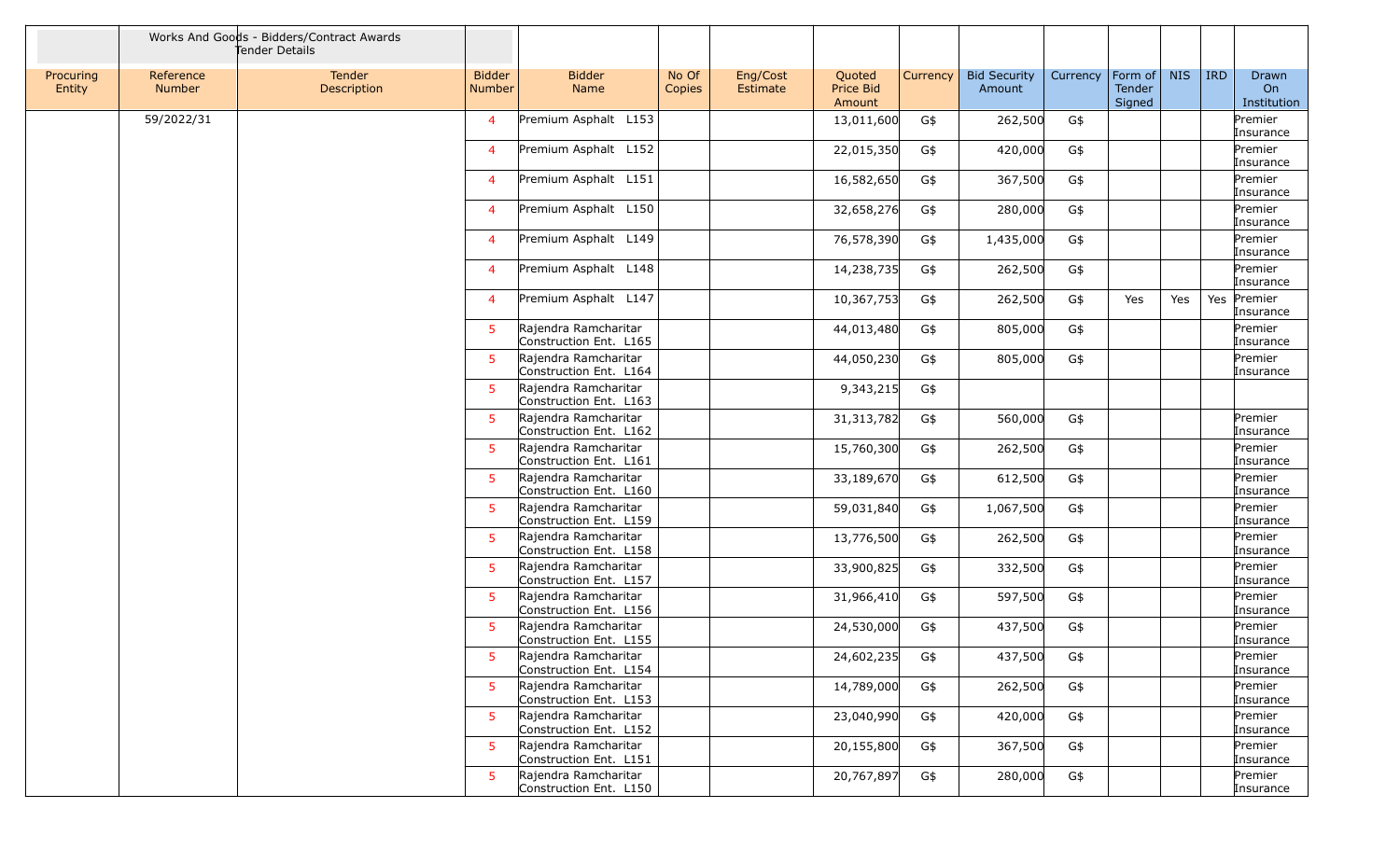|                     |                            | Works And Goods - Bidders/Contract Awards<br>Tender Details |                                |                                                |                 |                             |                                      |          |                               |          |                                     |            |            |                            |
|---------------------|----------------------------|-------------------------------------------------------------|--------------------------------|------------------------------------------------|-----------------|-----------------------------|--------------------------------------|----------|-------------------------------|----------|-------------------------------------|------------|------------|----------------------------|
| Procuring<br>Entity | Reference<br><b>Number</b> | Tender<br>Description                                       | <b>Bidder</b><br><b>Number</b> | <b>Bidder</b><br>Name                          | No Of<br>Copies | Eng/Cost<br><b>Estimate</b> | Quoted<br><b>Price Bid</b><br>Amount | Currency | <b>Bid Security</b><br>Amount | Currency | $ $ Form of $ $<br>Tender<br>Signed | <b>NIS</b> | <b>IRD</b> | Drawn<br>On<br>Institution |
|                     | 59/2022/31                 |                                                             | 5                              | Rajendra Ramcharitar<br>Construction Ent. L149 |                 |                             | 80,369,993                           | G\$      | 1,435,000                     | G\$      |                                     |            |            | Premier<br>Insurance       |
|                     |                            |                                                             | 5                              | Rajendra Ramcharitar<br>Construction Ent. L148 |                 |                             | 14,559,457                           | G\$      | 262,500                       | G\$      |                                     |            |            | Premier<br>Insurance       |
|                     |                            |                                                             | 5                              | Rajendra Ramcharitar<br>Construction Ent. L147 | $\overline{2}$  |                             | 10,917,270                           | G\$      | 262,500                       | G\$      | Yes                                 | Yes        |            | Yes Premier<br>Insurance   |
|                     |                            |                                                             | 6                              | Annirud Ramcharitar<br>Construction Firm L165  |                 |                             | 44,002,980                           | G\$      | 805,000                       | G\$      |                                     |            |            | Premier<br>Insurance       |
|                     |                            |                                                             | -6                             | Annirud Ramcharitar<br>Construction Firm L164  |                 |                             | 44,029,230                           | G\$      | 805,000                       | G\$      |                                     |            |            | Premier<br>Insurance       |
|                     |                            |                                                             | 6                              | Annirud Ramcharitar<br>Construction Firm L163  |                 |                             | 9,416,715                            | G\$      |                               |          |                                     |            |            |                            |
|                     |                            |                                                             | 6                              | Annirud Ramcharitar<br>Construction Firm L162  |                 |                             | 33,766,720                           | G\$      | 560,000                       | G\$      |                                     |            |            | Premier<br>Insurance       |
|                     |                            |                                                             | 6                              | Annirud Ramcharitar<br>Construction Firm L161  |                 |                             | 15,802,500                           | G\$      | 262,500                       | G\$      |                                     |            |            | Premier<br>Insurance       |
|                     |                            |                                                             | -6                             | Annirud Ramcharitar<br>Construction Firm L160  |                 |                             | 33,137,107                           | G\$      | 612,500                       | G\$      |                                     |            |            | Premier<br>Insurance       |
|                     |                            |                                                             | 6                              | Annirud Ramcharitar<br>Construction Firm L159  |                 |                             | 58,968,840                           | G\$      | 1,067,500                     | G\$      |                                     |            |            | Premier<br>Insurance       |
|                     |                            |                                                             | 6                              | Annirud Ramcharitar<br>Construction Firm L158  |                 |                             | 13,796,500                           | G\$      | 262,500                       | G\$      |                                     |            |            | Premier<br>Insurance       |
|                     |                            |                                                             | 6                              | Annirud Ramcharitar<br>Construction Firm L157  |                 |                             | 33,879,825                           | G\$      | 332,500                       | G\$      |                                     |            |            | Premier<br>Insurance       |
|                     |                            |                                                             | 6                              | Annirud Ramcharitar<br>Construction Firm L156  |                 |                             | 31,913,963                           | G\$      | 597,500                       | G\$      |                                     |            |            | Premier<br>Insurance       |
|                     |                            |                                                             | 6                              | Annirud Ramcharitar<br>Construction Firm L155  |                 |                             | 24,486,000                           | G\$      | 437,500                       | G\$      |                                     |            |            | Premier<br>Insurance       |
|                     |                            |                                                             | 6                              | Annirud Ramcharitar<br>Construction Firm L154  |                 |                             | 24,549,735                           | G\$      | 437,500                       | G\$      |                                     |            |            | Premier<br>Insurance       |
|                     |                            |                                                             | 6                              | Annirud Ramcharitar<br>Construction Firm L153  |                 |                             | 14,809,000                           | G\$      | 262,500                       | G\$      |                                     |            |            | Premier<br>Insurance       |
|                     |                            |                                                             | 6                              | Annirud Ramcharitar<br>Construction Firm L152  |                 |                             | 22,988,490                           | G\$      | 420,000                       | G\$      |                                     |            |            | Premier<br>Insurance       |
|                     |                            |                                                             | 6                              | Annirud Ramcharitar<br>Construction Firm L151  |                 |                             | 20,092,800                           | G\$      | 367,500                       | G\$      |                                     |            |            | Premier<br>Insurance       |
|                     |                            |                                                             | 6                              | Annirud Ramcharitar<br>Construction Firm L150  |                 |                             | 20,695,027                           | G\$      | 280,000                       | G\$      |                                     |            |            | Premier<br>Insurance       |
|                     |                            |                                                             | 6                              | Annirud Ramcharitar<br>Construction Firm L149  |                 |                             | 80,317,492                           | G\$      | 1,435,000                     | G\$      |                                     |            |            | Premier<br>Insurance       |
|                     |                            |                                                             | -6                             | Annirud Ramcharitar<br>Construction Firm L148  |                 |                             | 14,611,957                           | G\$      | 262,500                       | G\$      |                                     |            |            | Premier<br>Insurance       |
|                     |                            |                                                             | -6                             | Annirud Ramcharitar<br>Construction Firm L147  | $\overline{2}$  |                             | 10,927,770                           | G\$      | 262,500                       | G\$      | Yes                                 | Yes        |            | Yes Premier<br>Insurance   |
|                     |                            |                                                             | 7                              | Yunas Civil & Building<br>L165                 |                 |                             | 46,039,665                           | G\$      | 805,000                       | G\$      |                                     |            |            | Caricom                    |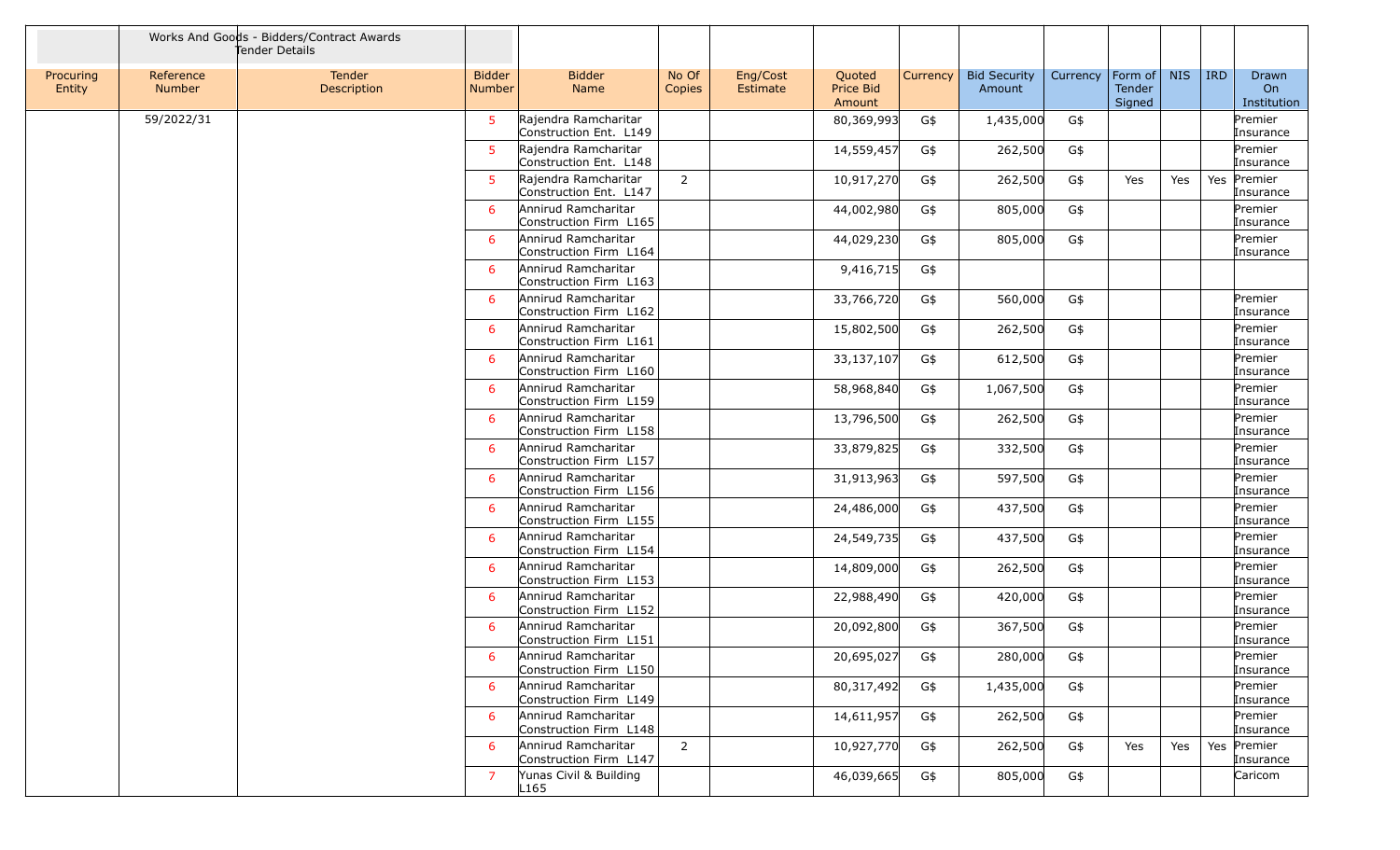|                     |                     | Works And Goods - Bidders/Contract Awards<br>Tender Details |                         |                                            |                 |                      |                               |          |                               |          |                             |            |            |                            |
|---------------------|---------------------|-------------------------------------------------------------|-------------------------|--------------------------------------------|-----------------|----------------------|-------------------------------|----------|-------------------------------|----------|-----------------------------|------------|------------|----------------------------|
| Procuring<br>Entity | Reference<br>Number | Tender<br>Description                                       | <b>Bidder</b><br>Number | <b>Bidder</b><br>Name                      | No Of<br>Copies | Eng/Cost<br>Estimate | Quoted<br>Price Bid<br>Amount | Currency | <b>Bid Security</b><br>Amount | Currency | Form of<br>Tender<br>Signed | <b>NIS</b> | <b>IRD</b> | Drawn<br>On<br>Institution |
|                     | 59/2022/31          |                                                             | $\overline{7}$          | Yunas Civil & Building<br>L164             |                 |                      | 44,951,665                    | G\$      | 805,000                       | G\$      |                             |            |            | Caricom                    |
|                     |                     |                                                             | $\overline{7}$          | Yunas Civil & Building<br>L <sub>163</sub> |                 |                      | 12,410,790                    | G\$      |                               |          |                             |            |            |                            |
|                     |                     |                                                             | $\overline{7}$          | Yunas Civil & Building<br>L162             |                 |                      | 33,934,740                    | G\$      | 560,000                       | G\$      |                             |            |            | Caricom                    |
|                     |                     |                                                             | $\overline{7}$          | Yunas Civil & Building<br>L161             |                 |                      | 16,125,485                    | G\$      | 262,500                       | G\$      |                             |            |            | Caricom                    |
|                     |                     |                                                             | $\overline{7}$          | Yunas Civil & Building<br>L <sub>160</sub> |                 |                      | 35,842,065                    | G\$      | 612,500                       | G\$      |                             |            |            | Caricom                    |
|                     |                     |                                                             | $\overline{7}$          | Yunas Civil & Building<br>L159             |                 |                      | 60,832,653                    | G\$      | 1,067,500                     | G\$      |                             |            |            | Caricom                    |
|                     |                     |                                                             | $\overline{7}$          | Yunas Civil & Building<br>L158             |                 |                      | 15,712,700                    | G\$      | 262,500                       | G\$      |                             |            |            | Caricom                    |
|                     |                     |                                                             | $\overline{7}$          | Yunas Civil & Building<br>L157             |                 |                      | 40,421,790                    | G\$      | 332,500                       | G\$      |                             |            |            | Caricom                    |
|                     |                     |                                                             | $\overline{7}$          | Yunas Civil & Building<br>L156             |                 |                      | 36,790,950                    | G\$      | 597,500                       | G\$      |                             |            |            | Caricom                    |
|                     |                     |                                                             | $\overline{7}$          | Yunas Civil & Building<br>L <sub>155</sub> |                 |                      | 26,672,200                    | G\$      | 437,500                       | G\$      |                             |            |            | Caricom                    |
|                     |                     |                                                             | $\overline{7}$          | Yunas Civil & Building<br>L <sub>154</sub> |                 |                      | 26,984,160                    | G\$      | 437,500                       | G\$      |                             |            |            | Caricom                    |
|                     |                     |                                                             | $\overline{7}$          | Yunas Civil & Building<br>L <sub>153</sub> |                 |                      | 16,433,200                    | G\$      | 262,500                       | G\$      |                             |            |            | Caricom                    |
|                     |                     |                                                             | $\overline{7}$          | Yunas Civil & Building<br>L152             |                 |                      | 28,660,800                    | G\$      | 420,000                       | G\$      |                             |            |            | Caricom                    |
|                     |                     |                                                             | $\overline{7}$          | Yunas Civil & Building<br>L151             |                 |                      | 20,852,370                    | G\$      | 367,500                       | G\$      |                             |            |            | Caricom                    |
|                     |                     |                                                             | $\overline{7}$          | Yunas Civil & Building<br>L150             |                 |                      | 28,456,065                    | G\$      | 280,000                       | G\$      |                             |            |            | Caricom                    |
|                     |                     |                                                             | $\overline{7}$          | Yunas Civil & Building<br>L <sub>149</sub> |                 |                      | 80,695,440                    | G\$      | 1,435,000                     | G\$      |                             |            |            | Caricom                    |
|                     |                     |                                                             | $\overline{7}$          | Yunas Civil & Building<br>L <sub>148</sub> |                 |                      | 16,278,360                    | G\$      | 262,500                       | G\$      |                             |            |            | Caricom                    |
|                     |                     |                                                             | $\overline{7}$          | Yunas Civil & Building<br>L <sub>147</sub> | $\overline{2}$  |                      | 13,072,500                    | G\$      | 262,500                       | G\$      | Yes                         | Yes        |            | Yes Caricom                |
|                     |                     |                                                             | 8                       | Feroz Construction<br>Services L165        |                 |                      | 37,563,225                    | G\$      | 805,000                       | G\$      |                             |            |            | Premier<br>Insurance       |
|                     |                     |                                                             | 8                       | Feroz Construction<br>Services L164        |                 |                      | 37,006,725                    | G\$      | 805,000                       | G\$      |                             |            |            | Premier<br>Insurance       |
|                     |                     |                                                             | 8                       | Feroz Construction<br>Services L163        |                 |                      | 8,276,625                     | G\$      |                               |          |                             |            |            |                            |
|                     |                     |                                                             | 8                       | Feroz Construction<br>Services L162        |                 |                      | 27,830,775                    | G\$      | 560,000                       | G\$      |                             |            |            | Premier<br>Insurance       |
|                     |                     |                                                             | 8                       | Feroz Construction<br>Services L161        |                 |                      | 13,877,325                    | G\$      | 262,500                       | G\$      |                             |            |            | Premier<br>Insurance       |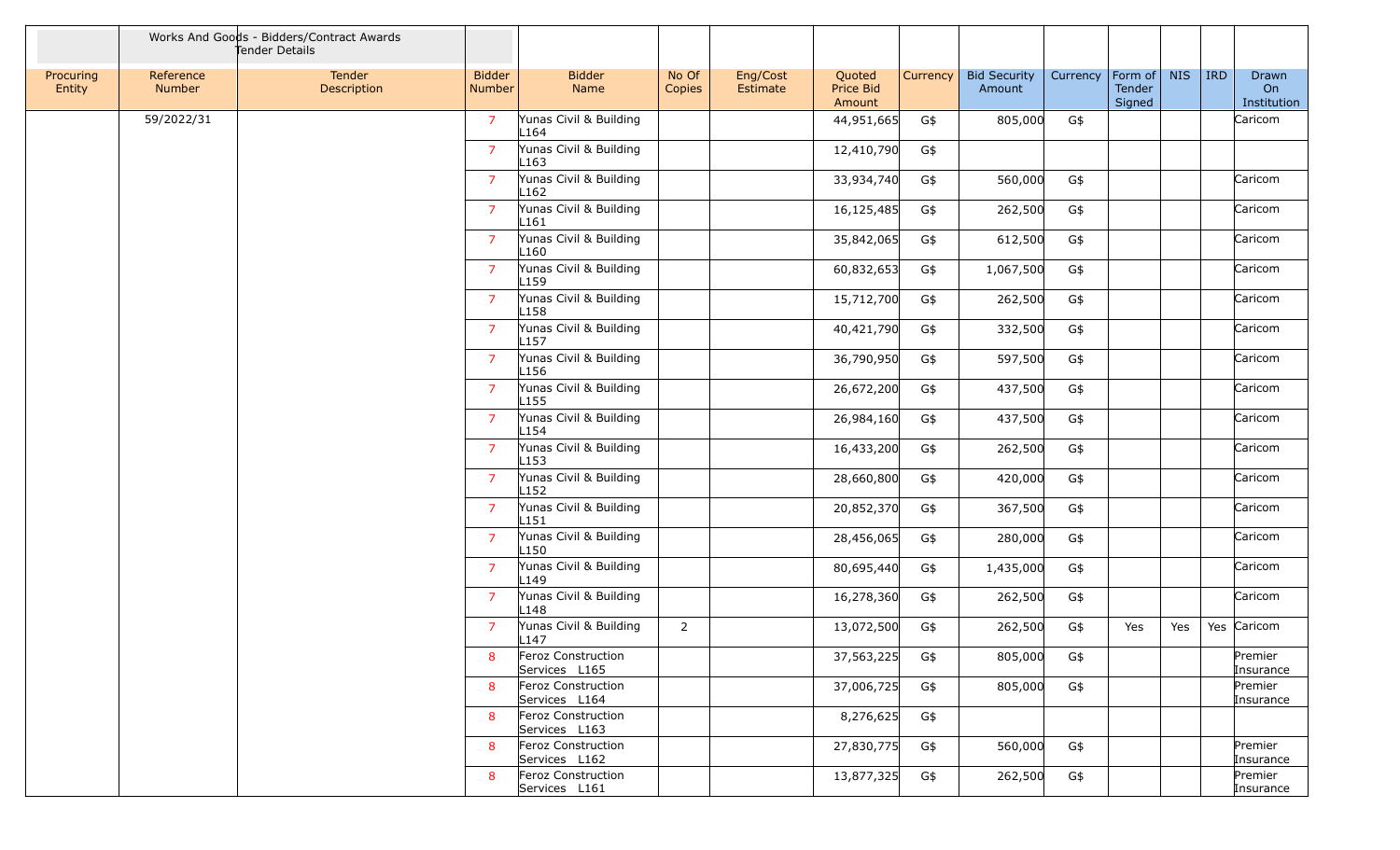|                     |                     | Works And Goods - Bidders/Contract Awards<br>Tender Details |                         |                                                    |                 |                      |                               |          |                               |          |                             |            |            |                            |
|---------------------|---------------------|-------------------------------------------------------------|-------------------------|----------------------------------------------------|-----------------|----------------------|-------------------------------|----------|-------------------------------|----------|-----------------------------|------------|------------|----------------------------|
| Procuring<br>Entity | Reference<br>Number | Tender<br>Description                                       | <b>Bidder</b><br>Number | <b>Bidder</b><br>Name                              | No Of<br>Copies | Eng/Cost<br>Estimate | Quoted<br>Price Bid<br>Amount | Currency | <b>Bid Security</b><br>Amount | Currency | Form of<br>Tender<br>Signed | <b>NIS</b> | <b>IRD</b> | Drawn<br>On<br>Institution |
|                     | 59/2022/31          |                                                             | 8                       | Feroz Construction<br>Services L160                | $\overline{2}$  |                      | 28,145,355                    | G\$      | 612,500                       | G\$      | Yes                         | Yes        |            | Yes Premier<br>Insurance   |
|                     |                     |                                                             | $\mathsf{q}$            | Guy Canada<br>Infrastructure Services<br>Inc. L162 |                 |                      | 33,688,660                    | G\$      | 560,000                       | G\$      |                             |            |            | Caricom                    |
|                     |                     |                                                             | -9                      | Guy Canada<br>Infrastructure Services<br>Inc. L161 |                 |                      | 14,737,800                    | G\$      | 262,500                       | G\$      |                             |            |            | Caricom                    |
|                     |                     |                                                             | -9                      | Guy Canada<br>Infrastructure Services<br>Inc. L160 |                 |                      | 36,274,329                    | G\$      | 612,500                       | G\$      |                             |            |            | Caricom                    |
|                     |                     |                                                             | -9                      | Guy Canada<br>Infrastructure Services<br>Inc. L159 |                 |                      | 70,988,841                    | G\$      | 1,067,500                     | G\$      |                             |            |            | Caricom                    |
|                     |                     |                                                             | -9                      | Guy Canada<br>Infrastructure Services<br>Inc. L155 |                 |                      | 36,516,501                    | G\$      | 437,500                       | G\$      |                             |            |            | Caricom                    |
|                     |                     |                                                             | -9                      | Guy Canada<br>Infrastructure Services<br>Inc. L154 |                 |                      | 26,563,887                    | G\$      | 437,500                       | G\$      |                             |            |            | Caricom                    |
|                     |                     |                                                             | -9                      | Guy Canada<br>Infrastructure Services<br>Inc. L153 |                 |                      | 14,990,700                    | G\$      | 262,500                       | G\$      |                             |            |            | Caricom                    |
|                     |                     |                                                             | -9                      | Guy Canada<br>Infrastructure Services<br>Inc. L152 |                 |                      | 23,944,200                    | G\$      | 420,000                       | G\$      |                             |            |            | Caricom                    |
|                     |                     |                                                             | -9                      | Guy Canada<br>Infrastructure Services<br>Inc. L149 |                 |                      | 80,145,912                    | G\$      | 1,435,000                     | G\$      | Yes                         | Yes        |            | Yes Caricom                |
|                     |                     |                                                             | 10                      | Navin & Sons<br>Construction L165                  |                 |                      | 37,489,778                    | G\$      | 805,000                       | G\$      |                             |            |            | Assuria                    |
|                     |                     |                                                             | 10                      | Navin & Sons<br>Construction L164                  |                 |                      | 37,489,778                    | G\$      | 805,000                       | G\$      |                             |            |            | Assuria                    |
|                     |                     |                                                             | 10                      | Navin & Sons<br>Construction L160                  |                 |                      | 30,566,918                    | G\$      | 612,500                       | G\$      |                             |            |            | Assuria                    |
|                     |                     |                                                             | 10                      | Navin & Sons<br>Construction L159                  |                 |                      | 51,683,993                    | G\$      | 1,067,500                     | G\$      |                             |            |            | Assuria                    |
|                     |                     |                                                             | 10                      | Navin & Sons<br>Construction L156                  |                 |                      | 30,558,570                    | G\$      | 597,500                       | G\$      |                             |            |            | Assuria                    |
|                     |                     |                                                             | 10                      | Navin & Sons<br>Construction L149                  | $\overline{2}$  |                      | 69,433,370                    | G\$      | 1,435,000                     | G\$      | Yes                         | Yes        |            | Yes Assuria                |
|                     |                     |                                                             | 11                      | K.P Jagdeo General<br>Contractors L165             |                 |                      | 42,076,283                    | G\$      | 805,000                       | G\$      |                             |            |            | Premier<br>Insurance       |
|                     |                     |                                                             | 11                      | K.P Jagdeo General<br>Contractors L164             |                 |                      | 40,380,795                    | G\$      | 805,000                       | G\$      |                             |            |            | Premier<br>Insurance       |
|                     |                     |                                                             | 11                      | K.P Jagdeo General<br>Contractors L163             |                 |                      | 9,555,163                     | G\$      |                               |          |                             |            |            |                            |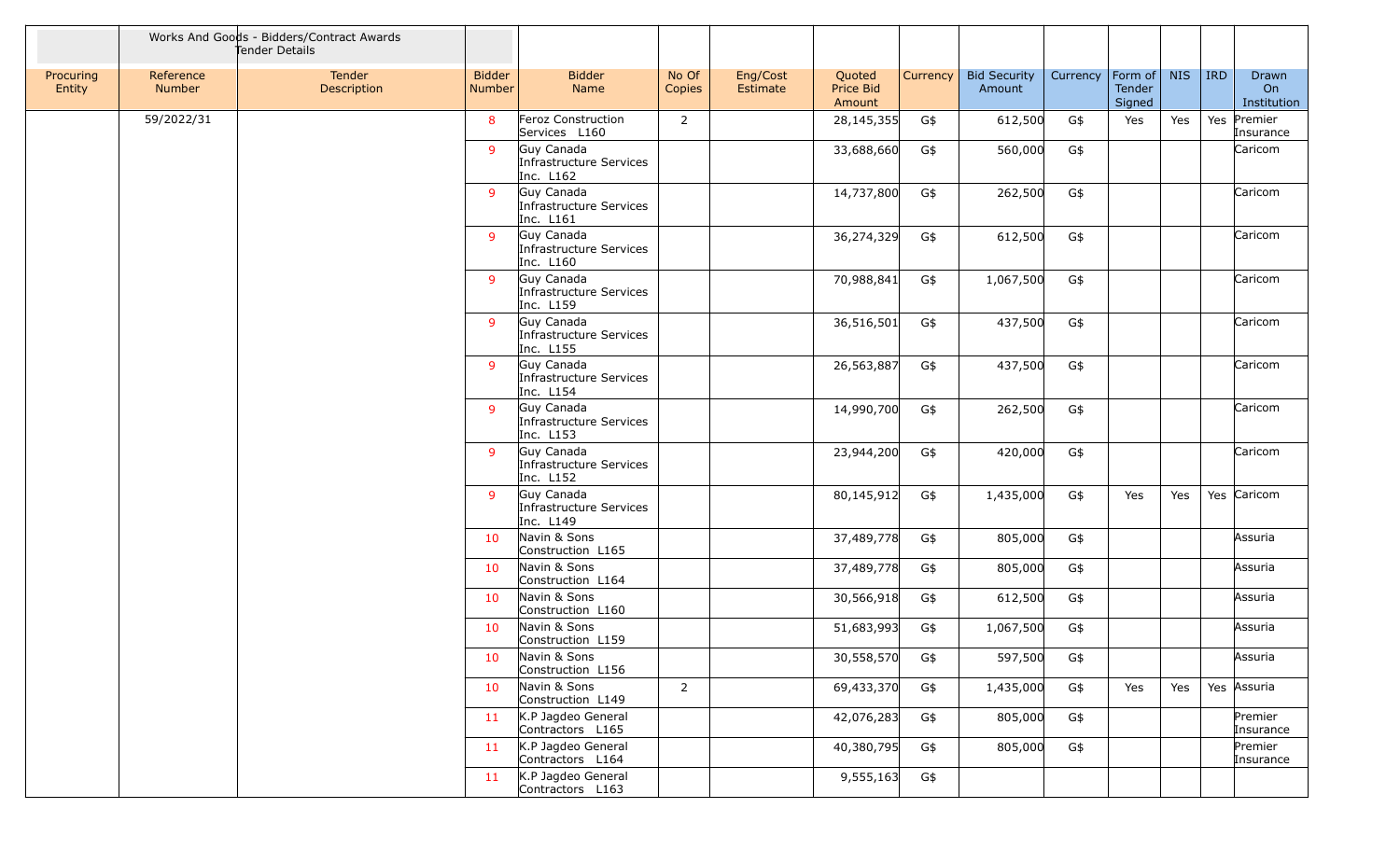|                     |                     | Works And Goods - Bidders/Contract Awards<br>Tender Details |                                |                                            |                 |                      |                               |          |                               |          |                                     |            |            |                            |
|---------------------|---------------------|-------------------------------------------------------------|--------------------------------|--------------------------------------------|-----------------|----------------------|-------------------------------|----------|-------------------------------|----------|-------------------------------------|------------|------------|----------------------------|
| Procuring<br>Entity | Reference<br>Number | Tender<br>Description                                       | <b>Bidder</b><br><b>Number</b> | <b>Bidder</b><br>Name                      | No Of<br>Copies | Eng/Cost<br>Estimate | Quoted<br>Price Bid<br>Amount | Currency | <b>Bid Security</b><br>Amount | Currency | $ $ Form of $ $<br>Tender<br>Signed | <b>NIS</b> | <b>IRD</b> | Drawn<br>On<br>Institution |
|                     | 59/2022/31          |                                                             | 11                             | K.P Jagdeo General<br>Contractors L162     |                 |                      | 28,871,903                    | G\$      | 560,000                       | G\$      |                                     |            |            | Premier<br>Insurance       |
|                     |                     |                                                             | 11                             | K.P Jagdeo General<br>Contractors L161     |                 |                      | 13,097,070                    | G\$      | 262,500                       | G\$      |                                     |            |            | Premier<br>Insurance       |
|                     |                     |                                                             | 11                             | K.P Jagdeo General<br>Contractors L160     |                 |                      | 31,964,940                    | G\$      | 612,500                       | G\$      |                                     |            |            | Premier<br>Insurance       |
|                     |                     |                                                             | 11                             | K.P Jagdeo General<br>Contractors L159     |                 |                      | 56,364,767                    | G\$      | 1,067,500                     | G\$      |                                     |            |            | Premier<br>Insurance       |
|                     |                     |                                                             | 11                             | K.P Jagdeo General<br>Contractors L158     |                 |                      | 14,147,350                    | G\$      | 262,500                       | G\$      |                                     |            |            | Premier<br>Insurance       |
|                     |                     |                                                             | 11                             | K.P Jagdeo General<br>Contractors L157     |                 |                      | 32,296,761                    | G\$      | 332,500                       | G\$      |                                     |            |            | Premier<br>Insurance       |
|                     |                     |                                                             | 11                             | K.P Jagdeo General<br>Contractors L156     |                 |                      | 33,268,463                    | G\$      | 597,500                       | G\$      |                                     |            |            | Premier<br>Insurance       |
|                     |                     |                                                             | 11                             | K.P Jagdeo General<br>Contractors L155     |                 |                      | 23,788,100                    | G\$      | 437,500                       | G\$      |                                     |            |            | Premier<br>Insurance       |
|                     |                     |                                                             | 11                             | K.P Jagdeo General<br>Contractors L154     |                 |                      | 24,114,353                    | G\$      | 437,500                       | G\$      |                                     |            |            | Premier<br>Insurance       |
|                     |                     |                                                             | 11                             | K.P Jagdeo General<br>Contractors L153     |                 |                      | 12,637,400                    | G\$      | 262,500                       | G\$      |                                     |            |            | Premier<br>Insurance       |
|                     |                     |                                                             | 11                             | K.P Jagdeo General<br>Contractors L152     |                 |                      | 21,943,950                    | G\$      | 420,000                       | G\$      |                                     |            |            | Premier<br>Insurance       |
|                     |                     |                                                             | 11                             | K.P Jagdeo General<br>Contractors L151     |                 |                      | 16,795,748                    | G\$      | 367,500                       | G\$      |                                     |            |            | Premier<br>Insurance       |
|                     |                     |                                                             | 11                             | K.P Jagdeo General<br>Contractors L150     |                 |                      | 33,177,270                    | G\$      | 280,000                       | G\$      |                                     |            |            | Premier<br>Insurance       |
|                     |                     |                                                             | 11                             | K.P Jagdeo General<br>Contractors L149     |                 |                      | 74,990,055                    | G\$      | 1,435,000                     | G\$      |                                     |            |            | Premier<br>Insurance       |
|                     |                     |                                                             | 11                             | K.P Jagdeo General<br>Contractors L148     |                 |                      | 14,454,668                    | G\$      | 262,500                       | G\$      |                                     |            |            | Premier<br>Insurance       |
|                     |                     |                                                             | 11                             | K.P Jagdeo General<br>Contractors L147     | $\overline{2}$  |                      | 10,437,998                    | G\$      | 262,500                       | G\$      | Yes                                 | Yes        |            | Yes Premier<br>Insurance   |
|                     |                     |                                                             | 12                             | Civon Eng. Contractors<br>L <sub>165</sub> |                 |                      | 41,793,675                    | G\$      | 805,000                       | G\$      |                                     |            |            | Caricom                    |
|                     |                     |                                                             | 12                             | Civon Eng. Contractors<br>L <sub>164</sub> |                 |                      | 39,066,300                    | G\$      | 805,000                       | G\$      |                                     |            |            | Caricom                    |
|                     |                     |                                                             | 12                             | Civon Eng. Contractors<br>L162             |                 |                      | 31,579,485                    | G\$      | 560,000                       | G\$      |                                     |            |            | Caricom                    |
|                     |                     |                                                             | 12                             | Civon Eng. Contractors<br>L160             |                 |                      | 34,134,030                    | G\$      | 612,500                       | G\$      |                                     |            |            | Caricom                    |
|                     |                     |                                                             | 12                             | Civon Eng. Contractors<br>L <sub>159</sub> |                 |                      | 54,406,065                    | G\$      | 1,067,500                     | G\$      |                                     |            |            | Caricom                    |
|                     |                     |                                                             | 12 <sub>2</sub>                | Civon Eng. Contractors<br>L156             |                 |                      | 34,069,875                    | G\$      | 597,500                       | G\$      |                                     |            |            | Caricom                    |
|                     |                     |                                                             | 12 <sub>2</sub>                | Civon Eng. Contractors<br>L <sub>155</sub> |                 |                      | 24,852,500                    | G\$      | 437,500                       | G\$      |                                     |            |            | Caricom                    |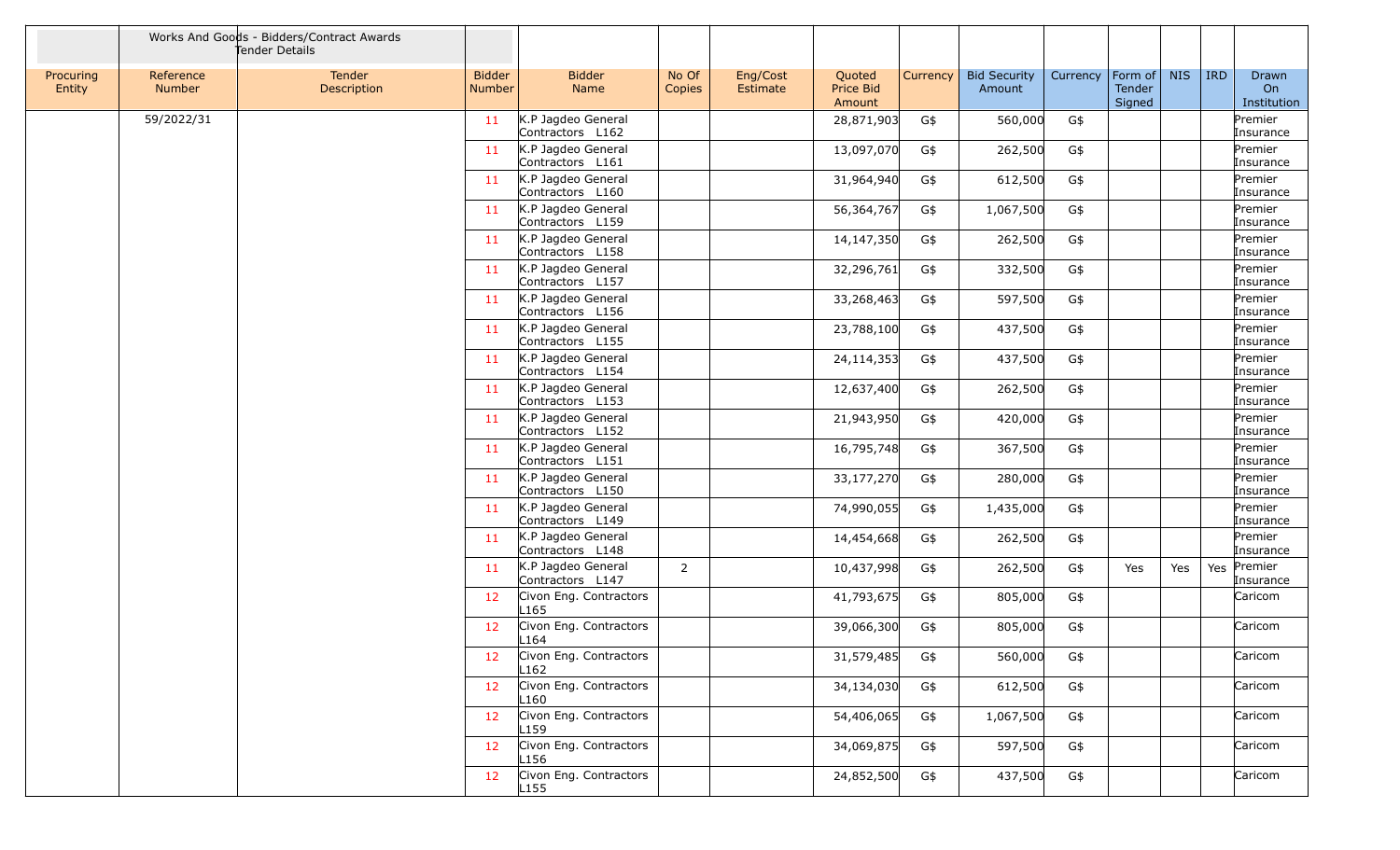|                     |                            | Works And Goods - Bidders/Contract Awards<br>Tender Details |                                |                                         |                 |                      |                               |          |                               |          |                             |            |            |                            |
|---------------------|----------------------------|-------------------------------------------------------------|--------------------------------|-----------------------------------------|-----------------|----------------------|-------------------------------|----------|-------------------------------|----------|-----------------------------|------------|------------|----------------------------|
| Procuring<br>Entity | Reference<br><b>Number</b> | Tender<br>Description                                       | <b>Bidder</b><br><b>Number</b> | <b>Bidder</b><br>Name                   | No Of<br>Copies | Eng/Cost<br>Estimate | Quoted<br>Price Bid<br>Amount | Currency | <b>Bid Security</b><br>Amount | Currency | Form of<br>Tender<br>Signed | <b>NIS</b> | <b>IRD</b> | Drawn<br>On<br>Institution |
|                     | 59/2022/31                 |                                                             | 12                             | Civon Eng. Contractors<br>L154          | $\overline{2}$  |                      | 25,532,220                    | G\$      | 437,500                       | G\$      | Yes                         | Yes        |            | Yes Caricom                |
|                     |                            |                                                             | 13                             | Associate Construction<br>Services L165 |                 |                      | 45,999,408                    | G\$      | 805,000                       | G\$      |                             |            |            | Caricom                    |
|                     |                            |                                                             | 13                             | Associate Construction<br>Services L164 |                 |                      | 44,697,008                    | G\$      | 805,000                       | G\$      |                             |            |            | Caricom                    |
|                     |                            |                                                             | 13                             | Associate Construction<br>Services L163 |                 |                      | 10,617,453                    | G\$      |                               |          |                             |            |            |                            |
|                     |                            |                                                             | 13                             | Associate Construction<br>Services L162 |                 |                      | 34,187,601                    | G\$      | 560,000                       | G\$      |                             |            |            | Caricom                    |
|                     |                            |                                                             | 13                             | Associate Construction<br>Services L160 |                 |                      | 35,797,503                    | G\$      | 612,500                       | G\$      |                             |            |            | Caricom                    |
|                     |                            |                                                             | 13                             | Associate Construction<br>Services L150 |                 |                      | 16,593,350                    | G\$      | 280,000                       | G\$      |                             |            |            | Caricom                    |
|                     |                            |                                                             | 13                             | Associate Construction<br>Services L149 |                 |                      | 83,100,213                    | G\$      | 1,435,000                     | G\$      |                             |            |            | Caricom                    |
|                     |                            |                                                             | 13                             | Associate Construction<br>Services L148 | $\overline{2}$  |                      | 15,799,014                    | G\$      | 262,500                       | G\$      | Yes                         | Yes        |            | Yes Caricom                |
|                     |                            |                                                             | 14                             | BML architecture & Eng<br>Inc L165      |                 |                      | 50,864,100                    | G\$      | 805,000                       | G\$      |                             |            |            | Caricom                    |
|                     |                            |                                                             | 14                             | BML architecture & Eng<br>Inc L164      |                 |                      | 50,811,600                    | G\$      | 805,000                       | G\$      |                             |            |            | Caricom                    |
|                     |                            |                                                             | 14                             | BML architecture & Eng<br>Inc L163      |                 |                      | 10,977,540                    | G\$      |                               |          |                             |            |            |                            |
|                     |                            |                                                             | 14                             | BML architecture & Eng<br>Inc L162      |                 |                      | 38,012,100                    | G\$      | 560,000                       | G\$      |                             |            |            | Caricom                    |
|                     |                            |                                                             | 14                             | BML architecture & Eng<br>Inc L161      |                 |                      | 16,430,820                    | G\$      | 262,500                       | G\$      |                             |            |            | Caricom                    |
|                     |                            |                                                             | 14                             | BML architecture & Eng<br>Inc L160      |                 |                      | 39,919,845                    | G\$      | 612,500                       | G\$      |                             |            |            | Caricom                    |
|                     |                            |                                                             | 14                             | BML architecture & Eng<br>Inc L159      |                 |                      | 68,452,125                    | G\$      | 1,067,500                     | G\$      |                             |            |            | Caricom                    |
|                     |                            |                                                             | 14                             | BML architecture & Eng<br>Inc L158      |                 |                      | 19,211,084                    | G\$      | 262,500                       | G\$      |                             |            |            | Caricom                    |
|                     |                            |                                                             | 14                             | BML architecture & Eng<br>Inc L157      |                 |                      | 31,273,000                    | G\$      | 332,500                       | G\$      |                             |            |            | Caricom                    |
|                     |                            |                                                             | 14                             | BML architecture & Eng<br>Inc L156      |                 |                      | 42,694,000                    | G\$      | 595,000                       | G\$      |                             |            |            | Caricom                    |
|                     |                            |                                                             | 14                             | BML architecture & Eng<br>Inc L155      |                 |                      | 30,624,000                    | G\$      | 437,500                       | G\$      |                             |            |            | Caricom                    |
|                     |                            |                                                             | 14                             | BML architecture & Eng<br>Inc L154      |                 |                      | 30,053,000                    | G\$      | 437,500                       | G\$      |                             |            |            | Caricom                    |
|                     |                            |                                                             | 14                             | BML architecture & Eng<br>Inc L153      |                 |                      | 17,294,000                    | G\$      | 262,500                       | G\$      |                             |            |            | Caricom                    |
|                     |                            |                                                             | 14                             | BML architecture & Eng<br>Inc L152      |                 |                      | 29,512,355                    | G\$      | 420,000                       | G\$      |                             |            |            | Caricom                    |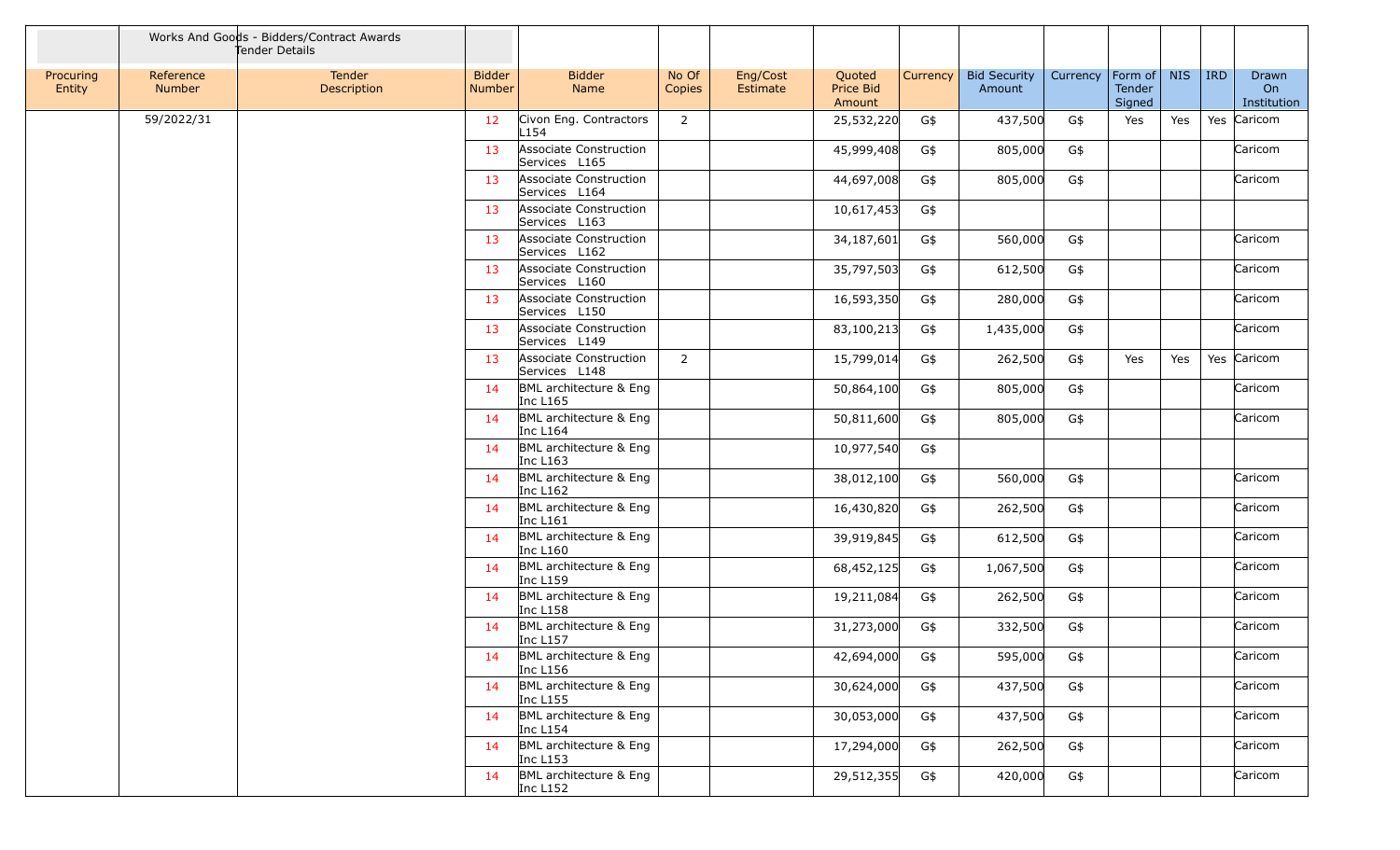|                     |                     | Works And Goods - Bidders/Contract Awards<br>Tender Details |                                |                                             |                 |                             |                               |          |                               |          |                             |            |            |                            |
|---------------------|---------------------|-------------------------------------------------------------|--------------------------------|---------------------------------------------|-----------------|-----------------------------|-------------------------------|----------|-------------------------------|----------|-----------------------------|------------|------------|----------------------------|
| Procuring<br>Entity | Reference<br>Number | Tender<br>Description                                       | <b>Bidder</b><br><b>Number</b> | <b>Bidder</b><br>Name                       | No Of<br>Copies | Eng/Cost<br><b>Estimate</b> | Quoted<br>Price Bid<br>Amount | Currency | <b>Bid Security</b><br>Amount | Currency | Form of<br>Tender<br>Signed | <b>NIS</b> | <b>IRD</b> | Drawn<br>On<br>Institution |
|                     | 59/2022/31          |                                                             | 14                             | BML architecture & Eng<br>Inc L151          |                 |                             | 18,447,450                    | G\$      | 367,500                       | G\$      |                             |            |            | Caricom                    |
|                     |                     |                                                             | 14                             | BML architecture & Eng<br>Inc L150          |                 |                             | 35,668,920                    | G\$      | 280,000                       | G\$      |                             |            |            | Caricom                    |
|                     |                     |                                                             | 14                             | BML architecture & Eng<br>Inc L149          |                 |                             | 91,538,265                    | G\$      | 1,435,000                     | G\$      |                             |            |            | Caricom                    |
|                     |                     |                                                             | 14                             | BML architecture & Eng<br>Inc L148          |                 |                             | 18,177,000                    | G\$      | 262,500                       | G\$      |                             |            |            | Caricom                    |
|                     |                     |                                                             | 14                             | BML architecture & Eng<br>Inc L147          | $\overline{2}$  |                             | 13,527,000                    | G\$      | 262,500                       |          | Yes                         | Yes        |            | Yes Caricom                |
|                     |                     |                                                             | 15                             | T&R Construction<br>Servive L165            |                 |                             | 41,873,244                    | G\$      | 805,000                       | G\$      |                             |            |            | Premier Ins                |
|                     |                     |                                                             | 15                             | T&R Construction<br>Servive L164            |                 |                             | 41,758,373                    | G\$      | 805,000                       | G\$      |                             |            |            | Premier Ins                |
|                     |                     |                                                             | 15                             | T&R Construction<br>Servive L163            |                 |                             | 9,356,865                     | G\$      |                               |          |                             |            |            |                            |
|                     |                     |                                                             | 15                             | T&R Construction<br>Servive L162            |                 |                             | 28,833,945                    | G\$      | 560,000                       | G\$      |                             |            |            | Premier Ins                |
|                     |                     |                                                             | 15                             | T&R Construction<br>Servive L161            |                 |                             | 12,912,207                    | G\$      | 262,500                       | G\$      |                             |            |            | Premier Ins                |
|                     |                     |                                                             | 15                             | T&R Construction<br>Servive L160            |                 |                             | 32,279,058                    | G\$      | 612,500                       | G\$      |                             |            |            | Premier Ins                |
|                     |                     |                                                             | 15                             | <b>T&amp;R Construction</b><br>Servive L159 |                 |                             | 56,687,054                    | G\$      | 1,067,500                     | G\$      |                             |            |            | Premier Ins                |
|                     |                     |                                                             | 15                             | T&R Construction<br>Servive L158            |                 |                             | 14,305,650                    | G\$      | 262,500                       | G\$      |                             |            |            | Premier Ins                |
|                     |                     |                                                             | 15                             | <b>T&amp;R Construction</b><br>Servive L157 |                 |                             | 31,319,872                    | G\$      | 332,500                       | G\$      |                             |            |            | Premier Ins                |
|                     |                     |                                                             | 15                             | T&R Construction<br>Servive L156            |                 |                             | 32,469,045                    | G\$      | 595,000                       | G\$      |                             |            |            | Premier Ins                |
|                     |                     |                                                             | 15                             | T&R Construction<br>Servive L155            |                 |                             | 24,709,900                    | G\$      | 437,500                       | G\$      |                             |            |            | Premier Ins                |
|                     |                     |                                                             | 15                             | <b>T&amp;R Construction</b><br>Servive L154 |                 |                             | 24,493,455                    | G\$      | 437,500                       | G\$      |                             |            |            | Premier Ins                |
|                     |                     |                                                             | 15                             | T&R Construction<br>Servive L153            |                 |                             | 12,636,500                    | G\$      | 262,500                       | G\$      |                             |            |            | Premier Ins                |
|                     |                     |                                                             | 15                             | T&R Construction<br>Servive L152            |                 |                             | 22,465,800                    | G\$      | 420,000                       | G\$      |                             |            |            | Premier Ins                |
|                     |                     |                                                             | 15                             | <b>T&amp;R Construction</b><br>Servive L151 |                 |                             | 16,472,642                    | G\$      | 367,500                       | G\$      |                             |            |            | Premier Ins                |
|                     |                     |                                                             | 15                             | T&R Construction<br>Servive L150            |                 |                             | 31,953,117                    | G\$      | 280,000                       | G\$      |                             |            |            | Premier Ins                |
|                     |                     |                                                             | 15                             | T&R Construction<br>Servive L149            |                 |                             | 77,296,065                    | G\$      | 1,435,000                     | G\$      |                             |            |            | Premier Ins                |
|                     |                     |                                                             | 15                             | T&R Construction<br>Servive L148            |                 |                             | 14,537,943                    | G\$      | 262,500                       | G\$      |                             |            |            | Premier Ins                |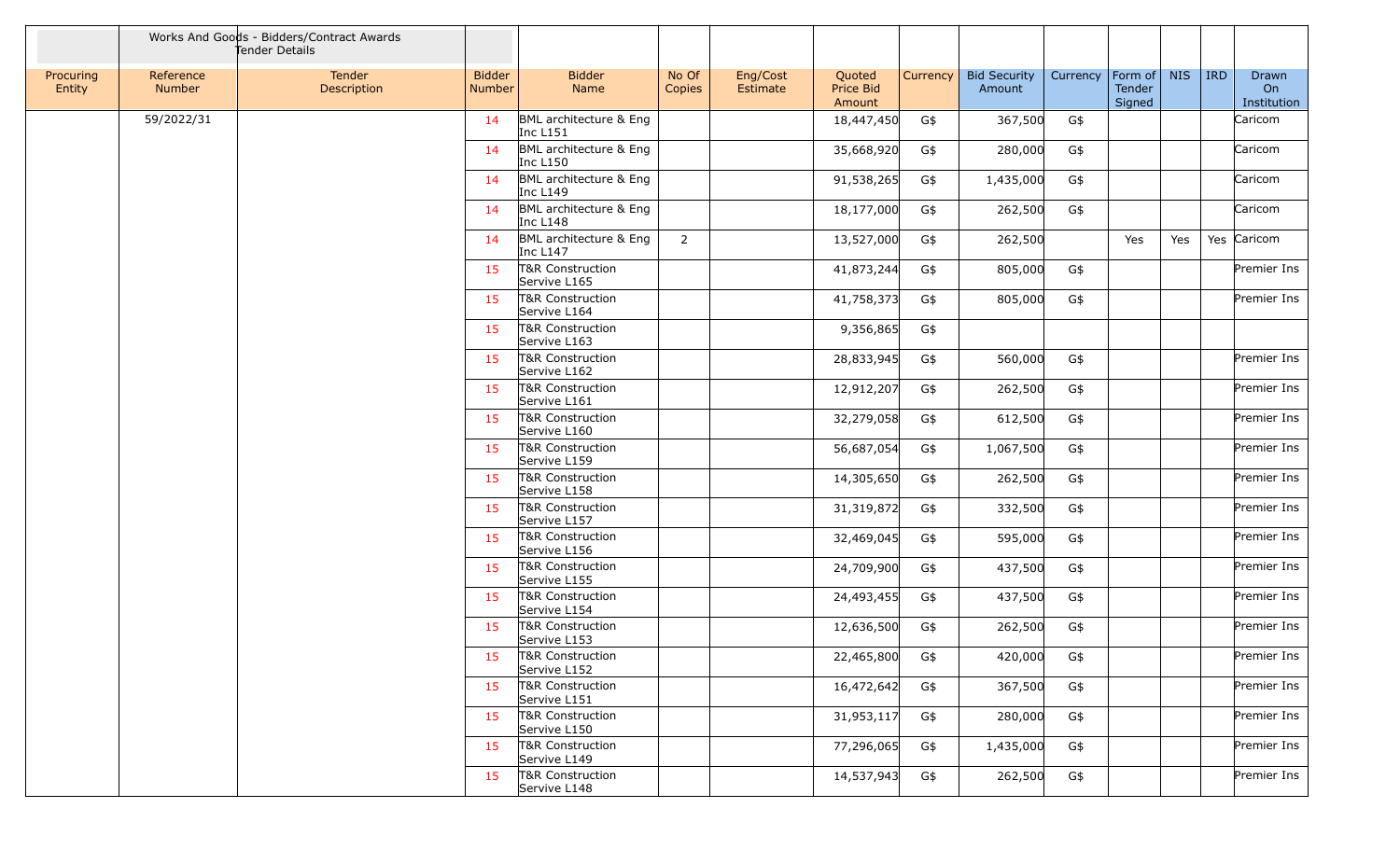|                     |                     | Works And Goods - Bidders/Contract Awards<br>Tender Details |                                |                                             |                 |                      |                               |          |                               |          |                                     |            |            |                            |
|---------------------|---------------------|-------------------------------------------------------------|--------------------------------|---------------------------------------------|-----------------|----------------------|-------------------------------|----------|-------------------------------|----------|-------------------------------------|------------|------------|----------------------------|
| Procuring<br>Entity | Reference<br>Number | Tender<br>Description                                       | <b>Bidder</b><br><b>Number</b> | <b>Bidder</b><br>Name                       | No Of<br>Copies | Eng/Cost<br>Estimate | Quoted<br>Price Bid<br>Amount | Currency | <b>Bid Security</b><br>Amount | Currency | Form of $\vert$<br>Tender<br>Signed | <b>NIS</b> | <b>IRD</b> | Drawn<br>On<br>Institution |
|                     | 59/2022/31          |                                                             | 15                             | <b>T&amp;R Construction</b><br>Servive L147 | $\overline{2}$  |                      | 10,309,446                    | G\$      | 262,500                       | G\$      | Yes                                 | Yes        |            | Yes Premier Ins            |
|                     |                     |                                                             | 16                             | Armco Construction<br>Company L165          |                 |                      | 40,907,869                    | G\$      | 805,500                       | G\$      |                                     |            |            | Caricom                    |
|                     |                     |                                                             | 16                             | Armco Construction<br>Company L164          |                 |                      | 40,907,869                    | G\$      | 805,000                       | G\$      |                                     |            |            | Caricom                    |
|                     |                     |                                                             | 16                             | Armco Construction<br>Company L163          |                 |                      | 8,955,926                     | G\$      |                               |          |                                     |            |            |                            |
|                     |                     |                                                             | 16                             | Armco Construction<br>Company L162          |                 |                      | 29,937,390                    | G\$      | 560,000                       | G\$      |                                     |            |            | Caricom                    |
|                     |                     |                                                             | 16                             | Armco Construction<br>Company L161          |                 |                      | 13,036,905                    | G\$      | 262,500                       | G\$      |                                     |            |            | Caricom                    |
|                     |                     |                                                             | 16                             | Armco Construction<br>Company L160          |                 |                      | 3,139,611                     | G\$      | 612,500                       | G\$      |                                     |            |            | Caricom                    |
|                     |                     |                                                             | 16                             | Armco Construction<br>Company L159          |                 |                      | 56,030,048                    | G\$      | 1,067,500                     | G\$      |                                     |            |            | Caricom                    |
|                     |                     |                                                             | 16                             | Armco Construction<br>Company L158          |                 |                      | 13,850,850                    | G\$      | 262,500                       | G\$      |                                     |            |            | Caricom                    |
|                     |                     |                                                             | 16                             | Armco Construction<br>Company L157          |                 |                      | 31,707,664                    | G\$      | 332,500                       | G\$      |                                     |            |            | Caricom                    |
|                     |                     |                                                             | 16                             | Armco Construction<br>Company L156          |                 |                      | 32,883,953                    | G\$      | 59,500                        | G\$      |                                     |            |            | caricom                    |
|                     |                     |                                                             | 16                             | Armco Construction<br>Company L155          |                 |                      | 24,323,450                    | G\$      | 437,500                       | G\$      |                                     |            |            | Caricom                    |
|                     |                     |                                                             | 16                             | Armco Construction<br>Company L154          |                 |                      | 24,980,130                    | G\$      | 437,500                       | G\$      |                                     |            |            | Caricom                    |
|                     |                     |                                                             | 16                             | Armco Construction<br>Company L153          |                 |                      | 14,045,800                    | G\$      | 262,500                       | G\$      |                                     |            |            | Caricom                    |
|                     |                     |                                                             | 16                             | Armco Construction<br>Company L152          |                 |                      | 21,940,950                    | G\$      | 420,000                       | G\$      |                                     |            |            | Caricom                    |
|                     |                     |                                                             | 16                             | Armco Construction<br>Company L151          |                 |                      | 16,188,165                    | G\$      | 367,500                       | G\$      |                                     |            |            | Caricom                    |
|                     |                     |                                                             | 16                             | Armco Construction<br>Company L150          |                 |                      | 29,269,223                    | G\$      | 280,000                       | G\$      |                                     |            |            | Caricom                    |
|                     |                     |                                                             | 16                             | Armco Construction<br>Company L149          |                 |                      | 73,003,928                    | G\$      | 1,435,000                     | G\$      |                                     |            |            | Caricom                    |
|                     |                     |                                                             | 16                             | Armco Construction<br>Company L148          |                 |                      | 14,410,620                    | G\$      | 262,500                       | G\$      |                                     |            |            | Caricom                    |
|                     |                     |                                                             | 16                             | Armco Construction<br>Company L147          | $\overline{2}$  |                      | 10,548,983                    | G\$      | 262,500                       | G\$      | Yes                                 | Yes        |            | Yes Caricom                |
|                     |                     |                                                             | 17                             | Kascon Engineering<br>Servicess L164        |                 |                      | 45,636,413                    | G\$      | 805,000                       | G\$      |                                     |            |            | Assuria                    |
|                     |                     |                                                             | 17                             | Kascon Engineering<br>Servicess L161        |                 |                      | 14,846,318                    | G\$      | 262,500                       | G\$      |                                     |            |            | Assuria                    |
|                     |                     |                                                             | 17                             | Kascon Engineering<br>Servicess L159        |                 |                      | 64,878,555                    | G\$      | 1,067,500                     | G\$      |                                     |            |            | Assuria                    |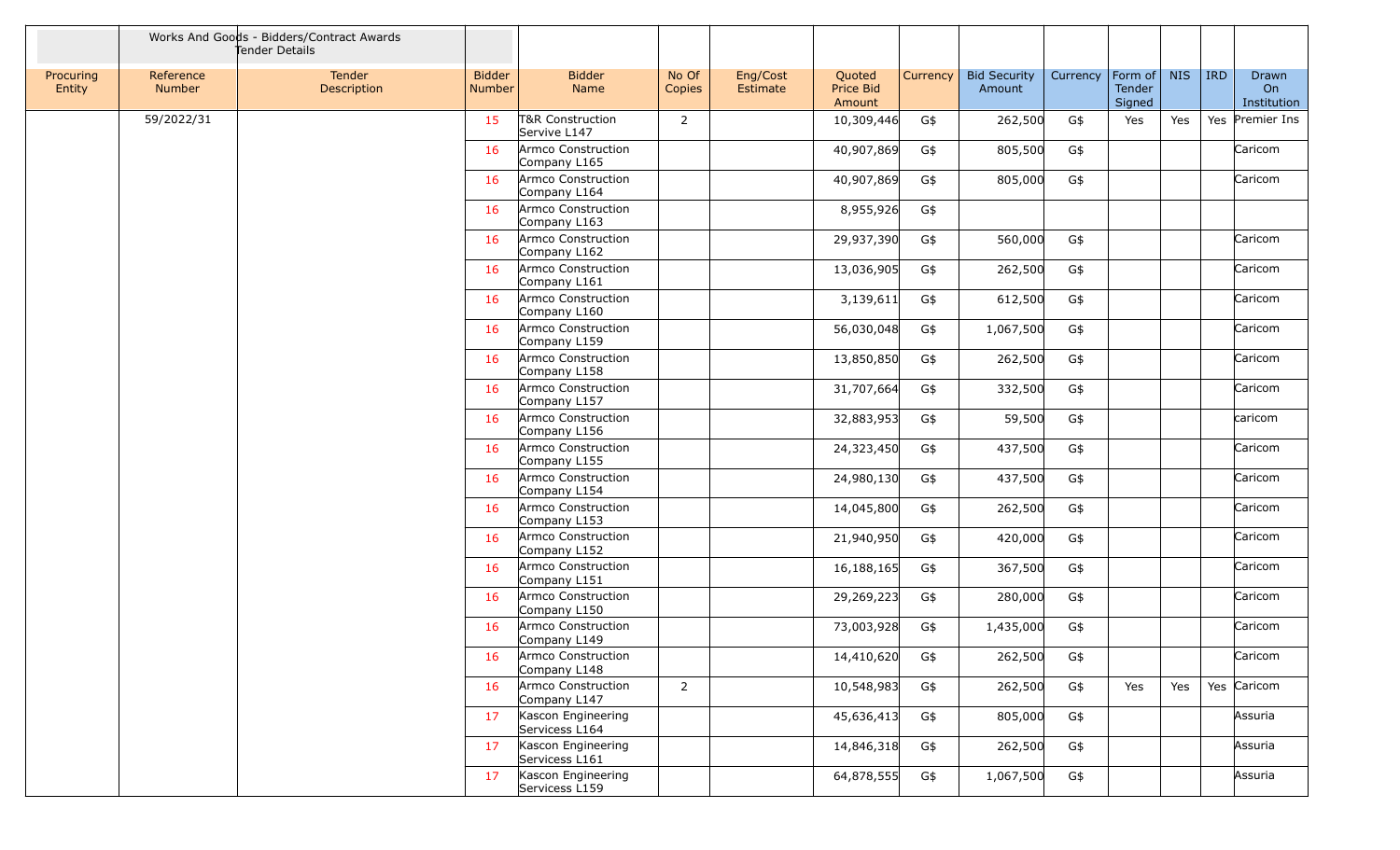|                     |                     | Works And Goods - Bidders/Contract Awards<br>Tender Details |                         |                                             |                 |                      |                               |          |                               |          |                             |            |            |                            |
|---------------------|---------------------|-------------------------------------------------------------|-------------------------|---------------------------------------------|-----------------|----------------------|-------------------------------|----------|-------------------------------|----------|-----------------------------|------------|------------|----------------------------|
| Procuring<br>Entity | Reference<br>Number | Tender<br><b>Description</b>                                | <b>Bidder</b><br>Number | <b>Bidder</b><br>Name                       | No Of<br>Copies | Eng/Cost<br>Estimate | Quoted<br>Price Bid<br>Amount | Currency | <b>Bid Security</b><br>Amount | Currency | Form of<br>Tender<br>Signed | <b>NIS</b> | <b>IRD</b> | Drawn<br>On<br>Institution |
|                     | 59/2022/31          |                                                             | 17                      | Kascon Engineering<br>Servicess L158        |                 |                      | 15,698,900                    | G\$      | 262,500                       | G\$      |                             |            |            | Assuria                    |
|                     |                     |                                                             | 17                      | Kascon Engineering<br>Servicess L151        |                 |                      | 17,861,865                    | G\$      | 367,500                       | G\$      |                             |            |            | Assuria                    |
|                     |                     |                                                             | 17                      | Kascon Engineering<br>Servicess L149        | $\mathbf{1}$    |                      | 81,366,495                    | G\$      | 1,435,000                     | G\$      | Yes                         | Yes        |            | Yes Assuria                |
|                     |                     |                                                             | 18                      | VN Contracting Services<br>L163             |                 |                      | 9,368,394                     | G\$      |                               |          |                             |            |            |                            |
|                     |                     |                                                             | 18                      | VN Contracting Services<br>L <sub>161</sub> |                 |                      | 12,593,700                    | G\$      | 262,500                       | G\$      |                             |            |            | Diamond<br>Ins             |
|                     |                     |                                                             | 18                      | VN Contracting Services<br>L158             |                 |                      | 15,898,743                    | G\$      | 262,500                       | G\$      |                             |            |            | Diamond<br>Ins             |
|                     |                     |                                                             | 18                      | VN Contracting Services<br>L <sub>157</sub> |                 |                      | 18,130,000                    | G\$      | 332,500                       | G\$      |                             |            |            | Diamond<br>Ins             |
|                     |                     |                                                             | 18                      | VN Contracting Services<br>L <sub>155</sub> |                 |                      | 23,253,000                    | G\$      | 437,500                       | G\$      |                             |            |            | Diamond<br>Ins             |
|                     |                     |                                                             | 18                      | VN Contracting Services<br>L <sub>154</sub> |                 |                      | 23,087,000                    | G\$      | 437,500                       | G\$      |                             |            |            | Diamond Ins                |
|                     |                     |                                                             | 18                      | VN Contracting Services<br>L <sub>153</sub> |                 |                      | 12,927,000                    | G\$      | 262,500                       | G\$      |                             |            |            | Diamond<br>Ins             |
|                     |                     |                                                             | 18                      | VN Contracting Services<br>L <sub>152</sub> |                 |                      | 23,524,148                    | G\$      | 420,000                       | G\$      |                             |            |            | Diamomd<br>Ins             |
|                     |                     |                                                             | 18                      | VN Contracting Services<br>L <sub>151</sub> |                 |                      | 14,678,160                    | G\$      | 367,500                       | G\$      |                             |            |            | Diamond<br>Ins             |
|                     |                     |                                                             | 18                      | VN Contracting Services<br>L150             |                 |                      | 27,561,765                    | G\$      | 280,000                       | G\$      |                             |            |            | Diamond<br>Ins             |
|                     |                     |                                                             | 18                      | VN Contracting Services<br>L148             |                 |                      | 13,536,000                    | G\$      | 262,500                       | G\$      |                             |            |            | Diamond Ins                |
|                     |                     |                                                             | 18                      | VN Contracting Services<br>L <sub>147</sub> | $\overline{2}$  |                      | 10,121,000                    | G\$      | 262,500                       | G\$      | Yes                         | Yes        |            | Yes Diamond<br>Ins         |
|                     |                     |                                                             | 19                      | H. Nauth & Sons L165                        |                 |                      | 42,653,678                    | G\$      | 805,000                       | G\$      |                             |            |            | Diamond<br>Ins             |
|                     |                     |                                                             | 19                      | H. Nauth & Sons L164                        |                 |                      | 42,653,678                    | G\$      | 805,000                       | G\$      |                             |            |            | Diamond<br>Ins             |
|                     |                     |                                                             | 19                      | H. Nauth & Sons L162                        |                 |                      | 31,946,670                    | G\$      | 560,000                       | $G\$     |                             |            |            | Diamond<br>Ins             |
|                     |                     |                                                             | 19                      | H. Nauth & Sons L160                        |                 |                      | 33, 315, 293                  | G\$      | 612,500                       | G\$      |                             |            |            | Diamond<br>Ins             |
|                     |                     |                                                             | 19                      | H. Nauth & Sons L159                        |                 |                      | 57,581,265                    | G\$      | 332,500                       | G\$      |                             |            |            | Diamond Ins                |
|                     |                     |                                                             | 19                      | H. Nauth & Sons L157                        |                 |                      | 32,660,303                    | G\$      | 332,500                       | G\$      |                             |            |            | Diamond<br>Ins             |
|                     |                     |                                                             | 19                      | H. Nauth & Sons L156                        |                 |                      | 33,959,310                    | G\$      | 595,000                       | G\$      |                             |            |            | Diamond Ins                |
|                     |                     |                                                             | 19                      | H. Nauth & Sons L155                        |                 |                      | 24,901,300                    | G\$      | 437,500                       | G\$      |                             |            |            | Diamond<br>Ins             |
|                     |                     |                                                             | 19                      | H. Nauth & Sons L154                        |                 |                      | 26,507,250                    | G\$      | 367,500                       | G\$      |                             |            |            | Diamond<br>Ins             |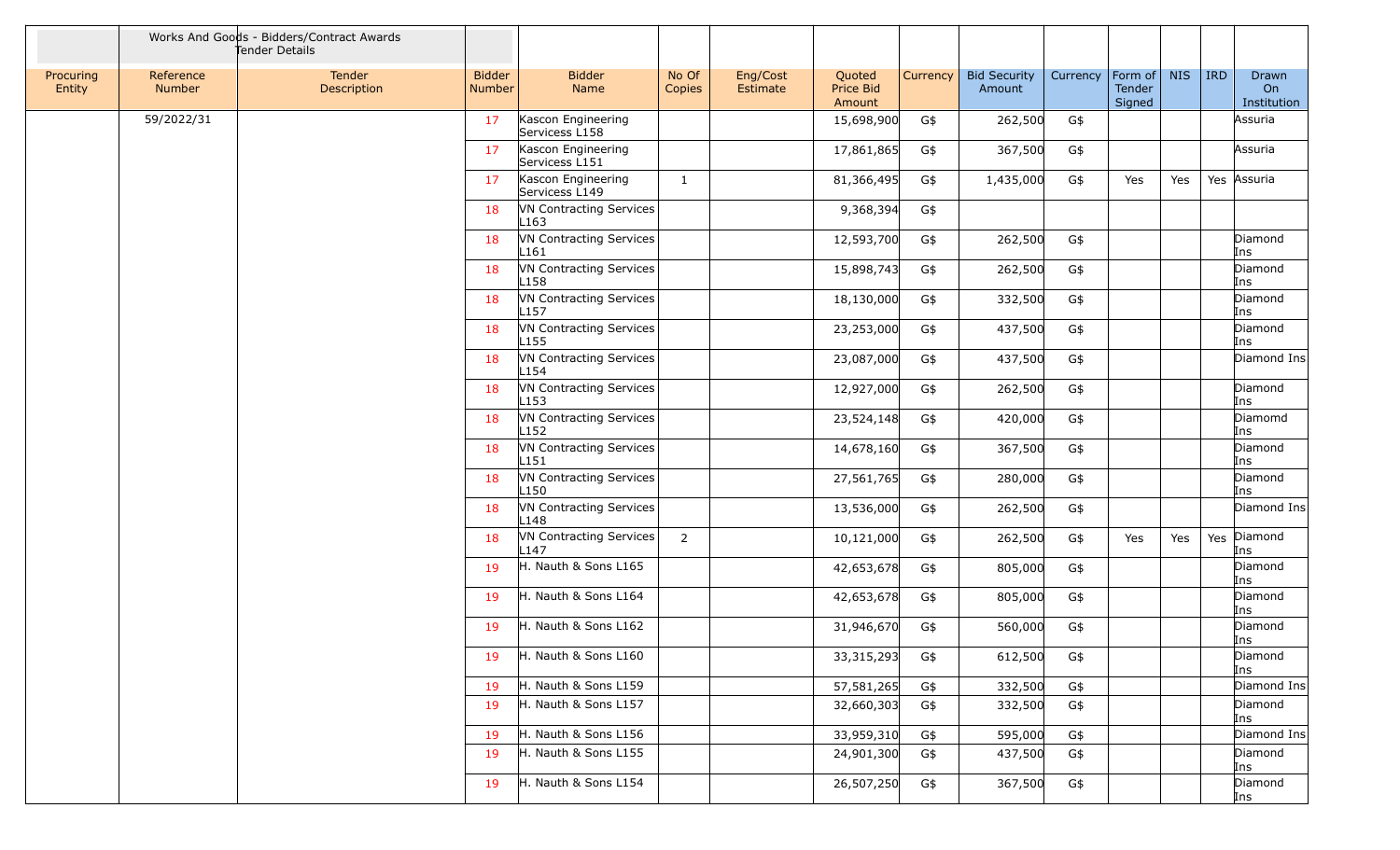|                     |                            | Works And Goods - Bidders/Contract Awards<br>Tender Details |                         |                                          |                 |                      |                               |          |                               |          |                             |            |            |                            |
|---------------------|----------------------------|-------------------------------------------------------------|-------------------------|------------------------------------------|-----------------|----------------------|-------------------------------|----------|-------------------------------|----------|-----------------------------|------------|------------|----------------------------|
| Procuring<br>Entity | Reference<br><b>Number</b> | Tender<br>Description                                       | <b>Bidder</b><br>Number | <b>Bidder</b><br>Name                    | No Of<br>Copies | Eng/Cost<br>Estimate | Quoted<br>Price Bid<br>Amount | Currency | <b>Bid Security</b><br>Amount | Currency | Form of<br>Tender<br>Signed | <b>NIS</b> | <b>IRD</b> | Drawn<br>On<br>Institution |
|                     | 59/2022/31                 |                                                             | 19                      | H. Nauth & Sons L152                     |                 |                      | 23,774,730                    | G\$      | 420,000                       | G\$      |                             |            |            | Diamond<br>Ins             |
|                     |                            |                                                             | 19                      | H. Nauth & Sons L51                      |                 |                      | 16,597,928                    | G\$      | 367,500                       | G\$      |                             |            |            | Diamond<br>Ins             |
|                     |                            |                                                             | 19                      | H. Nauth & Sons L149                     | $\overline{2}$  |                      | 76,903,365                    | G\$      | 1,435,000                     | G\$      | Yes                         | Yes        | Yes        | Diamond<br>Ins             |
|                     |                            |                                                             | 20                      | Zeebo & Sons<br>Construction L163        |                 |                      | 10,499,895                    | G\$      |                               |          |                             |            |            | Assuria                    |
|                     |                            |                                                             | 20                      | Zeebo & Sons<br>Construction L152        | $\overline{2}$  |                      | 24,552,150                    | G\$      | 420,000                       | G\$      | Yes                         | Yes        |            | Yes Assuria                |
|                     |                            |                                                             | 21                      | S. Hussain Building &<br>Civil Eng. L165 |                 |                      | 43,315,060                    | G\$      | 805,000                       | G\$      |                             |            |            | Caricom                    |
|                     |                            |                                                             | 21                      | S.Hussain Building &<br>Civil Eng. L164  |                 |                      | 42,612,885                    | G\$      | 805,000                       | G\$      |                             |            |            | Caricom                    |
|                     |                            |                                                             | 21                      | S. Hussain Building &<br>Civil Eng. L163 |                 |                      | 9,019,185                     | G\$      |                               |          |                             |            |            |                            |
|                     |                            |                                                             | 21                      | S.Hussain Building &<br>Civil Eng. L162  |                 |                      | 28,561,050                    | G\$      | 560,000                       | G\$      |                             |            |            | Caricom                    |
|                     |                            |                                                             | 21                      | S. Hussain Building &<br>Civil Eng. L161 |                 |                      | 13,552,875                    | G\$      | 262,500                       | G\$      |                             |            |            | Caricom                    |
|                     |                            |                                                             | 21                      | S.Hussain Building &<br>Civil Eng. L160  |                 |                      | 31,822,245                    | G\$      | 612,500                       | G\$      |                             |            |            | Caricom                    |
|                     |                            |                                                             | 21                      | S. Hussain Building &<br>Civil Eng. L158 |                 |                      | 14,617,050                    | G\$      | 595,000                       | G\$      |                             |            |            | Caricom                    |
|                     |                            |                                                             | 21                      | S. Hussain Building &<br>Civil Eng. L157 |                 |                      | 29,562,750                    | G\$      | 332,500                       | G\$      |                             |            |            | Caricom                    |
|                     |                            |                                                             | 21                      | S. Hussain Building &<br>Civil Eng. L156 |                 |                      | 32,641,455                    | G\$      | 595,000                       | G\$      |                             |            |            | Caricom                    |
|                     |                            |                                                             | 21                      | S. Hussain Building &<br>Civil Eng. L152 |                 |                      | 22,180,200                    | G\$      | 420,000                       | G\$      |                             |            |            | Caricom                    |
|                     |                            |                                                             | 21                      | S.Hussain Building &<br>Civil Eng. L151  |                 |                      | 18,420,675                    | G\$      | 367,500                       | G\$      | Yes                         | Yes        |            | Yes Caricom                |
|                     |                            |                                                             | 21                      | S. Hussain Building &<br>Civil Eng. L150 |                 |                      | 20,369,370                    | G\$      | 280,000                       | G\$      |                             |            |            | Caricom                    |
|                     |                            |                                                             | 21                      | S. Hussain Building &<br>Civil Eng. L149 |                 |                      | 78,567,300                    | G\$      | 1,435,000                     | G\$      |                             |            |            | Caricom                    |
|                     |                            |                                                             | 21                      | S. Hussain Building &<br>Civil Eng. L148 |                 |                      | 13,395,585                    | G\$      | 262,500                       | G\$      |                             |            |            | caricom                    |
|                     |                            |                                                             | 21                      | S.Hussain Building &<br>Civil Eng. L147  | $\overline{2}$  |                      | 10,574,235                    | G\$      | 262,500                       | G\$      | Yes                         | Yes        |            | Yes Caricom                |
|                     |                            |                                                             | 22                      | Professional Eng. &<br>Const. Ser L159   |                 |                      | 60,788,217                    | G\$      | 1,067,500                     | G\$      |                             |            |            | Caricom                    |
|                     |                            |                                                             | 22                      | Professional Eng. &<br>Const. Ser L158   | $\overline{2}$  |                      | 14,508,300                    | G\$      | 262,500                       | G\$      | Yes                         | Yes        |            | Yes Caricom                |
|                     |                            |                                                             | 23                      | Shaffeeullah Sewmill<br>L165             |                 |                      | 45,174,129                    | G\$      | 805,000                       | G\$      |                             |            |            | Assuria                    |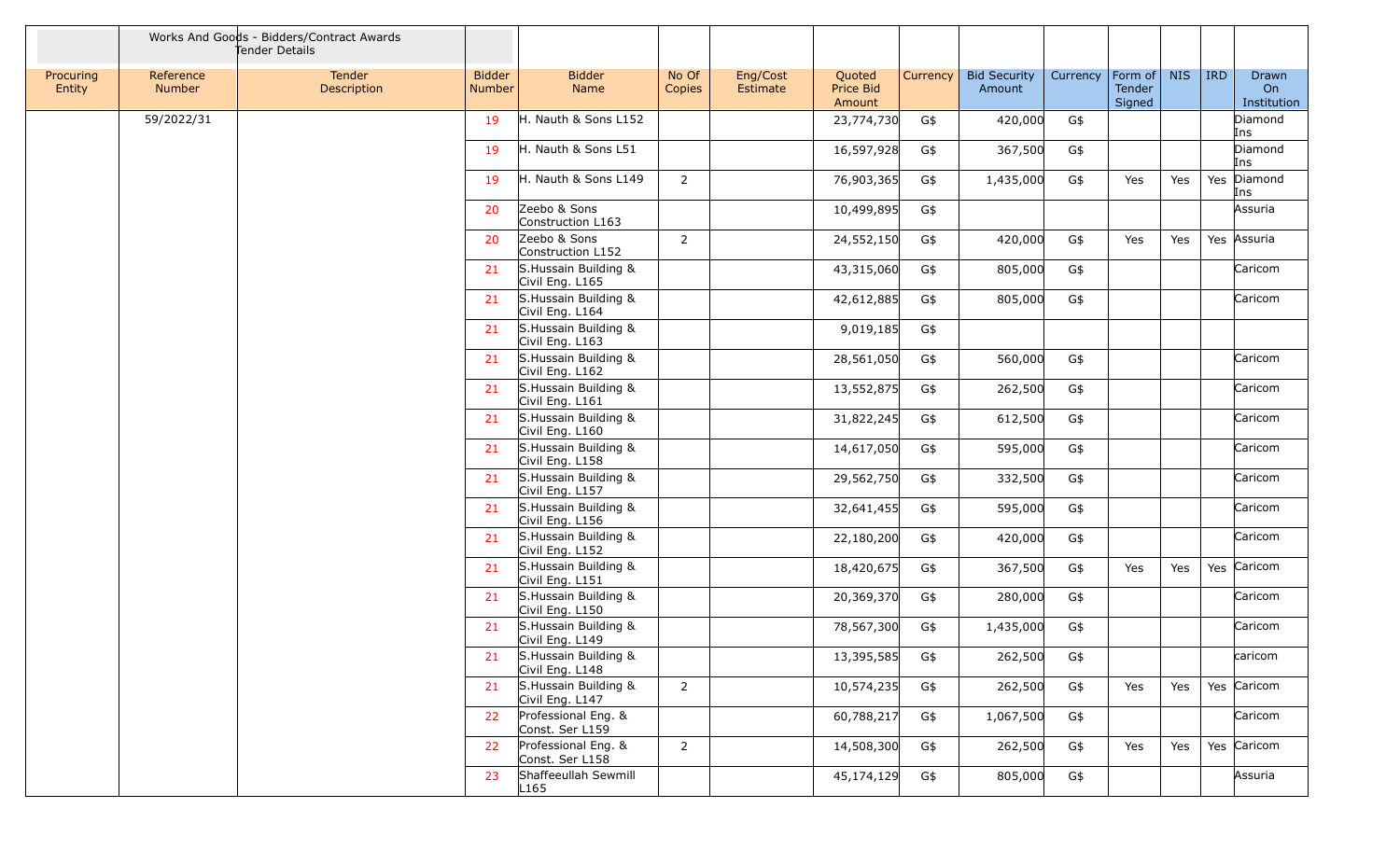|                     |                     | Works And Goods - Bidders/Contract Awards<br>Tender Details |                                |                                          |                 |                      |                               |          |                               |          |                             |            |            |                            |
|---------------------|---------------------|-------------------------------------------------------------|--------------------------------|------------------------------------------|-----------------|----------------------|-------------------------------|----------|-------------------------------|----------|-----------------------------|------------|------------|----------------------------|
| Procuring<br>Entity | Reference<br>Number | Tender<br>Description                                       | <b>Bidder</b><br><b>Number</b> | <b>Bidder</b><br>Name                    | No Of<br>Copies | Eng/Cost<br>Estimate | Quoted<br>Price Bid<br>Amount | Currency | <b>Bid Security</b><br>Amount | Currency | Form of<br>Tender<br>Signed | <b>NIS</b> | <b>IRD</b> | Drawn<br>On<br>Institution |
|                     | 59/2022/31          |                                                             | 23                             | Shaffeeullah Sewmill<br>L164             |                 |                      | 45,174,129                    | G\$      | 805,000                       | G\$      |                             |            |            | Assuria                    |
|                     |                     |                                                             | 23                             | Shaffeeullah Sewmill<br>L <sub>162</sub> |                 |                      | 32,678,678                    | G\$      | 560,000                       | G\$      |                             |            |            | Assuria                    |
|                     |                     |                                                             | 23                             | Shaffeeullah Sewmill<br>L <sub>160</sub> |                 |                      | 34,801,967                    | G\$      | 612,500                       | G\$      |                             |            |            | Assuria                    |
|                     |                     |                                                             | 23                             | Shaffeeullah Sewmill<br>L159             |                 |                      | 59,341,590                    | G\$      | 1,067,500                     | G\$      |                             |            |            | Assuria                    |
|                     |                     |                                                             | 23                             | Shaffeeullah Sewmill<br>L <sub>157</sub> |                 |                      | 34,931,075                    | G\$      | 332,500                       | G\$      |                             |            |            | Assuria                    |
|                     |                     |                                                             | 23                             | Shaffeeullah Sewmill<br>L156             |                 |                      | 33,952,307                    | G\$      | 595,000                       | G\$      |                             |            |            | Assuria                    |
|                     |                     |                                                             | 23                             | Shaffeeullah Sewmill<br>L <sub>155</sub> |                 |                      | 25,620,200                    | G\$      | 437,500                       | G\$      |                             |            |            | Assuria                    |
|                     |                     |                                                             | 23                             | Shaffeeullah Sewmill<br>L154             |                 |                      | 26,542,992                    | G\$      | 437,500                       | G\$      |                             |            |            | Assuria                    |
|                     |                     |                                                             | 23                             | Shaffeeullah Sewmill<br>L152             |                 |                      | 25,129,965                    | G\$      | 420,000                       | G\$      |                             |            |            | Assuria                    |
|                     |                     |                                                             | 23                             | Shaffeeullah Sewmill<br>L <sub>151</sub> |                 |                      | 19,113,465                    | G\$      | 367,500                       | G\$      |                             |            |            | Assuria                    |
|                     |                     |                                                             | 23                             | Shaffeeullah Sewmill<br>L <sub>149</sub> | 2               |                      | 79,763,124                    | G\$      | 1,435,000                     | G\$      | Yes                         | Yes        |            | Yes Assuria                |
|                     |                     |                                                             | 24                             | Advanced Environmental<br>Solution L165  |                 |                      | 39,952,500                    | G\$      | 805,000                       | G\$      |                             |            |            | Assuria                    |
|                     |                     |                                                             | 24                             | Advanced Environmental<br>Solution L164  |                 |                      | 39,952,500                    | G\$      | 805,000                       | G\$      |                             |            |            | Assuria                    |
|                     |                     |                                                             | 24                             | Advanced Environmental<br>Solution L163  |                 |                      | 9,292,605                     | G\$      |                               |          |                             |            |            |                            |
|                     |                     |                                                             | 24                             | Advanced Environmental<br>Solution L162  |                 |                      | 30,846,060                    | G\$      | 560,000                       | G\$      |                             |            |            | Assuria                    |
|                     |                     |                                                             | 24                             | Advanced Environmental<br>Solution L161  |                 |                      | 13,759,357                    | G\$      | 262,500                       | G\$      |                             |            |            | Assuria                    |
|                     |                     |                                                             | 24                             | Advanced Environmental<br>Solution L160  |                 |                      | 32,333,860                    | G\$      | 612,500                       | G\$      |                             |            |            | Assuria                    |
|                     |                     |                                                             | 24                             | Advanced Environmental<br>Solution L159  |                 |                      | 56,277,690                    | G\$      | 1,067,500                     | G\$      |                             |            |            | Assuria                    |
|                     |                     |                                                             | 24                             | Advanced Environmental<br>Solution L158  |                 |                      | 14,353,300                    | G\$      | 262,500                       | G\$      |                             |            |            | Assuria                    |
|                     |                     |                                                             | 24                             | Advanced Environmental<br>Solution L157  |                 |                      | 31,807,020                    | G\$      | 332,500                       | G\$      |                             |            |            | Assuria                    |
|                     |                     |                                                             | 24                             | Advanced Environmental<br>Solution L156  |                 |                      | 32,832,660                    | G\$      | 595,000                       | G\$      |                             |            |            | Assuria                    |
|                     |                     |                                                             | 24                             | Advanced Environmental<br>Solution L155  |                 |                      | 23,942,000                    | G\$      | 437,500                       | G\$      |                             |            |            | Assuria                    |
|                     |                     |                                                             | 24                             | Advanced Environmental<br>Solution L154  |                 |                      | 24,360,210                    | G\$      | 437,500                       | G\$      |                             |            |            | Assuria                    |